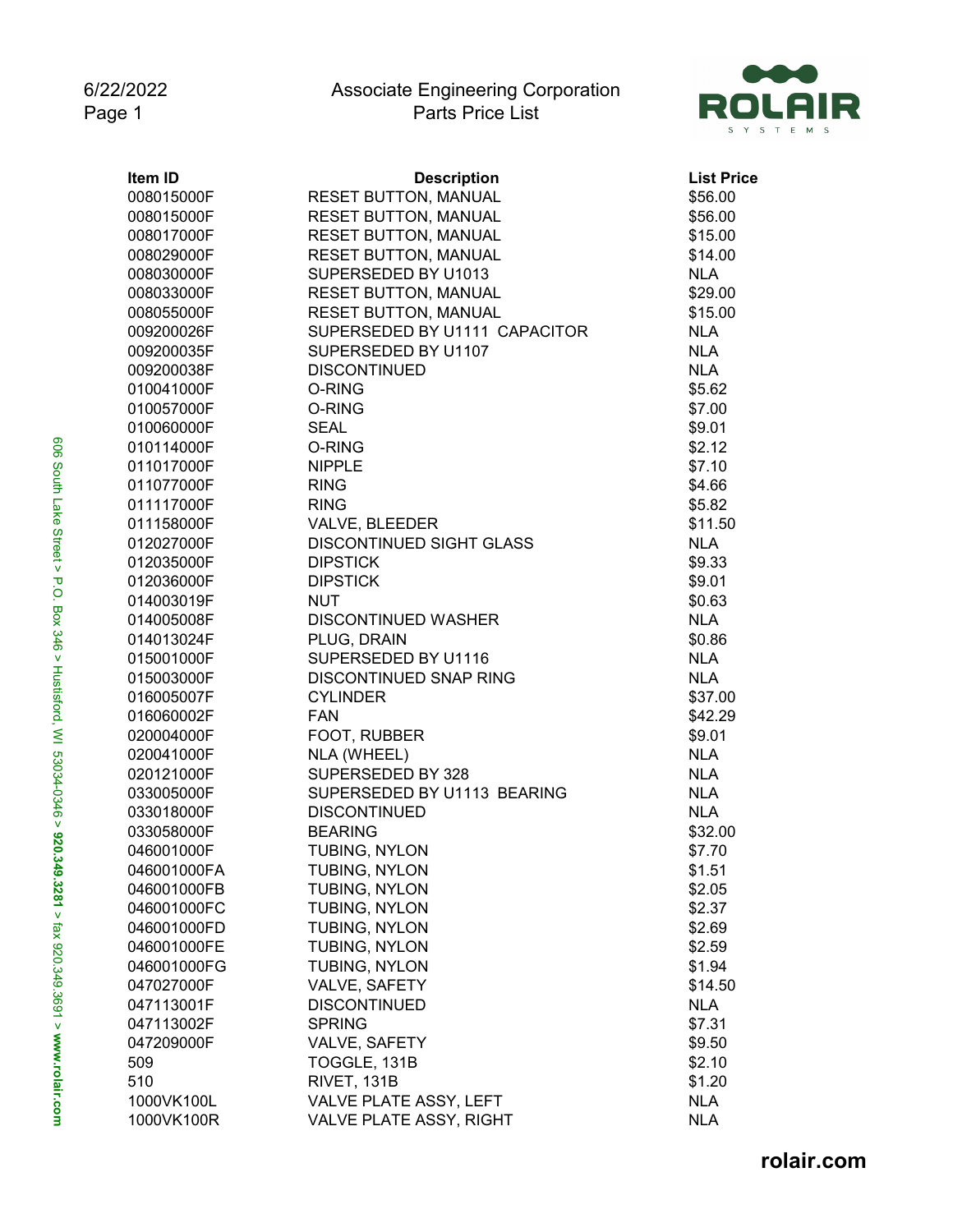

| 102GZ0001F | <b>DISCONTINUED CLAMP</b>           | <b>NLA</b> |
|------------|-------------------------------------|------------|
| 103GA0010F | DISCONTINUED, TUBE, DISCHARGE       | <b>NLA</b> |
| 1100VK11   | <b>VALVE PLATE ASSEMBLY</b>         | <b>NLA</b> |
| 113113036F | <b>GASKET</b>                       | \$3.74     |
| 116001003F | SUPERSEDED BY U1109 FAN             | <b>NLA</b> |
| 116001005F | <b>HEAD</b>                         | \$59.40    |
| 116001025F | SUPERSEDED BY 216032001F GASKET SET | <b>NLA</b> |
| 116005017F | GASKET, HEAD, OL200                 | \$7.40     |
| 116005030F | SHROUD, OL200                       | \$45.05    |
| 116010004F | <b>FAN, OL202</b>                   | \$18.02    |
| 116011002F | SUPERSEDED BY U1108                 | <b>NLA</b> |
| 116011006F | FOOT, SUCTION CUP, 7560F, D1000LS3  | \$9.01     |
| 116011037F | DISCONTINUED, GASKET MK100          | <b>NLA</b> |
| 116022001F | CYLINDER, MK238                     | \$122.43   |
| 116022002F | SUPERSEDED BY FC116022002           | <b>NLA</b> |
| 116022004F | SUPERSEDED BY U1115                 | <b>NLA</b> |
| 116022006F | <b>CRANKCASE COVER MK238</b>        | \$64.13    |
| 116022009F | SUPERSEDED BY U1100                 | <b>NLA</b> |
| 116022010F | SUPERSEDED BY U1102, CYL GASKET     | <b>NLA</b> |
| 116022012F | SUPERSEDED BY U1101                 | <b>NLA</b> |
| 116022029F | Gasket                              | \$8.50     |
| 116022033F | TUBE, ALUMINUM, 7560F               | \$19.70    |
| 116022038F | SUPERSEDED BY U1104                 | <b>NLA</b> |
| 116022040F | SUPERSEDED BY FC116022040           | <b>NLA</b> |
| 116022051F | MOTOR HOUSING, MK105                | \$103.50   |
| 116022100F | VALVE PLATE ASSY, MK105,135,200,238 | \$28.00    |
| 116032006F | CRANKSHAFT, MK150, MK200            | \$91.00    |
| 116032060F | CYLINDER, MK200                     | \$120.00   |
| 116042009F | GASKET, MK185                       | \$3.75     |
| 116060001F | CRANKSHAFT, MK238                   | \$219.82   |
| 116060003F | PLATE, MK238                        | \$83.50    |
| 116060004F | PLATE, ENGINE, MK238                | \$95.50    |
| 116060005F | WASHER, ECCENTRIC, MK238            | \$17.00    |
| 116060006F | KEY, MK238                          | \$12.19    |
| 116060011F | CRANKCASE, MK238                    | \$205.91   |
| 116069001F | HEAD, MK238                         | \$45.00    |
| 116091002F | COVER, CRANKCASE, MK255             | \$18.60    |
| 116091011F | <b>OBSOLETE GASKET</b>              | <b>NLA</b> |
| 116091021F | SUPERSEDED BY U1106                 | <b>NLA</b> |
| 127GH0011F | NO LONGER AVAILABLE                 | <b>NLA</b> |
| 127GH0012F | HANDLE GRIP, FC2002                 | \$15.30    |
| 131        | <b>GOVERNOR, AIR</b>                | \$36.00    |
| 131B       | VALVE, PILOT UNLOADER               | \$62.00    |
| 131B2      | VALVE, PILOT UNLOADER               | \$64.00    |
| 131BD      | DIAPHRAGM, #2586 FOR BG1            | \$2.10     |
| 131BIG     | VALVE, PILOT UNLOADER, LG FITTING   | \$62.00    |
| 131BIG2    | VALVE, PILOT UNLOADER               | <b>NLA</b> |
| 131BM      | MUFFLER, FELT, 131B                 | \$2.10     |
| 131BR      | RING, RETAINING, 131B               | \$0.90     |
| 131BRK     | REPAIR KIT, 131B                    | \$31.00    |
|            |                                     |            |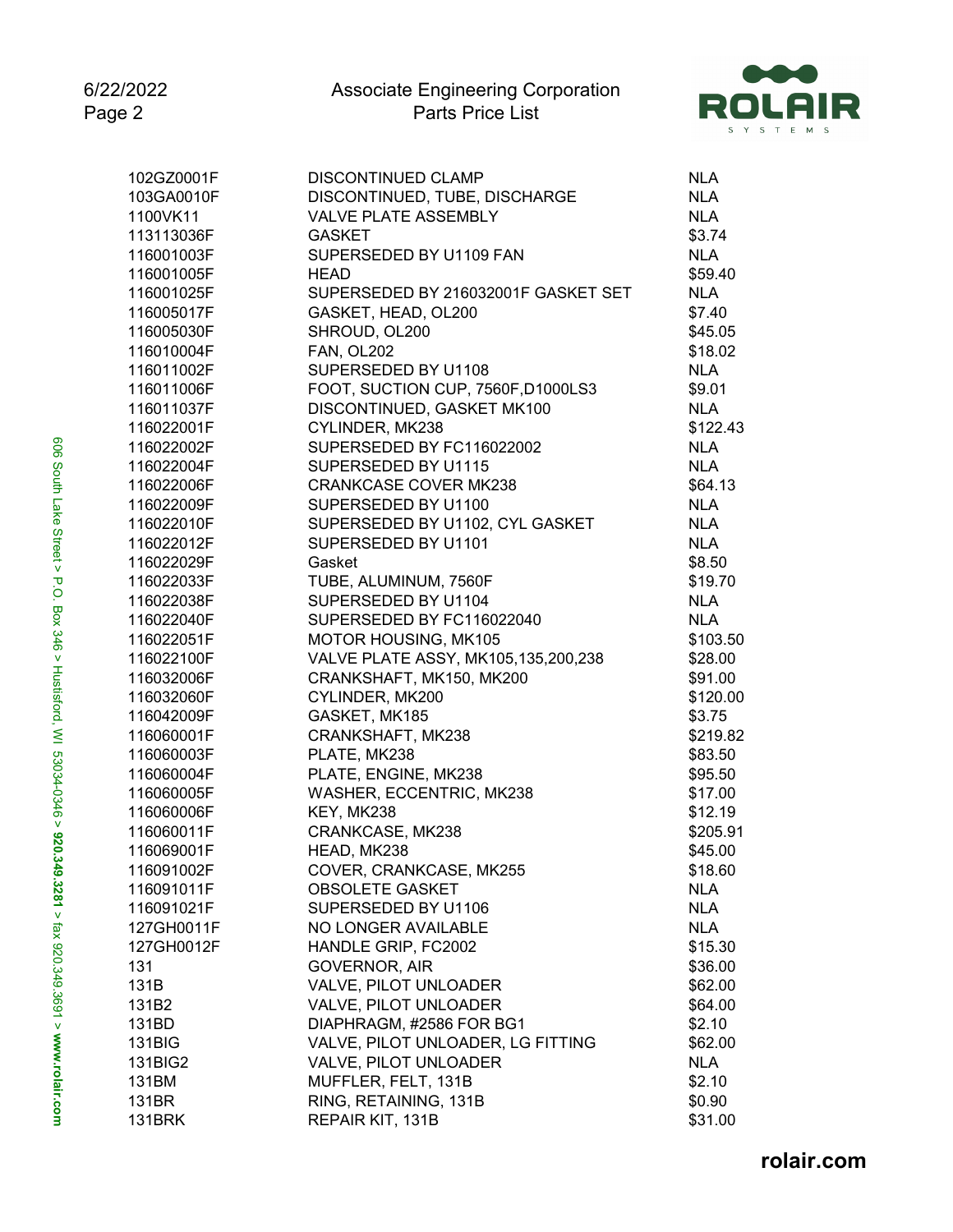

| 131BT         | TOGGLE ASSY, 131B                         | \$11.50    |
|---------------|-------------------------------------------|------------|
| <b>131CVC</b> | VALVE, CHECK/PILOT COMBO, CH              | \$99.00    |
| <b>131CVE</b> | VALVE, PILOT UNLOADER, EAGLE              | \$97.00    |
| <b>131CVH</b> | VALVE, CHECK/PILOT COMBO, HDT             | \$319.00   |
| 131CVHB       | VALVE, CHECK/PILOT COMBO HITACHI BLK      | \$99.00    |
| <b>131CVM</b> | VALVE, CHECK/PILOT COMBO, MI-T-M          | \$99.00    |
| <b>131CVQ</b> | VALVE, CHECK/PILOT COMBO, QUINCY          | \$99.00    |
| 131CVQ2       | VALVE, CHECK/PILOT COMBO, QUINCY          | \$99.00    |
| <b>131CVS</b> | VALVE, CHECK/PILOT COMBO, SENCO           | \$99.00    |
| <b>131CVT</b> | VALVE, CHECK/PILOT COMBO, THOMAS          | \$109.00   |
| 131D7M        | VALVE, REMOTE UNLOADING                   | \$44.00    |
| 131LG         | VALVE, UNLOADER, LOAD GENIE 125-150       | \$137.00   |
| 131LGM3       |                                           | \$117.00   |
|               | UNLOADER, LOAD GENIE, 105-145             |            |
| <b>131RG</b>  | VALVE, PILOT, NRO-NA, 120-150             | \$99.00    |
| 132           | VALVE, DRAIN, BRASS, WING NUT, 1/4 INCHES | \$6.50     |
| 132A          | DRAIN COCK, BRASS, HEAVY, 1/4 INCHES      | \$11.50    |
| 132B          | DRAIN COCK, BRASS, THMB SCREW, 1/4 INCHES | \$5.50     |
| 132BV         | DRAIN COCK, BALL VALVE                    | \$13.50    |
| 132PC         | DRAIN COCK, PULL CORD, 18 INCHES          | \$6.55     |
| 133           | DRAIN COCK, BRASS, 1/8 INCHES             | \$3.40     |
| 14100NOODLE   | NOODLE HOSE, 1/4 INCHES, 100'             | \$85.68    |
| 14100NOODLENO | (DISCONTINUED) NOODLE HOSE, 1/4 INCHES    | \$59.50    |
| 14100NOODLE-S | NOODLE HOSE, 1/4 INCHES, 100'             | \$61.90    |
| 14100NOODLE-S | NOODLE HOSE, 1/4 INCHES, 100'             | <b>NLA</b> |
| 14100NOODLE-S | NOODLE HOSE, 1/4 INCHES, 100'             | <b>NLA</b> |
| 14100POLY     | POLY HOSE, 1/4 INCHES, 100'               | \$82.91    |
| 14100POLYB6   | POLY HOSE, 1/4 INCHES, 100' (BOX OF 6)    | <b>NLA</b> |
| 14100POLYNO   | POLY HOSE, 1/4 INCHES, 100'               | <b>NLA</b> |
| 14100POLYNOB6 | POLY HOSE, 1/4 INCHES, 100' (BOX OF 6)    | <b>NLA</b> |
| 14100POLYNO-S | POLY HOSE, 1/4 INCHES, 100'               | <b>NLA</b> |
| 14100POLY-S   | POLY HOSE, 1/4 INCHES, 100'               | <b>NLA</b> |
| 14100POLY-S   | POLY HOSE, 1/4 INCHES, 100'               | <b>NLA</b> |
| 14100POLY-S   | POLY HOSE, 1/4 INCHES, 100'               | <b>NLA</b> |
| 14100POLY-S   | POLY HOSE, 1/4 INCHES, 100'               | <b>NLA</b> |
| 14100PVC      | 100' OF 1/4 INCHES PVC AIR HOSE WITH      | <b>NLA</b> |
| 14100PVC      | 100' OF 1/4 INCHES PVC AIR HOSE WITH      | <b>NLA</b> |
| 14100PVC      | 100' OF 1/4 INCHES PVC AIR HOSE WITH      | <b>NLA</b> |
| 145           | SUPERSEDED BY FDT6.75                     | <b>NLA</b> |
| 1450NOODLE    | NOODLE HOSE, 1/4 INCHES, 50'              | \$49.68    |
| 1450NOODLENO  | (DISCONTINUED)NOODLE HOSE, 1/4 INCHES     | \$33.50    |
| 1450NOODLE-S  | NOODLE HOSE, 1/4 INCHES, 50'              | \$35.90    |
| 1450NOODLE-S  | NOODLE HOSE, 1/4 INCHES, 50'              | <b>NLA</b> |
|               |                                           |            |
| 1450NOODLE-S  | NOODLE HOSE, 1/4 INCHES, 50'              | <b>NLA</b> |
| 1450POLY      | POLY HOSE, 1/4 INCHES, 50'                | \$49.68    |
| 1450POLYB6    | POLY HOSE, 1/4 INCHES, 50' (BOX OF 6)     | <b>NLA</b> |
| 1450POLYNO    | POLY HOSE, 1/4 INCHES, 50'                | <b>NLA</b> |
| 1450POLYNOB6  | POLY HOSE, 1/4 INCHES, 50' (BOX OF 6)     | <b>NLA</b> |
| 1450POLYNO-S  | POLY HOSE, 1/4 INCHES, 50'                | <b>NLA</b> |
| 1450POLYNO-S  | POLY HOSE, 1/4 INCHES, 50'                | <b>NLA</b> |
| 1450POLYNO-S  | POLY HOSE, 1/4 INCHES, 50'                | <b>NLA</b> |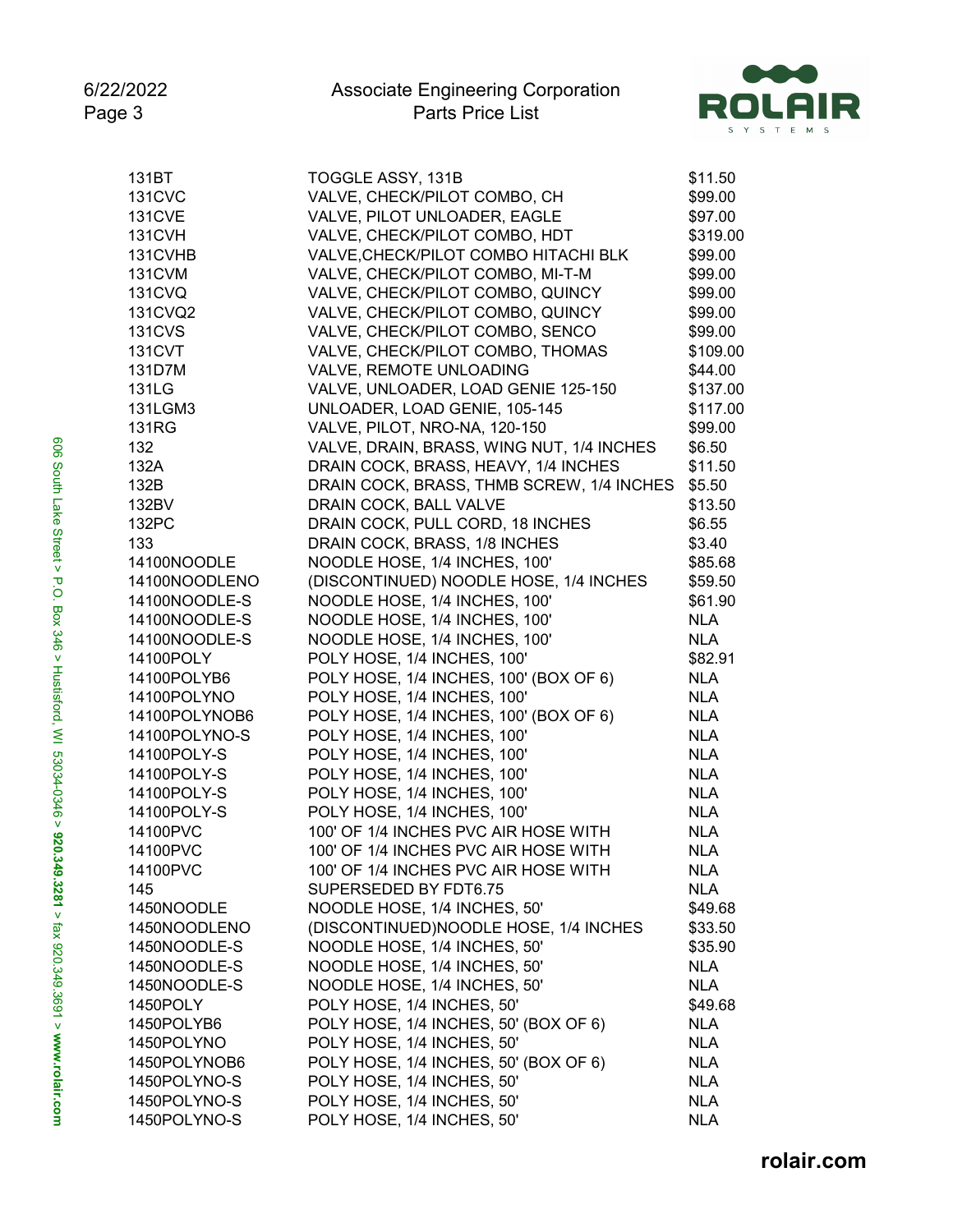

| 1450POLYNO-S | POLY HOSE, 1/4 INCHES, 50'                | <b>NLA</b> |
|--------------|-------------------------------------------|------------|
| 1450POLY-S   | POLY HOSE, 1/4 INCHES, 50'                | <b>NLA</b> |
| 1450POLY-S   | POLY HOSE, 1/4 INCHES, 50'                | <b>NLA</b> |
| 145A         | SUPERSEDED BY FDT12                       | <b>NLA</b> |
| 145C         | SUPERSEDED BY FDT26                       | <b>NLA</b> |
| 145D         | ELBOW, BRASS, 149F10-8                    | \$8.30     |
| 145DST       | SUPERSEDED BY BRST0500X0500FL             | <b>NLA</b> |
| 145F         | SUPERSEDED BY FDT9                        | <b>NLA</b> |
| 145H         | SUPERSEDED BY FDT15                       | <b>NLA</b> |
| 145PA        | SUPERSEDED BY FDT23                       | <b>NLA</b> |
| 14CP-IND     | NLA 1/4 INCHESCOUPLER/14 INCHESPLUG PKG   | <b>NLA</b> |
| 14FRG        | FILTER, REGULATOR, GAUGE, 1/4 INCHES      | <b>NLA</b> |
| 14FRLG       | FILTER, REGULATOR, LUB, GAUGE, 1/4 INCHES | <b>NLA</b> |
| 14PU-ENDFIT  | SUPERSEDED BY HEPU-14                     | <b>NLA</b> |
| 14PU-SPLICER | SUPERSEDED BY HSPU-14                     | <b>NLA</b> |
| 14RG         | REGULATOR & GAUGE, 1/4 INCHES             | <b>NLA</b> |
| 14RGM        | REGULATOR & GAUGE, MINI, 1/4 INCHES       | \$39.00    |
| 154          | MANIFOLD, ALUMINUM BLOCK                  | \$16.75    |
| 154A         | MANIFOLD, BRASS                           | \$24.50    |
| 154D         | MANIFOLD, DUAL CONTROL                    | \$15.20    |
| 154DC        | MANIFOLD, DUAL CONTROL, ALUM BLOCK        | \$18.75    |
| 160          | CONNECTOR, BOX, DD UNITS                  | \$0.85     |
| 161          | CONNECTOR, BOX, STRAIGHT, 3/8 INCHES      | \$0.95     |
| 161A         | CONNECTOR, BOX, 90 DEGREE, 3/8 INCHES     | \$1.98     |
| 161B         | CONNECTOR, BOX, STRAIGHT, 1/2 INCHES      | \$2.15     |
| 161C         | CONNECTOR, BOX, 90 DEGREE, 1/2 INCHES     | \$3.25     |
| 162745       | LOW OIL CONTROL                           | \$199.00   |
| 1641         | FITTING, C/S, 131B                        | \$9.50     |
| 164A08200F   | CORD, W/PLUG, D1500HST5, D1000LS3         | \$26.60    |
| 16900511CH   | EXTENSION, BREATHER, 1/2 - 3/8 INCHES     | \$4.31     |
| 16903480CH   | RING, EMGLO                               | \$2.36     |
| 16905120CH   | NUT & OGIVE, K30HU                        | \$9.33     |
| 16905130CH   | SUPERSEDED BY 31410280CH                  | <b>NLA</b> |
| 170          | <b>CORD</b>                               | \$62.50    |
| 1700PK17     | PISTON ASSY, K17                          | \$67.29    |
| 1700VK17     | VALVE PLATE ASSY, K17                     | \$159.00   |
| 170A         | DISCONTINUED CORD                         | <b>NLA</b> |
| 173          | CORD, ELECTRIC 12/-3, 19 INCHES           | \$8.50     |
| 17300570CH   | BOLT, K12                                 | \$4.80     |
| 173A         | CORD, ELECTRIC, 12-3, 40 INCHES           | \$11.50    |
| 175          | CORD, ELEC, 12-3, W/220V PLUG, 7'         | \$62.50    |
| 176          | CORD, ELECTRIC, 16-3, W/PLUG, 6'          | \$16.50    |
| 177          | CLAMP, HOSE, 1/2 INCHES                   | \$2.50     |
| 177A         | CLAMP, HOSE, 5/8 INCHES                   | \$3.40     |
| 177B         | <b>SCREW CLAMP</b>                        | \$2.50     |
| 177C         | <b>SCREW CLAMP, 3/8</b>                   | \$2.50     |
| 178          | HOSE, RUBBER, 1/4 INCHES                  | \$3.80     |
| 178A         | HOSE, RUBBER, 3/8 INCHES                  | \$3.80     |
| 178D         | TUBING, NYLON, 1/4 INCHES, GAS UNITS      | \$1.70     |
| 178D15-KIT   | HOSE, NYLON, 15 INCHES, WITH FITTINGS     | \$8.50     |
|              |                                           |            |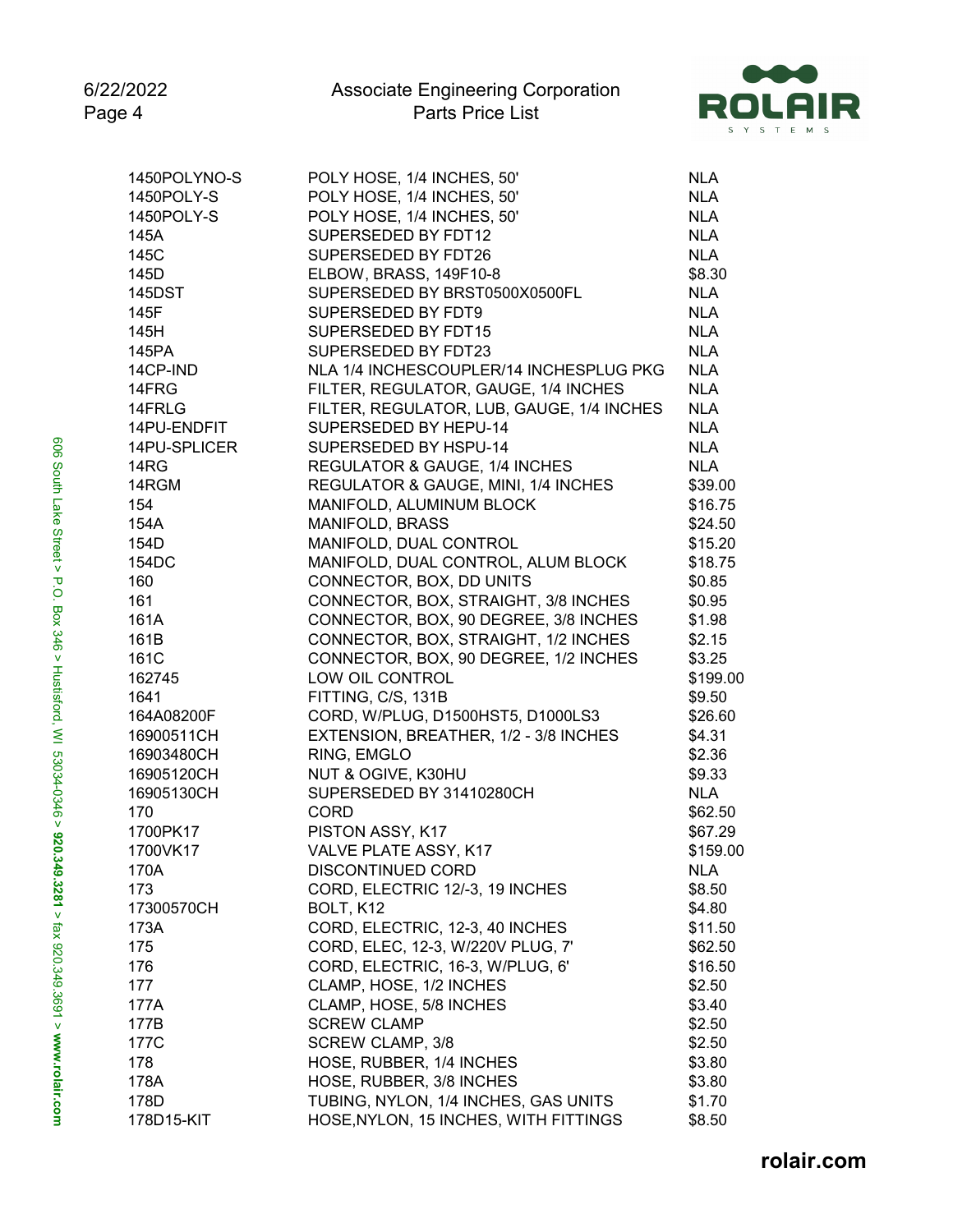

| 180                | SPRING, THROTTLE CONTROL             | \$1.30     |
|--------------------|--------------------------------------|------------|
| 1800VK18           | VALVE PLATE ASSY, K18                | \$259.00   |
| 180A               | SPRING, THROTTLE CONTROL             | \$2.65     |
| 181                | <b>AXLE</b>                          | \$2.90     |
| 181A               | PIN, COTTER, 3/16 X 2 INCHES         | \$0.85     |
| 181B               | PIN, COTTER, 1/8 X 1 1/2 INCHES      | \$0.85     |
| 181C               | SUPERSEDED BY 181E                   | <b>NLA</b> |
| 181E               | PIN, COTTER, 5/64 X 1/2 INCHES       | \$1.20     |
| 186B               | C/S TO D/C KIT, I STAGE, 2 CYL       | \$162.00   |
| 187                | S/S TO D/C KIT, I STAGE, 2 CYL       | \$74.50    |
| 187A               | S/S TO C/S KIT, I STAGE, 2 CYL       | \$64.00    |
| 187C               | DISCONTINUED C/S TO S/S KIT          | <b>NLA</b> |
| 187D               | C/S TO S/S KIT, I STAGE              | \$74.00    |
| 187GR309EDV        | S/S TO D/C KIT, GR309                | \$79.00    |
| <b>187HU</b>       | H/U TO PILOT UNLOADER                | \$122.00   |
| 187SC              | DUAL CONTROL KIT - S/S TO D/C        | \$99.00    |
| 192CS8.5T          | THROTTLE CONTROL, KOHLER CMND, 8.5HP | \$19.00    |
| 192EGX120K1QX      | THROTTLE CONTROL KIT                 | \$24.00    |
| 192EGX160ES        | THROTTLE CONTROL KIT ELEC. START     | \$27.00    |
| 192EGX160K1QX      | THROTTLE CONTROL KIT                 | \$24.00    |
| 192EGX160REPAIRKIT | REPAIR KIT, THROTTLE CONTROL, HONDA  | \$12.75    |
| 192EGX240QA        | THROTTLE CONTROL KIT                 | \$24.00    |
| 192EGX340K1QAE     | SUPERSEDED BY 207GX340&390K1QAE      | <b>NLA</b> |
|                    | THROTTLE CONTROL, ROBIN, 6 HP        |            |
| 192EX170           |                                      | \$19.00    |
| 193                | NO LONGER AVAILABLE PLUNGER          | <b>NLA</b> |
| 194                | O-RING, THROTTLE CONTROL             | \$0.55     |
| 195                | ROD WIRE, THROTTLE CONTROL           | \$2.00     |
| 195A               | ROD WIRE, THROTTLE CONTROL           | \$2.00     |
| 195B               | ROD WIRE, THROTTLE CONTROL           | \$5.00     |
| 199384000F         | NIPPLE, D1500HST5, MK200P            | \$8.50     |
| 199626000F         | FITTING, SWIVEL                      | \$17.49    |
| 199657000F         | SUPERSEDED BY FC116QC0001            | <b>NLA</b> |
| 207A               | CYLINDER, THROTTLE CONTROL           | \$41.25    |
| 207CH11S&CH14S     | DISCONTINUED - THROTTLE CONTROL KIT  | \$19.00    |
| 207GX340&390K1QAE  | THROTTLE CONTROL, HONDA, 11 & 13 HP  | \$24.00    |
| 207GX630           | THROTTLE CONTROL KIT - GX630         | <b>NLA</b> |
| 210                | BRACKET, ACCESSORY, OUTLET           | \$4.85     |
| 211                | <b>BRACKET</b>                       | \$5.25     |
| 212                | <b>BRACKET</b>                       | \$2.00     |
| 213                | BRACKET, ACCESSORY, OUTLET           | <b>NLA</b> |
| 213144002F         | DISCONTINUED GASKET SET MK13S        | <b>NLA</b> |
| 216022002F         | SUPERSEDED BY U1105                  | <b>NLA</b> |
| 216032001F         | <b>GASKET SET</b>                    | \$62.96    |
| 218                | FOOT, RUBBER                         | \$3.40     |
| 219                | FOOT, RUBBER                         | \$3.40     |
| 219A               | FOOT, RUBBER                         | \$7.00     |
| 219B               | FOOT, RUBBER                         | \$3.40     |
| 219C               | FOOT, RUBBER                         | \$3.40     |
| 219H               | FOOT, RUBBER, HDT                    | \$18.00    |
| 2200VK22           | VALVE PLATE ASSY, K22                | \$195.23   |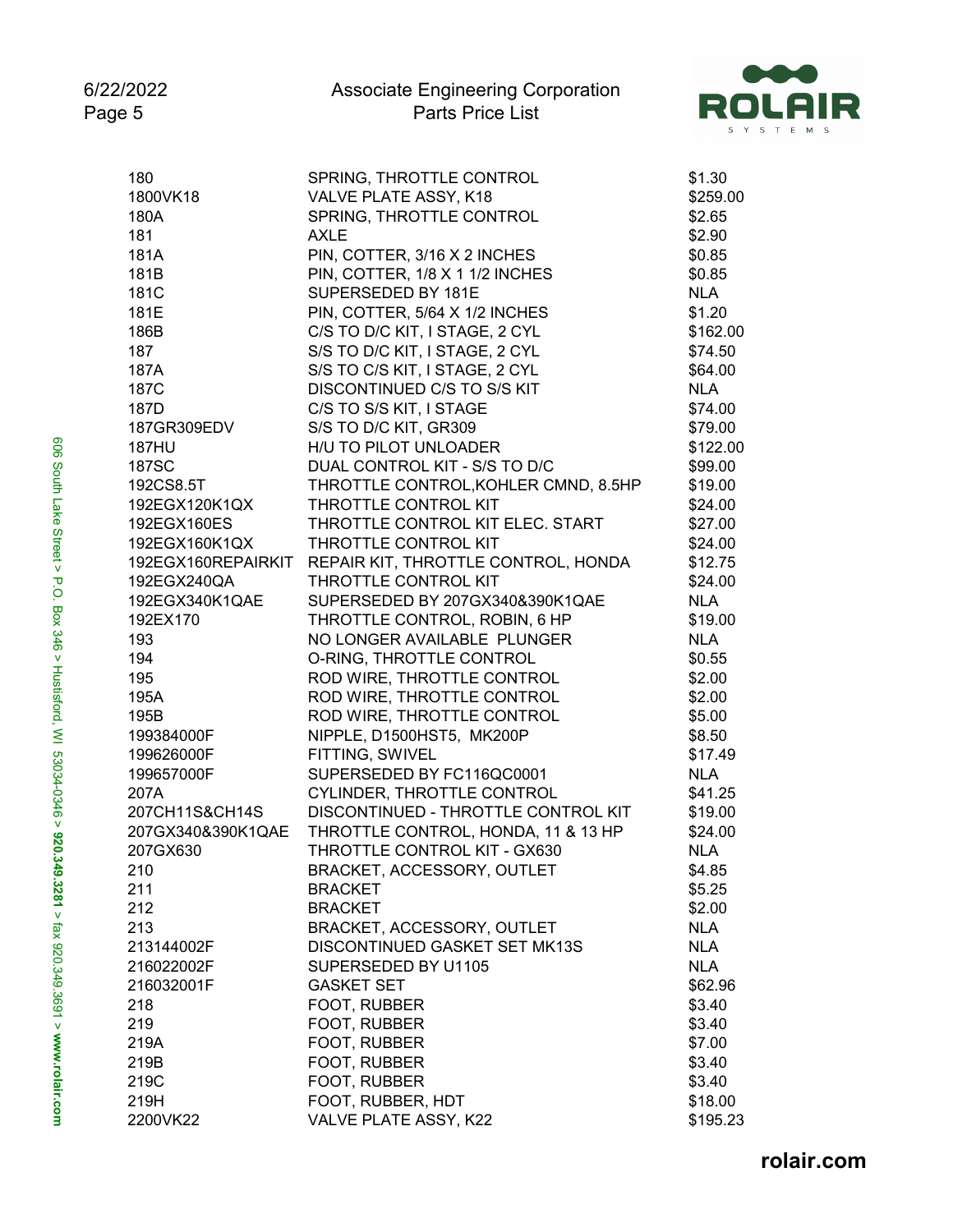

| 2400PLPK24 | PISTON ASSY, LP, K24                | \$120.04   |
|------------|-------------------------------------|------------|
| 2400VK24   | VALVE PLATE ASSY, K24               | \$195.23   |
| 2424PHPK24 | PISTON ASSY, HP, K24                | \$126.60   |
| 2500VK25   | VALVE PLATE ASSY, K25               | \$195.23   |
| 2500VMK137 | VALVE PLATE ASSEMBLY - SF2500       | \$52.87    |
| 2800VK28   | VALVE PLATE ASSY, K28               | \$260.00   |
| 300025.02  | RESET BUTTON, MOTOR 1 1/2 HP        | \$85.00    |
| 300041.02  | RESET, LEESON MTRG105               | \$166.00   |
| 300071.02  | MARATHON 1.5 HP RESET (CEJ33CA)     | \$85.00    |
| 3000PHPK30 | PISTON ASSY, HP, K30                | \$145.00   |
| 3000PLPK30 | PISTON ASSY, LP, K30                | \$145.00   |
| 3000VK30   | VALVE PLATE ASSY, K30               | \$269.00   |
| 300VK3     | VALVE PLATE ASSEMBLY                | \$58.70    |
| 30200020CH | CRANKSHAFT, K8                      | \$130.00   |
| 30200510CH | CRANKSHAFT, K11                     | \$118.30   |
| 30201000CH | CRANKSHAFT, K17                     | \$149.46   |
| 30202000CH | CRANKSHAFT, K30                     | \$279.84   |
| 30203710CH | CRANKSHAFT, K50                     | \$670.45   |
| 30204310CH | CRANKSHAFT, K60                     | \$695.63   |
| 30204610CH | CRANKSHAFT, K24                     | \$279.84   |
| 30206010CH | CRANKSHAFT, K100                    | \$1,102.50 |
| 30206850CH | CRANKSHAFT, K12                     | \$90.20    |
| 3020685ACH | CRANKSHAFT, K12                     | \$104.00   |
| 30207510CH | <b>CRANKSHAFT, K3</b>               | \$110.00   |
| 30209010CH | CRANKSHAFT, K29V                    | \$214.50   |
| 30300030CH | BEARING, BALL, K11, K17, K24        | \$18.00    |
| 30300040CH | SEAL, K11, K17, K24, K28            | \$9.01     |
| 30302140CH | BEARING, BALL, K30                  | \$26.00    |
| 30302150CH | SEAL, K30                           | \$13.25    |
| 30303720CH | BEARING, BALL, K50, K60             | \$37.00    |
| 30303730CH | <b>SEAL, OIL, K50, K60</b>          | \$14.58    |
| 30305310CH | <b>BUSHING, K3</b>                  | \$32.50    |
| 30306020CH | BEARING, BALL, K100                 | \$98.00    |
| 30306030CH | SEAL, BEARING, K100                 | \$22.79    |
| 30307540CH | SEAL, OIL, K3, K12                  | \$11.97    |
| 30400830CH | BEARING, CARRIER, K11, K17, K24,K28 | \$36.18    |
| 30400860CH | BEARING CARRIER, K8,K22,K24,K25,K28 | \$30.05    |
| 30400890CH | <b>BEARING CARRIER, K17</b>         | \$32.33    |
| 30402740CH | <b>BEARING CARRIER, K30</b>         | \$40.28    |
| 30402800CH | <b>BEARING CARRIER, K30</b>         | \$40.07    |
| 30406830CH | <b>BEARING CARRIER, K12</b>         | \$26.00    |
| 30500050CH | GASKET, K24, K28                    | \$6.41     |
| 30500130CH | MUST ORDER 36500140CH INSTEAD       | ########   |
| 30500150CH | GASKET, K11, K17, K24, K28          | \$6.13     |
| 30500160CH | GASKET, K24, K30, K50               | \$3.71     |
| 3050016ACH | GASKET, K11, K17                    | \$3.98     |
| 30500170CH | GASKET, K8                          | \$5.00     |
| 30500360CH | GASKET, K8                          | \$7.20     |
| 30500370CH | GASKET, K8                          | \$7.20     |
| 30500620CH | GASKET, K11                         | \$6.42     |
|            |                                     |            |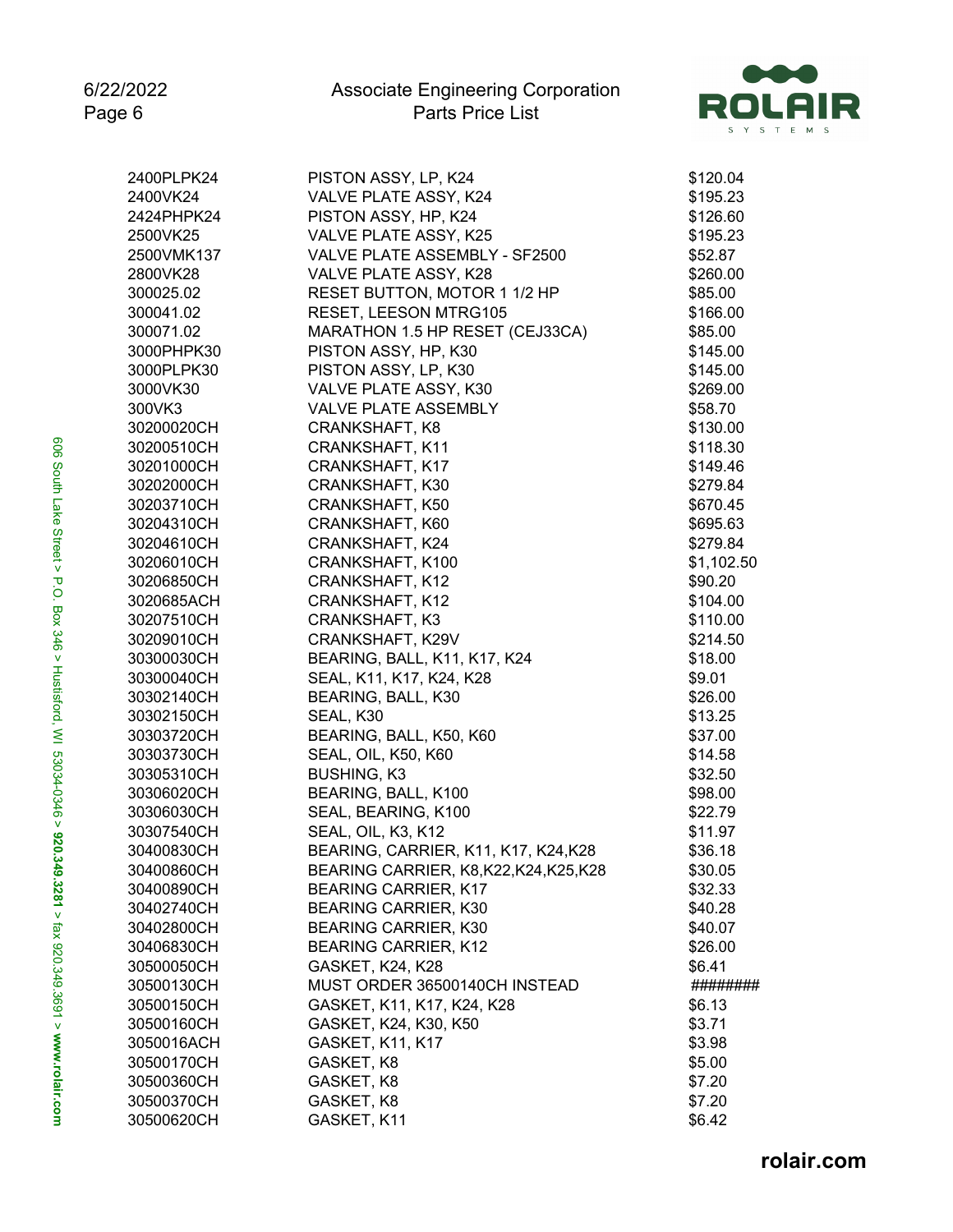

| 30500630CH | GASKET, VALVE PLATE, K11            | \$11.06 |
|------------|-------------------------------------|---------|
| 30500640CH | GASKET, K11                         | \$5.17  |
| 30500650CH | GASKET, K11                         | \$5.40  |
| 30500710CH | GASKET, K8                          | \$10.50 |
| 30500970CH | GASKET, K3                          | \$6.50  |
| 30501090CH | GASKET, K17                         | \$18.82 |
| 30501100CH | GASKET, K17                         | \$18.82 |
| 30501110CH | GASKET, K17                         | \$10.87 |
| 30501120CH | GASKET, K17                         | \$7.16  |
| 30501270CH | O-RING, K50HU, K100HU               | \$2.65  |
| 30501380CH | GASKET, K18, K18HU                  | \$16.91 |
| 30501390CH | GASKET, K18, K18HU                  | \$18.55 |
| 30501400CH | GASKET, K18, K18HU                  | \$9.54  |
| 30501490CH | GASKET, AFTERCOOLER, K17, K18       | \$5.83  |
| 30501910CH | GASKET, K12, AFTER 10/2005          | \$8.40  |
| 30502270CH | GASKET, K28, K30, K60               | \$21.42 |
| 30502280CH | GASKET, K30, K60                    | \$18.55 |
| 30502290CH | GASKET, K30, K60                    | \$9.54  |
| 30502300CH | GASKET, CYLINDER, K30, K60          | \$10.34 |
| 30502310CH | GASKET, K30                         | \$7.16  |
| 30502330CH | <b>GASKET</b>                       | \$5.83  |
| 30502340CH | GASKET, K30, K62                    | \$5.83  |
| 30502350CH | GASKET, K35                         | \$11.66 |
| 30502400CH | O-RING, AFTERCOOLER, CONNECTOR, K24 | \$5.83  |
| 30502500CH | O-RING, AFTERCOOLER, K24, K25, K28  | \$6.36  |
| 30502510CH | O-RING, AFTERCOOLER, K11,12,17,18   | \$5.83  |
| 30502700CH | O-RING, CONNECTOR, K50, K100        | \$12.50 |
| 30502870CH | GASKET, K11HU, K18HU                | \$5.04  |
| 30503530CH | GASKET, K35                         | \$16.43 |
| 30503540CH | <b>GASKET, K35, K70</b>             | \$22.82 |
| 30503550CH | GASKET, K35, K70                    | \$13.25 |
| 30503740CH | GASKET, K50, K60                    | \$12.50 |
| 30503820CH | GASKET, K50, K100                   | \$27.03 |
| 30504030CH | GASKET, K50, K100                   | \$15.37 |
| 30504070CH | GASKET, K50, K100                   | \$22.79 |
| 30504080CH | GASKET, K50, K100                   | \$17.49 |
| 30504190CH | GASKET, AFTERCOOLER                 | \$8.22  |
| 30504210CH | GASKET, K50, K100                   | \$11.13 |
| 30504440CH | GASKET, K50, K60, K100              | \$6.10  |
| 30504630CH | GASKET, K24, K28                    | \$13.25 |
| 30504740CH | GASKET, K24                         | \$9.01  |
| 30504760CH | GASKET, K24                         | \$16.43 |
| 30504770CH | GASKET, K24                         | \$13.92 |
| 30505670CH | GASKET, K3                          | \$7.75  |
| 30505690CH | GASKET, K3                          | \$16.50 |
| 30505700CH | GASKET, K3                          | \$8.00  |
| 30506040CH | GASKET, K100                        | \$17.76 |
| 30506870CH | GASKET, K12                         | \$15.86 |
| 30506880CH | GASKET, K12, PRIOR TO 10/2005       | \$6.00  |
| 30506890CH | GASKET, K12                         | \$6.18  |
|            |                                     |         |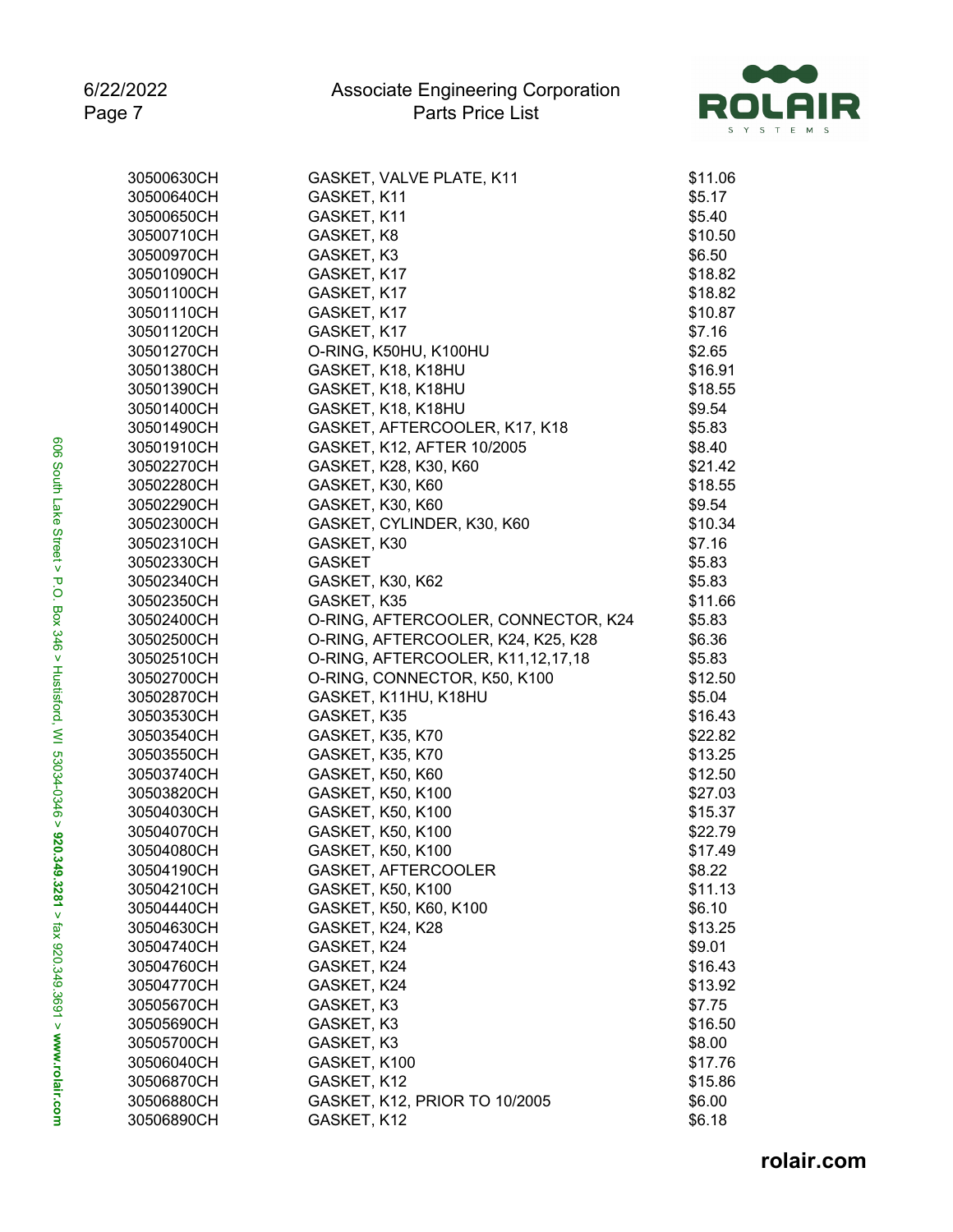

| 30506900CH  | GASKET, K12                              | \$12.32    |
|-------------|------------------------------------------|------------|
| 30508720CH  | GASKET, K28                              | \$13.92    |
| 30508730CH  | GASKET, K28                              | \$18.02    |
| 30509130CH  | GASKET, K29V                             | \$6.62     |
| 30509140CH  | GASKET, K29V                             | \$12.34    |
| 30509150CH  | GASKET, K29V                             | \$14.25    |
| 30509160CH  | NLA, GASKET K29V                         | <b>NLA</b> |
| 30509170CH  | GASKET, K29V                             | \$17.75    |
| 30509180CH  | GASKET, K29V                             | \$4.90     |
| 30509190CH  | GASKET, K29V                             | \$6.24     |
| 30509200CH  | GASKET, K29V                             | \$7.54     |
| 30509290CH  | O-RING, BREATHER, 2004                   | \$4.24     |
| 308         | SUPERSEDED BY U9001                      | <b>NLA</b> |
| 309A        | COUPLER, QUICK DISCONNECT, M, 3/8 INCHES | \$15.90    |
| 310         | SUPERSEDED BY FC011731001                | <b>NLA</b> |
| 31000080CH  | FLYWHEEL, K3, K11, K17,10 INCHES         | \$97.00    |
| 31000490CH  | FLYWHEEL, CAST IRON, K17, K17HU, K18     | \$157.41   |
| 31001200CH  | FLYWHEEL, CAST IRON, K18                 | \$166.42   |
| 31002060CH  | FLYWHEEL, CAST IRON, K30, K30HU, K35     | \$262.35   |
| 31002680CH  | FLYWHEEL, 1 GROOVE, K30                  | \$278.00   |
| 31003040CH  | FLYWHEEL, ALUM, K30                      | \$144.00   |
| 31003760CH  | FLYWHEEL, K60, K60HU, K100               | \$517.28   |
| 31004050CH  | FLYWHEEL, K50, K60                       | \$517.28   |
| 31004620CH  | FLYWHEEL, ALUM,2 GROOVE, K24             | \$176.00   |
| 31004680CH  | FLYWHEEL, EMG                            | \$144.38   |
| 31007280CH  | FLYWHEEL, ALUM, 11 INCHES, K17, K18      | \$107.07   |
| 31100210CH  | <b>INSERT SET, K11, K17, K24</b>         | \$34.45    |
| 31100240CH  | BUSHING, K11, K17                        | \$12.19    |
| 31100750CH  | ROD, CONNECTING, W/UPPER BUSHING         | \$84.27    |
| 31100750CH1 | ROD ASSY, CONNCT, W/INSERTS, K11,17      | \$89.00    |
| 31101990CH  | SUPERSEDED BY 311SL11005CH, CON ROD      | <b>NLA</b> |
| 31101990CH1 | SUPERSEDED BY 311SL11005CH1, ROD W/      | <b>NLA</b> |
| 31102130CH  | INSERT, K30, K35                         | \$34.45    |
| 31102250CH  | <b>BUSHING, K24, K30, K60</b>            | \$11.13    |
| 31103690CH  | ROD, CONNCT, W/UPPER BUSHING, K50        | \$179.67   |
| 31103690CH1 | ROD ASSY, CONNCT, W/INSERTS, K50         | \$174.00   |
| 31103860CH  | INSERT, K50                              | \$48.42    |
| 31103880CH  | <b>BUSHING, K50, K100</b>                | \$16.50    |
| 31104350CH  | INSERT, K60                              | \$46.11    |
| 31104480CH  | ROD, CONNECTING, #4, K60                 | \$117.00   |
| 31104480CH1 | ROD ASSY, CONNCT, W/INSERTS, K60         | \$144.00   |
| 31104490CH  | ROD, CONNECTING, #1, K60                 | \$149.14   |
| 31104500CH  | ROD, CONNECTING, #2, #3, K60             | \$110.24   |
| 31104840CH  | ROD, CONNECTING, K24                     | \$107.06   |
| 31104840CH1 | ROD ASSY, CONNCT, W/INSRT, K22, 24, 25   | \$103.00   |
| 31105120CH  | ROD, CONNECTING, COMPLETE, K3            | \$87.00    |
| 31105460CH  | <b>BUSHING, K3</b>                       | \$20.00    |
| 31106140CH  | INSERT, K100                             | \$69.43    |
| 31106350CH  | ROD, CONNECTING, W/BUSHING, K100         | \$239.00   |
| 31106350CH1 | ROD ASSY, CONNCT, W/INSERTS, K100        | \$244.00   |
|             |                                          |            |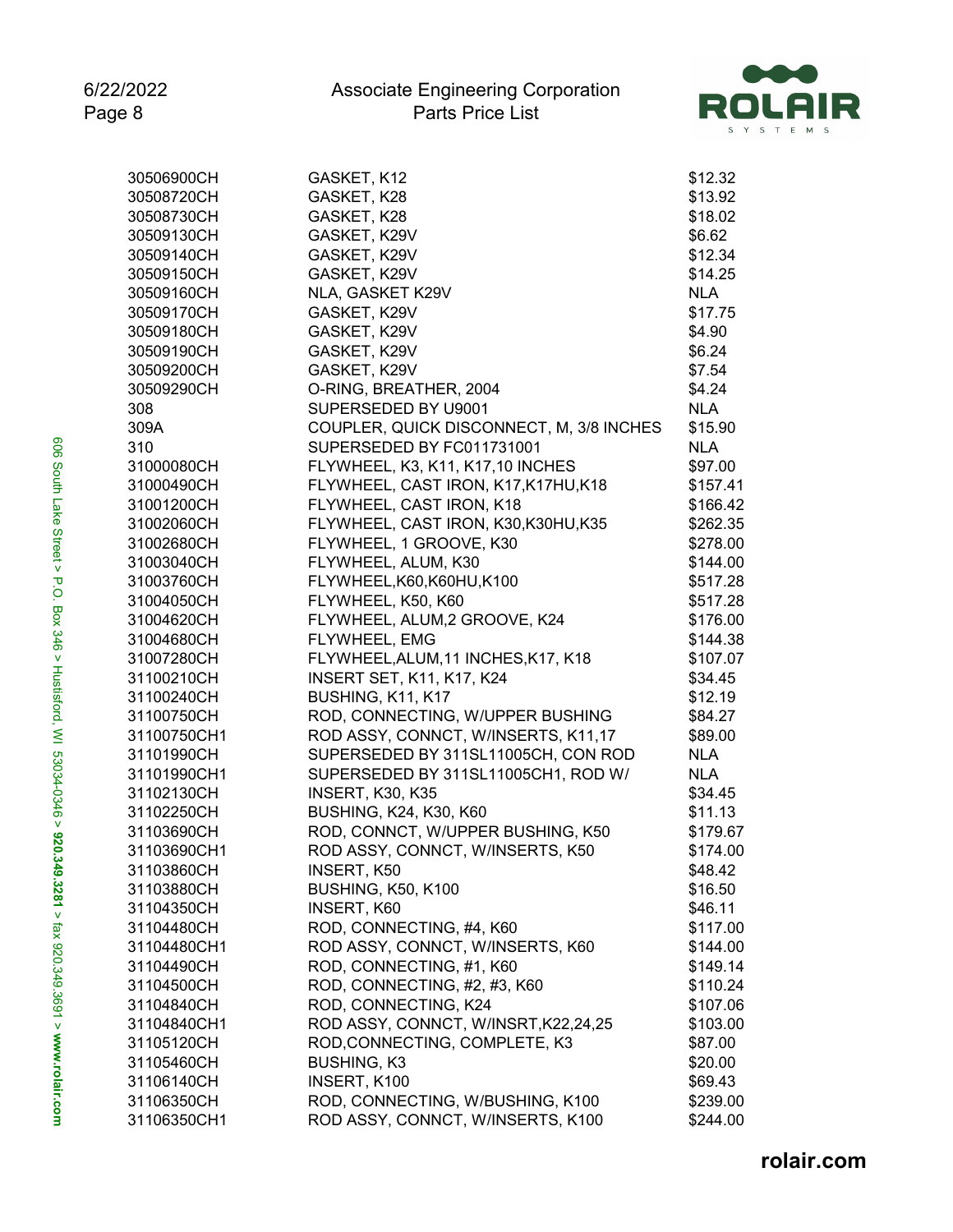

| 31106860CH    | ROD, CONNECTING, K12                | \$25.62  |
|---------------|-------------------------------------|----------|
| 31107500CH    | ROD, CONNECTING, K3                 | \$65.00  |
| 31109080CH    | ROD, CONNECTING, K29V               | \$84.50  |
| 3119013017CH  | <b>INSERT, 30,K35</b>               | \$42.29  |
| 311SL11005CH  | CON ROD K30, K35                    | \$133.03 |
| 311SL11005CH1 | ROD ASSY, CONN, K30,K35 W/INSERTS   | \$135.45 |
| 31200260CH    | PIN, PISTON, K17                    | \$15.90  |
| 31200270CH    | PISTON, K17                         | \$54.06  |
| 31200280CH    | RING, OIL, SLOTTED, K17             | \$11.13  |
| 31200290CH    | RING, SCRAPER, K17                  | \$9.54   |
| 31200300CH    | RING, COMPRESSION, K17              | \$9.54   |
| 31200560CH    | RING, K11                           | \$10.50  |
| 31200570CH    | RING, K11                           | \$13.50  |
| 31200580CH    | RING, K11                           | \$13.00  |
| 31201330CH    | <b>RING, K18, K18HU</b>             | \$13.78  |
| 31201340CH    | <b>RING, K18, K18HU</b>             | \$14.31  |
| 31201350CH    | <b>RING, K18, K18HU</b>             | \$16.96  |
| 31201360CH    | PISTON, K18, K18HU                  | \$67.89  |
| 31201370CH    | PIN, PISTON, K18, K18HU             | \$13.78  |
| 31202160CH    | RING, COMPRESSION, LP, K30, K60     | \$17.49  |
| 31202170CH    | RING, SCRAPER, LP, K30, K60         | \$17.49  |
| 31202180CH    | RING, OIL, LP, K30, K60             | \$25.44  |
| 31202190CH    | PISTON, LP, K30, K60                | \$121.90 |
| 31202200CH    | RING, SCRAPER, HP, K30, K60         | \$20.03  |
| 31202210CH    | RING, OIL, HP, K30, K60             | \$15.37  |
| 31202230CH    | PIN, PISTON, LP, K30, K60           | \$29.68  |
| 31202240CH    | PIN, PISTON, HP, K30, K60           | \$15.64  |
| 31203050CH    | PISTON, K30, K60                    | \$120.20 |
| 31203390CH    | RING, COMPRESSION, HP, K30, K60     | \$9.54   |
| 31203570CH    | RING, COMPRESSION, LP, K24, K35     | \$16.70  |
| 31203580CH    | RING, K25, K35, K70                 | \$17.49  |
| 31203590CH    | RING, OIL, LP, K24, K35             | \$25.44  |
| 31203600CH    | PISTON, LP, K24                     |          |
| 31203610CH    | PIN, PISTON, LP, K24                | \$103.51 |
|               |                                     | \$19.08  |
| 31203910CH    | PIN, PISTON, LP, K50, K100          | \$36.00  |
| 31203920CH    | PIN, PISTON, HP, K50, K100          | \$20.67  |
| 31203940CH    | PISTON, LP, K50, K100               | \$157.49 |
| 31203950CH    | RING, SCRAPER, SLOTTED, HP, K50,100 | \$22.79  |
| 31203960CH    | RING, SCRAPER, SLOTTED, LP, K50,100 | \$33.39  |
| 31203970CH    | RING, SCRAPER, STEPPED, HP, K50,100 | \$19.08  |
| 31203980CH    | RING, SCRAPER, STEPPED, LP, K50,100 | \$31.80  |
| 31203990CH    | RING, COMPRESSION, HP, K50, K100    | \$14.31  |
| 31204000CH    | RING, COMPRESSION, K50, K100        | \$23.85  |
| 31204520CH    | <b>PISTON, K50, K100</b>            | \$126.88 |
| 31204670CH    | PIN, PISTON, HP, K24                | \$14.84  |
| 31204700CH    | RING, COMPRESSION, HP, K24          | \$13.78  |
| 31204710CH    | RING, SCRAPER, HP, K24              | \$12.72  |
| 31204720CH    | RING, OIL, HP, K24                  | \$20.14  |
| 31206180CH    | PISTON, HP, K24                     | \$114.45 |
| 31208750CH    | PISTON, LP, K28                     | \$112.41 |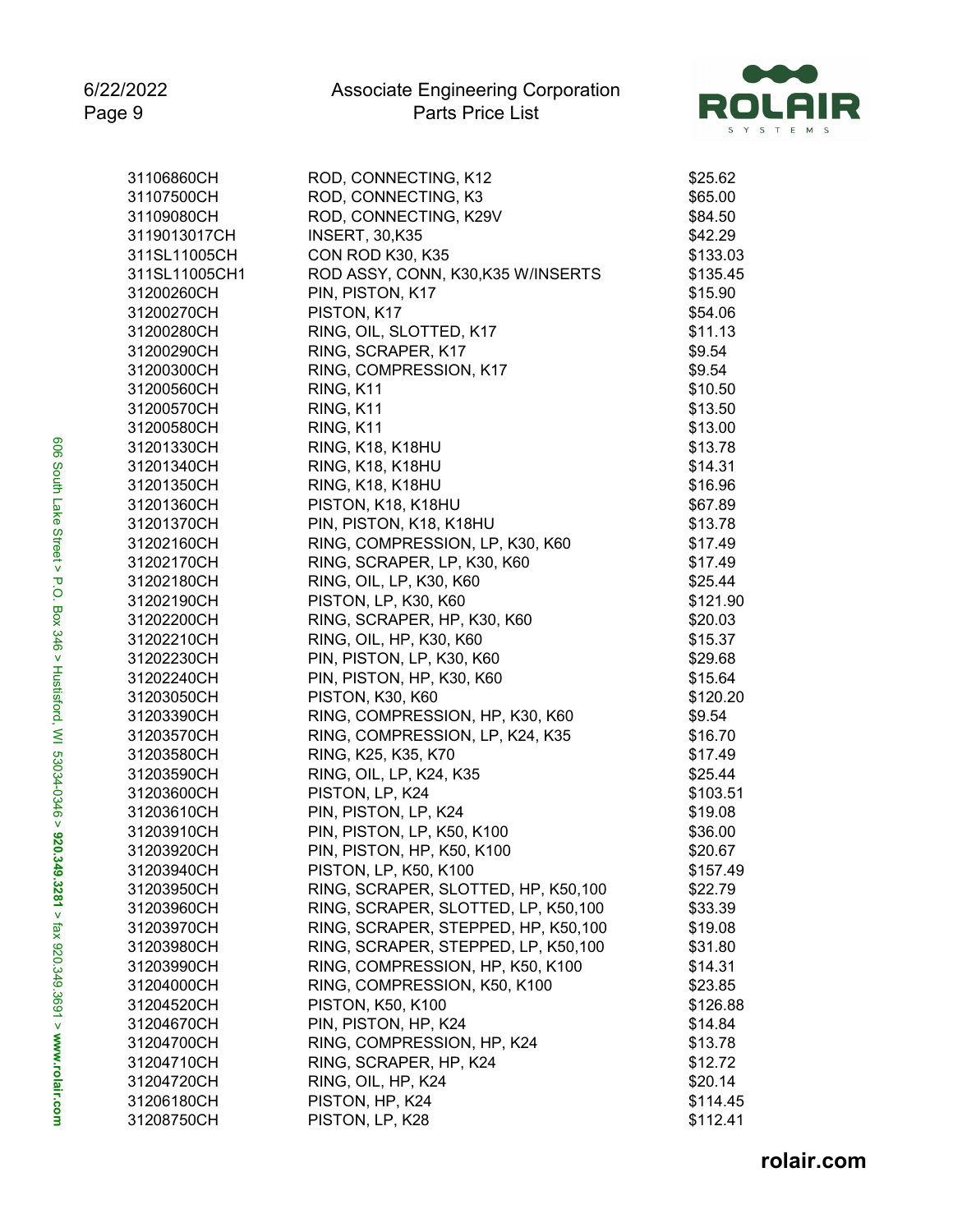

| 31208760CH | RING, K28                              | \$19.61    |
|------------|----------------------------------------|------------|
| 31208770CH | RING, K28                              | \$20.14    |
| 31208780CH | RING, K28                              | \$25.44    |
| 31208790CH | PIN, PISTON, LP, K28                   | \$17.50    |
| 31300790CH | HEAD, CYLINDER, K8                     | \$65.10    |
| 31301170CH | HEAD, CYLINDER, K17                    | \$70.12    |
| 31301320CH | HEAD, CYLINDER, K18HU                  | \$140.00   |
| 31301440CH | HEAD, CYLINDER, K18                    | \$90.15    |
| 31302050CH | HEAD, CYLINDER, K30HU                  | \$212.10   |
| 31302700CH | HEAD, CYLINDER, K30                    | \$165.29   |
| 31303520CH | HEAD, CYLINDER, K35                    | \$352.72   |
| 31303530CH | HEAD, CYLINDER, K35HU                  | \$341.00   |
| 31304090CH | HEAD, CYLINDER, K50                    | \$369.60   |
| 31304390CH | HEAD, CYLINDER, K60HU                  | \$324.45   |
| 31304500CH | HEAD, CYLINDER, K60                    | \$197.40   |
| 31304890CH | HEAD, CYLINDER, K25                    | \$125.49   |
| 31305730CH | HEAD, CYLINDER, K3                     | \$64.84    |
| 31306200CH | HEAD, CYLINDER, K100                   | \$422.39   |
| 31309020CH | HEAD, CYLINDER, LP, K29V               | \$158.50   |
| 31309050CH | HEAD, CYLINDER, K50HU                  | \$399.00   |
| 31309060CH | HEAD, CYLINDER, RIGHT, K100HU          | \$444.68   |
| 31309070CH | HEAD, CYLINDER, LEFT, K100HU           | \$444.68   |
| 31401240CH | REDUCER SLEEVE K50HU                   | \$39.52    |
| 31401250CH | SLEEVE, REDUCER, K50HU, K100HU         | \$37.50    |
| 31401260CH | SLEEVE, REDCR, K11HU, 17HU, 18HU, 50HU | \$18.92    |
| 31402840CH | PISTON, UNLOADER, K30HU, K60HU         | \$11.13    |
| 31402950CH | <b>NUT &amp; RING, EMGCHHU</b>         | \$10.07    |
| 31403300CH | PISTON, UNLOADER, K18HU                | \$25.97    |
| 31403310CH | PISTON, UNLOADER, EMG                  | \$24.50    |
| 31403320CH | PISTON, UNLOADER, K50HU, K100HU        | \$52.47    |
| 31403330CH | PISTON, UNLOADER, K50HU, K100HU        | \$22.79    |
| 31410220CH | CONNECTOR, T, K11HU, 17HU, 18HU, 30HU  | \$42.29    |
| 31410280CH | CONNECTOR, L, K11HU, 17HU, 18HU, 30HU  | \$28.94    |
| 31449360CH | HEAD ASSY, W/UNLOADER PARTS INST       | \$863.50   |
| 31449830CH | HEAD ASSY, COMPLETE, K30HU             | \$563.18   |
| 3144984ACH | HEAD ASSY. COMPLETE, K50HU             | \$874.50   |
| 31449900CH | HEAD, CYLINDER, RIGHT, K60HU           | \$471.90   |
| 3144991ACH | HEAD ASSY, RIGHT, COMPLETE, K100HU     | \$825.00   |
| 31449920CH | HEAD ASSY, COMPLETE, K18HU             | \$352.00   |
| 31449940CH | HEAD ASSY, COMPLETE, K11HU             | \$257.25   |
| 31449950CH | HEAD ASSY, COMPLETE, K17HU, EMG        | \$257.25   |
| 31449960CH | HEAD, CYLINDER, LEFT, K60HU            | \$523.95   |
| 3144997ACH | HEAD ASSY, COMPLETE, LEFT, K100HU      | \$866.25   |
| 31600700CH | CYLINDER, K12                          | \$169.40   |
| 31601010CH | CYLINDER, K17                          | \$185.32   |
| 31601300CH | CYLINDER, K18, K18HU                   | \$230.02   |
| 31602020CH | CYLINDER, K30, K60                     | \$337.24   |
| 31603500CH | CYLINDER, K35                          | \$369.60   |
| 31604010CH | CYLINDER, K50, K100                    | \$1,059.02 |
| 31604730CH | CYLINDER, K24                          | \$283.50   |
|            |                                        |            |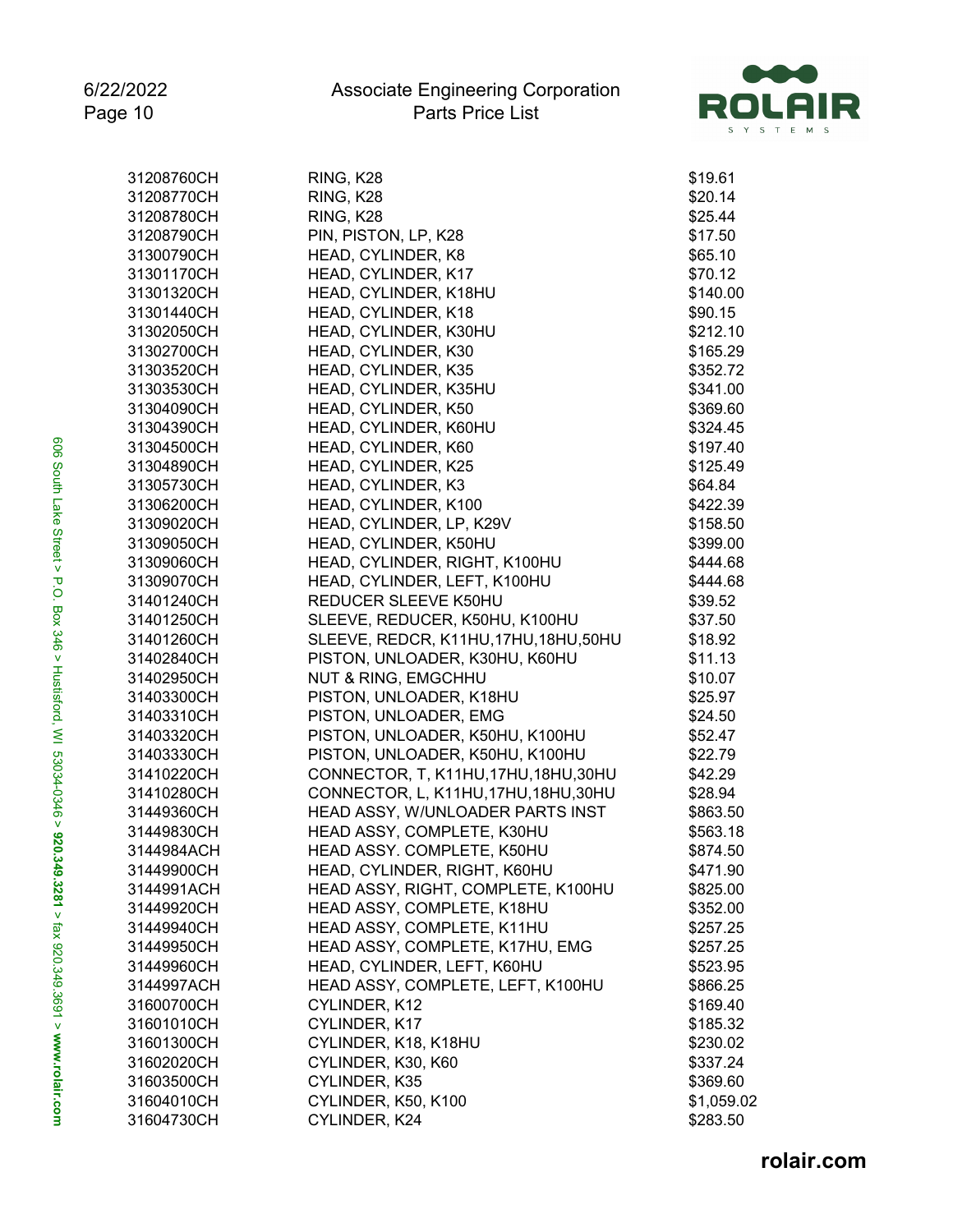

| 31605750CH     | CYLINDER, K3                          | \$121.28   |
|----------------|---------------------------------------|------------|
| 31606810CH     | CYLINDER, K12                         | \$183.75   |
| 31608740CH     | CYLINDER, K28                         | \$348.93   |
| 31609040CH     | CYLINDER, LP, K29V                    | \$267.50   |
| 31609050CH     | CYLINDER, HP, K29V                    | \$177.50   |
| 317001000F     | NLA ELEMENT MK185                     | <b>NLA</b> |
| 317007001F     | SUPERSEDED BY FC317081000             | <b>NLA</b> |
| 317013000F     | FILTER ASSY, METAL                    | \$19.40    |
| 317013004FE    | ELEMENT, FILTER                       | \$11.00    |
| 317028000F     | <b>FILTER</b>                         | \$9.28     |
| 317051000F     | FILTER, MK255                         | \$5.50     |
| 319021000F     | <b>REGULATOR &amp; GAUGE ASSY</b>     | \$51.45    |
| 319117000F     | REGULATOR, D1000LS3, D2000HBP6        | \$46.64    |
| 321020000COVER | <b>COVER, PRESSURE SWITCH</b>         | \$7.94     |
| 321020000F     | PRESSURE SWITCH, CONDOR               | \$49.90    |
| 322053000F     | COUPLING, D1000LS3, D2000HBP6         | \$17.83    |
| 32500020CH     | BOLT, STUD, PMP12KEMGCH               | \$35.50    |
| 32700340CH     | VALVE PLATE - K8                      | \$41.74    |
| 32700350CH     | VALVE, REED                           | \$4.77     |
| 32700350CH+012 | VALVE, REED, 12 PC MULTI PK           | \$30.00    |
| 32700540CH     | VALVE PLATE, K11                      | \$48.30    |
| 32701030CH     | VALVE PLATE, K17                      | \$65.72    |
| 32701310CH     | VALVE PLATE, K18, K18HU               | \$134.67   |
| 32701420CH     | VALVE, REED                           | \$4.98     |
| 32701420CH+012 | VALVE, REED, 12 PC MULTI PK           | \$33.00    |
| 32702040CH     | VALVE PLATE, K60                      | \$186.56   |
| 32702390CH     | VALVE, REED                           | \$5.83     |
| 32702390CH+012 | VALVE, REED, 12 PC MULTI PK           | \$39.00    |
| 32702400CH     | VALVE, REED                           | \$5.83     |
| 32702400CH+012 | VALVE, REED, 12 PC MULTI PK           | \$42.00    |
| 32702750CH     | VALVE PLATE, K30                      | \$132.45   |
| 32703510CH     | VALVE PLATE, K35                      | \$231.08   |
| 32703560CH     | VALVE, REED                           | \$6.36     |
| 32703560CH+012 | VALVE, REED, 12 PC MULTI PK           | \$47.00    |
| 32703670CH     | VALVE PLATE, K50                      | \$227.90   |
| 32704040CH     | VALVE PLATE, K50, K100                | \$252.00   |
| 32704060CH     | VALVE, REED                           | \$15.95    |
| 32704060CH+012 | VALVE, REED, 12 PC MULTI PK           | \$88.00    |
| 32704560CH     | VALVE PLATE, K60                      | \$199.39   |
| 32704750CH     | VALVE PLATE, K24                      | \$122.43   |
| 32705720CH     | VALVE PLATE ASSY, K3                  | \$53.55    |
| 32706150CH     | VALVE PLATE, K100                     | \$233.20   |
| 32706840CH     | <b>OBSOLETE VALVE PLATE K12</b>       | <b>NLA</b> |
| 32708710CH     | VALVE PLATE, K28                      | \$168.54   |
| 32709060CH     | VALVE PLATE, K29V                     | \$181.50   |
| 32709070CH     | VALVE PLATE, K29V                     | \$105.60   |
| 328            | HANDLE GRIP, TWIN TANK                | \$1.45     |
| 328B           | HANDLE GRIP, VERT PANCAKE             | \$6.50     |
| 3290146ACH     | AFTERCOOLER, O-RING STYLE, K17, 18ETC | \$59.50    |
| 32902710CH     | COOLER, LEFT, K28, K30, K60           | \$117.98   |
|                |                                       |            |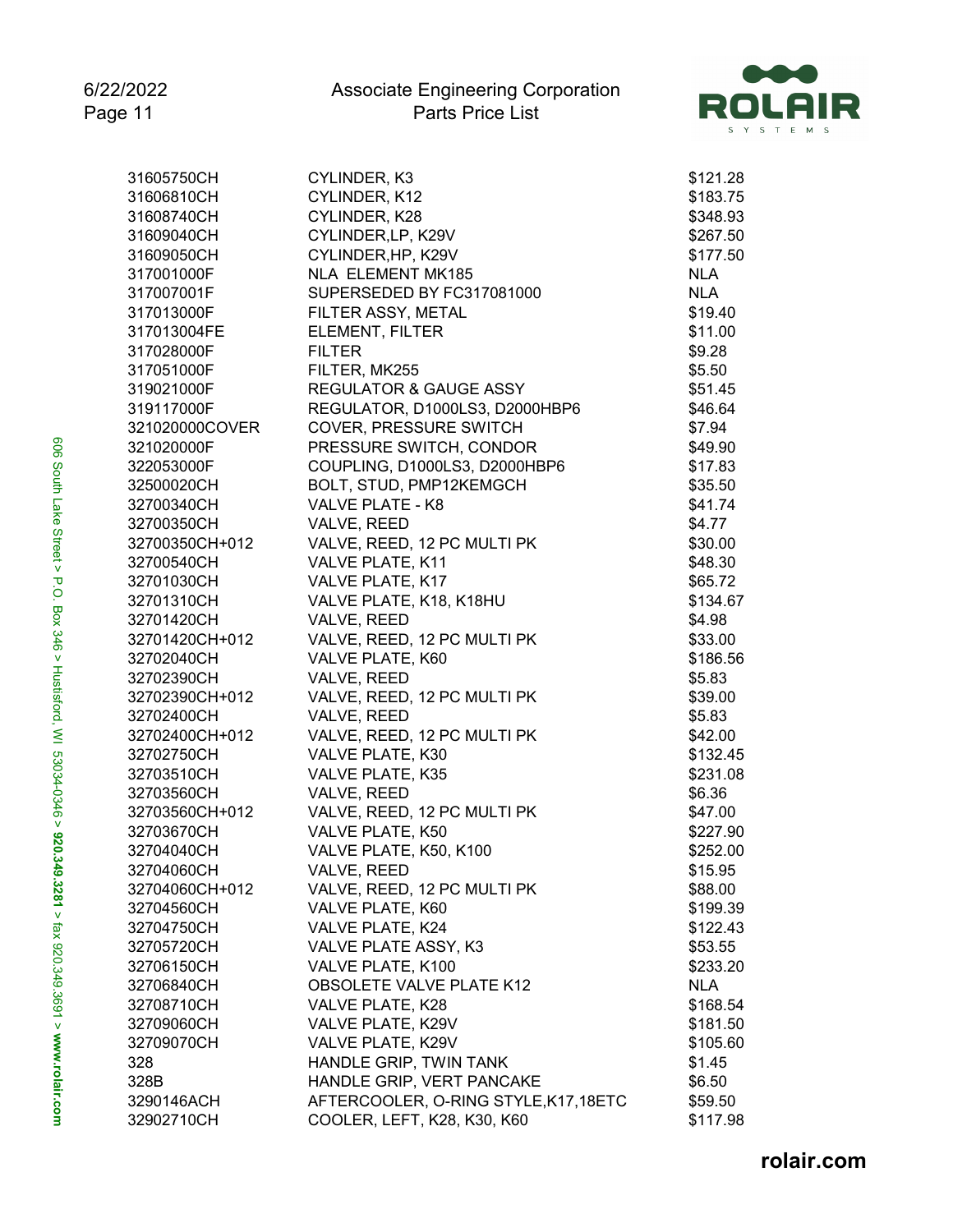

| 32902720CH  | ORDER 32902710CH                        | NLA9       |
|-------------|-----------------------------------------|------------|
| 32902730CH  | AFTERCOOLER, K30                        | \$115.75   |
| 32903710CH  | INTERCOOLER LEFT, K24, K25,             | \$101.28   |
| 32903720CH  | INTERCOOLER, RIGHT, K24, K25            | \$101.28   |
| 32903730CH  | AFTERCOOLER, K25,K28                    | \$92.38    |
| 3290415ACH  | INTERCOOLER, NEW-RIGHT & LEFT K50,      | \$119.09   |
| 3290416ACH  | SUPERSEDED BY 3290415ACH                | <b>NLA</b> |
| 32904170CH  | AFTERCOOLER, K50                        | \$127.20   |
| 3290417ACH  | AFTERCOOLER, K50                        | \$138.00   |
| 32909100CH  | AFTERCOOLER, NPT, K60                   | \$718.68   |
| 32909110CH  | AFTERCOOLER, NPT, K100                  | \$685.61   |
| 330004000F  | GAUGE, D1000LS3, D2000HBP6              | \$20.67    |
| 330006000F  | GAUGE, 200 PSI, D1000LS3,D2000HBP6      | \$25.31    |
| 330026000F  | DISCONTINUED - GAUGE, D2000HSSV5        | <b>NLA</b> |
| 33100760CH  | CRANKCASE, K8                           | \$138.05   |
| 33101160CH  | CRANKCASE, K17                          | \$226.50   |
| 33102030CH  | CRANKCASE, K30                          | \$329.18   |
| 33102050CH  | <b>CRANKCASE, K35</b>                   | \$313.50   |
| 33103700CH  | CRANKCASE, K50                          | \$693.00   |
| 33104300CH  | CRANKCASE, K60, K60HU                   | \$1,039.50 |
| 33104600CH  | CRANKCASE, K24                          | \$235.96   |
| 33105680CH  | CRANKCASE, K3                           | \$139.69   |
| 33106000CH  | CRANKCASE, K100                         | \$1,639.00 |
| 33106800CH  | <b>CRANKCASE, K12</b>                   | \$119.70   |
| 33109000CH  | CRANKCASE, K29V                         | \$632.50   |
| 3370        | FITTING, 131CVE, TUBELOK, 1/2 INCHES    | <b>NLA</b> |
| 34302820CH  | CONNECTOR, PIPE, K17HU, EMG             | \$11.14    |
| 34303030CH  | CONNECTOR, PIPE, K50HU, K100HU          | \$17.50    |
| 347022000F  | VALVE, SAFETY RELIEF, 7560F             | <b>NLA</b> |
| 347035000F  | CHK VALVE ASSY, D1500HST5, D2000HBP6    | \$34.45    |
| 347092000F  | CHECK VALVE, D2000HSSV5(347043000F)     | \$26.50    |
| 3500VK35    | VALVE PLATE ASSY, K35                   | \$448.00   |
| 35600420CH  | COVER, FILTER, K3,8,11,11HU,12          | \$9.01     |
| 35600430CH  | NLA FILTER ELEMENT, ORDER SC81000       | <b>NLA</b> |
| 35600440CH  | NLA, COVER, MUST PURCHASE SC81000       | <b>NLA</b> |
| 35602350CH  | SUPERSEDED BY SP81000 FILTER ASSY       | <b>NLA</b> |
| 35602360CH  | SUPERSEDED BY SP81000 FILTER ASSY       | <b>NLA</b> |
| 35602380CH  | ELEMENT, FILTER, K30, K50, K60, K100    | \$17.00    |
| 35602510CH  | ELBOW, K30                              | \$16.75    |
| 35602940CH  | ELEMENT, FILTER, K28                    | \$16.43    |
| 35604120CH  | SUPERSEDED BY SP81000 FILTER ASSY       | <b>NLA</b> |
| 35604140CH  | ELBOW, K50                              | \$31.50    |
| 35604400CH  | ELBOW, K60                              |            |
|             | ELBOW, K100                             | \$28.62    |
| 35606210CH  |                                         | \$51.94    |
| 36500110CH  | PLUG, OIL, ALL K SERIES, EMG            | \$6.40     |
| 36500140CH  | GAUGE, OIL SIGHT, INCLUDES 30500130CH   | \$12.72    |
| 36500300CH  | BREATHER, K50, 3/8 INCHES               | \$16.43    |
| 36500300CHS | BREATHER, RED CAP, K50, 3/8 INCHES      | \$11.50    |
| 36503650CH  | PLUG, K50, K29V                         | \$4.77     |
| 36504450CH  | GAUGE, OIL SIGHT, K50, K60, K100INCLUDE | \$18.55    |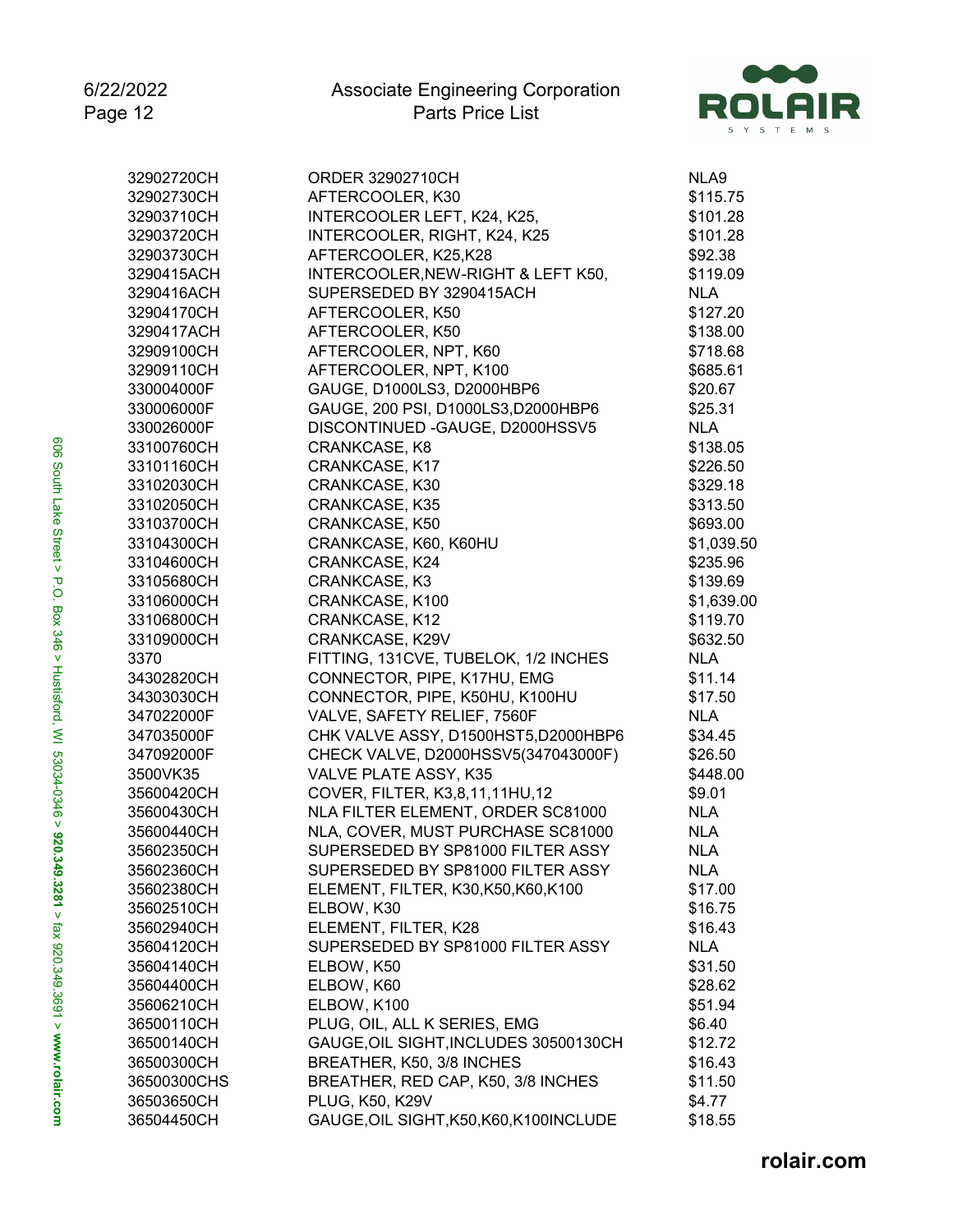

| 36504590CH               | PLUG, OIL FILL, K60, K100                                | \$11.13  |
|--------------------------|----------------------------------------------------------|----------|
| 36506800CH               | PLUG, K24, K25, K28, K30, K60                            | \$11.00  |
| 36507050CH               | BREATHER, OIL, K3-K30                                    | \$16.43  |
| 36507100CH               | BREATHER, OIL, K60, K70-K100, 1/2 INCHES                 | \$20.14  |
| 36531130CH               | SUPERSEDED BY 36500300CH                                 | NLA9     |
| 3690211ACH               | CONNECTOR, K24, K25, K28, K30, K60                       | \$51.00  |
| 36904200CH               | CONNECTOR, INTERCOOLER, K50, K100                        | \$135.30 |
| 36904830CH               | FLANGE, K30                                              | \$85.00  |
| 37300250CH               | BOLT, K11, K17, K24                                      | \$2.65   |
| 37300800CH               | ROD, TENSION, HEAD K8                                    | \$7.00   |
| 37300990CH               | SCREW, K17, EMG                                          | \$2.50   |
| 37301130CH               | SCREW, K24                                               | \$2.65   |
| 37301140CH               | <b>BOLT, K27, K24</b>                                    | \$2.75   |
| 37301410CH               | ROD, TENSION, K60, K100                                  | \$6.36   |
| 37302370CH               | ROD, TENSION, K30                                        | \$9.01   |
| 37302420CH               | SCREW, K30                                               | \$2.50   |
| 37302460CH               | SCREW, K30                                               | \$2.80   |
| 37302470CH               | SCREW, K30, K50, K60, K100                               | \$2.65   |
| 37302480CH               | SCREW, K24, K25, K28, K30, K50, K60, K100                | \$2.50   |
| 37302530CH               | <b>BOLT</b>                                              | \$2.92   |
| 37302760CH               | SCREW, K60                                               | \$3.37   |
| 37304100CH               | <b>SCREW, K50, K100</b>                                  | \$8.75   |
| 37304130CH               | ROD, TENSION, K50                                        | \$4.77   |
| 37304180CH               | <b>SCREW, K50, K100</b>                                  | \$3.71   |
| 37304800CH               | BOLT, K29V                                               | \$3.10   |
| 37304910CH               | ROD, TENSION, K24                                        | \$4.70   |
| 37306920CH               | SCREW, K12                                               | \$1.30   |
| 37307570CH               | SCREW, K3, K50, K100                                     | \$1.50   |
| 37308060CH               | BOLT, K30                                                | \$2.50   |
| 37400220CH               | NUT, K8,K11,K17,K18,K22,K24,K25,K28                      | \$1.59   |
| 37400390CH               | <b>NUT, K3, K8</b>                                       | \$1.75   |
| 37400450CH               | NUT, WING, ALL K SERIES                                  | \$2.92   |
|                          |                                                          | \$3.71   |
| 37400720CH               | NUT, K11, K17, K24<br>NUT, K11HU, 17HU, 18HU, 50HU, 60HU | \$5.30   |
| 37402500CH<br>37402590CH |                                                          |          |
| 37403780CH               | NUT, K30, K35, K60                                       | \$1.33   |
|                          | NUT, K30, K50, K60                                       | \$7.16   |
| 37406090CH               | NUT, FLYWHEEL K100                                       | \$12.30  |
| 37500310CH               | WASHER, K8, K11, K17, K18, K22, K24, K25                 | \$1.59   |
| 37500400CH               | WASHER, K11, K17, K24, K30, K60, EMG                     | \$2.50   |
| 37500730CH               | WASHER, K11, K17, K24                                    | \$3.71   |
| 37501980CH               | WASHER, FLYWHEEL K100                                    | \$8.75   |
| 37502320CH               | WASHER, K60                                              | \$2.65   |
| 37502450CH               | WASHER, K30                                              | \$4.77   |
| 37503770CH               | <b>WASHER, K50, K60</b>                                  | \$6.13   |
| 37504210CH               | WASHER, K50HU, K100HU                                    | \$2.50   |
| 37504220CH               | WASHER, K30, K35, K60, K100, K29V                        | \$1.59   |
| 37504240CH               | WASHER, K50HU, K100HU                                    | \$2.50   |
| 37505230CH               | WASHER, K3                                               | \$1.90   |
| 37508130CH               | WASHER, K8 TO K70                                        | \$2.01   |
| 37600230CH               | RING, SNAP, K11, K17                                     | \$3.71   |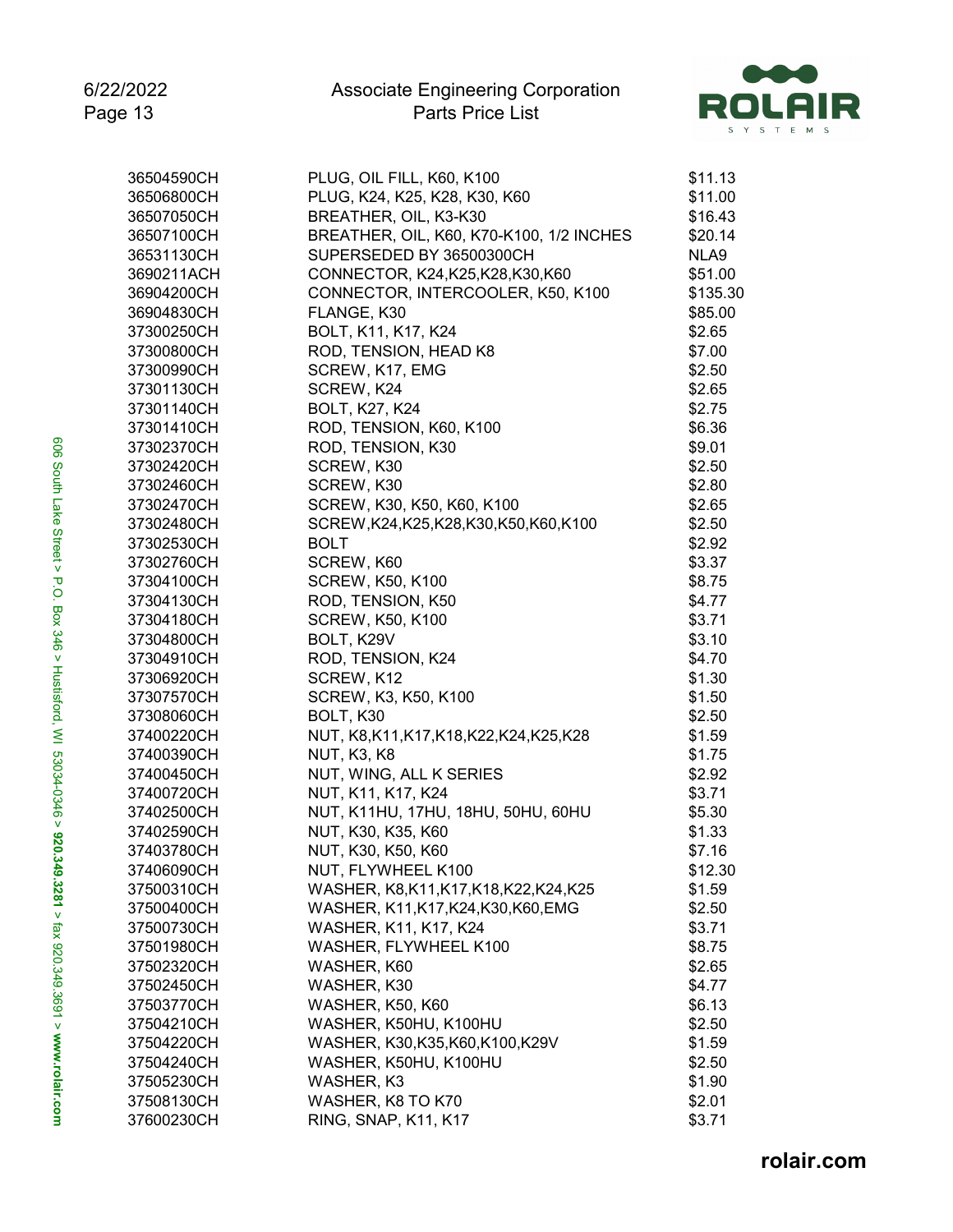

| 37602260CH              | RING, SNAP, K24, K30, K60                 | \$3.71     |
|-------------------------|-------------------------------------------|------------|
| 37602850CH              | SPRING, K30HU, EMG                        | \$5.25     |
| 37603900CH              | RING, SNAP, K50, K100                     | \$3.50     |
| 37607520CH              | RING, SNAP, K3                            | \$2.75     |
| 37607850CH              | SUPERSEDED BY 37602850CH, RING            | <b>NLA</b> |
| 3800H                   | DRAIN, AUTO TANK                          | \$70.00    |
| 3800H INSTALLED         | <b>AUTO DRAIN INSTALLED</b>               | <b>NLA</b> |
| 3800HKIT                | DRAIN KIT, AUTO TANK                      | \$95.00    |
| 38100NOODLE             | NOODLE HOSE, 3/8 INCHES 100'              | \$107.79   |
| 38100NOODLENO           | (DISCONTINUED) NOODLE HOSE, 3/8 INCHES    | \$75.50    |
| 38100POLY               | 100' OF 3/8 INCHES POLYURETHANE AIR HOSE  | \$117.47   |
| 3815MNOODLEAU           | NOODLE HOSE, 15 METER, BSP THREAD,        | <b>NLA</b> |
| 3830MNOODLEAU           | NOODLE HOSE, 30 METER, BSP THREAD,        | <b>NLA</b> |
| 3850NOODLE              | NOODLE HOSE, 3/8 INCHES 50'               | \$63.58    |
| 3850NOODLENO            | (DISCONTINUED) NOODLE HOSE, 3/8 INCHES    | \$43.50    |
| 3850POLY                | 50' OF 3/8 INCHES POLYURETHANE AIR HOSE   | <b>NLA</b> |
| 38FRG                   | FILTER, REG, GAUGE, 3/8 INCHES            | \$70.70    |
| <b>38FRG CRADLE</b>     | FILTER, REG, GAUGE ASSY, 3/8 INCHES       | \$233.00   |
| 38FRG CRADLE-S          | FILTER, REG, GAUGE ASSY, 3/8 INCHES       | <b>NLA</b> |
| 38FRG INSTALLED         | FILTER, REG, GAUGE, INSTALLED, 3/8 INCHES | <b>NLA</b> |
| 38FRGBM2 CRADLE         | FILTER, REG, BM2, GAUGE ASSY, 3/8 INCHES  | \$160.00   |
| 38FRLG                  | FILTER, REG, LUBR, GAUGE, 3/8 INCHES      | \$109.70   |
| <b>38FRLG INSTALLED</b> | FILTER, REG, LUB, GAUGE, INSTL 3/8 INCHES | <b>NLA</b> |
| <b>38LRG CRADLE</b>     | CRADLE, LUB, REG & GAUGE ASSY, 3/8 INCHES | \$160.00   |
| 38RG                    | REGULATOR & GAUGE, 3/8 INCHES             | \$38.95    |
| <b>38RG INSTALLED</b>   | REGULATOR & GAUGE, 3/8 INCHES             | <b>NLA</b> |
| 400A                    | PAINT, SPRAY, BULL, BLUE, RAL5012         | \$24.00    |
| 400B                    | PAINT, SPRAY, DARK BLUE, 12 OZ            | \$38.00    |
| 400C                    | PAINT, SPRAY, ORANGE, 12 OZ               | \$18.90    |
| 400D                    | PAINT, SPRAY, PMS BLUE, 12 OZ             | \$82.00    |
| 400E                    | PAINT, SPRAY, RED, 12 OZ                  | \$48.00    |
| 400MATGREEN             | PAINT, TOUCH UP, MAT GREEN                | <b>NLA</b> |
| 400P                    | PAINT, SPRAY, BLACK                       | \$68.00    |
| 400RA                   | PAINT, ROL-AIR GREEN, 12 OZ               | \$48.00    |
| 408                     | TAPE, TEFLON SEAL, 1/4 INCHES             | \$3.95     |
| 409                     | TAPE, TEFLON SEAL, 1/2 INCHES             | \$5.50     |
| 4090-MAINTKIT           | <b>MAINTENANCE KIT</b>                    | \$42.00    |
| 416005002F              | PISTON, OL200                             | \$134.50   |
| 416005009F              | VALVE PLATE, OL202                        | \$65.00    |
| 416011027F              | PISTON ASSY, MK100                        | \$122.00   |
| 416022004F              | SUPERSEDED BY U1105                       | <b>NLA</b> |
| 431                     | ELEMENT, FILTER                           | \$11.00    |
| 432                     | ELEMENT, FILTER, CONSTANT SPEED           | \$21.90    |
| 433                     | ELEMENT, FILTER, COMPACT, 1/2 INCHES      | \$11.00    |
| 436                     | ELEMENT, FILTER, FS06050                  | \$13.00    |
| 43968DS                 | LOW OIL CONTROL                           | \$275.00   |
| 43969                   | LOW OIL CONTROL, K50, K60, K100           | \$295.00   |
| 450DV                   | DUAL VOLTAGE, INSTALLED                   | <b>NLA</b> |
| 470011                  | DRYER PELLET, DELIQUESCENT, 1 KG          | <b>NLA</b> |
| 470011C                 | DRYER PELLET, DELIQUESCENT, 1 KG          | <b>NLA</b> |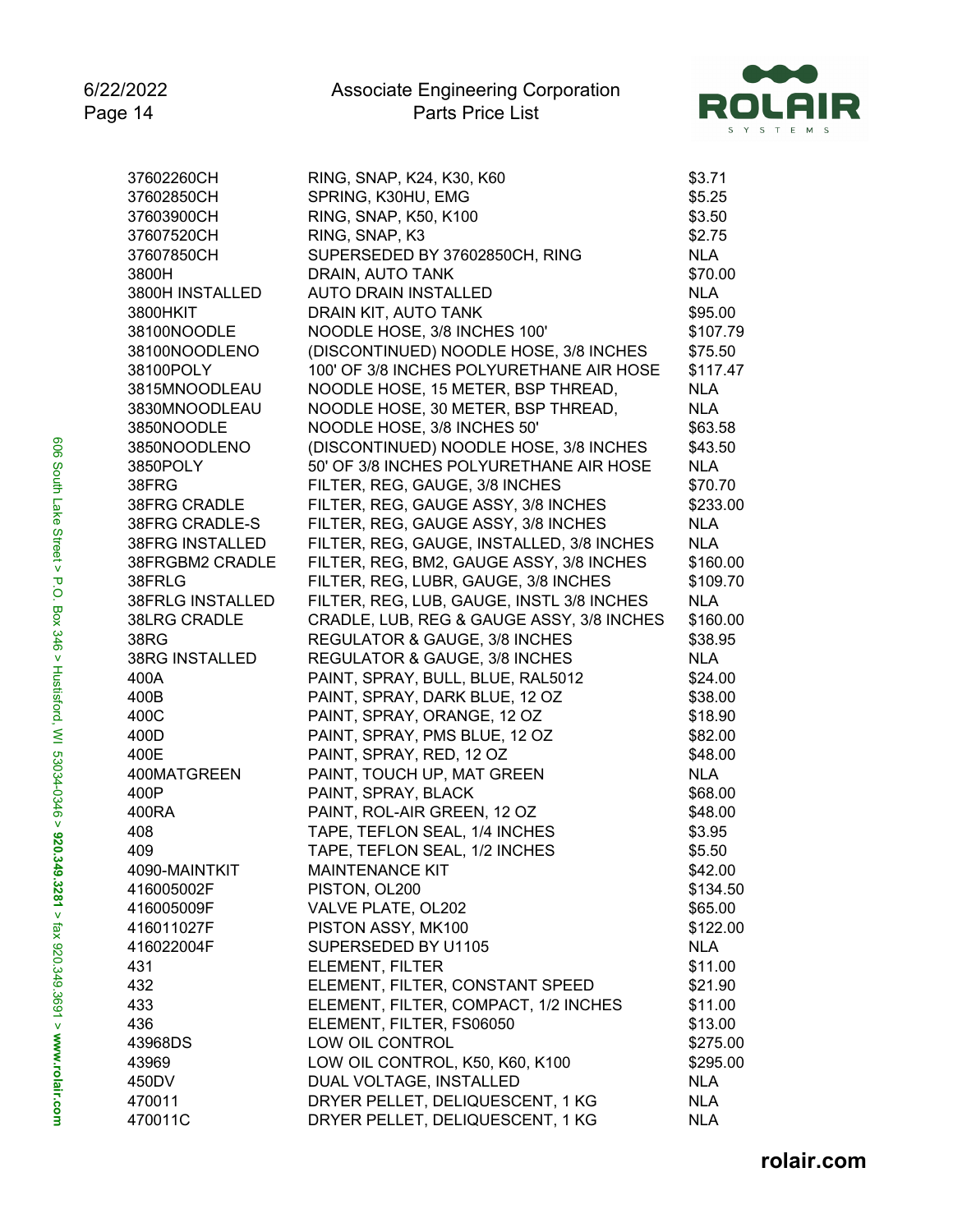

| PISTON ASSY, HP, K50<br>5000PLPK50<br>\$202.95<br>VALVE PLATE ASSY, K50<br>5000VK50<br>\$370.00<br>PISTON ASSY, HP, K50<br>5050PHPK50<br>\$148.23<br>DISCHARGE TUBE - 5230K30<br>5230K30-DISCH TB<br>\$64.00<br>5520K17-DISCH TB<br>TUBE, DISCHARGE, 5520K17<br>\$39.00<br>TUBE, DISCHARGE, 5520MK103<br>5520MK103-DISCH TB<br>\$31.00<br>TUBE, DISCHARGE, 5715K17<br>\$35.00<br>5715K17-DISCH TB<br>KIT, ACCESSORY, 5715K17<br>5715K17KIT<br>\$50.00<br>VALVE PLATE ASSY, LEFT, K60<br>6000VK60L<br>\$340.00<br>VALVE PLATE ASSY, RIGHT, K60<br>6000VK60R<br>\$340.00<br><b>NLA</b><br>692302<br><b>TANK VALVE</b><br><b>NLA</b><br>69-3000<br>DRYER PELLET, DELIQUESCENT, BULK<br>TUBE, DISCHARGE, 7722HK28<br>7722HK28-DISCH TB<br>\$52.00<br>VALVE PLATE ASSY, K8<br>800VK8<br>\$60.17<br>8389<br>ELEMENT, FILTER, 15-30 HP<br>\$37.40<br>TUBE, DISCHARGE, 8422HK30<br>8422HK30-DISCH TB<br>\$54.00<br>TUBE, DISCHARGE, 90 DEGR, 8422HK30<br>8422HK30-DISCH TB90<br>\$54.00<br><b>MAINTENANCE KIT</b><br>8422-MAINTKIT<br>\$64.00<br>\$14.00<br>AB500-1<br><b>HEAD, CYLINDER</b><br>\$7.50<br>AB500-10<br><b>SHROUD</b><br><b>RUN CAPACITOR</b><br>AB500-11<br>\$12.00<br><b>CIRCUIT BREAKER</b><br>AB500-12<br>\$7.00<br>NLA - BALL VALVE, DRAIN<br>AB500-14<br><b>NLA</b><br>DISCONTINUED, REPLACED BY 219B, SEE<br>AB500-15<br>NLA<br><b>CHECK VALVE</b><br>AB500-20<br>\$8.00<br>TUBE, UNLOADING<br>\$8.00<br>AB500-22<br>TUBE, UNLOADING<br>AB500-23<br>\$8.00<br>SUPERSEDED BY U6005 PRESSURE SWITCH<br><b>NLA</b><br>AB500-24<br><b>BUSHING, STRAIN RELIEF</b><br>AB500-25<br>\$0.90<br>SUPERSEDED BY U6004<br><b>NLA</b><br>AB500-26<br>AB500-27<br><b>REGULATOR W/MANIFOLD</b><br>\$36.00<br>SUPERSEDED BY U3004<br>AB500-28<br><b>NLA</b><br>TUBE SET, UNLOADING<br>AB500-32<br>\$7.50<br>CABLE, POWER<br>\$12.00<br>AB500-33<br>\$11.00<br>AB500-4<br><b>VALVE SET, EXHAUST</b><br>\$9.00<br>AB500-5<br><b>CYLINDER</b><br>ROD SET<br>\$33.00<br>AB500-6<br>AIR FILTER SET<br>\$1.10<br>AB500-9<br>PRESSURE GAUGE<br>AB5AU15<br>\$13.50<br><b>RUBBER PLUG</b><br>AB5AU19<br>\$1.40<br><b>DISCHARGE TUBE WITH ELBOW</b><br>AB5AU2<br>\$19.00<br><b>RUBBER FOOT</b><br>AB5AU20<br>\$4.20<br><b>BOLT</b><br>AB5AU21<br>\$2.10<br>AB5AU22<br><b>SHROUD</b><br>\$11.58<br><b>RETAINER RING</b><br>\$2.10<br>AB5AU23<br>\$9.80<br>AB5AU24<br><b>FAN</b><br>CONNECTING ROD ASSY B<br>AB5AU25<br>\$36.00<br><b>CYLINDER</b><br>\$9.80<br>AB5AU26<br>AB5AU27<br>VALVE PLATE ASSY. | 470011L | DECAL, 470011C | <b>NLA</b> |
|-----------------------------------------------------------------------------------------------------------------------------------------------------------------------------------------------------------------------------------------------------------------------------------------------------------------------------------------------------------------------------------------------------------------------------------------------------------------------------------------------------------------------------------------------------------------------------------------------------------------------------------------------------------------------------------------------------------------------------------------------------------------------------------------------------------------------------------------------------------------------------------------------------------------------------------------------------------------------------------------------------------------------------------------------------------------------------------------------------------------------------------------------------------------------------------------------------------------------------------------------------------------------------------------------------------------------------------------------------------------------------------------------------------------------------------------------------------------------------------------------------------------------------------------------------------------------------------------------------------------------------------------------------------------------------------------------------------------------------------------------------------------------------------------------------------------------------------------------------------------------------------------------------------------------------------------------------------------------------------------------------------------------------------------------------------------------------------------------------------------------------------------------------------------------------------------------------------------------------------------------------------------------------------------------------------------------------------------------------------------------------------------------------------------------------------------------------------------------------------------|---------|----------------|------------|
|                                                                                                                                                                                                                                                                                                                                                                                                                                                                                                                                                                                                                                                                                                                                                                                                                                                                                                                                                                                                                                                                                                                                                                                                                                                                                                                                                                                                                                                                                                                                                                                                                                                                                                                                                                                                                                                                                                                                                                                                                                                                                                                                                                                                                                                                                                                                                                                                                                                                                         |         |                |            |
|                                                                                                                                                                                                                                                                                                                                                                                                                                                                                                                                                                                                                                                                                                                                                                                                                                                                                                                                                                                                                                                                                                                                                                                                                                                                                                                                                                                                                                                                                                                                                                                                                                                                                                                                                                                                                                                                                                                                                                                                                                                                                                                                                                                                                                                                                                                                                                                                                                                                                         |         |                |            |
|                                                                                                                                                                                                                                                                                                                                                                                                                                                                                                                                                                                                                                                                                                                                                                                                                                                                                                                                                                                                                                                                                                                                                                                                                                                                                                                                                                                                                                                                                                                                                                                                                                                                                                                                                                                                                                                                                                                                                                                                                                                                                                                                                                                                                                                                                                                                                                                                                                                                                         |         |                |            |
|                                                                                                                                                                                                                                                                                                                                                                                                                                                                                                                                                                                                                                                                                                                                                                                                                                                                                                                                                                                                                                                                                                                                                                                                                                                                                                                                                                                                                                                                                                                                                                                                                                                                                                                                                                                                                                                                                                                                                                                                                                                                                                                                                                                                                                                                                                                                                                                                                                                                                         |         |                |            |
|                                                                                                                                                                                                                                                                                                                                                                                                                                                                                                                                                                                                                                                                                                                                                                                                                                                                                                                                                                                                                                                                                                                                                                                                                                                                                                                                                                                                                                                                                                                                                                                                                                                                                                                                                                                                                                                                                                                                                                                                                                                                                                                                                                                                                                                                                                                                                                                                                                                                                         |         |                |            |
|                                                                                                                                                                                                                                                                                                                                                                                                                                                                                                                                                                                                                                                                                                                                                                                                                                                                                                                                                                                                                                                                                                                                                                                                                                                                                                                                                                                                                                                                                                                                                                                                                                                                                                                                                                                                                                                                                                                                                                                                                                                                                                                                                                                                                                                                                                                                                                                                                                                                                         |         |                |            |
|                                                                                                                                                                                                                                                                                                                                                                                                                                                                                                                                                                                                                                                                                                                                                                                                                                                                                                                                                                                                                                                                                                                                                                                                                                                                                                                                                                                                                                                                                                                                                                                                                                                                                                                                                                                                                                                                                                                                                                                                                                                                                                                                                                                                                                                                                                                                                                                                                                                                                         |         |                |            |
|                                                                                                                                                                                                                                                                                                                                                                                                                                                                                                                                                                                                                                                                                                                                                                                                                                                                                                                                                                                                                                                                                                                                                                                                                                                                                                                                                                                                                                                                                                                                                                                                                                                                                                                                                                                                                                                                                                                                                                                                                                                                                                                                                                                                                                                                                                                                                                                                                                                                                         |         |                |            |
|                                                                                                                                                                                                                                                                                                                                                                                                                                                                                                                                                                                                                                                                                                                                                                                                                                                                                                                                                                                                                                                                                                                                                                                                                                                                                                                                                                                                                                                                                                                                                                                                                                                                                                                                                                                                                                                                                                                                                                                                                                                                                                                                                                                                                                                                                                                                                                                                                                                                                         |         |                |            |
|                                                                                                                                                                                                                                                                                                                                                                                                                                                                                                                                                                                                                                                                                                                                                                                                                                                                                                                                                                                                                                                                                                                                                                                                                                                                                                                                                                                                                                                                                                                                                                                                                                                                                                                                                                                                                                                                                                                                                                                                                                                                                                                                                                                                                                                                                                                                                                                                                                                                                         |         |                |            |
|                                                                                                                                                                                                                                                                                                                                                                                                                                                                                                                                                                                                                                                                                                                                                                                                                                                                                                                                                                                                                                                                                                                                                                                                                                                                                                                                                                                                                                                                                                                                                                                                                                                                                                                                                                                                                                                                                                                                                                                                                                                                                                                                                                                                                                                                                                                                                                                                                                                                                         |         |                |            |
|                                                                                                                                                                                                                                                                                                                                                                                                                                                                                                                                                                                                                                                                                                                                                                                                                                                                                                                                                                                                                                                                                                                                                                                                                                                                                                                                                                                                                                                                                                                                                                                                                                                                                                                                                                                                                                                                                                                                                                                                                                                                                                                                                                                                                                                                                                                                                                                                                                                                                         |         |                |            |
|                                                                                                                                                                                                                                                                                                                                                                                                                                                                                                                                                                                                                                                                                                                                                                                                                                                                                                                                                                                                                                                                                                                                                                                                                                                                                                                                                                                                                                                                                                                                                                                                                                                                                                                                                                                                                                                                                                                                                                                                                                                                                                                                                                                                                                                                                                                                                                                                                                                                                         |         |                |            |
|                                                                                                                                                                                                                                                                                                                                                                                                                                                                                                                                                                                                                                                                                                                                                                                                                                                                                                                                                                                                                                                                                                                                                                                                                                                                                                                                                                                                                                                                                                                                                                                                                                                                                                                                                                                                                                                                                                                                                                                                                                                                                                                                                                                                                                                                                                                                                                                                                                                                                         |         |                |            |
|                                                                                                                                                                                                                                                                                                                                                                                                                                                                                                                                                                                                                                                                                                                                                                                                                                                                                                                                                                                                                                                                                                                                                                                                                                                                                                                                                                                                                                                                                                                                                                                                                                                                                                                                                                                                                                                                                                                                                                                                                                                                                                                                                                                                                                                                                                                                                                                                                                                                                         |         |                |            |
|                                                                                                                                                                                                                                                                                                                                                                                                                                                                                                                                                                                                                                                                                                                                                                                                                                                                                                                                                                                                                                                                                                                                                                                                                                                                                                                                                                                                                                                                                                                                                                                                                                                                                                                                                                                                                                                                                                                                                                                                                                                                                                                                                                                                                                                                                                                                                                                                                                                                                         |         |                |            |
|                                                                                                                                                                                                                                                                                                                                                                                                                                                                                                                                                                                                                                                                                                                                                                                                                                                                                                                                                                                                                                                                                                                                                                                                                                                                                                                                                                                                                                                                                                                                                                                                                                                                                                                                                                                                                                                                                                                                                                                                                                                                                                                                                                                                                                                                                                                                                                                                                                                                                         |         |                |            |
|                                                                                                                                                                                                                                                                                                                                                                                                                                                                                                                                                                                                                                                                                                                                                                                                                                                                                                                                                                                                                                                                                                                                                                                                                                                                                                                                                                                                                                                                                                                                                                                                                                                                                                                                                                                                                                                                                                                                                                                                                                                                                                                                                                                                                                                                                                                                                                                                                                                                                         |         |                |            |
|                                                                                                                                                                                                                                                                                                                                                                                                                                                                                                                                                                                                                                                                                                                                                                                                                                                                                                                                                                                                                                                                                                                                                                                                                                                                                                                                                                                                                                                                                                                                                                                                                                                                                                                                                                                                                                                                                                                                                                                                                                                                                                                                                                                                                                                                                                                                                                                                                                                                                         |         |                |            |
|                                                                                                                                                                                                                                                                                                                                                                                                                                                                                                                                                                                                                                                                                                                                                                                                                                                                                                                                                                                                                                                                                                                                                                                                                                                                                                                                                                                                                                                                                                                                                                                                                                                                                                                                                                                                                                                                                                                                                                                                                                                                                                                                                                                                                                                                                                                                                                                                                                                                                         |         |                |            |
|                                                                                                                                                                                                                                                                                                                                                                                                                                                                                                                                                                                                                                                                                                                                                                                                                                                                                                                                                                                                                                                                                                                                                                                                                                                                                                                                                                                                                                                                                                                                                                                                                                                                                                                                                                                                                                                                                                                                                                                                                                                                                                                                                                                                                                                                                                                                                                                                                                                                                         |         |                |            |
|                                                                                                                                                                                                                                                                                                                                                                                                                                                                                                                                                                                                                                                                                                                                                                                                                                                                                                                                                                                                                                                                                                                                                                                                                                                                                                                                                                                                                                                                                                                                                                                                                                                                                                                                                                                                                                                                                                                                                                                                                                                                                                                                                                                                                                                                                                                                                                                                                                                                                         |         |                |            |
|                                                                                                                                                                                                                                                                                                                                                                                                                                                                                                                                                                                                                                                                                                                                                                                                                                                                                                                                                                                                                                                                                                                                                                                                                                                                                                                                                                                                                                                                                                                                                                                                                                                                                                                                                                                                                                                                                                                                                                                                                                                                                                                                                                                                                                                                                                                                                                                                                                                                                         |         |                |            |
|                                                                                                                                                                                                                                                                                                                                                                                                                                                                                                                                                                                                                                                                                                                                                                                                                                                                                                                                                                                                                                                                                                                                                                                                                                                                                                                                                                                                                                                                                                                                                                                                                                                                                                                                                                                                                                                                                                                                                                                                                                                                                                                                                                                                                                                                                                                                                                                                                                                                                         |         |                |            |
|                                                                                                                                                                                                                                                                                                                                                                                                                                                                                                                                                                                                                                                                                                                                                                                                                                                                                                                                                                                                                                                                                                                                                                                                                                                                                                                                                                                                                                                                                                                                                                                                                                                                                                                                                                                                                                                                                                                                                                                                                                                                                                                                                                                                                                                                                                                                                                                                                                                                                         |         |                |            |
|                                                                                                                                                                                                                                                                                                                                                                                                                                                                                                                                                                                                                                                                                                                                                                                                                                                                                                                                                                                                                                                                                                                                                                                                                                                                                                                                                                                                                                                                                                                                                                                                                                                                                                                                                                                                                                                                                                                                                                                                                                                                                                                                                                                                                                                                                                                                                                                                                                                                                         |         |                |            |
|                                                                                                                                                                                                                                                                                                                                                                                                                                                                                                                                                                                                                                                                                                                                                                                                                                                                                                                                                                                                                                                                                                                                                                                                                                                                                                                                                                                                                                                                                                                                                                                                                                                                                                                                                                                                                                                                                                                                                                                                                                                                                                                                                                                                                                                                                                                                                                                                                                                                                         |         |                |            |
|                                                                                                                                                                                                                                                                                                                                                                                                                                                                                                                                                                                                                                                                                                                                                                                                                                                                                                                                                                                                                                                                                                                                                                                                                                                                                                                                                                                                                                                                                                                                                                                                                                                                                                                                                                                                                                                                                                                                                                                                                                                                                                                                                                                                                                                                                                                                                                                                                                                                                         |         |                |            |
|                                                                                                                                                                                                                                                                                                                                                                                                                                                                                                                                                                                                                                                                                                                                                                                                                                                                                                                                                                                                                                                                                                                                                                                                                                                                                                                                                                                                                                                                                                                                                                                                                                                                                                                                                                                                                                                                                                                                                                                                                                                                                                                                                                                                                                                                                                                                                                                                                                                                                         |         |                |            |
|                                                                                                                                                                                                                                                                                                                                                                                                                                                                                                                                                                                                                                                                                                                                                                                                                                                                                                                                                                                                                                                                                                                                                                                                                                                                                                                                                                                                                                                                                                                                                                                                                                                                                                                                                                                                                                                                                                                                                                                                                                                                                                                                                                                                                                                                                                                                                                                                                                                                                         |         |                |            |
|                                                                                                                                                                                                                                                                                                                                                                                                                                                                                                                                                                                                                                                                                                                                                                                                                                                                                                                                                                                                                                                                                                                                                                                                                                                                                                                                                                                                                                                                                                                                                                                                                                                                                                                                                                                                                                                                                                                                                                                                                                                                                                                                                                                                                                                                                                                                                                                                                                                                                         |         |                |            |
|                                                                                                                                                                                                                                                                                                                                                                                                                                                                                                                                                                                                                                                                                                                                                                                                                                                                                                                                                                                                                                                                                                                                                                                                                                                                                                                                                                                                                                                                                                                                                                                                                                                                                                                                                                                                                                                                                                                                                                                                                                                                                                                                                                                                                                                                                                                                                                                                                                                                                         |         |                |            |
|                                                                                                                                                                                                                                                                                                                                                                                                                                                                                                                                                                                                                                                                                                                                                                                                                                                                                                                                                                                                                                                                                                                                                                                                                                                                                                                                                                                                                                                                                                                                                                                                                                                                                                                                                                                                                                                                                                                                                                                                                                                                                                                                                                                                                                                                                                                                                                                                                                                                                         |         |                |            |
|                                                                                                                                                                                                                                                                                                                                                                                                                                                                                                                                                                                                                                                                                                                                                                                                                                                                                                                                                                                                                                                                                                                                                                                                                                                                                                                                                                                                                                                                                                                                                                                                                                                                                                                                                                                                                                                                                                                                                                                                                                                                                                                                                                                                                                                                                                                                                                                                                                                                                         |         |                |            |
|                                                                                                                                                                                                                                                                                                                                                                                                                                                                                                                                                                                                                                                                                                                                                                                                                                                                                                                                                                                                                                                                                                                                                                                                                                                                                                                                                                                                                                                                                                                                                                                                                                                                                                                                                                                                                                                                                                                                                                                                                                                                                                                                                                                                                                                                                                                                                                                                                                                                                         |         |                |            |
|                                                                                                                                                                                                                                                                                                                                                                                                                                                                                                                                                                                                                                                                                                                                                                                                                                                                                                                                                                                                                                                                                                                                                                                                                                                                                                                                                                                                                                                                                                                                                                                                                                                                                                                                                                                                                                                                                                                                                                                                                                                                                                                                                                                                                                                                                                                                                                                                                                                                                         |         |                |            |
|                                                                                                                                                                                                                                                                                                                                                                                                                                                                                                                                                                                                                                                                                                                                                                                                                                                                                                                                                                                                                                                                                                                                                                                                                                                                                                                                                                                                                                                                                                                                                                                                                                                                                                                                                                                                                                                                                                                                                                                                                                                                                                                                                                                                                                                                                                                                                                                                                                                                                         |         |                |            |
|                                                                                                                                                                                                                                                                                                                                                                                                                                                                                                                                                                                                                                                                                                                                                                                                                                                                                                                                                                                                                                                                                                                                                                                                                                                                                                                                                                                                                                                                                                                                                                                                                                                                                                                                                                                                                                                                                                                                                                                                                                                                                                                                                                                                                                                                                                                                                                                                                                                                                         |         |                |            |
|                                                                                                                                                                                                                                                                                                                                                                                                                                                                                                                                                                                                                                                                                                                                                                                                                                                                                                                                                                                                                                                                                                                                                                                                                                                                                                                                                                                                                                                                                                                                                                                                                                                                                                                                                                                                                                                                                                                                                                                                                                                                                                                                                                                                                                                                                                                                                                                                                                                                                         |         |                |            |
|                                                                                                                                                                                                                                                                                                                                                                                                                                                                                                                                                                                                                                                                                                                                                                                                                                                                                                                                                                                                                                                                                                                                                                                                                                                                                                                                                                                                                                                                                                                                                                                                                                                                                                                                                                                                                                                                                                                                                                                                                                                                                                                                                                                                                                                                                                                                                                                                                                                                                         |         |                |            |
|                                                                                                                                                                                                                                                                                                                                                                                                                                                                                                                                                                                                                                                                                                                                                                                                                                                                                                                                                                                                                                                                                                                                                                                                                                                                                                                                                                                                                                                                                                                                                                                                                                                                                                                                                                                                                                                                                                                                                                                                                                                                                                                                                                                                                                                                                                                                                                                                                                                                                         |         |                |            |
|                                                                                                                                                                                                                                                                                                                                                                                                                                                                                                                                                                                                                                                                                                                                                                                                                                                                                                                                                                                                                                                                                                                                                                                                                                                                                                                                                                                                                                                                                                                                                                                                                                                                                                                                                                                                                                                                                                                                                                                                                                                                                                                                                                                                                                                                                                                                                                                                                                                                                         |         |                |            |
|                                                                                                                                                                                                                                                                                                                                                                                                                                                                                                                                                                                                                                                                                                                                                                                                                                                                                                                                                                                                                                                                                                                                                                                                                                                                                                                                                                                                                                                                                                                                                                                                                                                                                                                                                                                                                                                                                                                                                                                                                                                                                                                                                                                                                                                                                                                                                                                                                                                                                         |         |                |            |
|                                                                                                                                                                                                                                                                                                                                                                                                                                                                                                                                                                                                                                                                                                                                                                                                                                                                                                                                                                                                                                                                                                                                                                                                                                                                                                                                                                                                                                                                                                                                                                                                                                                                                                                                                                                                                                                                                                                                                                                                                                                                                                                                                                                                                                                                                                                                                                                                                                                                                         |         |                |            |
|                                                                                                                                                                                                                                                                                                                                                                                                                                                                                                                                                                                                                                                                                                                                                                                                                                                                                                                                                                                                                                                                                                                                                                                                                                                                                                                                                                                                                                                                                                                                                                                                                                                                                                                                                                                                                                                                                                                                                                                                                                                                                                                                                                                                                                                                                                                                                                                                                                                                                         |         |                |            |
|                                                                                                                                                                                                                                                                                                                                                                                                                                                                                                                                                                                                                                                                                                                                                                                                                                                                                                                                                                                                                                                                                                                                                                                                                                                                                                                                                                                                                                                                                                                                                                                                                                                                                                                                                                                                                                                                                                                                                                                                                                                                                                                                                                                                                                                                                                                                                                                                                                                                                         |         |                |            |
|                                                                                                                                                                                                                                                                                                                                                                                                                                                                                                                                                                                                                                                                                                                                                                                                                                                                                                                                                                                                                                                                                                                                                                                                                                                                                                                                                                                                                                                                                                                                                                                                                                                                                                                                                                                                                                                                                                                                                                                                                                                                                                                                                                                                                                                                                                                                                                                                                                                                                         |         |                |            |
|                                                                                                                                                                                                                                                                                                                                                                                                                                                                                                                                                                                                                                                                                                                                                                                                                                                                                                                                                                                                                                                                                                                                                                                                                                                                                                                                                                                                                                                                                                                                                                                                                                                                                                                                                                                                                                                                                                                                                                                                                                                                                                                                                                                                                                                                                                                                                                                                                                                                                         |         |                |            |
|                                                                                                                                                                                                                                                                                                                                                                                                                                                                                                                                                                                                                                                                                                                                                                                                                                                                                                                                                                                                                                                                                                                                                                                                                                                                                                                                                                                                                                                                                                                                                                                                                                                                                                                                                                                                                                                                                                                                                                                                                                                                                                                                                                                                                                                                                                                                                                                                                                                                                         |         |                | \$12.00    |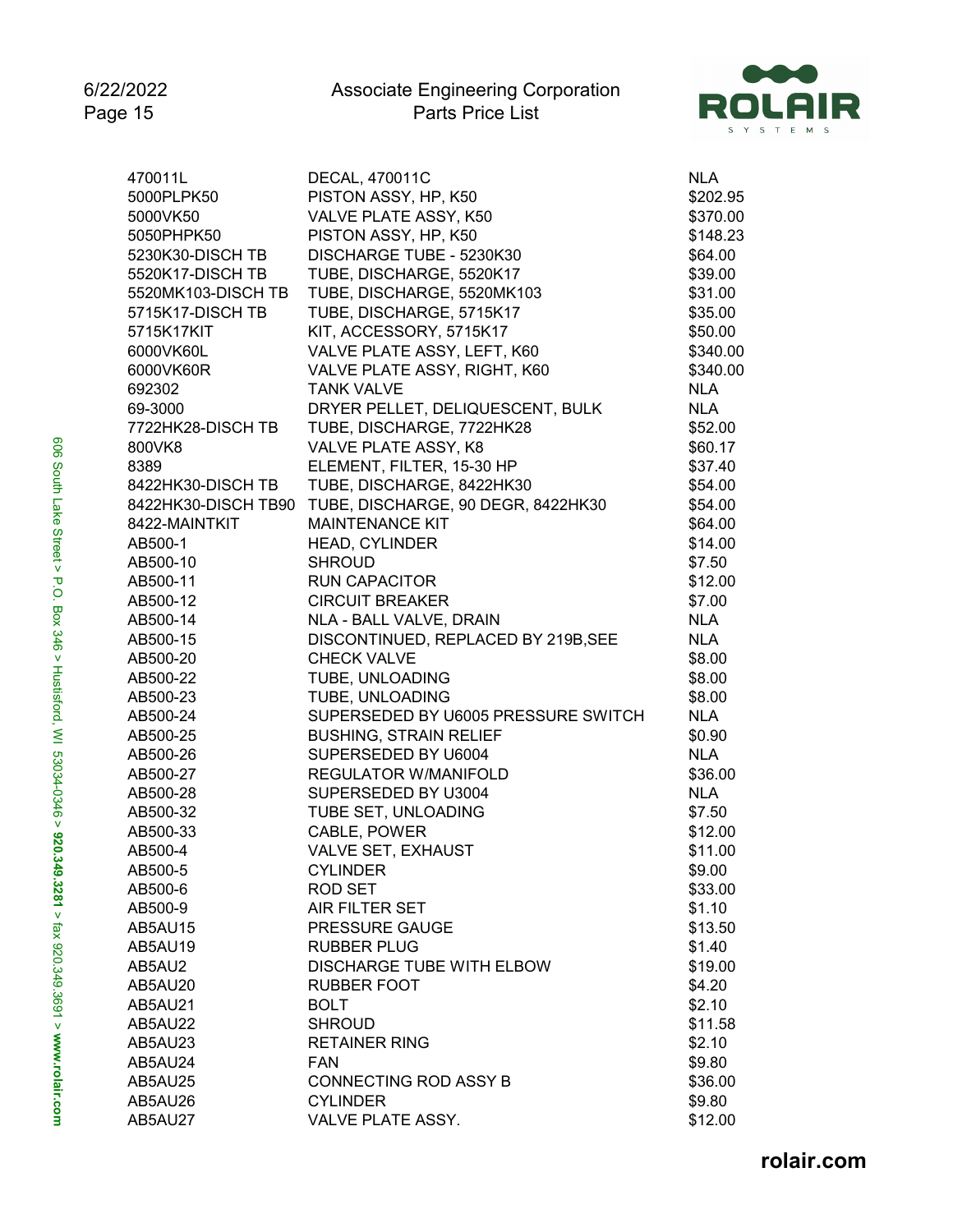

| AB5AU28            | CYLINDER COVER ASSY.                 | \$14.80                  |
|--------------------|--------------------------------------|--------------------------|
| AB5AU31            | FAN A                                | \$9.80                   |
| AB5AU32            | CONNECTING ROD ASSY. A               | \$36.00                  |
| AB5AU4             | <b>UNLOADER LINE</b>                 | \$9.00                   |
| AB5P12             | <b>REGULATOR</b>                     | \$37.00                  |
| AB5P13             | <b>DRAIN VALVE</b>                   | \$9.10                   |
| AB5P2              | <b>RIGHT HEAT SHIELD</b>             | \$13.00                  |
| AB5P3              | LEFT HEAT SHIELD                     | \$13.00                  |
| AB5P4              | <b>FIXED SHIELD</b>                  | \$12.00                  |
| AB5P5              | <b>CHECK VALVE</b>                   | \$15.30                  |
| AB5P6              | <b>CAPACITOR</b>                     | \$12.80                  |
| AB5P7              | <b>MANUAL RESET</b>                  | \$7.80                   |
| AB5P8              | PRESSURE SWITCH                      | \$46.00                  |
| AB5P9              | <b>COUPLER</b>                       | \$10.30                  |
| A-BGSS-14-1C       | BLOW GUN, STANDARD SAFETY            | \$7.46                   |
| A-BGSS-14-1C4      | BLOW GUN, STANDARD SAFETY            | <b>NLA</b>               |
| <b>AIRKEGPLUS</b>  | <b>AIRKEG ASSEMBLY</b>               | \$269.00                 |
| <b>AIRPBT</b>      | TANK, HORIZONTAL, 9 GAL              | <b>NLA</b>               |
| AKCV2X4T           | CHECK VALVE, AIRKEG2                 | \$13.50                  |
| AKEL25             | ELBOW, AIRKEG2                       |                          |
| A-KIT-25-14-1CASE  | <b>DISCONTINUED</b>                  | \$13.50                  |
| A-KIT-25-14-1CASE4 | <b>NLA</b>                           | <b>NLA</b><br><b>NLA</b> |
|                    | SUPERSEDED BY 300071.02              |                          |
| AORESET10370214    |                                      | <b>NLA</b>               |
| A-RG-14-1C         | PRO REGULATOR W/GAUGE                | <b>NLA</b>               |
| A-RG-14-1C2        | PRO REGULATOR W/GAUGE                | <b>NLA</b>               |
| AS1125160799       | <b>SYSTAINER BOX</b>                 | \$174.00                 |
| AS1127100079       | <b>REGULATOR</b>                     | \$15.00                  |
| AS1127110003       | <b>GAUGE</b>                         | \$7.00                   |
| AS1127130009       | <b>DRAIN VALVE</b>                   | \$3.00                   |
| AS1127150114       | <b>PANEL</b>                         | \$33.00                  |
| AS1127230001       | <b>UNLOADER LINE</b>                 | \$3.50                   |
| AS1127410047       | OVERLOAD/RESET                       | \$8.00                   |
| AS1127420036       | <b>CYLINDER</b>                      | \$12.00                  |
| AS1129101060       | <b>GASKET</b>                        | \$3.00                   |
| AS1129101062       | O RING                               | \$2.30                   |
| AS1129102745       | <b>COMPLETE MODULE</b>               | \$460.00                 |
| AS1129700177       | VALVE PLATE ASSY.                    | \$8.00                   |
| AS1129700276       | <b>QUICK COUPLER</b>                 | \$7.00                   |
| AS1129700723       | CON ROD ASSY                         | \$16.00                  |
| AS1129701528       | <b>CHECK VALVE</b>                   | \$8.00                   |
| AS1129701815       | <b>FAN</b>                           | \$4.00                   |
| AS1129702591       | VALVE, SAFETY                        | \$4.00                   |
| AS1129703279       | FILTER, INTAKE                       | \$4.00                   |
| AS1129703660       | POWER CABLE                          | \$13.00                  |
| AS1129703664       | PRESSURE SWITCH                      | \$16.00                  |
| AS1129704883       | <b>ON/OFF SWITCH</b>                 | \$5.00                   |
| AS1129704956       | 1 HP AIRSTAK PUMP ASSY.              | \$182.00                 |
| ATUBE38            | TUBING, 3/8 INCHES ALUMINUM - FT     | \$2.90                   |
| B-102215-BX        | COVER, CAPACITOR, MARATHON           | \$21.00                  |
| <b>BG1000</b>      | BASE, BELT GUARD*MUST PURCHASE BG130 | <b>NLA</b>               |
|                    |                                      |                          |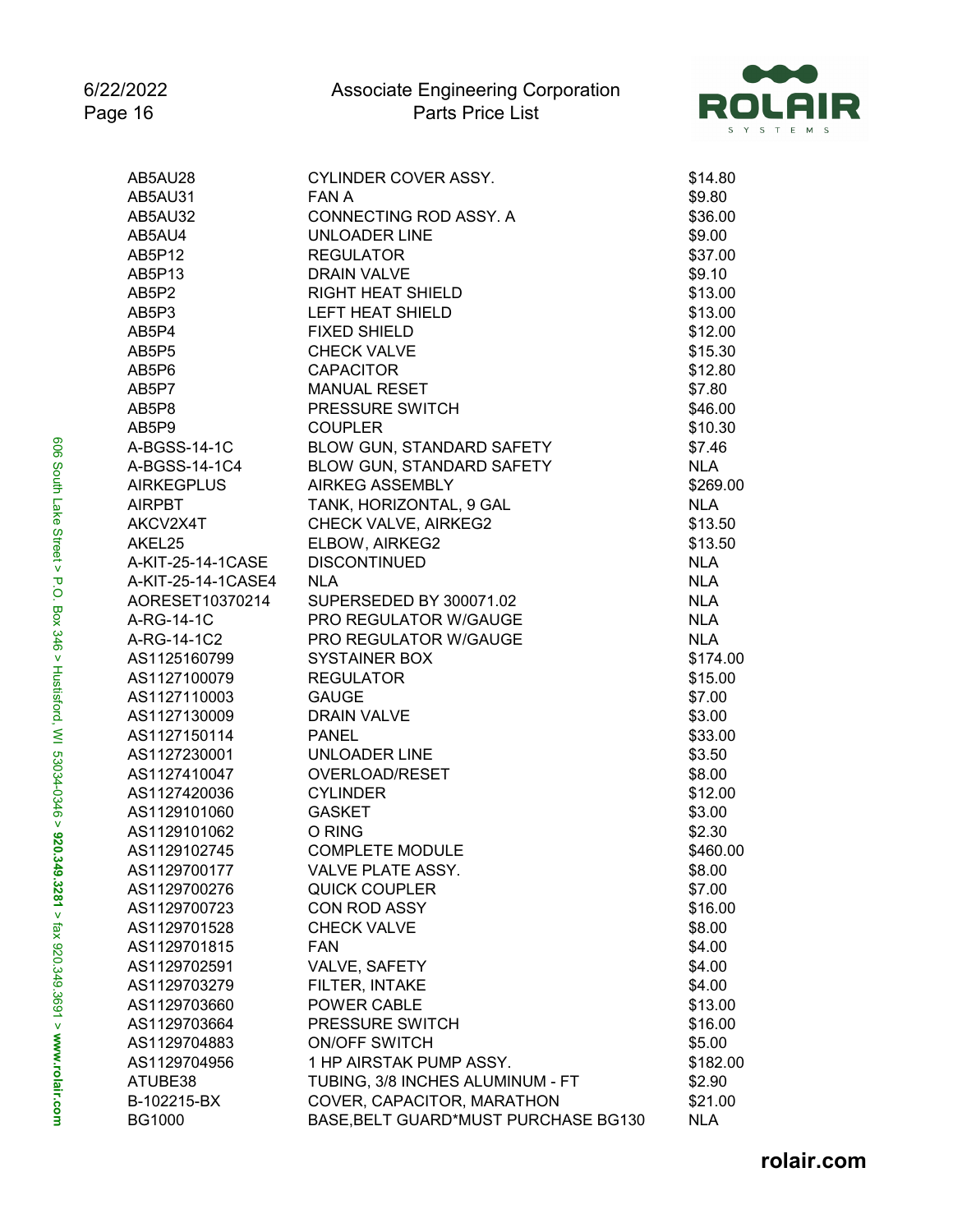

| <b>BG1020</b>         | COVER, BELT GUARD*MUST PURCH. BG130  | <b>NLA</b> |
|-----------------------|--------------------------------------|------------|
| <b>BG128</b>          | BELT GUARD, BASE & COVER, 5 HP       | \$270.00   |
| BG128BK119ASSY        | ASSY, BELT GUARD                     | \$117.00   |
| <b>BG130</b>          | <b>BELT GUARD</b>                    | \$295.00   |
| BG131 BASE            | BASE, BELT GUARD*MUST PURCHASE BG131 | <b>NLA</b> |
| BG131 BASE-GAS        | BASE, BELT GUARD, GAS                | NLA9       |
| BG131 BASE-SR         | <b>BASE, BELT GUARD SR</b>           | NLA9       |
| BG131 COVER           | COVER, BELT GUARD*MUST PURCHASE      | <b>NLA</b> |
| BG131 COVER-GAS       | COVER, BELT GUARD, GAS               | NLA9       |
| BG131 COVER-SR        | <b>COVER, BELT GUARD</b>             | NLA9       |
| BG131ASSY             | ASSY, BELT GUARD                     | \$380.00   |
| BG131ASSY-GAS         | ASSY, BELT GUARD, GAS                | \$380.00   |
| BG131ASSY-SR          | ASSY, BELT GUARD SR                  | \$380.00   |
| <b>BG132</b>          | <b>BELT GUARD</b>                    | \$214.00   |
| BG132ASSY             | ASSY, BELT GUARD                     | \$295.00   |
| BG3230K24ASSY         | <b>BELT GUARD</b>                    | \$185.00   |
| BG5230K30ASSY         | <b>BELT GUARD</b>                    | \$210.00   |
| <b>BG566</b>          | <b>BASE, BELT GUARD</b>              | <b>NLA</b> |
| BG566 BULL            | <b>DISCONTINUED</b>                  | <b>NLA</b> |
| <b>BG566 BULL PS</b>  | <b>DISCONTINUED</b>                  | <b>NLA</b> |
| <b>BG566A</b>         | <b>BASE, BELT GUARD</b>              | <b>NLA</b> |
| BG566ASY              | ASY, BELT GUARD                      | \$170.00   |
| <b>BG566B</b>         | <b>BASE, BELT GUARD</b>              | <b>NLA</b> |
| <b>BG566PS</b>        | ASSY, BELT GUARD, 1.5 HP PS          | \$59.00    |
| BG566PS 9HP           | BASE, BELT GUARD, PRIME SOURCE, 9HP  | <b>NLA</b> |
| <b>BG566PS 9HPASY</b> | ASY, BELT GUARD                      | \$185.00   |
| BG566PSA 9HP          | BASE ASSY, BELT GUARD, 9 HP PS UNIT  | <b>NLA</b> |
| <b>BG567</b>          | ORDER BG566ASY-COVER, BELT GUARD     | <b>NLA</b> |
| BG567 BULL            | <b>DISCONTINUED</b>                  | <b>NLA</b> |
| BG567PS 9HP           | COVER, BELT GUARD, PRIME SOURCE 9HP  | <b>NLA</b> |
| <b>BG8422</b>         | BASE, BELT GUARD MUST PURCHASE       | <b>NLA</b> |
| BG8422K30             | BELT GUARD MUST PURCHASE             | <b>NLA</b> |
| BG8422K30ASSY         | ASSY, BELT GUARD                     | \$260.00   |
| <b>BG8423</b>         | COVER, BG8422K30 MUST PURCHASE       | <b>NLA</b> |
| <b>BG9140</b>         | BASE, BELT GUARD*MUST PURCHASE       | <b>NLA</b> |
| <b>BG9140ASY</b>      | ASY, BELT GUARD                      | \$170.00   |
| <b>BG9140B</b>        | <b>BASE ASSY, BELT GUARD</b>         | <b>NLA</b> |
| <b>BG9140PS</b>       | <b>BASE ASSY, MUST PURCHASE</b>      | <b>NLA</b> |
| BG9140PSASY           | ASY, BELT GUARD                      | \$175.00   |
| <b>BG9145</b>         | COVER, BELT GUARD*MUST PURCHASE      | <b>NLA</b> |
| BGB8K30               | BRACKET, RETROFIT, BG8422K30         | \$20.00    |
| BK119LIFEKIT          | ELECTRIC STATIONARY PUMP KIT         | \$159.20   |
| BLBS0375X0250         | <b>BUSHING, BLACK</b>                | \$5.00     |
| BLBS0500X0250         | <b>BUSHING, BLACK</b>                | \$5.50     |
| BLBS0500X0375         | <b>BUSHING, BLACK</b>                | \$5.00     |
| BLBS0500X0750         | <b>BUSHING, BLACK</b>                | <b>NLA</b> |
| BLBS0750X0250         | <b>BUSHING, BLACK</b>                | \$7.00     |
| BLBS0750X0375         | <b>BUSHING, BLACK</b>                | \$7.00     |
| BLBS0750X0500         | <b>BUSHING, BLACK</b>                | \$14.50    |
| BLBS1000X0500         | <b>BUSHING, BLACK</b>                | \$10.50    |
|                       |                                      |            |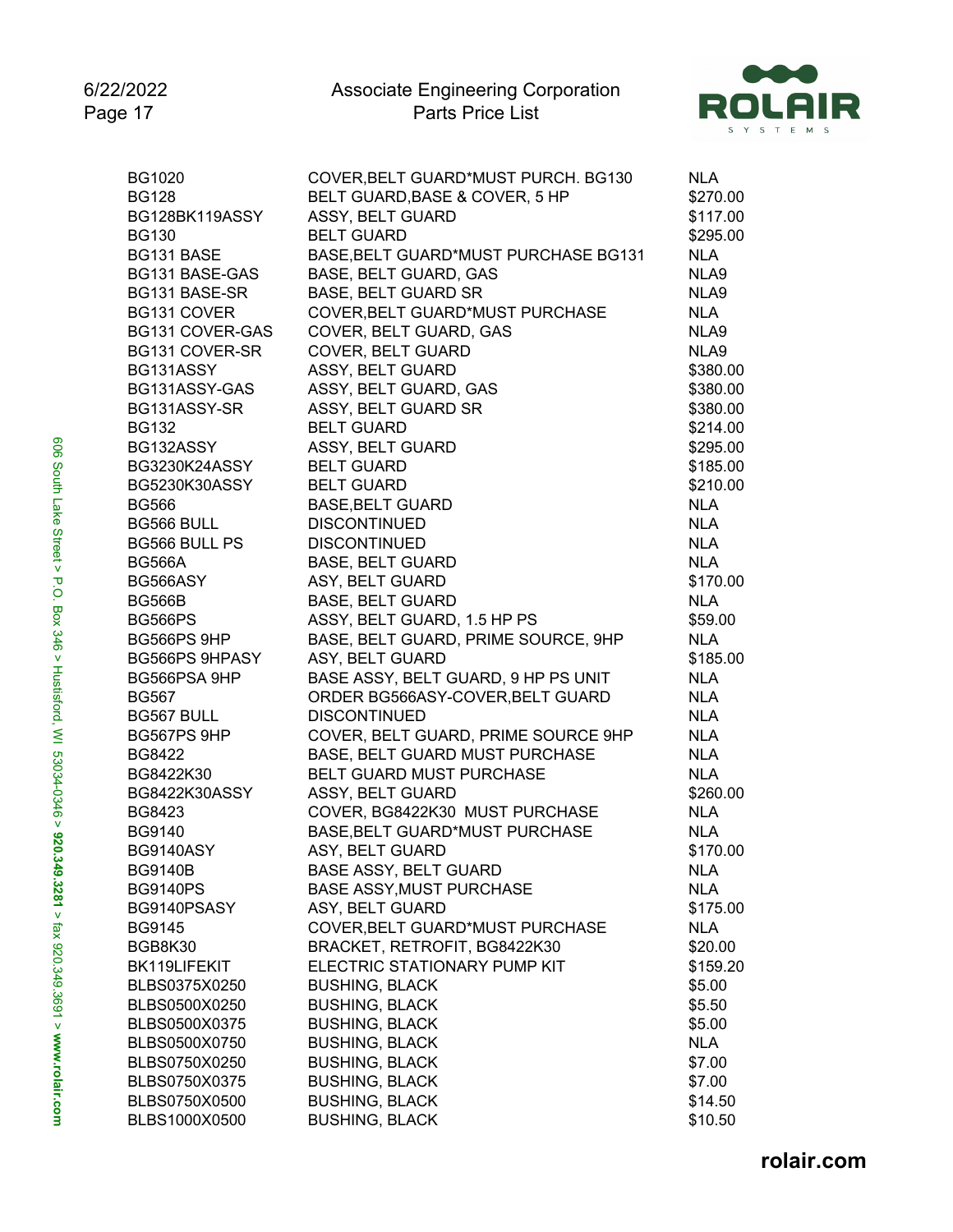

| BLBS1000X0750       | <b>BUSHING, BLACK</b>               | \$10.50              |
|---------------------|-------------------------------------|----------------------|
| BLBS1250X0750       | <b>BUSHING, BLACK</b>               | \$14.50              |
| BLBS2000X1000       | <b>BUSHING, BLACK</b>               | \$25.00              |
| BLBS2000X1250       | <b>BUSHING, BLACK</b>               | \$21.00              |
| <b>BLCA0250</b>     | CAP, BLACK                          | \$5.00               |
| <b>BLCA2000</b>     | CAP, BLACK                          | \$7.60               |
| <b>BLCP0250</b>     | <b>COUPLING, BLACK</b>              | \$7.00               |
| <b>BLCP0375</b>     | <b>COUPLING, BLACK</b>              | \$8.00               |
| BLCP0375HALF        | COUPLING, BLACK, HALF, 3/8 INCHES   | \$4.00               |
| <b>BLCP0500</b>     | <b>COUPLING, BLACK</b>              | \$8.00               |
| <b>BLCP0750</b>     | <b>COUPLING, BLACK</b>              | \$3.45               |
| <b>BLCP1000</b>     | <b>COUPLING, BLACK</b>              | \$13.50              |
| <b>BLCP1250</b>     | <b>COUPLING, BLACK</b>              | \$17.00              |
| <b>BLCR0250</b>     | CROSS, BLACK                        | \$19.00              |
| <b>BLCR0500</b>     | CROSS, BLACK 1/2 INCHES             | \$19.00              |
| BLCSPL0125          | PLUG, COUNTER SUNK                  | \$2.00               |
| BLCSPL0250          | PLUG, COUNTER SUNK                  | \$4.50               |
| BLCSPL0500          | 1/2 PLUG, COUNTER SUNK              | \$5.50               |
| BLCSPL1000          | PLUG, BLACK                         | \$8.00               |
| BLCSPL1500          | PLUG, COUNTER SUNK                  | <b>NLA</b>           |
| BLEL0250X45         | ELBOW, BLACK                        | \$8.40               |
| <b>BLEL0250X45S</b> | ELBOW, BLACK                        | \$14.50              |
| BLEL0250X90         | ELBOW, BLACK                        | \$7.00               |
| BLEL0250X90S        | ELBOW, BLACK                        | \$13.50              |
| BLEL0375X90S        | ELBOW, BLACK                        | \$12.00              |
| <b>BLEL0500X45S</b> | ELBOW, BLACK                        | \$9.00               |
| BLEL0500X90         | ELBOW, BLACK                        | \$6.00               |
| BLEL0500X90S        | ELBOW, BLACK                        | \$13.50              |
| BLEL0750X45         | ELBOW, BLACK                        | \$3.85               |
| <b>BLEL0750X45S</b> | ELBOW, BLACK                        | \$12.50              |
| <b>BLEL0750X90S</b> | ELBOW, BLACK                        | \$13.00              |
| BLEL1000X90         | ELBOW, BLACK                        | \$9.50               |
| <b>BLEL1000X90S</b> | ELBOW, BLACK                        | \$16.00              |
| BLEL1250X90         | ELBOW, BLACK                        | \$25.00              |
| <b>BLEL1250X90S</b> | ELBOW, BLACK                        | \$26.50              |
| BLNP0250X0875       | NIPPLE, BLACK                       | \$9.50               |
| BLNP0250X1500       | NIPPLE, BLACK                       | \$6.00               |
| BLNP0250X2000       | NIPPLE, BLACK                       | \$4.50               |
| BLNP0250X2500       | NIPPLE, BLACK, HEAVY DUTY, SCHED 80 | \$10.50              |
| BLNP0250X3000       | NIPPLE, BLACK                       | \$8.50               |
| BLNP0250X4000       | NIPPLE, BLACK                       | \$7.50               |
| BLNP0250X5000       | NIPPLE, BLACK                       | \$8.00               |
| BLNP0250X6000       | NIPPLE, BLACK                       | \$13.50              |
| BLNP0375X           | NIPPLE, BLACK                       | \$5.50               |
| BLNP0375X1500       | NIPPLE, BLACK                       | \$6.00               |
| BLNP0375X2000       |                                     |                      |
| BLNP0375X2500       | NIPPLE, BLACK<br>NIPPLE, BLACK      | <b>NLA</b><br>\$7.50 |
|                     |                                     |                      |
| BLNP0500X           | NIPPLE, BLACK                       | \$6.00               |
| BLNP0500X0875       | NIPPLE, BLACK                       | \$5.50               |
| BLNP0500X1500       | NIPPLE, BLACK                       | \$6.00               |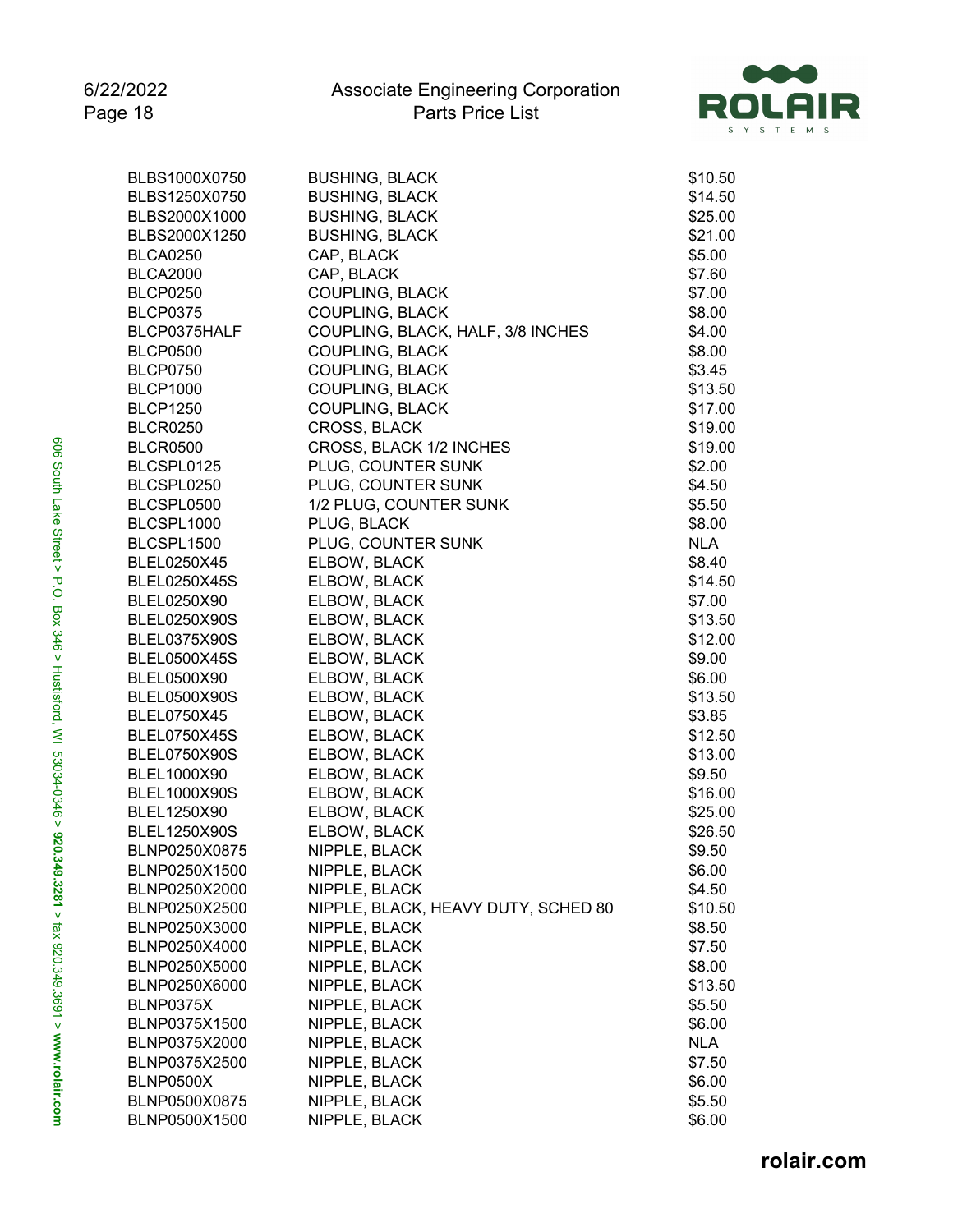

| BLNP0500X2000          | NIPPLE, BLACK                  | \$6.00  |
|------------------------|--------------------------------|---------|
| BLNP0500X2500          | NIPPLE, BLACK                  | \$6.00  |
| BLNP0500X3000          | NIPPLE, BLACK                  | \$4.00  |
| BLNP0500X4000          | NIPPLE, BLACK                  | \$6.50  |
| BLNP0750X              | NIPPLE, BLACK                  | \$1.95  |
| BLNP0750X2000          | NIPPLE, BLACK                  | \$7.00  |
| BLNP1000X0875          | NIPPLE, BLACK                  | \$5.50  |
| BLNP1000X2000          | NIPPLE, BLACK                  | \$8.50  |
| BLNP1000X3000          | NIPPLE, BLACK                  | \$6.40  |
| BLNP1000X4000          | NIPPLE, BLACK                  | \$6.50  |
| BLNP1000X6000          | NIPPLE, BLACK                  | \$4.00  |
| BLNP1250X5000          | NIPPLE, BLACK                  | \$3.95  |
| BLNP1250X6000          | NIPPLE, BLACK                  | \$4.65  |
| BLSQPL0250             | PLUG, BLACK                    | \$4.50  |
| BLSQPL0500             | PLUG, BLACK                    | \$1.75  |
| BLSQPL0750             | PLUG, BLACK                    | \$6.50  |
| BLSQPL1000             | PLUG, BLACK                    | \$7.00  |
| BLSQPL1500             | PLUG, BLACK                    | \$13.50 |
| <b>BLTE0250</b>        | TEE, BLACK                     | \$13.50 |
| <b>BLTE0375</b>        | TEE, BLACK                     | \$9.50  |
| <b>BLTE0500</b>        | TEE, BLACK                     | \$8.50  |
| <b>BLTE0750</b>        | TEE, BLACK                     | \$4.00  |
| <b>BLTE1000</b>        | TEE, BLACK                     | \$17.00 |
| <b>BLU1000</b>         | UNION, BLACK                   | \$37.00 |
| <b>BLU1250</b>         | UNION, BLACK                   | \$53.00 |
| BRAD0250X0250          | <b>ADAPTER, BRASS</b>          | \$4.80  |
| BRCP0250X0125H12       | <b>COUPLER, BRASS</b>          | \$2.20  |
| BRCP0250X0250H12       | <b>COUPLER, BRASS</b>          | \$3.00  |
| BRCP0375X0250H12       | <b>COUPLER, BRASS</b>          | \$3.35  |
| BRCP0375X0375H12       | <b>COUPLER, BRASS</b>          | \$3.60  |
| BREL0250X012539        | ELBOW, BRASS                   | \$4.95  |
| BREL0250X0125H16       | ELBOW, BRASS                   | \$4.40  |
| BREL0250X025039        | ELBOW, BRASS                   | \$6.30  |
| BREL0250X0250H16       | ELBOW, BRASS                   | \$5.60  |
| <b>BREL0250X90</b>     | ELBOW, BRASS, THROTTLE CONTROL | \$5.80  |
| BREL0375X012539        | ELBOW, BRASS                   | \$6.70  |
| BREL0375X025039        | ELBOW, BRASS                   | \$4.50  |
| BREL0375X0250H16       | ELBOW, BRASS                   | \$11.60 |
| BREL0375X037539        | ELBOW, BRASS                   | \$10.90 |
| BREL0375X0375H16       | ELBOW, BRASS                   | \$10.00 |
| <b>BREL0375X0500FL</b> | ELBOW, BRASS                   | \$5.80  |
| BREL0500X025039        | <b>BRASS ELBOW</b>             | \$5.60  |
| BREL0500X037539        | <b>BRASS ELBOW</b>             | \$11.80 |
| BREL0500X050039        | <b>BRASS ELBOW</b>             | \$12.20 |
| BREL0750X050039        | <b>BRASS ELBOW</b>             | \$22.10 |
| BREL0750X075039        | <b>BRASS ELBOW</b>             | \$26.10 |
| <b>BRNT0250</b>        | BRASS NUT, MPQ DISC AVAIL (12) | \$1.45  |
| BRNT0250+012           | MP, 12 PCS BRNT0250            | \$14.00 |
| <b>BRNT0375</b>        | <b>BRASS NUT</b>               | \$1.85  |
| <b>BRNT0500</b>        | <b>BRASS NUT</b>               | \$3.10  |
|                        |                                |         |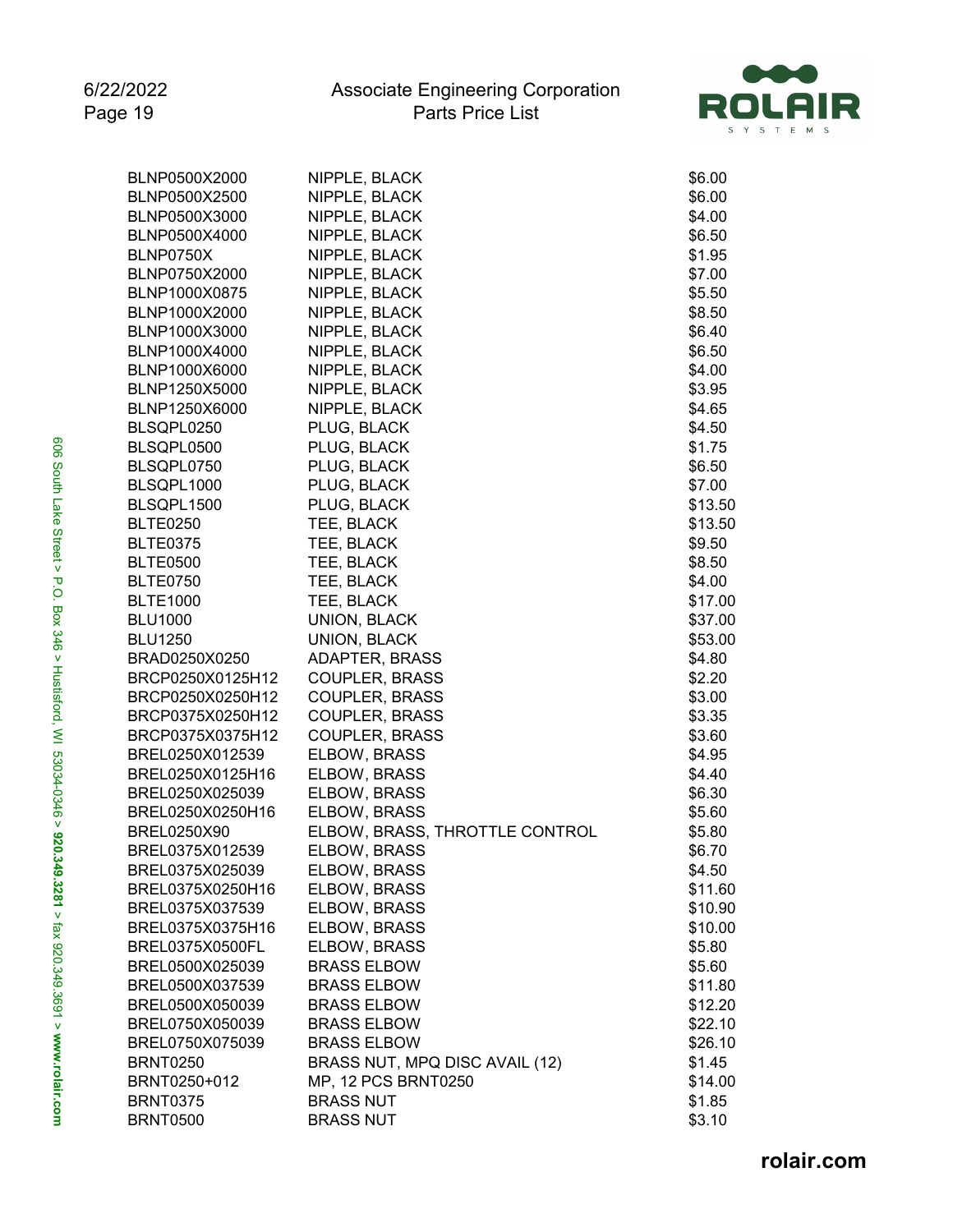

| BRNT0500FL             | NUT, FLARE                               | \$3.00     |
|------------------------|------------------------------------------|------------|
| <b>BRNT0563</b>        | <b>BRASS NUT</b>                         | \$1.50     |
| <b>BRNT0750</b>        | <b>BRASS NUT</b>                         | \$6.40     |
| <b>BROKER FEE</b>      | <b>NRI BROKER FEE</b>                    | <b>NLA</b> |
| <b>BROKER FEE</b>      | <b>NRI BROKER FEE</b>                    | <b>NLA</b> |
| <b>BRRG0250</b>        | BRASS RING, MPQ DISC AVAIL (12)          | \$0.95     |
| BRRG0250+012           | MP, 12 PCS BRRG0250                      | \$9.00     |
| <b>BRRG0375</b>        | <b>BRASS RING</b>                        | \$0.95     |
| <b>BRRG0500</b>        | <b>BRASS RING</b>                        | \$0.95     |
| <b>BRRG0750</b>        | <b>BRASS RING</b>                        | \$2.20     |
| <b>BRSL0250</b>        | BRASS SLEEVE, MPQ DISC AVAIL (12)        | \$1.15     |
| BRSL0250+012           | MP, 12 PCS BRSL0250                      | \$12.00    |
| <b>BRSL0375</b>        | <b>BRASS SLEEVE</b>                      | \$1.45     |
| BRST0250X012538        | <b>BRASS FITTING</b>                     | \$4.99     |
| BRST0375X012538        | <b>NLA BRASS ST</b>                      | <b>NLA</b> |
| BRST0375X025038        | <b>BRASS STRAIGHT</b>                    | \$3.73     |
| <b>BRST0375X0625FL</b> | 3/8 X 5/8 STRAIGHT W/FLARE FITTING       | \$8.75     |
| BRST0500X025038        | <b>BRASS FITTING</b>                     | \$8.10     |
| BRST0500X050038        | <b>BRASS FITTING</b>                     | \$8.50     |
| BRST0500X0500FL        | BRASS STRAIGHTXFLARE-EMGLO RETROFIT      | \$8.50     |
| <b>BRST0500X0750FL</b> | <b>BRASS FITTING</b>                     | \$8.25     |
| BRST0750X050038        | <b>BRASS FITTING</b>                     | \$19.60    |
| BRST0750X075038        | <b>BRASS FITTING</b>                     | \$20.75    |
| <b>BRTE0125</b>        | <b>BRASS TEE</b>                         | \$6.25     |
| <b>BRTE0250</b>        | 1/4 INCHES BRASS TEE                     | <b>NLA</b> |
| BT4L430/A41            | <b>BELT</b>                              | <b>NLA</b> |
| BT4L460/A44            | <b>BELT</b>                              | \$11.95    |
| BT4L470/A45            | <b>BELT</b>                              | \$11.95    |
| BT4L480/A46            | <b>BELT</b>                              | \$11.95    |
| BT4L490/A47            | <b>BELT</b>                              | \$11.95    |
| BT4L500/A48            | <b>BELT</b>                              | \$11.95    |
| BT4L510/A49            | <b>BELT</b>                              | \$11.95    |
| BT4L520/A50            | <b>BELT</b>                              | \$11.95    |
| BT4L550/A53            | <b>BELT</b>                              | \$11.95    |
| BT4L630/A61            | <b>DISCONTINUED</b>                      | <b>NLA</b> |
| BT5250X8250            | BATTERY TRAY 5-1/4 INCHES X 8-1/4 INCHES | \$60.00    |
| BT5L440/B41            | <b>DISCONTINUED</b>                      | <b>NLA</b> |
| BT5L480/B45            | <b>BELT</b>                              | \$24.00    |
| <b>BTA54</b>           | <b>BELT</b>                              | \$11.25    |
|                        |                                          | \$11.75    |
| <b>BTA56</b>           | <b>BELT</b>                              |            |
| <b>BTA60</b>           | <b>BELT</b>                              | \$11.65    |
| BTA63                  | <b>BELT</b>                              | \$11.95    |
| <b>BTA65</b>           | <b>BELT</b>                              | \$14.00    |
| <b>BTA66</b>           | <b>BELT</b>                              | \$11.95    |
| <b>BTA69</b>           | <b>BELT</b>                              | \$11.95    |
| BTA70                  | <b>BELT</b>                              | \$14.00    |
| BTA72                  | <b>BELT</b>                              | \$13.00    |
| BTB64                  | <b>BELT</b>                              | \$19.90    |
| BTB66                  | <b>BELT</b>                              | \$24.00    |
| BTB68                  | <b>BELT</b>                              | \$19.90    |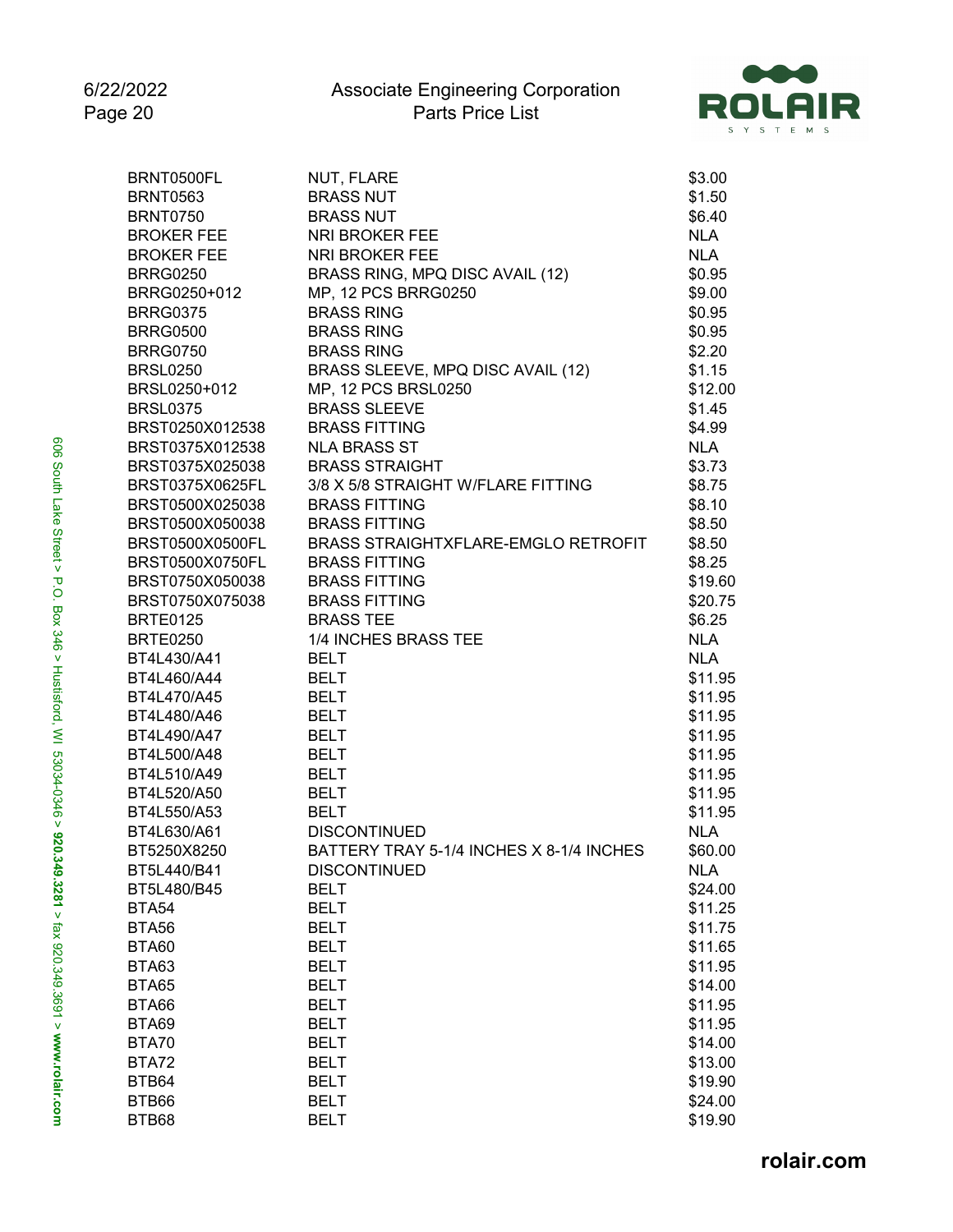

| BTB70              | <b>BELT</b>                                             | \$20.75    |
|--------------------|---------------------------------------------------------|------------|
| BTB74              | <b>BELT</b>                                             | \$21.00    |
| BTB78              | <b>BELT</b>                                             | \$21.00    |
| BTB83              | <b>BELT</b>                                             | \$21.00    |
| <b>BTB85</b>       | <b>BELT</b>                                             | \$24.00    |
| BTB90              | <b>BELT</b>                                             | \$22.50    |
| BTB94              | <b>BELT</b>                                             | \$22.00    |
| BTB96              | <b>BELT</b>                                             | \$22.50    |
| <b>BW-12</b>       | 12 INCHES BULLWHIP THROTTLE CONTROL                     | \$32.00    |
| <b>BW-18</b>       | 18 INCHES BULLWHIP THROTTLE CONTROL                     | \$32.50    |
| <b>BW-24</b>       | 24 INCHES BULLWHIP THROTTLE CONTROL                     | \$33.00    |
| <b>BW-36</b>       | 36 INCHES BULLWHIP THROTTLE CONTROL                     | \$33.50    |
| <b>BW-48</b>       | 48 INCHES BULLWHIP THROTTLE CONTROL                     | \$34.00    |
| CAPAOR628318-308   | <b>DISCONTINUED</b>                                     | <b>NLA</b> |
| CAPAOS15769744     | <b>DISCONTINUED</b>                                     | <b>NLA</b> |
| CAP-DIS            | <b>CAPACITOR DISCHARGE PEN</b>                          | \$13.95    |
| CAPLR3014-02       | MARATHON MTRC101, LEESON MTRC101                        | \$105.00   |
| CAPLR3014-03       | LEESON RUN CAP, MTRG102&E103 B4 6/99                    | <b>NLA</b> |
| CAPLR3014-08       | LEESON RUN CAP.MTRG104&105(B4 10/98                     | \$59.00    |
| CAPLR3014-13       | <b>DISCONTINUED</b>                                     | <b>NLA</b> |
| CAPLR3050-02       | LEESON RUN CAPACITOR, MTRE101                           | \$105.00   |
| CAPLR3050-08       | LEESON RUN CAP.MTRG104&105 10/98+                       | \$105.00   |
| CAPLS3024-15       | <b>DISCONTINUED</b>                                     | <b>NLA</b> |
| CAPLS3024-18       | LEESON START CAPAC.MTRC101 (1/2001)                     | \$93.00    |
| CAPLS3024-22       | LEESON START CAP.MTRC101(B4 1/2001)                     | \$88.00    |
| CAPLS3049-06       | LEESON START CAPACITOR, MTRE101                         | <b>NLA</b> |
| CAPLS3049-07       | LEESON ST.CAPAC.MTRG104&105(11/98+)                     | \$148.00   |
| CAPMRA-102060-10   | <b>DISCONTINUED</b>                                     | <b>NLA</b> |
| CAPMRA-102060-3    | SUPERSEDED BY CAPLR3014-02/CAPSLV                       | <b>NLA</b> |
| CAPMSA-A35406-200T | MARATHON START CAPACITOR - MTRE101                      | \$164.00   |
| CAPMSA-A35406-238S | MARATHON START CAPACITOR, MTRG102                       | \$210.00   |
| CAPMSA-A35406-506X | MARA START CAPAC. MTRC101 & 102                         | \$126.00   |
| CAPMSA-A35406-594X | MARATHON START CAPAC. MTRD101 &D103                     | \$139.00   |
| CAPMSA-A35406-780X | MARA START CAPACITOR MTRC101 & 102                      | \$149.00   |
| CAPMSA-A35406-890X | NLA - START CAP. MTRH102 & J102                         | <b>NLA</b> |
| CAPSLV6555-01      | CAPACITOR SLEEVE TO BE USED WITH                        | <b>NLA</b> |
| CAPVTRN462009      | RUN CAPACITOR - VT25BIG                                 | \$67.00    |
| CAPVTRN462010      | RUN CAPACITOR - VT20TB, VT20ST                          | \$67.00    |
| CAPVTSN460008      | START CAPAC. VT20TB, VT25BIG, VT20ST                    | \$47.00    |
| CAPWRRCP-30/400V   | RUN CAPACITOR, MTRG105                                  | \$62.00    |
| CAPWRRCP-30/440V   | RUN CAPACITOR MTRJ102                                   | \$69.00    |
| CAPWRRCP-40/400V   | SUPERSEDED BY CAPWRRCP-50/400V                          | <b>NLA</b> |
| CAPWRRCP-50/400V   | RUN CAPACITOR, MTRG102, G104                            | \$85.00    |
| CAPWRRCP-60/250    | SUPERSEDED BY CAPWRRCP-60/250V                          | <b>NLA</b> |
| CAPWRRCP-60/250V   | <b>RUN CAPACITOR MTRC101</b>                            | \$75.00    |
| CAPWRRCP-60/400V   | RUN CAPACITOR, MTRH102                                  | \$71.00    |
| CAPWRRCP65/250V    | RUN CAPACITOR, MTRD103                                  | \$62.00    |
|                    | CAPWSSCP-161-193/25(SUPERSEDED BY CAPWWSCP-340-408/250V | <b>NLA</b> |
|                    | CAPWSSCP-270-324/11(START CAPACITOR MTRE103             | \$77.00    |
|                    | CAPWSSCP-270-324/25(START CAPACITOR MTRH102             | \$77.00    |
|                    |                                                         |            |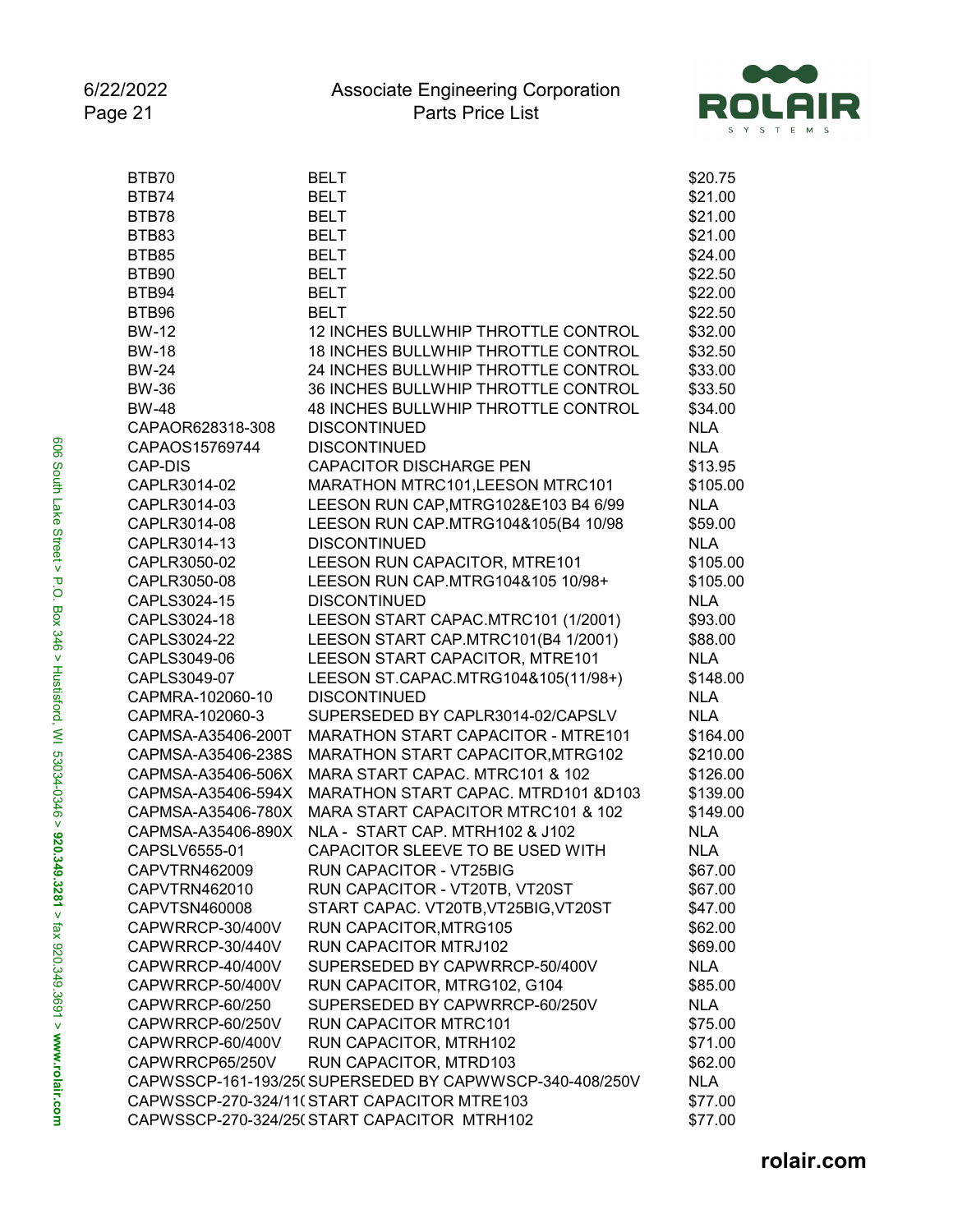

|                   | CAPWSSCP-270-324/33(START CAPACITOR, MTRJ102, MTRG102 | \$105.00   |
|-------------------|-------------------------------------------------------|------------|
|                   | CAPWSSCP-340-408/11(START CAPACITOR, MTRC101          | \$77.00    |
|                   | CAPWSSCP-340-408/25(START CAPACITOR MTRG105(REV),G104 | \$77.00    |
|                   | CAPWSSCP-430-516/12 START CAPACITOR, MTRD103          | \$77.00    |
|                   | CAPWSSCP-540-648/11(START CAPACITOR, MTRE101          | \$99.50    |
| CBK11             | <b>COMPRESSOR BAND, K11</b>                           | <b>NLA</b> |
| CBK18             | COMPRESSOR BAND, K18                                  | <b>NLA</b> |
| CBK24L            | COMP BAND, K24, K25, K35 LOW PRES PIS                 | <b>NLA</b> |
| CBK50H            | COMPRESSOR BAND, K50, K100 HI PRES PI                 | <b>NLA</b> |
| CBK50L            | COMPRESSOR BAND, K50, K100 LOW PRES                   | <b>NLA</b> |
| <b>CBPL</b>       | PLIERS FOR COMPRESSOR BAND                            | <b>NLA</b> |
| <b>CERTFEE</b>    | EPA CERTIFICATION FEE                                 | <b>NLA</b> |
| CFU-14            | COUPLER, UNIVERSAL (FEMALE)                           | \$6.44     |
| <b>CFU-14-1C</b>  | COUPLER, UNIVERSAL (FEMALE)                           | \$7.22     |
| CFU-14-1C4        | COUPLER, UNIVERSAL (FEMALE)                           | <b>NLA</b> |
| CFU-14-B10        | COUPLER, UNIVERSAL (FEMALE)                           | <b>NLA</b> |
| <b>CHAINS</b>     | CHAINS FOR LAMINATED LITERATURE                       | <b>NLA</b> |
| <b>CIF6-14</b>    | COUPLER, INDUSTRIAL 6-BALL (FEMALE)                   | \$5.62     |
| CIF6-14-100BAG    | COUPLER, INDUSTRIAL 6-BALL (FEMALE)                   | <b>NLA</b> |
| CIF6-14-1C        | COUPLER, INDUSTRIAL 6-BALL (FEMALE)                   | \$6.44     |
| CIF6-14-1C4       | COUPLER, INDUSTRIAL 6-BALL (FEMALE)                   | <b>NLA</b> |
| CIF6-1438         | COUPLER, INDUSTRIAL 6-BALL (FEMALE)                   | \$5.86     |
| CIF6-1438-B10     | COUPLER, INDUSTRIAL 6-BALL (FEMALE)                   | <b>NLA</b> |
| CIF6-14-B10       | COUPLER, INDUSTRIAL 6-BALL (FEMALE)                   | <b>NLA</b> |
| CIF6-38           | COUPLER, INDUSTRIAL 6-BALL (FEMALE)                   | \$7.98     |
| CIF6-3814         | <b>DISCONTINUED</b>                                   | <b>NLA</b> |
| CIF6-3814-B10     | COUPLER, INDUSTRIAL 6-BALL (FEMALE)                   | <b>NLA</b> |
| CIF6-38-B10       | COUPLER, INDUSTRIAL 6-BALL (FEMALE)                   | <b>NLA</b> |
| CIF-MIL-14        | <b>DISCONTINUED</b>                                   | <b>NLA</b> |
| <b>CIM6-14</b>    | COUPLER, INDUSTRIAL 6-BALL (MALE)                     | \$5.62     |
| CIM6-14-100BAG    | COUPLER, INDUSTRIAL 6-BALL (MALE)                     | <b>NLA</b> |
| CIM6-14-1C        | COUPLER, INDUSTRIAL 6-BALL (MALE)                     | \$6.44     |
| CIM6-14-1C4       | COUPLER, INDUSTRIAL 6-BALL (MALE)                     | <b>NLA</b> |
| CIM6-1438         | COUPLER, INDUSTRIAL 6-BALL (MALE)                     | \$5.86     |
| CIM6-1438-B10     | COUPLER, INDUSTRIAL 6-BALL (MALE)                     | <b>NLA</b> |
| CIM6-1438-B10-ITW | COUPLER, INDUSTRIAL 6-BALL (MALE)                     | <b>NLA</b> |
| CIM6-14-B10       | COUPLER, INDUSTRIAL 6-BALL (MALE)                     | <b>NLA</b> |
| <b>CIM6-38</b>    | COUPLER, INDUSTRIAL 6-BALL (MALE)                     | \$7.98     |
| CIM6-3814         | COUPLER, INDUSTRIAL 6-BALL (MALE)                     | \$7.72     |
| CIM6-3814-B10     | COUPLER, INDUSTRIAL 6-BALL (MALE)                     | <b>NLA</b> |
| CIM6-38-B10       | COUPLER, INDUSTRIAL 6-BALL (MALE)                     | <b>NLA</b> |
| CIM-MIL-14        | <b>DISCONTINUED</b>                                   | <b>NLA</b> |
| CIPO6-14          | COUPLER, INDUSTRIAL 6-BALL, BRASS                     | \$6.64     |
| CIPO6-14-1C       | COUPLER, INDUSTRIAL 6-BALL, BRASS                     | \$7.38     |
| CIPO6-14-1C4      | COUPLER, INDUSTRIAL 6-BALL, BRASS                     | <b>NLA</b> |
| CIPO6-1438        | COUPLER, INDUSTRIAL 6-BALL, BRASS                     | \$6.78     |
| CIPO6-1438-1C     | NO LONGER AVAILABLE                                   | <b>NLA</b> |
| CIPO6-1438-1C4    | COUPLER, INDUSTRIAL 6-BALL, BRASS                     | <b>NLA</b> |
| CIPO6-1438-B10    | COUPLER, INDUSTRIAL 6-BALL, BRASS                     | <b>NLA</b> |
| CIPO6-14-B10      | COUPLER, INDUSTRIAL 6-BALL, BRASS                     | <b>NLA</b> |
|                   |                                                       |            |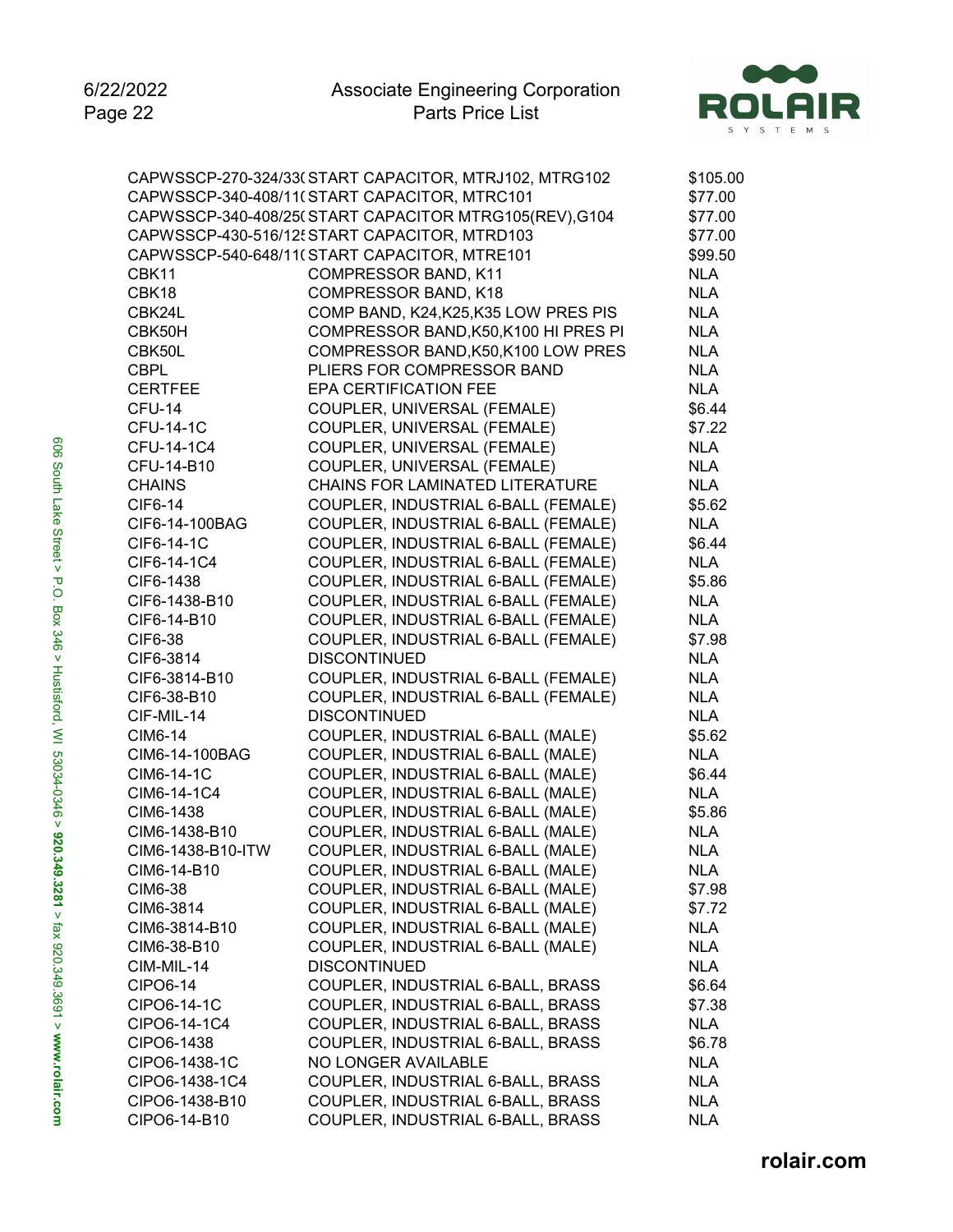

| <b>CIPO6-38</b>     | COUPLER, INDUSTRIAL 6-BALL, STEEL                   | \$8.20     |
|---------------------|-----------------------------------------------------|------------|
| CIPO6-3814          | <b>DISCONTINUED</b>                                 | <b>NLA</b> |
| CIPO6-3814-B10      | COUPLER, INDUSTRIAL 6-BALL, STEEL                   | <b>NLA</b> |
| CIPO6-38-B10        | COUPLER, INDUSTRIAL 6-BALL, STEEL                   | <b>NLA</b> |
| <b>CISB6-14</b>     | COUPLER, INDUSTRIAL 6-BALL                          | \$7.16     |
| CISB6-1438          | COUPLER, INDUSTRIAL, 6-BALL                         | \$6.86     |
| CISB6-1438-B10      | COUPLER, INDUSTRIAL, 6-BALL                         | <b>NLA</b> |
| CISB6-14-B10        | COUPLER, INDUSTRIAL 6-BALL                          | <b>NLA</b> |
| <b>CMU-14</b>       | COUPLER, UNIVERSAL (MALE)                           | \$6.32     |
| <b>CMU-14-1C</b>    | COUPLER, NLA CARDED, USE CMU-14                     | <b>NLA</b> |
| CMU-14-1C4          | COUPLER, UNIVERSAL (MALE)                           | <b>NLA</b> |
| CMU-14-B10          | COUPLER, UNIVERSAL (MALE)                           | <b>NLA</b> |
| <b>CRADLE BOX</b>   | 38RG CRADLE BOX                                     | <b>NLA</b> |
| <b>CRADLE ONLY</b>  | <b>CRADLE ONLY FOR 38FRG</b>                        | \$146.00   |
| <b>CRADLE PLATE</b> | PLATE FOR 38FRG CRADLE                              | <b>NLA</b> |
| <b>CSV0125</b>      | <b>COLD START VALVE</b>                             | \$11.00    |
| CTFF6-14            | COUPLER, 6-BALL T/AUTOMOTIVE FEMALE                 | \$5.04     |
| CTFF6-14-1C         | COUPLER, 6-BALL T/AUTOMOTIVE FEMALE                 | \$5.62     |
| CTFF6-14-1C4        | COUPLER, 6-BALL T/AUTOMOTIVE FEMALE                 | <b>NLA</b> |
| CTFF6-14-B10        | COUPLER, 6-BALL T/AUTOMOTIVE FEMALE                 | <b>NLA</b> |
| CTFF6-38            | <b>DISCONTINUED</b>                                 | <b>NLA</b> |
| CTFF6-3814          | COUPLER, 3/8 X 1/4 FNPT,                            | \$9.40     |
| CTFF6-3814-B10      | COUPLER, 3/8 X 1/4 FNPT,                            | <b>NLA</b> |
| CTFF6-38-B10        | COUPLER, 3/8 X 3/8 FNPT,                            | <b>NLA</b> |
| CTFM6-14            | COUPLER, 6-BALL T/AUTOMOTIVE (MALE)                 | \$4.98     |
|                     |                                                     |            |
| CTFM6-14-1C         | COUPLER, 6-BALL T/AUTOMOTIVE (MALE)                 | \$5.58     |
| CTFM6-14-1C4        | COUPLER, 6-BALL T/AUTOMOTIVE (MALE)                 | <b>NLA</b> |
| CTFM6-14-B10        | COUPLER, 6-BALL T/AUTOMOTIVE (MALE)                 | <b>NLA</b> |
| CTUBE12             | TUBING, 1/2 INCHES COPPER - FT                      | \$18.00    |
| CTUBE14             | TUBING, 1/4 INCHES COPPER - FT                      | \$5.95     |
| CTUBE34             | TUBING, 3/4 INCHES COPPER - FT                      | \$28.00    |
| CTUBE38             | 3/8 INCHES COPPER TUBING, FT.                       | \$16.00    |
| <b>CV10X10T</b>     | CHECK VALVE, 1-1/4 INCHES X 1-1/4 INCHES            | \$94.00    |
| CV1212-P2           | 1/2 X 1/2 CHECK VALVE(CONRADER)                     | \$20.00    |
| CV38INLINE          | 3/8 INCHES INLINE CHECK VALVE                       | \$32.90    |
| CV3X4T              | CHECK VALVE, TANK, 3/8 INCHES X 1/2 INCHES          | \$14.75    |
| CV3X4TR2T           | <b>CHECK VALVE</b>                                  | \$15.85    |
| CV3X4TWB            | CHECK VALVE W/BLEEDER, 3/8 INCHES X 1/2 INCH\$19.95 |            |
| CV4X4L              | CHECK VALVE, IN LINE, 1/2 INCHES X 1/2 INCHES       | \$35.50    |
| CV4X4L1             | CHECK VALVE, DRILLED, 1 TAP                         | \$35.50    |
| CV4X4L2             | CHECK VALVE DRILLED, TWO TAPS                       | \$35.50    |
| CV4X4LD             | DISC, CHECK VALVE                                   | <b>NLA</b> |
| CV4X4LP             | PLUNGER, CHECK VALVE                                | \$11.15    |
| CV4X4LS             | SPRING, CHECK VALVE                                 | \$2.50     |
| CV4X4T              | CHECK VALVE, TANK, 1/2 INCHES X 1/2 INCHES          | <b>NLA</b> |
| CV4X4TA             | CHECK VALVE, FEMALE X MALE                          | <b>NLA</b> |
| CV4X4T-A175         | CHECK VALVE, TANK, 1/2 INCHES X 1/2 INCHES          | \$31.50    |
| CV4X4T-A200         | CHECK VALVE, TANK, 1/2 INCHES X 1/2 INCHES          | \$31.50    |
| CV4X4T-A225         | CHECK VALVE, TANK, 1/2 INCHES X 1/2 INCHES          | \$31.50    |
| CV4X4TA-A175        | CHECK VALVE, FEMALE X MALE                          | \$31.50    |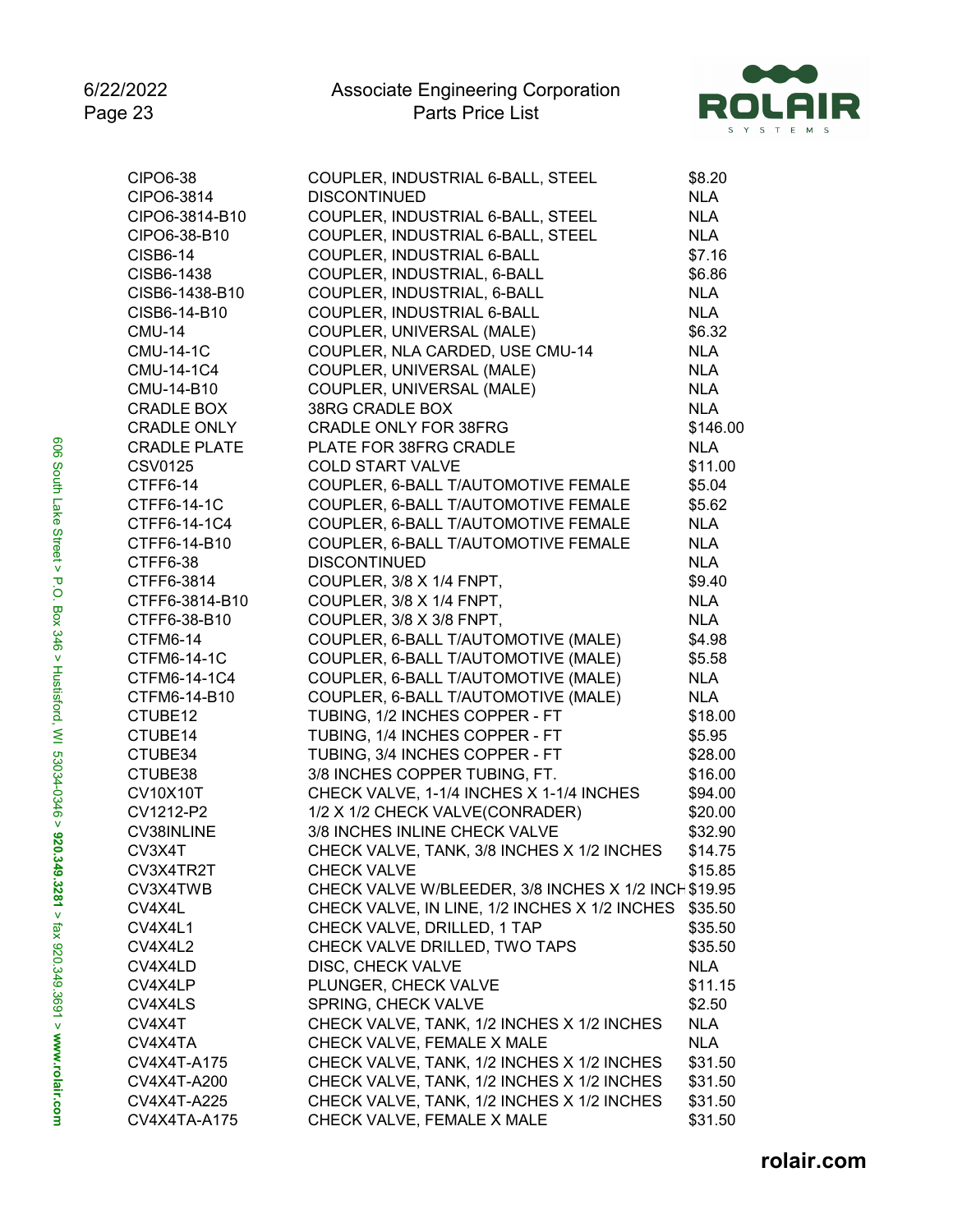

| CV4X4TA-A200                       | CHECK VALVE, FEMALE X MALE                       | \$31.50    |
|------------------------------------|--------------------------------------------------|------------|
| CV4X4TA-A225                       | CHECK VALVE, FEMALE X MALE                       | \$31.50    |
| CV4X4TWB                           | CHECK VALVE W/BLEEDER 1/2X1/2                    | \$24.50    |
| CV6X6T                             | CHECK VALVE, TANK, 3/4 INCHES X 3/4 INCHES       | \$29.50    |
| CV6X6T2                            | CHECK VALVE, TANK, 3/4X3/4, TWO TAPS             | <b>NLA</b> |
| CV6X6TF                            | CHECK VALVE, TANK, 3/4 INCHES W/FEMALE PT        | \$31.00    |
| CV8X6T                             | CHECK VALVE, TANK, 1 INCHES X 3/4 INCHES         | \$29.95    |
| CV8X8T                             | CHECK VALVE, TANK, 1 INCHES                      | \$48.50    |
| D075LS3-DISCH TB                   | DISCHARGE TUBE - D075LS3                         | \$33.00    |
|                                    | D1500HMSS4-DISCH TB DISCHARGE TUBE - D1500HMSS4  | \$32.00    |
| D1500HP5-DISCH TB                  | DISCHARGE TUBE - D1500HP5                        | \$33.00    |
|                                    | D1500HPV5-DISCH TB DISCHARGE TUBE - D1500HPV5    | \$35.00    |
|                                    | D1500HSS4-DISCH TB DISCHARGE TUBE - D1500HSS4    | \$42.00    |
| D1500HST9-DISCH TB                 | DISCHARGE TUBE - D1500HST9                       | \$35.00    |
|                                    | D2002HPV5-DISCH TUBIDISCHARGE TUBE WITH FITTINGS | \$36.00    |
| D2002HSSV5-DISCH TB DISCHARGE TUBE |                                                  | \$35.00    |
| DA7981000                          | <b>AIR FILTER</b>                                | \$17.76    |
| DA9038724                          | <b>SHROUD</b>                                    | \$6.88     |
| DA9038760                          | <b>HANDLE</b>                                    | \$1.15     |
| DA9038773                          | <b>RUBBER FOOT</b>                               | \$4.13     |
| DA9038774                          | <b>CONTROL PANEL</b>                             | \$2.65     |
| DA9038775                          | <b>HANDLE LOCKER</b>                             | \$0.98     |
| DA9038776                          | <b>HANDLE LOCKER</b>                             | \$0.98     |
| DA9038777                          | <b>SHROUD</b>                                    | \$22.15    |
| DA9038778                          | <b>SHROUD POCKET</b>                             | \$1.15     |
| DA9038779                          | HOOK, CORD                                       | \$2.33     |
| DA9038856                          | <b>HANDLE GRIP</b>                               | \$2.24     |
| DA9038929                          | <b>RUBBER FOOT</b>                               | \$1.98     |
| DA9042044                          | <b>WHEEL</b>                                     | \$5.35     |
| DA9043323                          | <b>PIPE</b>                                      | \$6.88     |
| DA9043500                          | <b>PIPE</b>                                      | \$14.73    |
| DA9043742                          | <b>DELIVERY PIPE</b>                             | \$6.30     |
| DA9045670                          | <b>RUBBER HOSE</b>                               | \$1.83     |
| DA9047061                          | <b>COUPLING</b>                                  | \$7.43     |
| DA9047078                          | <b>DRAIN VALVE</b>                               | \$5.70     |
| DA9047090                          | <b>DRAIN VALVE</b>                               | \$4.38     |
| DA9048087                          | <b>CHECK VALVE</b>                               | \$3.55     |
| DA9048104                          | <b>CHECK VALVE</b>                               | \$10.25    |
| DA9049049                          | <b>SAFETY VALVE</b>                              | \$9.43     |
| DA9049115                          | <b>SAFETY VALVE</b>                              | \$11.23    |
| DA9050601                          | <b>ELBOW</b>                                     | \$5.88     |
| DA9050674                          | <b>ELBOW</b>                                     | \$5.88     |
| DA9050698                          | <b>HOSE CLAMP</b>                                | \$0.58     |
| DA9051181                          | <b>REGULATOR</b>                                 | \$9.98     |
| DA9051207                          | PRESSURE REGULATOR                               | \$8.88     |
| DA9051230                          | PRESSURE REGULATOR                               | \$10.08    |
| DA9052124                          | <b>GAUGE</b>                                     | \$10.33    |
| DA9052125                          | <b>GAUGE</b>                                     | \$8.63     |
| DA9052149                          | <b>GAUGE</b>                                     | \$7.60     |
| DA9052150                          | <b>GAUGE</b>                                     | \$7.30     |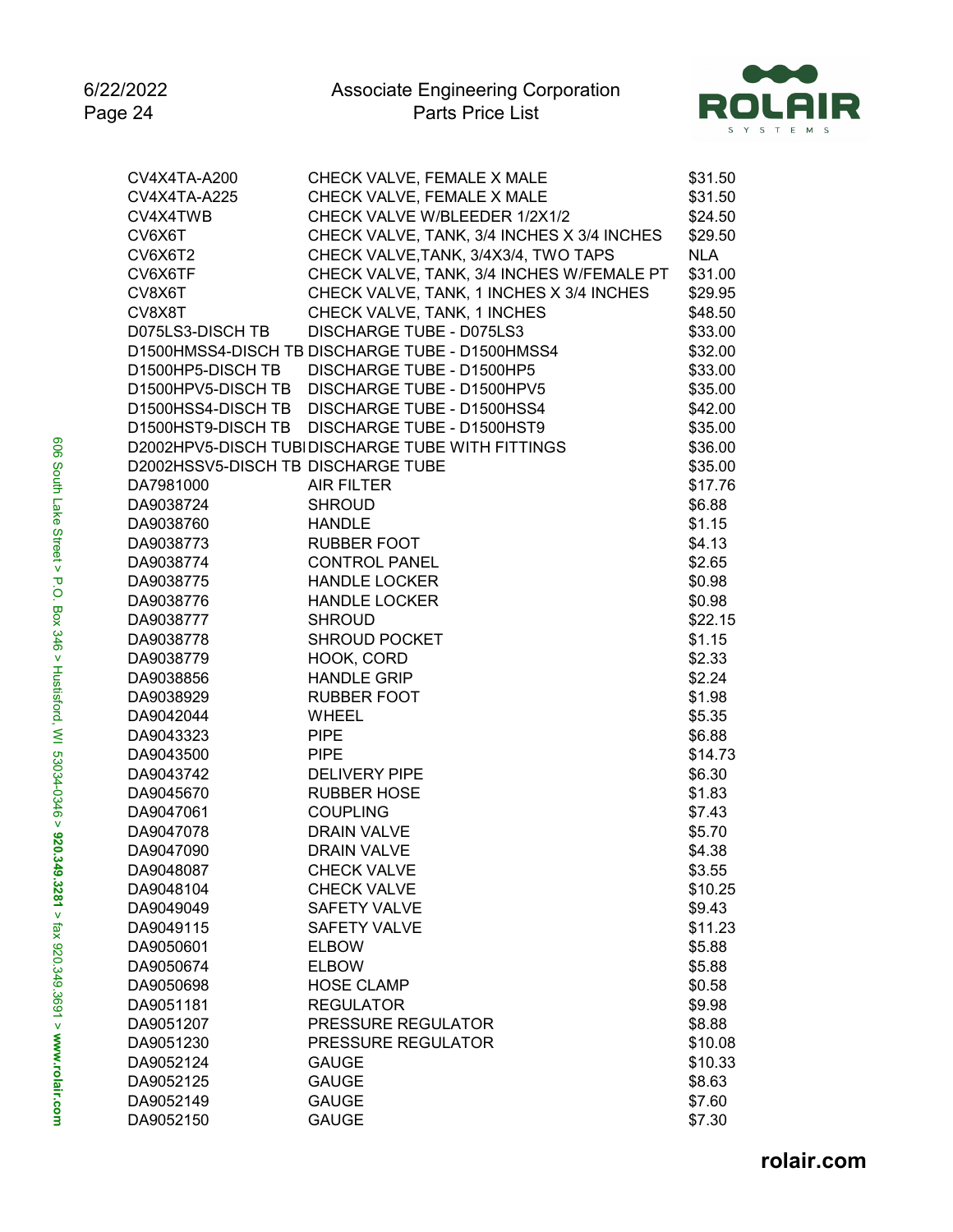

| DA9052210         | <b>GAUGE</b>                         | \$6.45     |
|-------------------|--------------------------------------|------------|
| DA9052211         | <b>GAUGE</b>                         | \$6.85     |
| DA9053409         | <b>CONNECTOR T</b>                   | \$5.38     |
| DA9054006         | <b>FILTER</b>                        | \$22.35    |
| DA9063227         | PRESSURE SWITCH                      | \$19.68    |
| DA9063231         | PRESSURE SWITCH                      | \$7.43     |
| DA9063276         | PRESSURE SWITCH                      | \$5.80     |
| DA9064792         | SWITCH, POWER                        | \$1.83     |
| DA9064803         | ELECTRONIC BOARD                     | \$4.45     |
| DA9065344         | <b>CORD</b>                          | \$18.13    |
| DA9065635         | <b>CORD</b>                          | \$13.43    |
| DA9065704         | <b>CABLE 2 WIRES</b>                 | \$2.65     |
| DA9065794         | <b>CORD</b>                          | \$4.13     |
| DA9069020         | SHROUD (CHECK VALVE SIDE)            | \$6.48     |
| DA9069021         | SHROUD (ELBOW SIDE)                  | \$6.05     |
| DA9069027         | <b>HANDLE GRIP</b>                   | \$3.18     |
| DA9069061         | PANEL (REDUCER SIDE)                 | \$2.38     |
| DA9069062         | PANEL (SAFETY VALVE SIDE)            | \$2.18     |
| DA9069064         | <b>HANDLE CAP</b>                    | \$0.70     |
| DA9069068         | <b>DIPSTICK</b>                      | \$1.30     |
| DA9083713         | <b>HANDLE</b>                        | \$9.43     |
| DA9083737         | <b>METAL HANDLE</b>                  | \$26.78    |
| DA9414765         | <b>POWER SWITCH</b>                  | \$7.20     |
| DA9416105         | <b>SNAP BUTTON</b>                   | \$0.88     |
| DA9416512         | <b>NIPPLE</b>                        | \$0.98     |
| DA9416702         | <b>PUMP</b>                          | \$57.08    |
| DA9416872         | PIN FOR HANDLE GRIP                  | \$4.13     |
| DA9417021         | <b>PUMP</b>                          | \$151.80   |
| DA9417568         | <b>LOCK HANDLE PIN</b>               | \$2.18     |
| DA9417577         | <b>FITTING</b>                       | \$2.93     |
| DAD091007         | <b>RUBBER FOOT</b>                   | \$2.08     |
| DAHY00003         | <b>PUMP</b>                          | \$126.75   |
| DC <sub>1</sub>   | DUAL CONTROL - 3/4 HP                | <b>NLA</b> |
| DC <sub>2</sub>   | DUAL CONTROL - 1 HP                  | <b>NLA</b> |
| DC <sub>3</sub>   | DUAL CONTROL - 1-1/2 HP              | <b>NLA</b> |
| DC4               | DUAL CONTROL - 5 HP                  | \$1,445.00 |
| DC <sub>5</sub>   | DUAL CONTROL - STATIONARY UNITS      | NLA        |
| DC <sub>6</sub>   | DUAL CONTROL - HEAD UNLOADER         | <b>NLA</b> |
| EC0012300TP8      | CORD, 12/3                           | \$148.00   |
| EC0014200MP9      | SJOW BLACK CORD, 14/2, MALE PLUG,9'  | \$25.50    |
| EC0014300MP9      | SJOW BLACK CORD, 14/3, MALE PLUG, 9' | \$38.00    |
| EC0016200MP9      | SJOW BLACK CORD, 16/2 MALE PLUG 9'   | \$19.50    |
| EC0016300MP9      | SJOW BLACK CORD, 16/3, MALE PLUG, 9' | \$19.50    |
| EC0018200MP9      | SJOW BLACK CORD, 18/2, MALE PLUG 9'  | \$10.50    |
| EC0018300MP9      | SJOW BLACK CORD, 18/3, MALE PLUG 9'  | \$18.50    |
| EDR <sub>20</sub> | 3 IN 1 DRYER SYSTEM<br>EDR-A1-116    | \$3,299.00 |
| EDR <sub>25</sub> | 3 IN 1 DRYER SYSTEM<br>EDR-A2-116    | \$3,799.00 |
| EDR36             | 3 IN 1 DRYER SYSTEM<br>EDR-B1-116    | \$4,999.00 |
| EDR <sub>56</sub> | 3 IN 1 DRYER SYSTEM<br>EDR-B2-116    | \$5,950.00 |
| EDR72             | 3 IN 1 DRYER SYSTEM                  | \$7,250.00 |
|                   |                                      |            |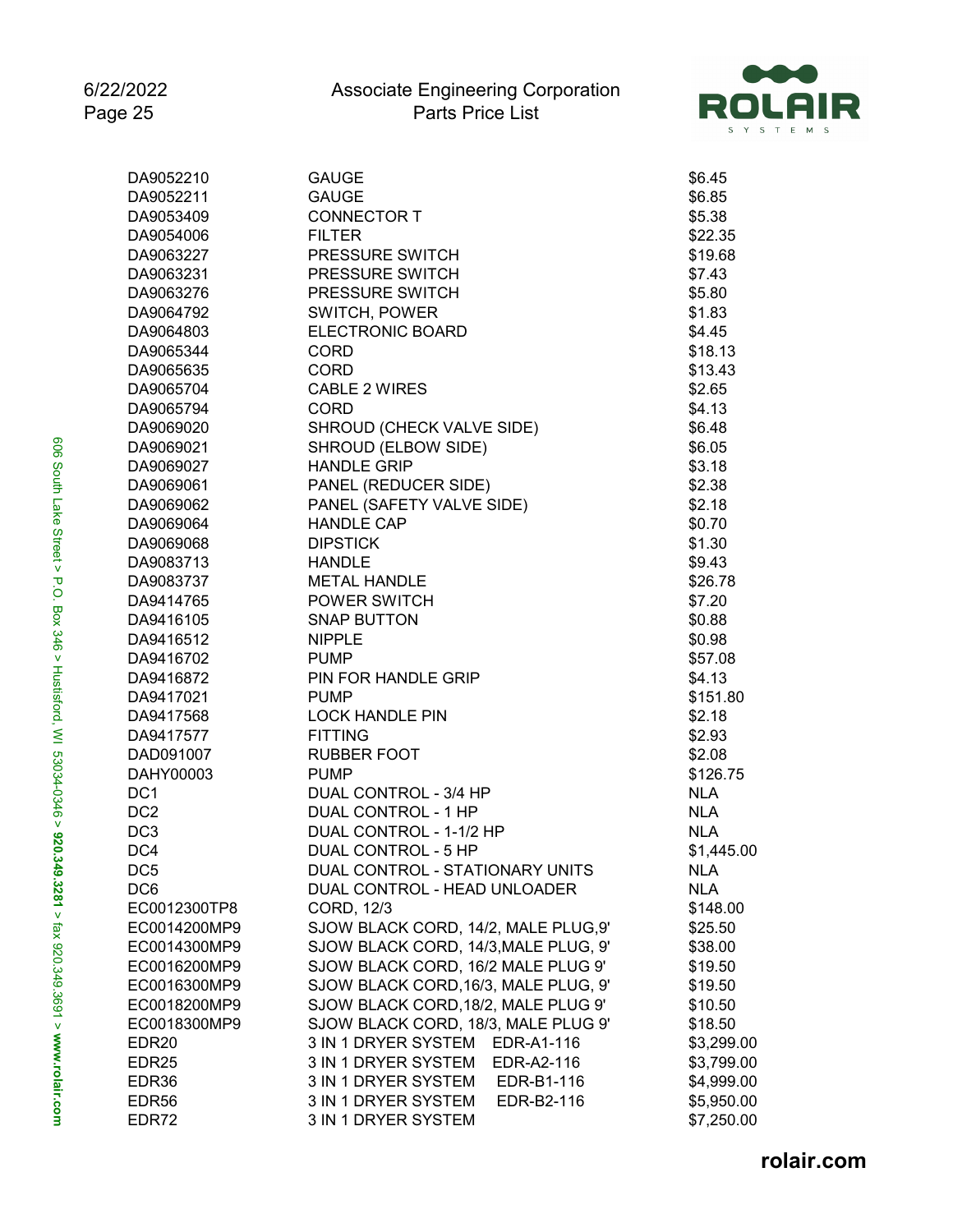

| EMERY120             | <b>EMERY PAPER 120 GRIT</b>                        | \$18.00    |
|----------------------|----------------------------------------------------|------------|
| EMERY220             | <b>EMERY PAPER 220 GRIT</b>                        | \$18.00    |
| EMERY320             | <b>EMERY PAPER 320 GRIT</b>                        | \$18.00    |
| EMG121-1005          | 1/2 X 1/2 BRASS FITTING MALE/MALE                  | \$4.13     |
| <b>EMG145</b>        | 18 INCHESEMGLO RETROFIT TEFLON BRAID HOSI \$58.00  |            |
| <b>EMG145AM78</b>    | TEFLON HOSE WITH ELBOW, SELL ASSY.                 | <b>NLA</b> |
| EMG145AM78ASSY       | TEFLON HOSE W/ELBOW & CHECK VALVE                  | \$79.00    |
| EMG145C              | DISCHARGE HOSE ONLY FOR UNITS W/CV                 | \$53.10    |
| EMG145NC             | TEFLON HOSE&FLARE FIT./EMGLO RETRO                 | \$49.00    |
| EMG192EGX160K1QX     | THROTTLE CONTROL, 5.5 HP EMGLO                     | \$19.50    |
| EMG3201029           | ACCESSORY BRACKET, EMGLO                           | \$5.78     |
| <b>EMGBRK</b>        | BRACKET, PMP12KEMGCHHU                             | <b>NLA</b> |
| <b>EMGDVS</b>        | <b>DUAL VOLTAGE SWITCH</b>                         | \$59.00    |
| EMGG154              | 1/2 INCHES COMPACT FILTER ASSY.                    | \$20.50    |
| EMGG54E              | 1/2 INCHES COMPACT FILTER ELEMENT                  | \$7.40     |
| EMGK100A             | <b>GASKET KIT</b>                                  | \$18.50    |
| EMGK133              | KU RING SET, OLD STYLE (3PC OIL RING)              | \$56.00    |
| EMGK133-ONE          | KU RING SET, NEW STYLE(1PC OIL RING)               | \$41.40    |
| EMGK14               | OIL FILL PLUG                                      | \$6.50     |
| EMGK145              | <b>INTAKE VALVE KIT</b>                            | \$7.50     |
| EMGK146              | <b>DISCHARGE VALVE KIT</b>                         | \$7.50     |
| EMGK31               | <b>GASKET</b>                                      | \$2.50     |
| EMGK45               | SPRING, INLET, MPQ DISC AVAIL (40)                 | \$4.90     |
| EMGK45+040           | MP, 40 PCS EMGK45, INLET SPRING                    | \$68.00    |
| EMGK46               | SPRING, DISCHARGE, MPQ DISC (40)                   | \$4.90     |
|                      | MP, 40 PCS EMGK46, DISCHARGE SPRING                | \$68.00    |
| EMGK46+040<br>EMGK47 |                                                    |            |
|                      | DISC, MPQ DISC AVAIL (25)                          | \$4.90     |
| EMGKU101             | <b>REPAIR KIT</b>                                  | \$114.00   |
| EMGKU181             | UNLOADER PLUNGER KIT, INCL. WASHER                 | \$19.00    |
| EMGKU82              | O-RING, PLUNGER MPQ DISC AVAIL (35)                | \$4.90     |
| EMGKU82+035          | MP, 35 PCS EMGKU82, PLUNTER O-RING                 | \$44.00    |
| EMGL100              | <b>GASKET SET</b>                                  | \$52.50    |
| EMGL41               | <b>GASKET</b>                                      | \$6.80     |
| EMGL51               | <b>GASKET</b>                                      | \$6.50     |
| EMGL54E              | ELEMENT (OLD STYLE)                                | \$24.00    |
| EMGLU180             | <b>HEAD WITH UNLOADERS</b>                         | \$97.00    |
| EMGMK1G              | <b>MAINTENANCE KIT EMGLO</b>                       | \$30.69    |
| <b>EMGMKREPKIT</b>   | <b>REPAIR KIT, EMGLO</b>                           | \$79.00    |
| <b>EMGPBVL</b>       | <b>NLA</b>                                         | <b>NLA</b> |
| EMGPG14              | PRESSURE GAUGE, 200#, 1/4 INCHES BACK MOUNT \$7.95 |            |
| EMGPG18              | 1/8 INCHES BACK MOUNT GAUGE                        | \$7.95     |
| EMGR38               | <b>REGULATOR 3/8 INCHES</b>                        | \$37.50    |
| <b>END</b>           | END OF ORDER                                       | <b>NLA</b> |
| <b>END</b>           | END OF ORDER                                       | <b>NLA</b> |
| ENG04HO1             | 4 HP HONDA GX120UT3QX2                             | \$832.00   |
| ENG04RO1             | 4.5 HP ROBIN EX130 D50020                          | \$639.00   |
| ENG05HO1             | 5.5 HP HONDA GX160UT2QX2                           | \$799.00   |
| ENG05HO1ES           | 5.5 HP HONDA ELECTRIC START ENGINE                 | \$1,439.00 |
| ENG05HO1-NOA         | 5.5 HP ENGINE - NO OIL ALERT                       | <b>NLA</b> |
| ENG068YAN            | <b>DIESEL ENGINE</b>                               | \$4,900.00 |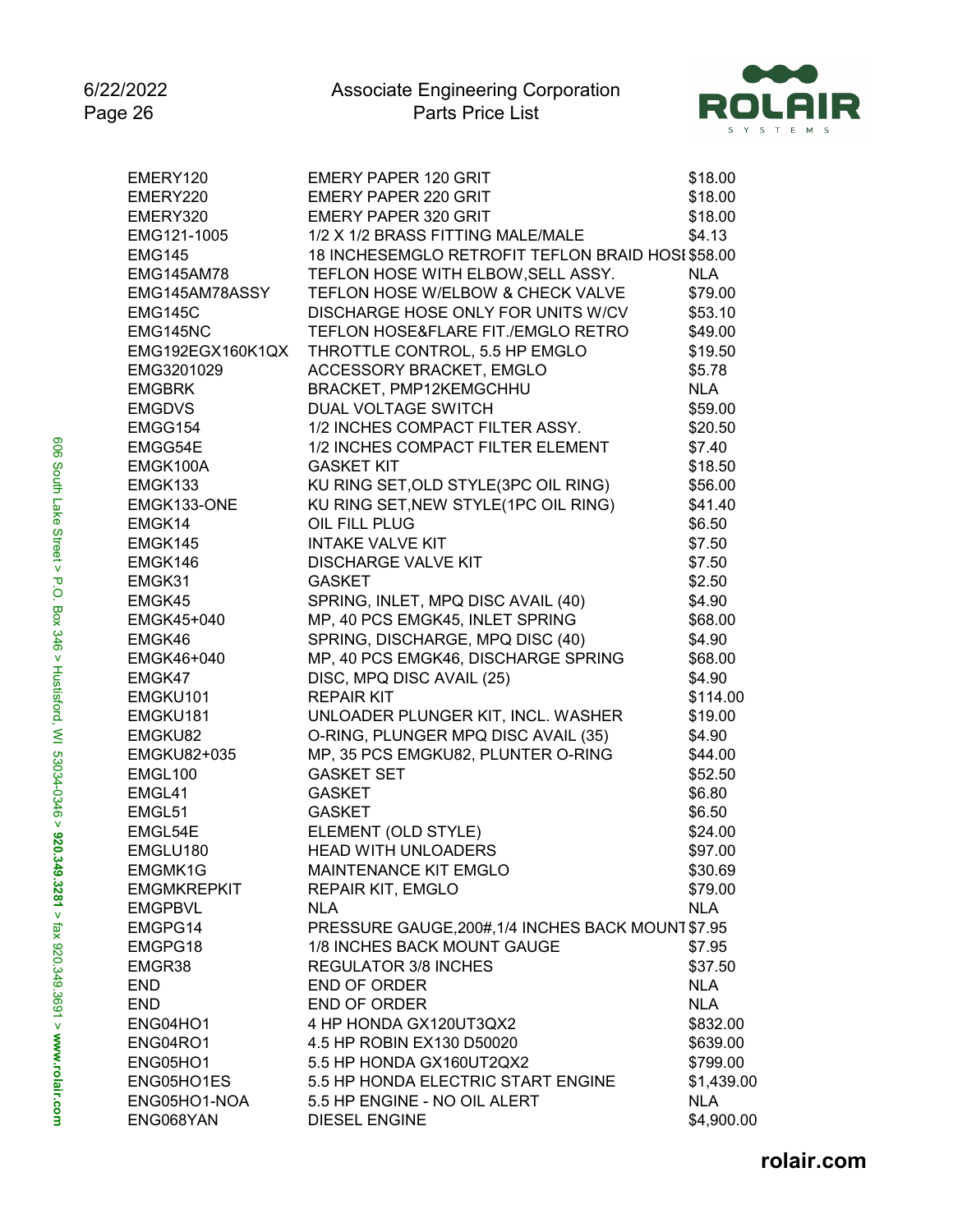

| ENG06BR1          | 208 CC BRIGGS 130G32-0022-F1            | <b>NLA</b> |
|-------------------|-----------------------------------------|------------|
| ENG06HO1          | 6.5 HP HONDA GX200UT2QX2                | \$893.00   |
| ENG08HO1          | HONDA ENGINE GX240UT2QA2                | <b>NLA</b> |
| ENG08HO1ES        | 8 HP HONDA ELECTRIC GX240UT1QAE2        | \$1,295.00 |
| ENG09HO1          | 9 HP HONDA ENGINE GX270UT2QAG2          | \$1,263.00 |
| ENG09HO1ES        | 9 HP ELECTRIC START HONDA               | \$1,663.00 |
| ENG11HO1          | 11 HP HONDA GX340UT2QAE2                | \$1,650.00 |
| ENG13HO1          | 13 HP HONDA ENGINE, GX390UT2QAE2        | \$1,889.00 |
| ENG20HO1          | 20 HP HONDA ENGINE GX630RHQZB2          | <b>NLA</b> |
| ENG20HO1A         | 20 HP HONDA ENG. W/MUFFLER&GAS TANK     | \$4,544.00 |
| ERF <sub>20</sub> | <b>REFRIGERATED AIR DRYER</b>           | \$2,032.00 |
| ERF <sub>25</sub> | REFRIGERATED AIR DRYER                  | \$2,354.00 |
| ERF40             | REFRIGERATED AIR DRYER                  | \$2,999.00 |
| <b>ERF50</b>      | REFRIGERATED AIR DRYER                  | \$3,563.00 |
| ERF75-116         | REFRIGERATED AIR DRYER                  | \$4,074.00 |
| FAB2501           | <b>BRACKET, SUPPORT - AXLE</b>          | <b>NLA</b> |
| FAB8200           | BRACKET, THROTTLE CONTROL - HONDA       | <b>NLA</b> |
| FAB8200-S         | BRACKET, THROTTLE CONTROL-SHORT         | <b>NLA</b> |
| FAB8250           | BRACKET, THROTTLE CONTROL - KAWASAK     | <b>NLA</b> |
| FC008029000       | <b>DISCONTINUED</b>                     | <b>NLA</b> |
| FC008331000       | <b>RESET</b>                            | \$21.96    |
| FC008426000       | <b>OVERLOAD</b>                         | \$17.69    |
| FC009200026       | SUPERSEDED BY U1111<br><b>CAPACITOR</b> | <b>NLA</b> |
| FC009200075       | SUPERSEDED BY U1107, CAPACITOR          | <b>NLA</b> |
| FC010008000       | OIL SEAL                                | \$7.16     |
| FC010024000       | O RING, SKM12S                          | \$2.93     |
| FC010029000       | SEAL, MK246                             | \$8.03     |
| FC010053000       | OIL SEAL                                | \$10.37    |
| FC010072000       | O RING, MK246                           | \$1.59     |
| FC010085000       | <b>GASKET</b>                           | <b>NLA</b> |
| FC010127000       | O RING, CYLINDER, SKM12S                | \$1.83     |
| FC010132000       | <b>SEAL RING</b>                        | \$6.04     |
| FC010133001       | O RING                                  | \$1.34     |
| FC010183000       | OIL SEAL, SKM12S                        | \$5.98     |
| FC010231000       | <b>GASKET</b>                           | \$1.83     |
| FC011000183       | NLA, MUST PURCHASE FC116CN0013          | <b>NLA</b> |
| FC011001000       | <b>PLUG</b>                             | \$3.30     |
| FC011008000       | <b>PLUG</b>                             | \$2.32     |
| FC011017000       | NIPPLE, FC2002, CIAO                    | \$2.44     |
| FC011017001       | SUPERSEDED BY U5003                     | <b>NLA</b> |
| FC011018000       | PLUG, CIAO                              | \$3.50     |
| FC011056000       | L JOINT                                 | \$7.93     |
| FC011080000       | <b>NIPPLE</b>                           | \$3.29     |
| FC011088000       | PIPE PLUG                               | \$2.32     |
| FC011100013       | L JOINT                                 | \$2.93     |
| FC011117000       | COMPR.RING, BP, SKM12S, SCOUT, CIAO     | \$1.46     |
| FC011117001       | ELBOW, FC1250LS3, MFHD1525EQ            | \$8.54     |
| FC011117002       | LOCK NUT, BIG PIONEER, SKM12S, SCOUT    | \$6.10     |
| FC011158000       | DISCHARGE VALVE, FC2002, SCOUT, CIAO    | \$9.15     |
| FC011304000       | BRASS INSERT BIG PIONEER SCOUT, CIAO    | \$1.01     |
|                   |                                         |            |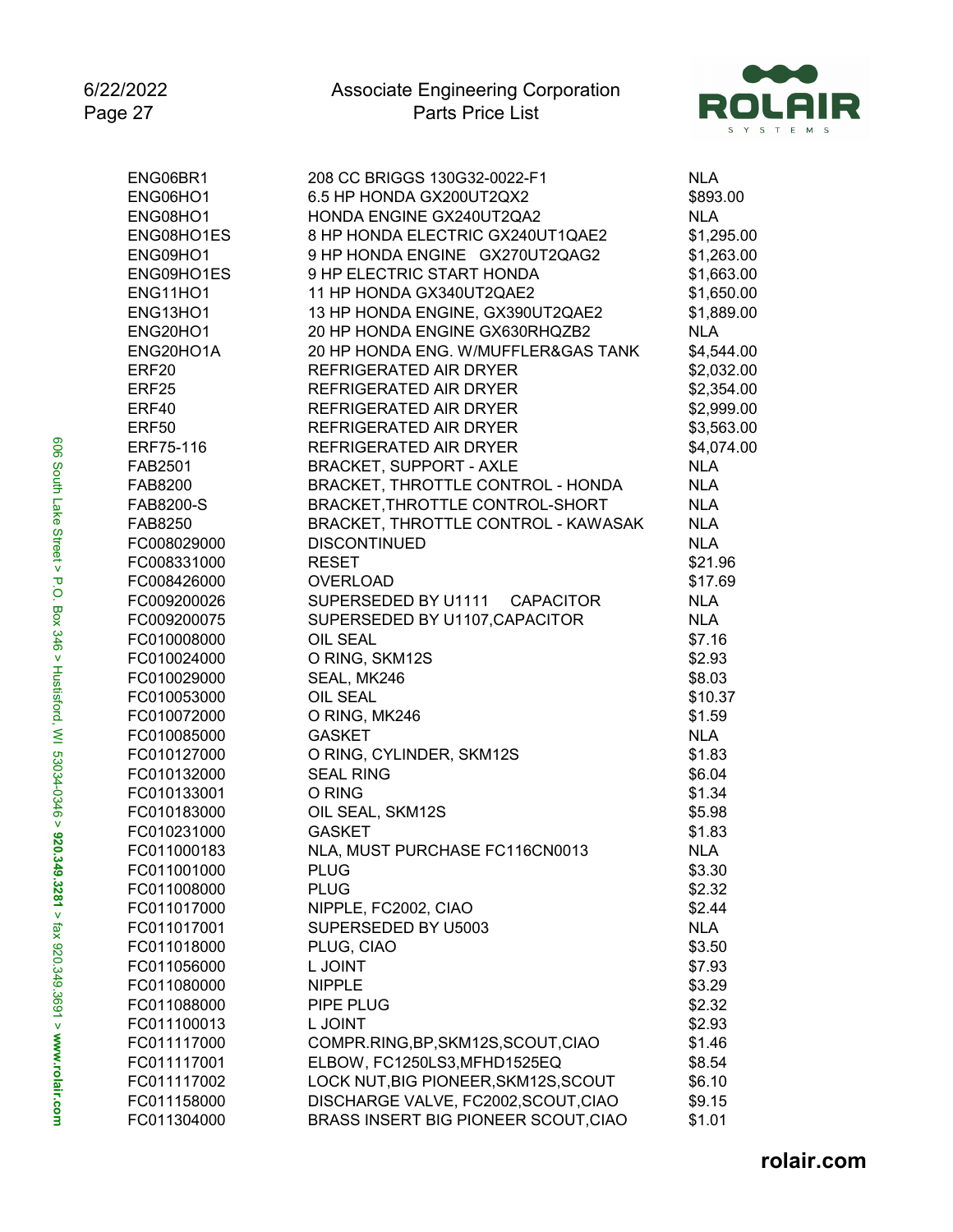

| FC011510002 | <b>NIPPLE</b>                | \$4.88     |
|-------------|------------------------------|------------|
| FC011731001 | <b>COUPLER PLUG</b>          | \$2.90     |
| FC012011000 | OIL PLUG/MK246               | \$1.59     |
| FC012022000 | OIL FILL PLUG, SKM12S        | \$2.32     |
| FC012028000 | OIL PLUG/MK137 & SF2500      | \$1.34     |
| FC012029000 | SIGHT GLASS, OIL WITH GASKET | \$9.54     |
| FC012031000 | SIGHT GLASS, OIL             | \$10.07    |
| FC012043000 | SUPERSEDED BY FC312043000    | <b>NLA</b> |
| FC012047000 | SUPERSEDED BY FC312047000    | <b>NLA</b> |
| FC012101000 | SUPERSEDED BY FC012029000    | <b>NLA</b> |
| FC013141042 | <b>INTERCOOLER ASSY</b>      | \$115.50   |
| FC013160010 | <b>FLYWHEEL</b>              | \$70.76    |
| FC014001023 | NLA PER NUAIR SCERW FC2002   | <b>NLA</b> |
| FC014001041 | SCREW, FC2002                | \$1.16     |
| FC014001045 | <b>SCREW</b>                 | \$1.71     |
| FC014001053 | SUPERSEDED BY FC014001057    | <b>NLA</b> |
| FC014001057 | <b>SCREW</b>                 | \$2.33     |
| FC014002021 | SCREW, MK246                 | \$1.71     |
| FC014002029 | <b>BOLT</b>                  | \$1.83     |
| FC014002125 | <b>BOLT</b>                  | \$1.46     |
| FC014003001 | <b>NUT, FC2002, SKM12S</b>   | \$1.46     |
| FC014003002 | NUT, FC2002, MK246           | \$3.54     |
| FC014005001 | WASHER, FLYWHEEL             | \$1.83     |
| FC014005002 | <b>WASHER</b>                | \$1.59     |
| FC014005004 | WASHER, CIAO                 | \$1.59     |
| FC014005007 | <b>SQUARE WASHER</b>         | \$1.10     |
| FC014005009 | <b>WASHER</b>                | \$1.46     |
| FC014005010 | <b>WASHER</b>                | \$1.46     |
| FC014005037 | WASHER, MK246                | \$0.67     |
| FC014005038 | <b>WASHER</b>                | \$0.67     |
| FC014006024 | <b>SCREW</b>                 | \$1.59     |
| FC014006121 | SCREW, MK246                 | \$1.46     |
| FC014008005 | LOCK WASHER, SKM12S          | \$1.34     |
| FC014008006 | <b>LOCK WASHER</b>           | \$1.34     |
| FC014008008 | <b>WASHER</b>                | \$1.34     |
| FC014008020 | <b>LOCK WASHER</b>           | \$1.59     |
| FC014010041 | <b>SCREW</b>                 | \$1.83     |
| FC014011023 | <b>SCREW</b>                 | \$1.46     |
| FC014011025 | <b>SCREW</b>                 | \$1.71     |
| FC014011064 | <b>SCREW, FC2002, MK246</b>  | \$1.34     |
| FC014011068 | <b>SCREW</b>                 | \$1.71     |
| FC014011073 | <b>SCREW</b>                 | \$1.46     |
| FC014013004 | <b>SCREW</b>                 | \$1.59     |
| FC014013021 | SCREW, MK246                 | \$1.46     |
| FC014013024 | SCREW, MK246                 | \$1.46     |
| FC014013042 | SCREW, FC2002, SCOUT, CIAO   | \$1.59     |
| FC014013054 | <b>BOLT</b>                  | \$1.83     |
| FC014042002 | NUT                          | \$1.46     |
| FC015001000 | SUPERSEDED BY U1116          | <b>NLA</b> |
| FC015013000 | <b>SNAP RING</b>             | \$2.75     |
|             |                              |            |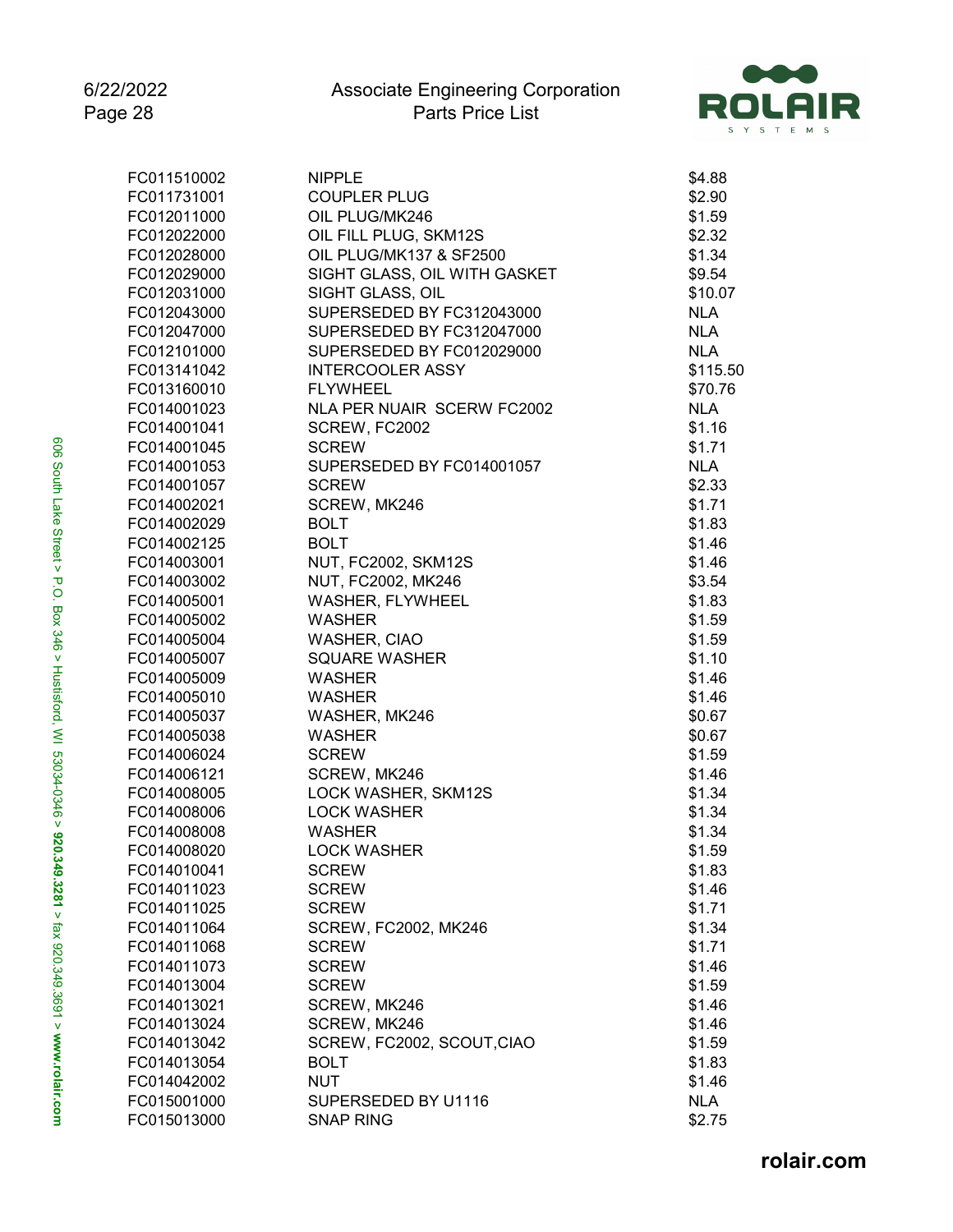

| FC015020000     | SNAP RING, SKM12S                 | \$1.46     |
|-----------------|-----------------------------------|------------|
| FC015024000     | CIRCLIP, BIG PIONEER              | \$1.46     |
| FC015083000     | <b>CIRCLIP</b>                    | \$1.46     |
| FC016120003     | <b>FRONT COVER</b>                | \$15.86    |
| FC017003000     | <b>ELEMENT</b>                    | \$10.98    |
| FC017017007     | SCREW, SKM12S                     | \$1.34     |
| FC018008000     | <b>KEY STOCK</b>                  | \$4.04     |
| FC020001000     | <b>WHEEL BIG PIONEER</b>          | \$17.08    |
| FC020004000     | RUBBER FOOT, FC250090L            | \$4.15     |
| FC020004001     | RUBBER FOOT FC2002 14.5 MM        | \$4.15     |
| FC020004001KIT  | <b>RUBBER FOOT KIT</b>            | \$26.00    |
| FC020025000     | PLASTIC DOWEL FOR BG              | \$1.46     |
| FC020118000     | <b>RUBBER FOOT</b>                | \$4.15     |
| FC020146000     | RUBBER FOOT, SCOUT                | \$4.15     |
| FC020293000     | <b>CUSHION</b>                    | \$6.10     |
| FC020296000     | <b>WHEEL</b>                      | \$17.08    |
| FC020300000     | <b>HANDLE</b>                     | \$6.10     |
| FC020306000     | <b>KNOB</b>                       | \$2.93     |
| FC020306001     | <b>KNOB</b>                       | \$2.32     |
| FC020310000     | RUBBER FOOT FC1250LS3             | \$4.64     |
| FC020310000ASSY | <b>RUBBER FOOT WITH PIN</b>       | \$2.44     |
| FC020315000     | WHEEL                             | \$52.46    |
| FC022021000     | SUPERSEDED BY U6006               | <b>NLA</b> |
| FC022029000     | SUPERSEDED BY U6007 DRAIN VALVE   | <b>NLA</b> |
| FC022050003     | SUPERSEDED BY U9001               | <b>NLA</b> |
| FC033005000     | SUPERSEDED BY U1113 BEARING       | <b>NLA</b> |
|                 | <b>BEARING</b>                    |            |
| FC033015000     |                                   | \$26.00    |
| FC033027000     | SUPERSEDED BY U1114 BEARING       | <b>NLA</b> |
| FC033082000     | <b>BEARING</b>                    | \$10.25    |
| FC045082000     | <b>BELT</b>                       | \$14.64    |
| FC046001000     | TUBE, SCOUT, CIAO                 | \$6.00     |
| FC047002000     | <b>SAFETY VALVE</b>               | \$22.26    |
| FC047026000     | SUPERSEDED BY FC047027000         | <b>NLA</b> |
| FC047027000     | SUPERSEDED BY U6004, SAFETY VALVE | <b>NLA</b> |
| FC047086000     | SAFETY VALVE INTERCOOLER          | \$18.37    |
| FC047113002     | SPRING, FC2002                    | \$1.34     |
| FC047208000     | <b>SAFETY VALVE</b>               | \$17.69    |
| FC102GQ0010     | TUBE, DISHCARGE FC2002HBP6        | \$18.30    |
| FC113125022     | PISTON PIN - LP                   | \$25.99    |
| FC113125043     | STUD BOLT, SKM12S                 | \$2.20     |
| FC113129023     |                                   | <b>NLA</b> |
| FC113141006     | END COVER, BK119                  | \$15.90    |
| FC113141021     | GASKET, BK119                     | <b>NLA</b> |
| FC113141028     | <b>MOUNTING PAD</b>               | \$8.05     |
| FC113141040     | <b>INTERCOOLER CONNECTOR</b>      | \$14.50    |
| FC113141046     | <b>BEARING CARRIER</b>            | \$53.68    |
| FC113144004     | AFTER COOLER                      | \$46.36    |
| FC113144010     | <b>SHROUD</b>                     | \$16.47    |
| FC113144018     | <b>INSERT</b>                     | \$28.00    |
| FC113149008     | <b>FRONT SUPPORT</b>              | \$3.66     |
|                 |                                   |            |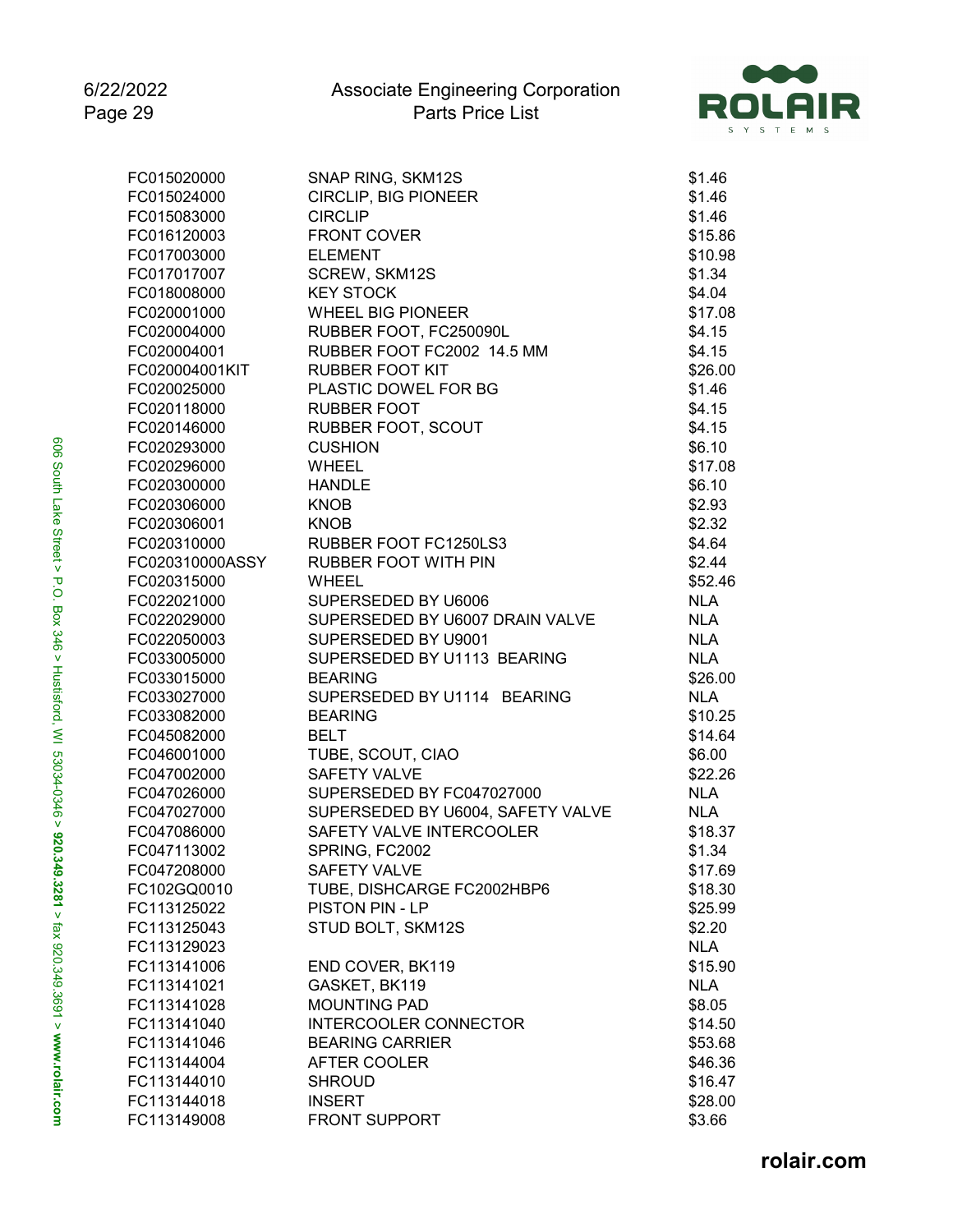

| FC113149009                | <b>END COVER</b>                   | \$4.27            |
|----------------------------|------------------------------------|-------------------|
| FC113149015                | LOWER COVER                        | \$21.96           |
| FC113150002                | <b>SHROUD</b>                      | \$28.67           |
| FC113150004                | <b>CONNECTING ROD</b>              | \$39.04           |
| FC113153001                | <b>CRANKCASE</b>                   | \$378.42          |
| FC113163025                | <b>AFTERCOOLER</b>                 | \$134.09          |
| FC113163033                | SUPERSEDED BY FC113163025          | <b>NLA</b>        |
| FC113164002                | <b>DISCONTINUED HEAD</b>           | <b>NLA</b>        |
| FC113164007                | <b>CRANKCASE</b>                   | \$181.17          |
| FC113164012                | <b>CRANKSHAFT</b>                  | \$112.24          |
| FC113164014                | EYE BOLT                           | \$4.88            |
| FC113164021                | <b>FLYWHEEL</b>                    | \$95.16           |
| FC113164022                | SUPERSEDED BY FC113144004 A.C.     | <b>NLA</b>        |
| FC113165008                | <b>FRONT COVER</b>                 | \$23.79           |
| FC113167001                | <b>CRANKCASE</b>                   | \$95.16           |
| FC113167002                | <b>CYLINDER</b>                    | \$95.16           |
| FC113167003                | <b>CRANKSHAFT</b>                  | \$107.36          |
| FC113167020                | <b>HEAD</b>                        | \$79.30           |
| FC113172007                | O RING CARRIER, SKM12S             | \$2.44            |
| FC113172009                | SPACER, BREATHER, SKM12S           | \$1.71            |
| FC113178004                | <b>SHROUD</b>                      | \$32.28           |
| FC113178006                | <b>CRANKSHAFT</b>                  | \$418.70          |
| FC113178007                | FLYWHEEL, BK119                    | \$198.22          |
| FC113178011                | <b>LIFT BRACKET</b>                | \$8.50            |
| FC113178013                | FILTER ELEMENT, BK119              | NLA9              |
| FC113179001                | <b>CYLINDER</b>                    | \$309.75          |
| FC113179014                | HEAD, BK119                        | \$225.23          |
| FC113181001                | CYLINDER, SKM12S                   | \$40.26           |
| FC113181003                | CRANKSHAFT, SKM12S                 | \$46.36           |
| FC113181005                | AFTERCOOLER, SKM12S                | \$26.84           |
| FC113183017                | SUPERSEDED BY FC113183017V9005     | <b>NLA</b>        |
| FC113183017V9005           | SUPERSEDED BY FC113178007 FLYWHEEL | <b>NLA</b>        |
| FC116001003                | SUPERSEDED BY U1109                | <b>NLA</b>        |
|                            |                                    | <b>NLA</b>        |
| FC116011002<br>FC116011038 | SUPERSEDED BY U1108 END BELL       |                   |
| FC116022002                | SCREW, MK246                       | \$1.59<br>\$29.28 |
|                            | HEAD, MK246                        |                   |
| FC116022004                | SUPERSEDED BY U1115                | <b>NLA</b>        |
| FC116022007                | SUPERSEDED BY U1100, HEAD GASKET   | <b>NLA</b>        |
| FC116022010                | SUPERSEDED BY FC116022014 CYL SEAL | <b>NLA</b>        |
| FC116022011                | CRANKSHAFT, MK246                  | \$122.00          |
| FC116022012                | SUPERSEDED BY U1101, VP GASKET     | <b>NLA</b>        |
| FC116022013                | SUPERSEDED BY U1103, VALVE PLATE   | <b>NLA</b>        |
| FC116022014                | SUPERSEDED BY U1102, CYL. GASKET   | <b>NLA</b>        |
| FC116022015                | HANDLE GRIP, BIG PIONEER           | \$4.27            |
| FC116022038                | SUPERSEDED BY U1104                | <b>NLA</b>        |
| FC116022038+012            | SUPERSEDED BY U1104 +12            | <b>NLA</b>        |
| FC116022040                | <b>PISTON PIN</b>                  | \$7.93            |
| FC116025006                | PISTON PIN, SKM12S                 | \$14.64           |
| FC116034013                | CAPACITOR COVER, MK246             | \$4.88            |
| FC116091001                | MOTOR HOUSING, MK246               | \$69.54           |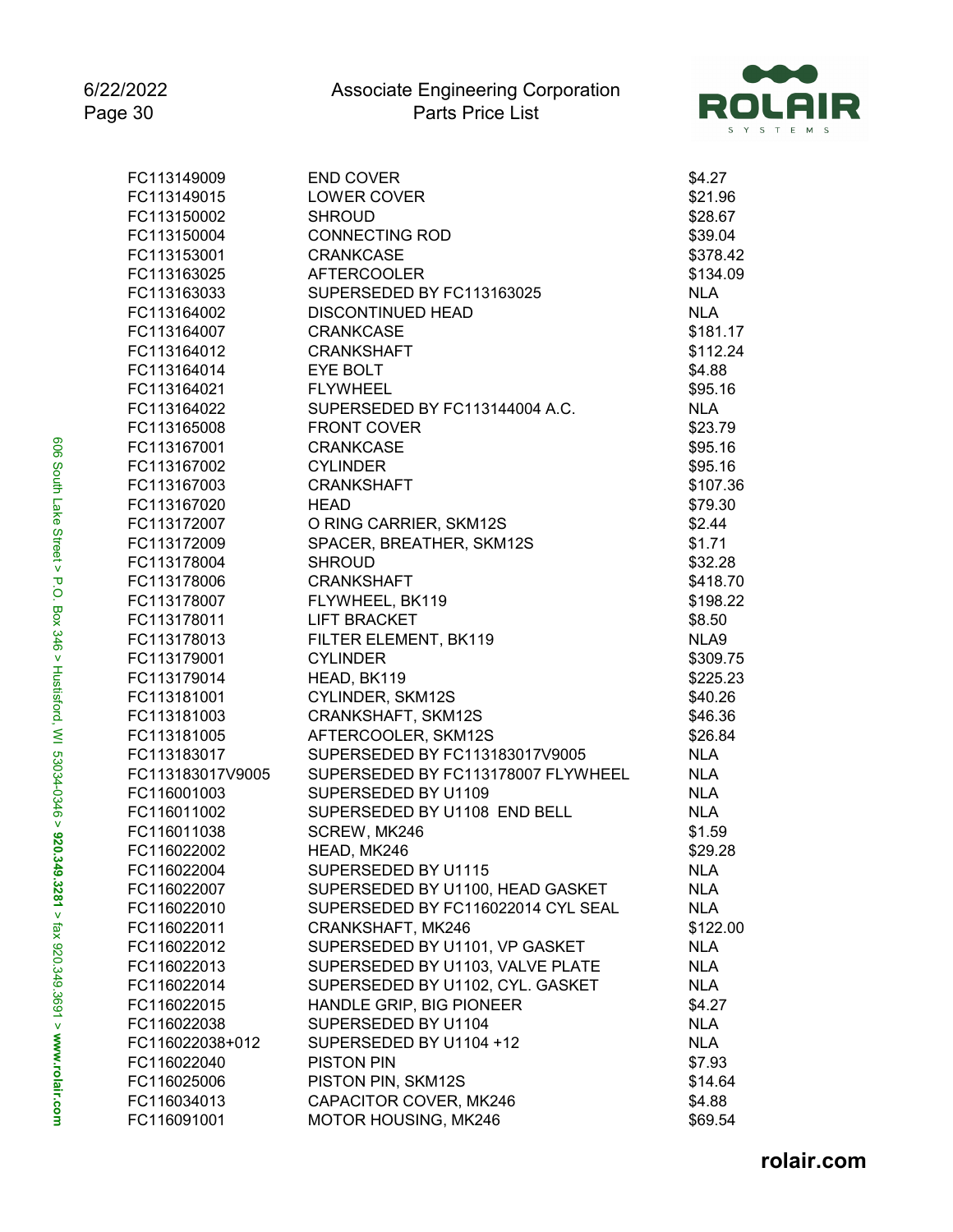

| FC116091002                 | CASE COVER, MK246                   | \$16.47    |
|-----------------------------|-------------------------------------|------------|
| FC116091011                 | <b>SEAL</b>                         | \$6.71     |
| FC116091013                 | HEAD GASKET, SKM12S                 | \$7.32     |
| FC116091016                 | <b>GASKET MK246</b>                 | \$4.27     |
| FC116091021                 | SUPERSEDED BY U1106, CONNECTING ROD | <b>NLA</b> |
| FC116091024                 | <b>AFTERCOOLER</b>                  | \$30.50    |
| FC116092003                 | ROTOR, MK246                        | \$67.10    |
| FC116093009                 | <b>CYLINDER</b>                     | \$48.80    |
| FC116117030                 | <b>SHROUD</b>                       | \$29.28    |
| FC116120006                 | NO LONGER AVAILABLE, CRANKCASE      | <b>NLA</b> |
| FC116120007                 | <b>REAR COVER</b>                   | \$34.16    |
| FC116120008                 | <b>FAN</b>                          | \$9.76     |
| FC116120014                 | <b>HEAD GASKET</b>                  | \$4.88     |
| FC116120015                 | <b>HEAD</b>                         | \$21.96    |
| FC116120023                 | <b>CRANKSHAFT</b>                   | \$58.56    |
| FC116120030                 | <b>COVER GASKET</b>                 | \$10.98    |
| FC116120200                 | <b>VALVE PLATE</b>                  | \$23.73    |
| FC116121005                 | <b>CONNECTING ROD</b>               | <b>NLA</b> |
| FC116CN0013                 | HEAD KIT(INCL.GASKET& COLD START    | \$58.56    |
| FC116CN0014                 | <b>SHROUD</b>                       | \$41.48    |
| FC116CN0030                 | VALVE PLATE, FC1500HBP2             | \$35.38    |
| FC116CN0050                 | <b>HEAD GASKET</b>                  | \$4.27     |
| FC116CN0051                 | <b>GASKET</b>                       | \$4.76     |
| FC116HT0003                 | <b>CYLINDER GASKET</b>              | \$4.27     |
| FC116HT0005                 | <b>GASKET</b>                       | \$6.10     |
| FC116HT0101                 | <b>CYLINDER</b>                     | \$41.48    |
| FC116QC0001                 | SUPERSEDED BY U1112 SHROUD          | <b>NLA</b> |
| FC116QR0001                 | <b>CYLINDER</b>                     | \$34.16    |
| FC127GH0010V75              | <b>BASE PLATE FC2002</b>            | \$53.68    |
| FC127GH0012                 | SUPERSEDED BY 328                   | <b>NLA</b> |
| FC127HQ0130                 | SUPERSEDED BY 328                   | <b>NLA</b> |
| FC127QC0010                 | <b>DISCHARGE TUBE</b>               | \$29.28    |
| FC127QC0290                 | <b>CLAMP HOSE</b>                   | \$2.32     |
| FC127QC0315                 | <b>MANIFOLD</b>                     | \$72.50    |
| FC127QC4018                 | <b>SPLIT PIN</b>                    | \$1.10     |
| FC134135000                 | <b>ROTOR</b>                        | \$54.90    |
| FC1500HBP2KIT               | KIT, ACCESSORY, FC1500HBP2          | \$30.00    |
| FC16093003                  |                                     | <b>NLA</b> |
| FC162C00105V88              | <b>BASE PLATE</b>                   | \$56.12    |
| FC162QC0010                 | <b>TANK, FC2002</b>                 | \$225.70   |
| FC162QR0004                 | <b>SCREW</b>                        | \$3.29     |
| FC162QR0005                 | <b>HANDLE</b>                       | \$25.93    |
| FC162QR0006                 | <b>PANEL</b>                        | \$34.40    |
| FC162QR0014                 | <b>RUBBER WASHER</b>                | \$1.04     |
|                             |                                     | <b>NLA</b> |
| FC164A083000<br>FC164A08400 | SUPERSEDED BY U5001                 |            |
|                             | CORD, BIG PIONEER                   | \$41.48    |
| FC165A15001                 | TANK, SCOUT                         | \$225.70   |
| FC166Z51000                 | TANK, BIG PIONEER                   | \$225.70   |
| FC168HQ0009                 | <b>DISCONTINUED</b>                 | <b>NLA</b> |
| FC168HQ0010                 | DELIVERY TUBE, SCOUT                | \$18.30    |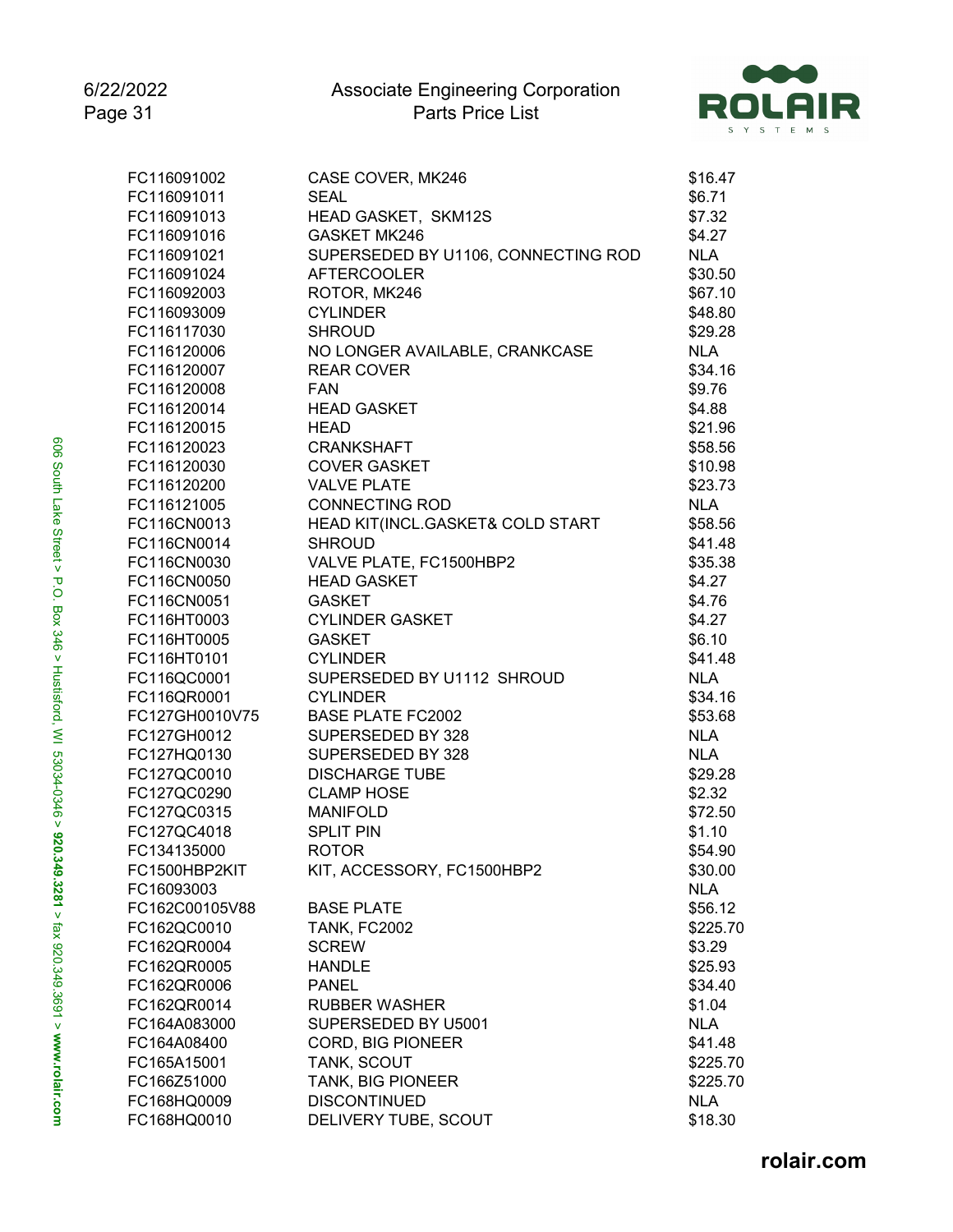

| FC172QC0001      | DISCHARGE TUBE FC250090L               | \$21.96    |
|------------------|----------------------------------------|------------|
| FC199000037      | <b>NIPPLE</b>                          | \$5.37     |
| FC199000040      | PIN FOR RUBBER FOOT #FC020310000       | \$2.44     |
| FC199000041      | CABLE BLOCK                            | \$2.93     |
| FC199001019      | <b>PIN</b>                             | \$6.10     |
| FC199110140      | NIPPLE, SCOUT                          | \$5.37     |
| FC199110852      | <b>NIPPLE</b>                          | \$7.32     |
| FC199437000      | LOCK NUT, FC2002, SKM12S, SCOUT, CIAO  | \$2.81     |
| FC199539000      | SUPERSEDED BY FC127GH0010V75           | <b>NLA</b> |
| FC199575000      | VIBRATION DAMPENER, FC2002, SCOUT, CIA | \$1.59     |
| FC199617000      | FITTING, FC2002, SCOUT, CIAO           | \$10.98    |
| FC199763000      | <b>SPACER</b>                          | \$1.10     |
| FC199968000      | <b>RUBBER FOOT</b>                     | \$4.64     |
| FC2002-DISCHTB   | DISCHARGE TUBE, FC2002                 | \$28.00    |
| <b>FC2002KIT</b> | KIT, ACCESSORY, FC2002                 | \$38.00    |
| FC213129001      | RING SET LP                            | \$117.70   |
| FC213129002      | RING SET HP                            | \$75.08    |
| FC213153020      | <b>GASKET SET</b>                      | \$116.60   |
| FC213164002      | <b>SEAL KIT</b>                        | \$39.04    |
| FC213167001      | <b>RING SET</b>                        | \$47.58    |
| FC213167002      | <b>GASKET SET</b>                      | \$28.06    |
| FC213175001      | <b>GASKET SET, SKM12S</b>              | \$20.74    |
| FC216022002      | SUPERSEDED BY FC216022003              | <b>NLA</b> |
| FC216022003      | SUPERSEDED BY U1105                    | <b>NLA</b> |
| FC216025002      | RING SET, SKM12S                       | \$29.28    |
| FC216093003      | SEAL KIT, MK246                        | \$29.00    |
| FC216120004      | <b>GASKET KIT</b>                      | \$15.25    |
| FC216CN0001      | SUPERSEDED BY FC216CP0001              | <b>NLA</b> |
| FC216CP0001      | <b>GASKET SET</b>                      | \$19.52    |
| FC250090LKIT     | KIT, ACCESSORY, FC250090L              | \$39.00    |
| FC280801021      | <b>SHROUD</b>                          | \$41.48    |
| FC280801021ASSY  | SHROUD WITH 1.5 HP DECAL               | \$41.48    |
| FC312036000      | <b>DIPSTICK</b>                        | \$4.27     |
| FC312043000      | SUPERSEDED BY U1110 DIPSTICK           | <b>NLA</b> |
| FC312047000      | <b>BREATHER ASSY., SKM12S</b>          | \$9.39     |
| FC316122652      | <b>STATOR</b>                          | \$229.36   |
| FC317001000      | <b>INTAKE FILTER ASSY.</b>             | \$13.42    |
| FC317001000ASSY  | FILTER WITH BOLT                       | \$15.00    |
| FC317007000      | SUPERSEDED BY FC317081000              | <b>NLA</b> |
| FC317064000      | FOAM FILTER SCOUT & CIAO               | \$3.54     |
| FC317071000      | FILTER, BK119                          | \$50.82    |
| FC317081000      | <b>INTAKE FILTER</b>                   | \$12.00    |
| FC319108000      | SUPERSEDED BY U3002, REGULATOR         | <b>NLA</b> |
| FC319205000      | <b>REGULATOR</b>                       | \$17.69    |
| FC321028000      | PRESSURE SWITCH                        | \$58.56    |
| FC321054000      | SUPERSEDED BY U6005, PRESSURE SWITCH   | <b>NLA</b> |
| FC321054000COVER | PRESSURE SWITCH COVER                  | \$14.03    |
| FC321075000      | PRESSURE SWITCH                        | \$56.18    |
| FC321099000      | PRESSURE SWITCH                        | \$65.88    |
| FC322002000      | <b>BULB VALVE</b>                      | \$19.52    |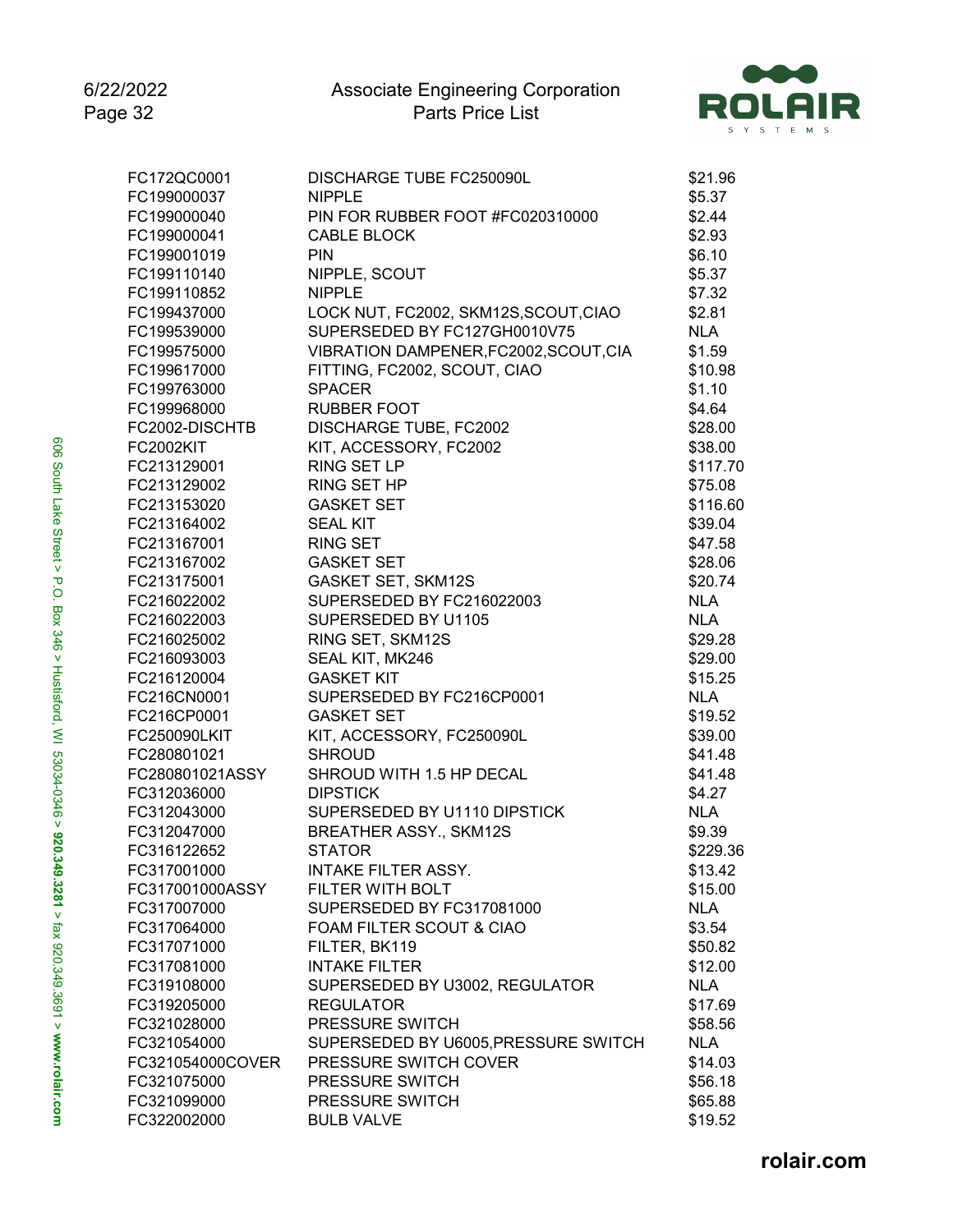

| FC330006000                   | SUPERSEDED BY FC330006001 GAUGE                      | <b>NLA</b>           |
|-------------------------------|------------------------------------------------------|----------------------|
| FC330006001                   | SUPERSEDED BY U3001                                  | <b>NLA</b>           |
| FC330007000                   | <b>GAUGE</b>                                         | \$13.42              |
| FC330052000                   | SUPERSEDED BY U3003, GAUGE                           | <b>NLA</b>           |
| FC330063001                   | GAUGE, FC2002, FC1500HS3, FC1500HBP                  | \$11.59              |
| FC347043000                   | CHECK VALVE, FC2002, SCOUT, CIAO                     | \$13.42              |
| FC347062000                   | <b>CHECK VALVE</b>                                   | \$41.48              |
| FC4105237                     | <b>SCREW</b>                                         | <b>NLA</b>           |
| FC4105705                     | AFTERCOOLER, BLACK                                   | <b>NLA</b>           |
| FC413125016                   | <b>CONNECTING ROD</b>                                | \$132.83             |
| FC413153004                   | <b>VALVE PLATE ASSY.</b>                             | \$238.50             |
| FC413164006                   | <b>VALVE KIT</b>                                     | \$91.50              |
| FC413167005                   | VALVE PLATE ASSY.                                    | \$84.18              |
| FC413167006                   | PISTON ASSY.                                         | \$65.88              |
| FC413175003                   | VALVE PLATE ASSY, SKM12S                             | \$22.88              |
| FC416022004                   | SUPERSEDED BY U1105, PISTON ASSY                     | <b>NLA</b>           |
| FC416QC4652                   | <b>STATOR</b>                                        | \$242.78             |
| FC4490H-DISCH TB              | <b>DISCHARGE TUBE-FC4490H</b>                        | \$33.00              |
| FC9047051                     | SUPERSEDED BY U6006 DRAIN VALVE                      | <b>NLA</b>           |
| FC9047062                     | SUPERSEDED BY U6007, DRAIN VALVE                     | <b>NLA</b>           |
| FC9050632                     | PLUG 1/4 INCHES                                      | <b>NLA</b>           |
| FC9050717                     | DRAIN EXTENSION W/WASHERS 8/2017                     | <b>NLA</b>           |
| FC9415549                     | SUPERSEDED BY FC9050717 DRAIN EXT                    | <b>NLA</b>           |
| FCSM001855                    | <b>DELIVERY PIPE</b>                                 | \$26.84              |
| FD7007                        | <b>COALESCING ELEMENT, .3 MICRON</b>                 | \$38.00              |
| FDT12                         | TUBE, DISCHARGE, FLEXIBLE, 12 INCHES                 | \$52.00              |
| <b>FDT15</b>                  | TUBE, DISCHARGE, FLEXIBLE, 15 INCHES                 | \$62.00              |
| FDT23                         | TUBE, DISCHARGE, FLEXIBLE, 23 INCHES                 | \$162.00             |
|                               | TUBE, DISCHARGE, FLEXIBLE, 26 INCHES                 | \$141.00             |
| FDT26                         | TUBE, DISCHARGE, FLEXIBLE, 6 3/4 INCHES              | \$25.10              |
| <b>FDT6.75</b><br>FDT9        | SUPERSEDED BY FDT9.5                                 | <b>NLA</b>           |
|                               | HOSE ASSY., 9.5 INCHES                               | \$49.50              |
| <b>FDT9.5</b><br>FIL/REG0250M | <b>DISCONTINUED</b>                                  | <b>NLA</b>           |
|                               | FIL/REG0250MINSTALL FIL/REG0250M PIGGYBACK INSTALLED | <b>NLA</b>           |
| <b>FIL0250</b>                | NO LONGER AVAILABLE                                  | <b>NLA</b>           |
|                               | <b>DISCONTINUED</b>                                  | <b>NLA</b>           |
| <b>FIL0250M</b>               | FILTER, 3/8 INCHES                                   | \$51.50              |
| <b>FIL0375</b>                | <b>DISCONTINUED</b>                                  | <b>NLA</b>           |
| FIL0375HP                     | FILTER, 1/2 INCHES                                   |                      |
| <b>FIL0500</b>                |                                                      | \$135.00<br>\$135.00 |
| <b>FIL0750</b>                | FILTER, 3/4 INCHES                                   |                      |
| <b>FIL1000</b>                | FILTER, 1 INCHES                                     | \$165.00             |
| FILASYK24                     | FILTER ASSY. K24                                     | \$22.75              |
| FILASYK30                     | FILTER ASSEMBLY - K30                                | \$44.00              |
| FILASYK50                     | FILTER ASSY. K50                                     | \$44.00              |
| FL070673AE                    | SUPERCEDED BY FL072207AE                             | NLA9                 |
| FL072207AE                    | 2.5 GALLON FUEL TANK ENG20HO1                        | \$290.00             |
| FL462125A                     | <b>BARB ADAPTOR</b>                                  | \$6.00               |
| FL462452A                     | 3/16 INCHES ID SUPERFLEX HOSE, TANK TO               | <b>NLA</b>           |
| FL462453A                     | 1/4 INCHES SUPERFLEX HOSE, GAS LINE                  | <b>NLA</b>           |
| FL468850A                     | 1/4 INCHES CONSTANT TENSION HOSE CLAMPS              | \$2.70               |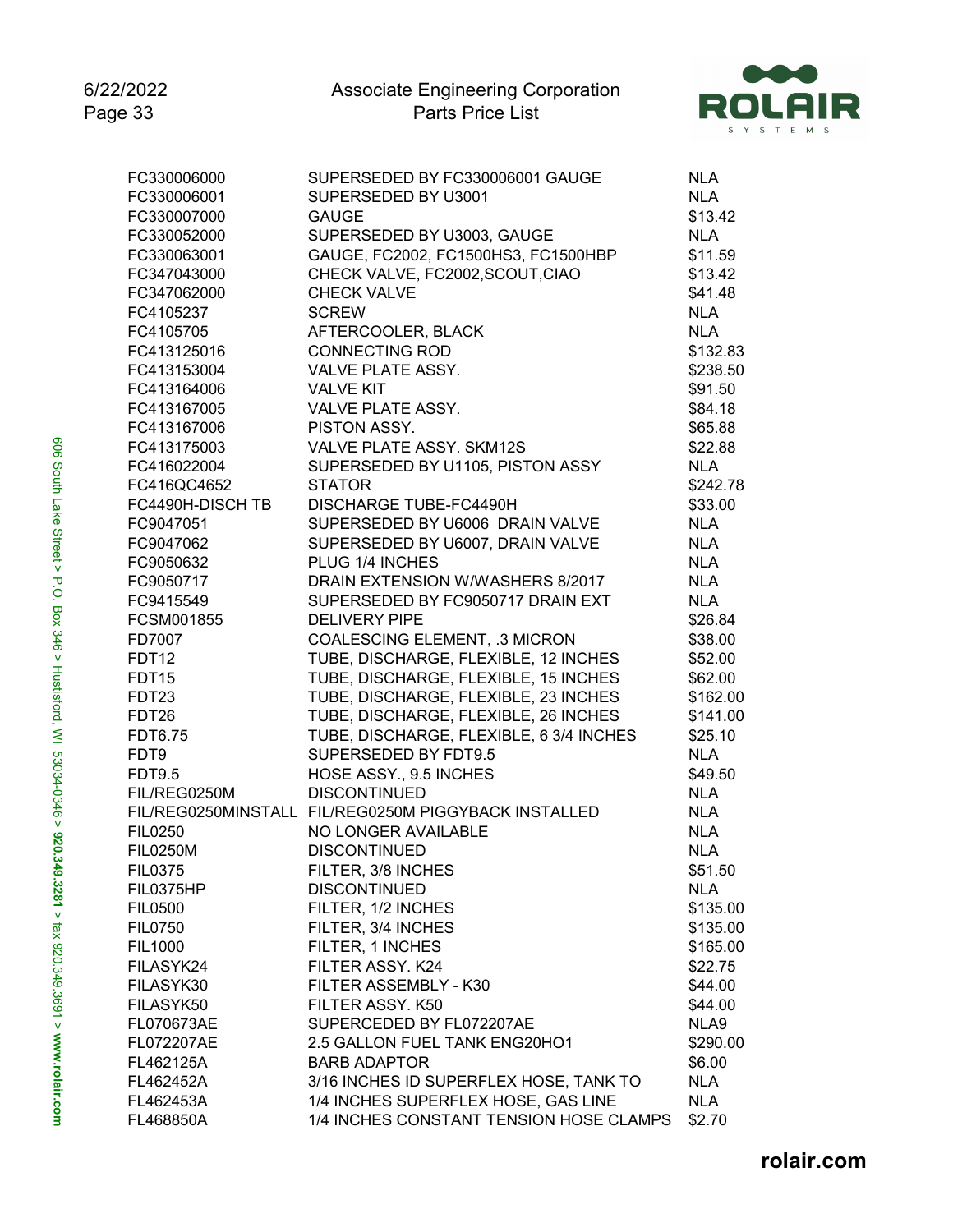

| FL468851A            | SUPERSEDED BY FL462453A 1/4 INCHESHOSE                  | <b>NLA</b> |
|----------------------|---------------------------------------------------------|------------|
| FL468857A            | <b>NLA CANISTER MOUNTING STRAP</b>                      | <b>NLA</b> |
| FL468875A            | SUPERSEDED BY FL462452A 3/16 INCHESHOSE                 | <b>NLA</b> |
| FL468886A            | NLA (300 CC CARBON CANN)                                | <b>NLA</b> |
| FL468887A            | 3/16 INCHES CONSTANT TENSION HOSE CLAMP                 | \$2.70     |
| FL468894A            | 7/16 INCHES ID HOSE CANISTER TO ENG HOSE                | \$8.40     |
| FL468898A            | 7/16 INCHES CONSTANT TENSION HOSE CLAMP                 | \$4.80     |
| FL912612A            | NLA (CANISTER MOUNT BRACKET)                            | <b>NLA</b> |
| <b>FM7007</b>        | <b>COALESCING ELEMENT, .01 MICRON</b>                   | \$38.00    |
| FS04025              | METAL FILTER ASSY W/ 1/4 INCHES FITTING                 | \$36.00    |
| FS06050              | <b>FILTER</b>                                           | \$29.00    |
| FS10052              | 1/2 INCHES COMPACT FILTER ASSY.                         | \$28.50    |
| FS10072              | 3/4 INCHES COMPACT FILTER ASSY.                         | \$34.00    |
| FS10075              | <b>NLA</b>                                              | <b>NLA</b> |
| FS10100              | <b>FILTER</b>                                           | \$60.00    |
| FS14050              | FILTER ASSY, CANNISTER - 1/2 INCHES                     | \$36.50    |
| FS14075              | FILTER ASSY, CANNISTER - 3/4 INCHES                     | \$39.50    |
| FS14100              | 1 INCHES FILTER                                         | \$56.00    |
| FS14125              | FILTER ASSY, CANISTER - 1-1/4 INCHES                    | \$84.00    |
| <b>FSNUT</b>         | WING NUT, SOLBERG FILTER                                | \$1.90     |
| <b>FSWASHER</b>      | NYLON WASHER, SOLBERG FILTER                            | \$0.85     |
| GA0125200            | DISCONTINUED, USE GA0125200GC                           | <b>NLA</b> |
| GA0125200GC          | 1/8 INCHES, 1 1/2 INCHESDIAL, 200PSI BACK MNTG/ \$11.50 |            |
| GA0250200BM          | SUPERSEDED BY GA0250200BMGC                             | <b>NLA</b> |
| GA0250200BM2         | SUPERSEDED BY GA0250200BM2GC                            | <b>NLA</b> |
| GA0250200BM2GC       | 1/4 INCHESNPT,2 INCHESDIAL,200PSI BACK MOUN \$11.50     |            |
| GA0250200BMGC        | 1/4 INCHES NPT BACK MOUNT 200 PSI GAUGE                 | \$11.50    |
| GA0250200GC          | 1/4 INCHESNPT,2 INCHESDIAL, 200PSI BOTT MNT C \$11.50   |            |
| GA0250200GCALT       | 2 INCHESGAUGE 300PSI 1/4 INCHESNPT BOT.CNT. NLA         |            |
| GA0250225BM2GC       | <b>GAUGE, AIRKEGPLUS</b>                                | \$8.50     |
| GA0250300            | <b>DISCONTINUED</b>                                     | <b>NLA</b> |
| GA0250300GC          | 1/4 INCHESNPT,2 INCHESDIAL,300PSI BOTTOM MC \$11.50     |            |
| GA0250300GCALT       | 2 INCHESGAUGE 300PSI 1/4 INCHESNPT BOT.CNT. \$11.50     |            |
| GA0250300SR          | 1/4 INCHES 0-300 PSI GAUGE                              | \$14.50    |
| GA33000600GC         | 10MM BPT, 1 1/2 INCHESDIAL, 200PSI BACK                 | \$11.50    |
|                      | GD3000PV5K-DISCH TB DISCHARGE TUBE - GD3000PV5K         | \$39.00    |
|                      | GD4000PV5H-DISCH TB DISCHARGE TUBE - GD4000PV5H         | \$39.00    |
| <b>GR309DISCH TB</b> | 1.5 HP DISCHARGE TUBE ASSEMBLY                          | \$39.00    |
| <b>GR55DISCH TB</b>  | 5.5 HP DISCHARGE TUBE ASSY.                             | \$39.00    |
| <b>GR90DISCH TB</b>  | 9 HP DISCHARGE TUBE ASSY.                               | \$41.00    |
| GRF10                | <b>REFRIGERATION DRYER</b>                              | \$1,494.00 |
| <b>GRF100</b>        | <b>DISCONTINUED</b>                                     | <b>NLA</b> |
| GRF <sub>20</sub>    | SUPERSEDED BY ERF20                                     | <b>NLA</b> |
| GRF25                | SUPERSEDED BY ERF25                                     | <b>NLA</b> |
| GRF40                | SUPERSEDED BY ERF40                                     | <b>NLA</b> |
| GRF50                | SUPERSEDED BY ERF50                                     | <b>NLA</b> |
| GRF75-116            | SUPERSEDED BY ERF75-116                                 | <b>NLA</b> |
| GRN20                | REFRIGERATED AIR DRYER                                  | \$2,150.00 |
| GRN25                | REFRIGERATED AIR DRYER                                  | \$2,450.00 |
| GRN40                | REFRIGERATED AIR DRYER                                  | \$3,150.00 |
|                      |                                                         |            |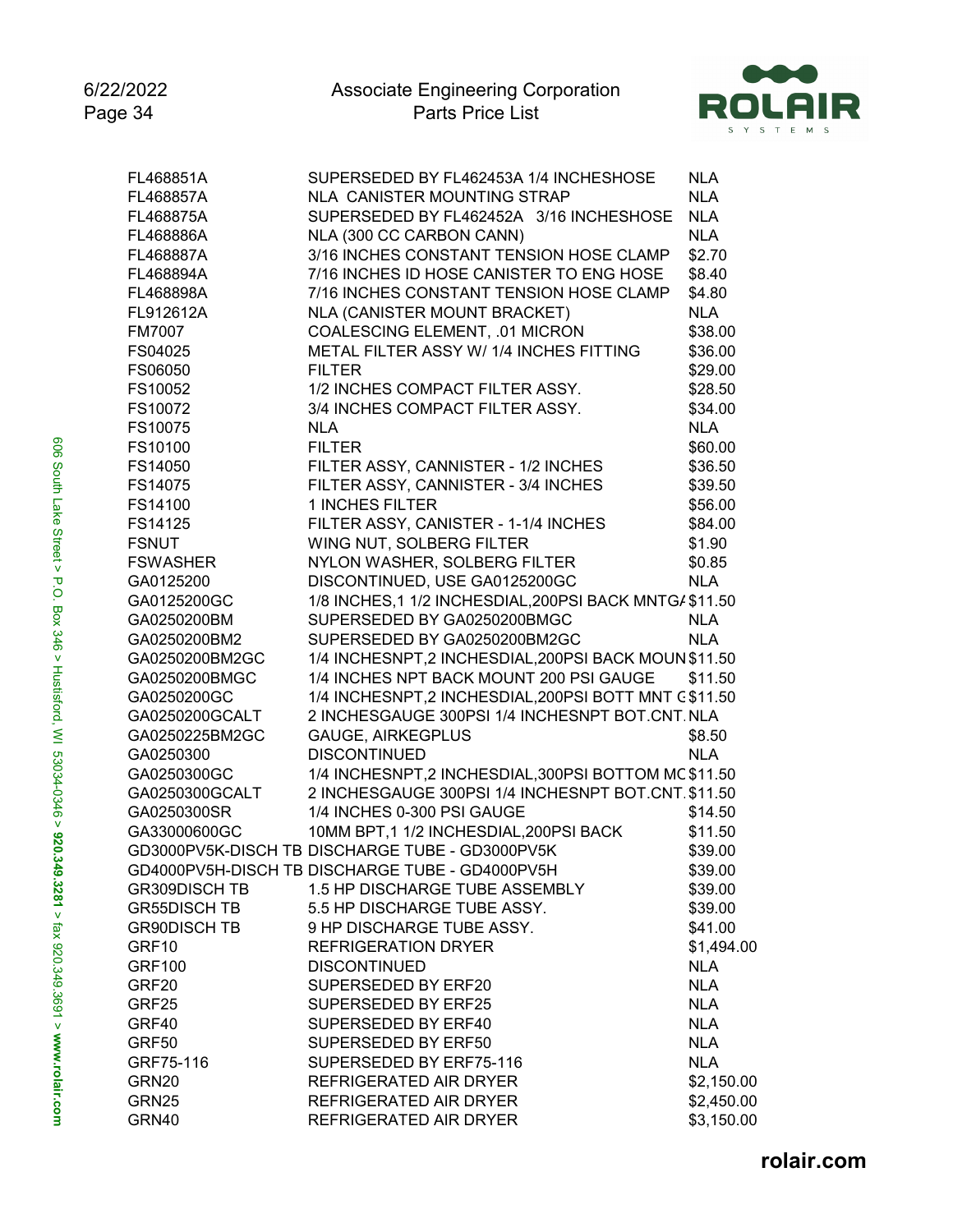

| <b>GRN50</b>           | REFRIGERATED AIR DRYER                | \$3,750.00 |
|------------------------|---------------------------------------|------------|
| <b>GUSSET</b>          | <b>GUSSET</b>                         | \$6.00     |
| <b>GVE PACKAGING</b>   | BAGGING/BOXING/LABELING 69-3000       | <b>NLA</b> |
| GX160K17LIFEKIT        | <b>GAS STATIONARY PUMP KIT</b>        | \$141.38   |
| GX340K30LIFEKIT        | <b>GAS STATIONARY PUMP KIT</b>        | \$165.88   |
| GX390K30LIFEKIT        | <b>GAS STATIONARY PUMP KIT</b>        | \$165.88   |
| H1X1.125               | <b>BUSHING</b>                        | \$16.50    |
| H1X1.375               | <b>BUSHING</b>                        | \$16.50    |
| H3130K17-DISCH TB      | DISCHARGE TUBE - H3130K17             | \$46.00    |
| <b>HCO-11</b>          | CLAMP, HOSE, 11mm                     | \$0.62     |
| <b>HCO-11-100BAG</b>   | CLAMP, HOSE, 11mm                     | <b>NLA</b> |
| <b>HCO-13</b>          | CLAMP, HOSE, 13mm                     | \$0.74     |
| <b>HCO-13-100BAG</b>   | CLAMP, HOSE, 13mm                     | <b>NLA</b> |
| <b>HCO-15</b>          | CLAMP, HOSE, 15mm                     | \$0.84     |
| <b>HCO-15-100BAG</b>   | CLAMP, HOSE, 15mm                     | <b>NLA</b> |
| <b>HCO-17</b>          | CLAMP, HOSE, 17mm                     | \$0.94     |
| <b>HCO-17-100BAG</b>   | CLAMP, HOSE, 17mm                     | <b>NLA</b> |
| HDE5                   | OIL DRAIN 10 MM PORT                  | \$34.50    |
| HDE8                   | OIL DRAIN 12 MM PORT                  | \$49.00    |
| HENDL-14               | HOSE END (MALE), NOODLE HOSE          | \$4.10     |
| HENDL-38               | HOSE END, NOODLE HOSE                 | \$4.70     |
| HENO-14                | HOSE END, NOODLE                      | \$4.60     |
| <b>HENO-14-1C</b>      | 1/4 INCHES HYBRID HOSE REPAIRABLE END | \$5.82     |
| <b>HENO-3814</b>       | HOSE END, NOODLE                      | \$5.20     |
| <b>HENO-3814-1C</b>    | 3/8 INCHES HYBRID HOSE REPAIRABLE END | \$10.76    |
| HEPO-14                | HOSE END, PUSH-ON BARB                | \$1.98     |
| <b>HEPO-14-2C</b>      | HOSE END, PUSH-ON BARB                | \$4.30     |
| <b>HEPO-14-2C4</b>     | HOSE END, PUSH-ON BARB                | <b>NLA</b> |
| <b>HEPO-14-B25</b>     | HOSE END, PUSH-ON BARB                | <b>NLA</b> |
| <b>HEPO-3814</b>       | <b>DISCONTINUED</b>                   | <b>NLA</b> |
| HEPO-3814-2C           | HOSE END, PUSH-ON BARB                | \$5.58     |
| HEPO-3814-2C4          | HOSE END, PUSH-ON BARB                | <b>NLA</b> |
| HEPO-3814-B25          | HOSE END, PUSH-ON BARB                | <b>NLA</b> |
| HEPU-14                | HOSE END, FIXED                       | \$3.94     |
| <b>HEPU-14-1C</b>      | HOSE END, FIXED                       | \$4.68     |
| <b>HEPU-14-1C4</b>     | <b>HOSE END, FIXED</b>                | <b>NLA</b> |
| HEPU-14-B25            | HOSE END, FIXED                       | NLA.       |
| <b>HEPU-3814</b>       | <b>HOSE END, FIXED</b>                | \$5.44     |
| <b>HEPU-3814-1C</b>    | HOSE END, FIXED                       | \$10.50    |
| HEPU-3814-1C4          | <b>HOSE END, FIXED</b>                | <b>NLA</b> |
| HEPU-3814-B25          | <b>HOSE END, FIXED</b>                | <b>NLA</b> |
| HESB-14                | <b>HOSE END (MALE)</b>                | \$1.40     |
| HESB-14-50BAG          | <b>HOSE END (MALE)</b>                | <b>NLA</b> |
| HESB-38                | <b>HOSE END (MALE)</b>                | \$1.88     |
| <b>HESB-3814</b>       | HOSE END (MALE)                       | \$1.82     |
| <b>HESB-3814-50BAG</b> | <b>HOSE END (MALE)</b>                | <b>NLA</b> |
| HESB-38-50BAG          | <b>HOSE END (MALE)</b>                | <b>NLA</b> |
| HF-14FF                | FITTING, FEMALE-FEMALE COUPLING       | \$2.38     |
| HF-14FF-1C             | <b>NLA</b>                            | <b>NLA</b> |
| <b>HF-14FF-1C4</b>     | FITTING, FEMALE-FEMALE COUPLING       | <b>NLA</b> |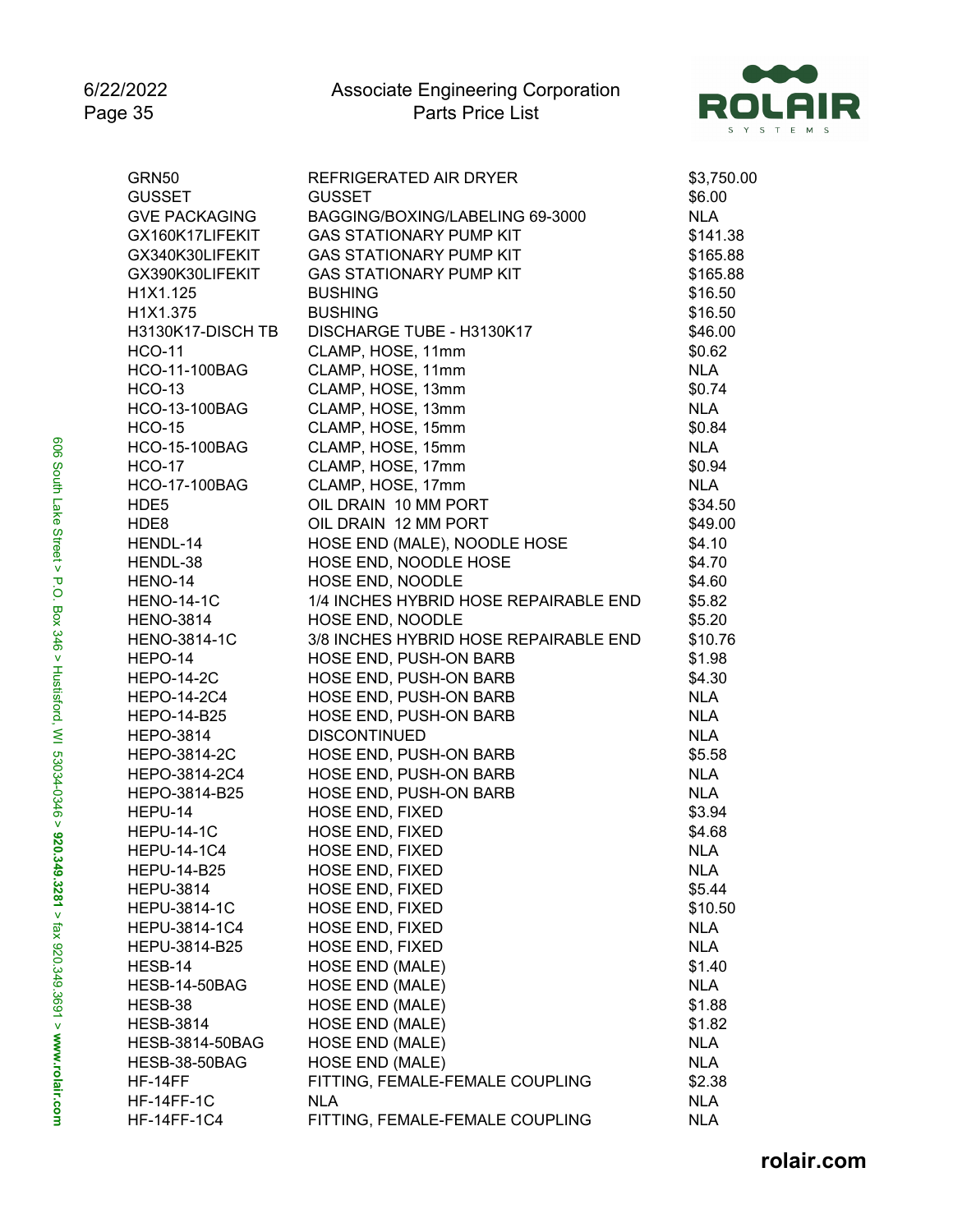

| HF-14MM            | FITTING, MALE-MALE COUPLING                                    | \$2.38                 |
|--------------------|----------------------------------------------------------------|------------------------|
| <b>HF-14MM-1C</b>  | DISCONTINUED - USE HF-14MM                                     | <b>NLA</b>             |
| <b>HF-14MM-1C4</b> | FITTING, MALE-MALE COUPLING                                    | <b>NLA</b>             |
| HFIL <sub>11</sub> | 11 HP HONDA REPLACEMENT FILTER                                 | \$27.30                |
| HFIL4              | 4 HP HONDA REPLACEMENT FILTER                                  | \$16.50                |
| HFIL5.5            | 5.5 HP HONDA REPLACEMENT FILTER                                | \$19.90                |
| HFIL <sub>8</sub>  | 8 HP HONDA REPLACEMENT FILTER                                  | \$21.90                |
| HMBGX160           | MOUNTING BRACKET, GX160                                        | \$6.50                 |
| HMBGX240           | MOUNTING BRACKET, GX240, GX270, GX340                          | \$6.50                 |
| <b>HMGX160</b>     |                                                                | \$9.00                 |
| HMGX240            |                                                                | \$9.00                 |
| HND0875X16         | HANDLE ASSY - VERTICAL PANCAKE                                 | <b>NLA</b>             |
| HON08550-ZG921-11  | RECOIL ROPE, 200 FT. GX120-200                                 | <b>Consult Factory</b> |
|                    | HON08550-ZG921-11-55 RECOIL ROPE - 55 INCHES PIECE GX120-GX200 | <b>Consult Factory</b> |
| HON08555-ZG921-11  | RECOIL ROPE 200' COIL #5.5 ROPE                                | <b>Consult Factory</b> |
| HON08560-ZG921-11  | RECOIL ROPE 200' #6 GX390                                      | <b>Consult Factory</b> |
|                    | HON08560-ZG921-11-64 RECOIL ROPE #6, 64 INCHES PIECE GX390     | <b>Consult Factory</b> |
| HON11381-ZE2-801   | <b>COVER GASKET</b>                                            | <b>Consult Factory</b> |
| HON11381-ZH8-801   | <b>COVER GASKET</b>                                            | <b>Consult Factory</b> |
| HON12251-Z1D-801   | <b>CYLINDER HEAD GASKET</b>                                    | <b>Consult Factory</b> |
| HON12251-ZE2-800   | SUPERSEDED BY HON12251-ZE2-801                                 | <b>Consult Factory</b> |
| HON12251-ZE2-801   | <b>GASKET</b>                                                  | <b>Consult Factory</b> |
| HON12251-ZH7-800   | <b>GASKET, CYL HEAD</b>                                        | <b>Consult Factory</b> |
| HON12391-ZE1-000   | <b>OHV GASKET</b>                                              | <b>Consult Factory</b> |
| HON12391-ZE2-020   | VALVE COVER GASKET                                             | <b>Consult Factory</b> |
| HON15600-735-003   | <b>DIPSTICK</b>                                                |                        |
|                    | <b>DIPSTICK</b>                                                | <b>Consult Factory</b> |
| HON15600-Z0T-810   |                                                                | <b>Consult Factory</b> |
| HON15600-Z0T-820   | OIL FILL CAP WITH GASKET                                       | <b>Consult Factory</b> |
| HON15600-ZG4-003   | SUPERSEDED BY HON15600-Z0T-820                                 | <b>Consult Factory</b> |
| HON15620-ZE1-003   | OIL CAP                                                        | <b>Consult Factory</b> |
| HON15721-ZH8-000   | <b>BREATHER TUBE</b>                                           | <b>Consult Factory</b> |
| HON16010-ZE1-812   | <b>GASKET SET</b>                                              | <b>Consult Factory</b> |
| HON16100-Z0T-911   | <b>CARBURETOR</b>                                              | <b>Consult Factory</b> |
| HON16100-Z0V-921   | CARBURETOR (GX200)                                             | <b>Consult Factory</b> |
| HON16100-Z1D-W21   | <b>CARBURETOR</b>                                              | <b>Consult Factory</b> |
| HON16100-Z4M-922   | <b>CARBURETOR</b>                                              | <b>Consult Factory</b> |
| HON16100-Z5K-Y01   | <b>CARBURETOR</b>                                              | <b>Consult Factory</b> |
| HON16100-ZE2-W71   | <b>CARBURETOR ASSY.</b>                                        | <b>Consult Factory</b> |
| HON16100-ZH8-W51   | SUPERSEDED BY 16100-Z0T-911 CARB AY                            | <b>Consult Factory</b> |
| HON16100-ZL0-W51   | SUPERSEDED BY HON16100-Z0V-921                                 | <b>Consult Factory</b> |
| HON16211-ZE1-000   | <b>INSULATOR</b>                                               | <b>Consult Factory</b> |
| HON16211-ZE2-000   | SUPERSEDED BY HON16211-ZE2-010                                 | <b>Consult Factory</b> |
| HON16211-ZE2-010   | <b>INSULATOR</b>                                               | <b>Consult Factory</b> |
| HON16211-ZL0-000   | <b>INSULATOR</b>                                               | <b>Consult Factory</b> |
| HON16212-Z5K-000   | <b>GASKET, INSULATOR</b>                                       | <b>Consult Factory</b> |
| HON16212-ZH7-800   | <b>INSULATOR GASKET</b>                                        | <b>Consult Factory</b> |
| HON16212-ZH8-800   | <b>GASKET</b>                                                  | <b>Consult Factory</b> |
| HON16220-ZA0-702   | <b>GASKET, CARBURETOR</b>                                      | <b>Consult Factory</b> |
| HON16220-ZE1-020   | <b>GASKET, INSULATOR</b>                                       | <b>Consult Factory</b> |
| HON16221-Z5K-000   | GASKET, CARBURETOR                                             | <b>Consult Factory</b> |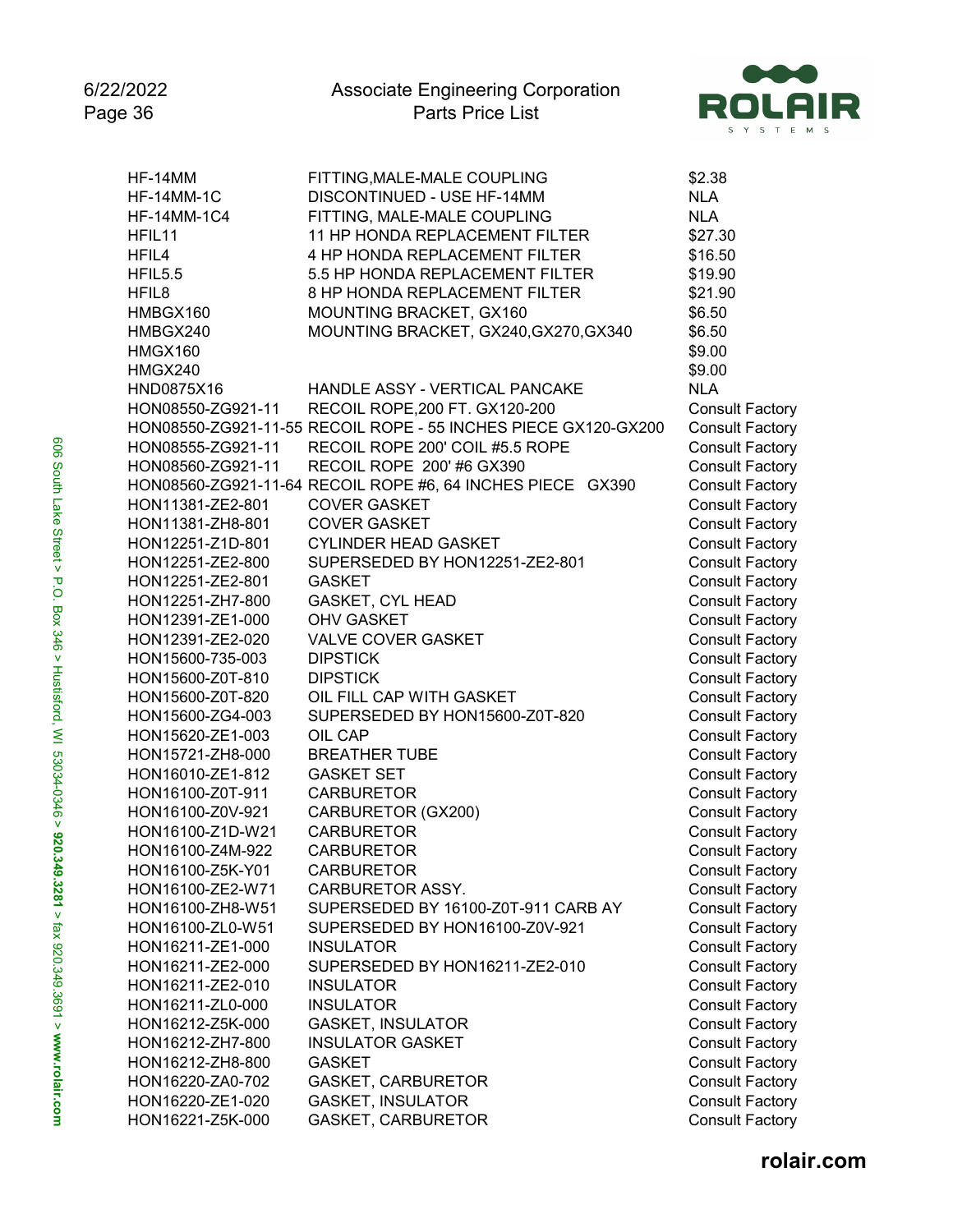

| HON16221-ZA0-800   | <b>GASKET, INSULATOR</b>         |
|--------------------|----------------------------------|
| HON16221-ZH8-801   | <b>GASKET, CARBURETOR</b>        |
| HON16223-ZA0-800   | <b>GASKET, INSULATOR</b>         |
| HON16271-ZE1-000   | <b>ELBOW PACKING</b>             |
| HON16500-ZH8-823   | CONTROL ASSY. LESS LINKAGE       |
| HON16555-ZE1-000   | <b>GOVERNOR ROD</b>              |
| HON16555-ZE2-000   | <b>GOVERNOR ROD</b>              |
| HON16561-Z4M-000   | SUPERSEDED BY HON16561-Z4M-010   |
| HON16561-Z4M-010   | SPRING, GOVERNOR                 |
| HON16561-ZE1-020   | <b>GOVERNOR SPRING</b>           |
| HON16561-ZE2-000   | <b>GOVERNOR SPRING</b>           |
| HON16561-ZL0-000   | <b>GOVERNOR SPRING</b>           |
| HON16562-Z4M-000   | <b>SPRING</b>                    |
| HON16562-ZE1-020   | THROTTLE RETURN SPRING           |
| HON16562-ZE2-000   | THROTTLE RETURN SPRING           |
| HON16570-ZE2-W20   | CONTROL ASSY. LESS LINKAGE       |
| HON16571-ZH8-020   | <b>CONTROL LEVER</b>             |
| HON16592-ZE1-810   | <b>CABLE RETURN SPRING</b>       |
| HON16955-ZE1-010   | JOINT, FUEL TANK                 |
| HON17210-Z4M-821   | FILTER, 5HP HONDA                |
| HON17210-ZE1-517   | SUPERSEDED BY HON17210-Z4M-821   |
| HON17210-ZE2-515   | SUPERSEDED BY HON17210-ZE2-822   |
| HON17210-ZE2-822   | FILTER, 8HP HONDA                |
| HON17218-ZE1-507   | SUPERSEDED BY HON17218-ZE1-821   |
| HON17218-ZE1-821   | <b>FILTER OUTER</b>              |
| HON17230-ZE1-820   | <b>AIR CLEANER COVER</b>         |
| HON17231-Z4M-000   | SUPERSEDED BY HON17231-Z4M-010   |
| HON17231-Z4M-010   | <b>COVER, AIR CLEANER</b>        |
| HON17410-Z4M-010   | ELBOW, INTAKE                    |
| HON17410-ZE1-020   | SUPERSEDED BY HON17410-ZE1-030   |
| HON17410-ZE1-030   | SUPERSEDED BY HON17410-Z4M-010   |
| HON17410-ZE2-020   | SUPERSEDED BY HON17410-ZE2-030   |
| HON17410-ZE2-030   | <b>ELBOW COMPONENT</b>           |
| HON17510-Z0S-010ZB | <b>GAS TANK</b>                  |
| HON17510-Z0T-010ZC | SUPERSEDED BY HON17510-ZE1-030ZA |
| HON17510-Z4M-000ZA | <b>FUEL TANK</b>                 |
| HON17510-Z5K-000ZB | <b>FUEL TANK GX270</b>           |
| HON17510-ZE1-020ZA | SUPERSEDED BY HON17510-Z0T-010ZC |
| HON17510-ZE1-030ZA | <b>FUEL TANK</b>                 |
| HON17510-ZE2-020ZA | SUPERSEDED BY HON17510-ZE2-800ZC |
| HON17510-ZE2-800ZC | SUPERSEDED BY HON17510-ZE2-801ZC |
| HON17510-ZE2-801ZC | SUPERSEDED BY HON17510-Z5K-000ZB |
| HON17620-Z0T-813   | <b>FUEL CAP</b>                  |
| HON17620-Z4H-010   | SUPERSEDED BY HON17620-Z4H-020   |
| HON17620-Z4H-020   | SUPERSEDED BY HON17620-Z4H-030   |
| HON17620-Z4H-030   | SUPERSEDED BY HON17620-Z4H-900   |
| HON17620-Z4H-900   | <b>GAS CAP</b>                   |
| HON18310-Z4M-000   | SUPERSEDED BY HON18310-Z4M-010   |
| HON18310-Z4M-010   | MUFFLER GX120, GX160UT2          |
| HON18310-ZE2-W01   | <b>MUFFLER</b>                   |

Consult Factory Consult Factory Consult Factory Consult Factory Consult Factory Consult Factory Consult Factory Consult Factory Consult Factory Consult Factory Consult Factory Consult Factory Consult Factory Consult Factory Consult Factory Consult Factory Consult Factory Consult Factory Consult Factory Consult Factory Consult Factory Consult Factory Consult Factory Consult Factory Consult Factory Consult Factory Consult Factory Consult Factory Consult Factory Consult Factory Consult Factory Consult Factory Consult Factory Consult Factory Consult Factory Consult Factory Consult Factory Consult Factory Consult Factory Consult Factory Consult Factory Consult Factory Consult Factory Consult Factory Consult Factory Consult Factory Consult Factory Consult Factory Consult Factory Consult Factory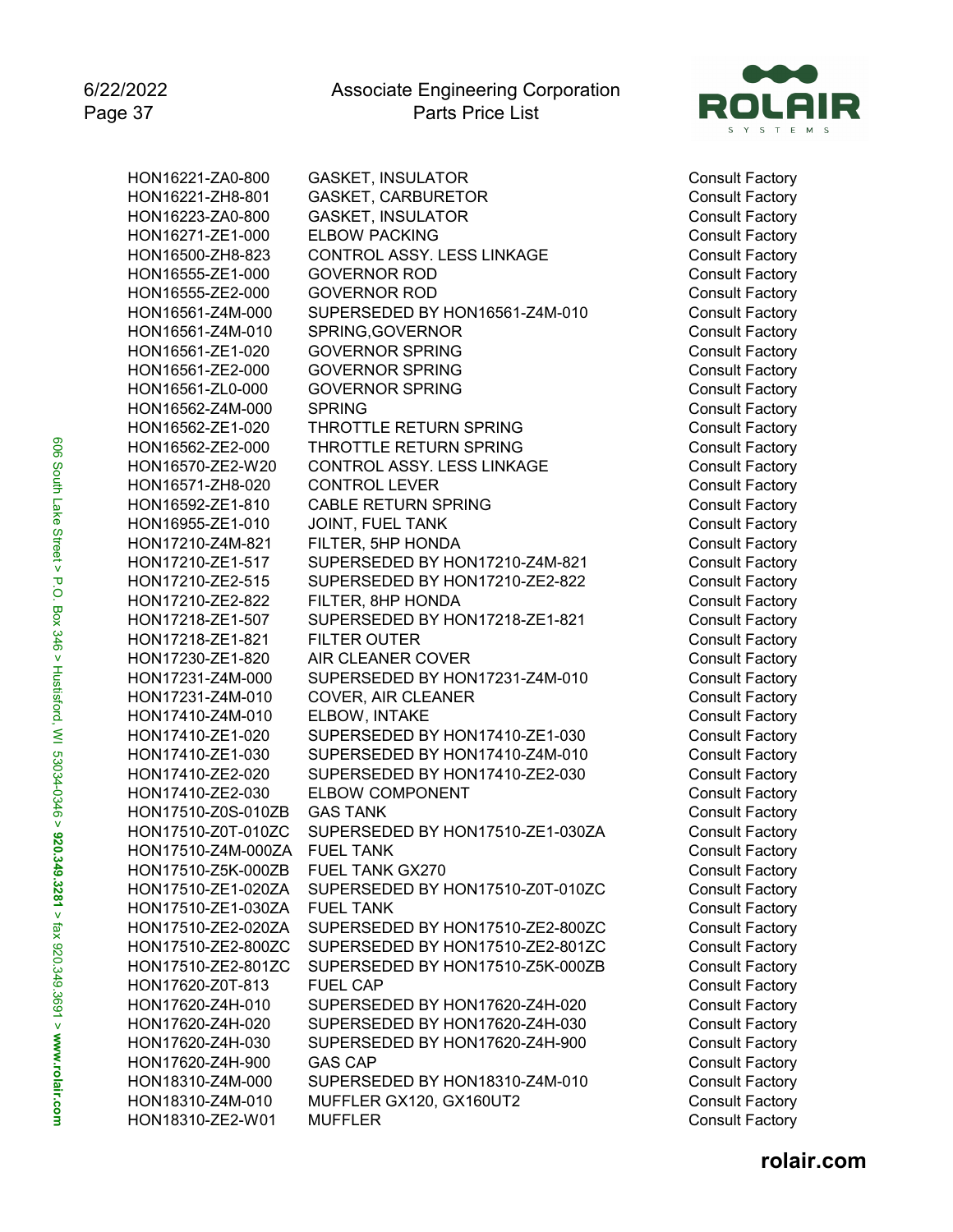

| HON18310-ZF1-000   | <b>MUFFLER</b>                         |
|--------------------|----------------------------------------|
| HON18310-ZL0-000   | <b>MUFFLER</b>                         |
| HON18320-Z4M-000   | PROTECTOR, MUFFLER                     |
| HON18320-ZF1-H01   | SUPERSEDED BY HON18320-ZF1-H02         |
| HON18320-ZF1-H02   | <b>PROTECTOR</b>                       |
| HON18320-ZF1-H52   | <b>PROTECTOR</b>                       |
| HON18323-ZE2-W00   | PIPE PROTECTOR                         |
| HON18333-Z1C-801   | <b>GASKET - PIPE EXT.</b>              |
| HON18333-ZK6-Y00   | <b>EX. PIPE GASKET</b>                 |
| HON18355-ZE1-000   | <b>SPARK ARRESTOR</b>                  |
| HON18381-ZH8-801   | <b>GASKET</b>                          |
| HON28400-Z0T-003ZB | SUPERSEDED BY HON28400-Z4M-305ZB       |
| HON28400-Z4M-305ZB | SUPERSEDED BY RK120/160 & RK200        |
| HON28400-Z4M-306ZB | !!!DONT ORDER SEE ADD'L DESCR.!!!      |
| HON28400-Z5K-305ZA | <b>RECOIL</b>                          |
| HON28400-ZE2-W01ZN | SUPERSEDED BY HON28400-ZE2-W02ZN       |
| HON28400-ZE2-W02ZN | SUPERSEDED BY HON28400-Z5K-305ZA       |
| HON28400-ZH8-013YA | SUPERSEDED BY RK120/160 OR RK200       |
| HON28400-ZH8-023YA | SUPERSEDED BY HON28400-ZH8-033YA       |
|                    | SUPERSEDED BY HON28400-Z0T-003ZB       |
| HON28400-ZH8-033YA | <b>SPACER</b>                          |
| HON28405-ZL0-000ZC | <b>STARTER RATCHET</b>                 |
| HON28422-ZH8-013   |                                        |
| HON28442-ZH8-003   | <b>SPRING</b>                          |
| HON28443-ZH8-003   | <b>RETURN SPRING</b>                   |
| HON28451-Z4H-003   | <b>PULLEY CUPS</b>                     |
| HON28451-Z4V-003   | <b>PULLEY CUP</b>                      |
| HON28451-ZH7-801   | <b>DISCONTINUED</b>                    |
| HON28461-ZE2-W02   | SUPERSEDED BY HON28461-ZE2-W03         |
| HON28461-ZE2-W03   | <b>HANDLE GRIP</b>                     |
| HON28461-ZH8-013   | <b>HANDLE GRIP</b>                     |
| HON28462-ZE2-W11   | RECOIL ROPE 56 INCHES GX270, GX390 (CU |
| HON30500-Z0T-003   | <b>IGNITION COIL</b>                   |
| HON30500-Z0T-802   | SUPERSEDED BY HON30500-Z0T-003         |
| HON30700-Z0T-811   | SUPERSEDED BY HON30700-Z0T-821         |
| HON30700-Z0T-821   | <b>SPARK PLUG BOOT</b>                 |
| HON34150-ZH7-013   | SUPERSEDED BY HON34150-ZH7-023         |
| HON34150-ZH7-023   | OIL ALERT                              |
| HON35120-Z0T-831   | <b>KILL SWITCH</b>                     |
| HON35120-Z0T-851   | SUPERSEDED BY HON35120-Z0T-831         |
| HON36100-ZH7-003   | SUPERSEDED BY HON35120-Z0T-851         |
| HON654290          | SUPERSEDED BY HON660890                |
| HON660890          | MUFFLER, 20 HP HONDA                   |
| HON87521-ZE2-W01   | SUPERSEDED BY HON 87521-ZE2-W02        |
| HON87521-ZE2-W02   | <b>EMBLEM</b>                          |
| HON87521-ZH7-010   | <b>EMBLEM</b>                          |
| HON90008-ZE2-003   | <b>BOLT</b>                            |
| HON90013-883-000   | 6 X 12 MM FLANGE BOLT                  |
| HON90050-ZE1-000   | 5 X 8 SCREW (4 REQ'D)                  |
| HON90055-ZE1-000   | 4 X 6 SCREW                            |
| HON90203-PB2-000   | WING NUT                               |
|                    |                                        |

Consult Factory Consult Factory Consult Factory Consult Factory Consult Factory Consult Factory Consult Factory Consult Factory Consult Factory Consult Factory Consult Factory Consult Factory Consult Factory Consult Factory Consult Factory Consult Factory Consult Factory Consult Factory Consult Factory Consult Factory Consult Factory Consult Factory Consult Factory Consult Factory Consult Factory Consult Factory Consult Factory Consult Factory Consult Factory Consult Factory T) Consult Factory Consult Factory Consult Factory Consult Factory Consult Factory Consult Factory Consult Factory Consult Factory Consult Factory Consult Factory Consult Factory Consult Factory Consult Factory Consult Factory Consult Factory Consult Factory Consult Factory Consult Factory Consult Factory Consult Factory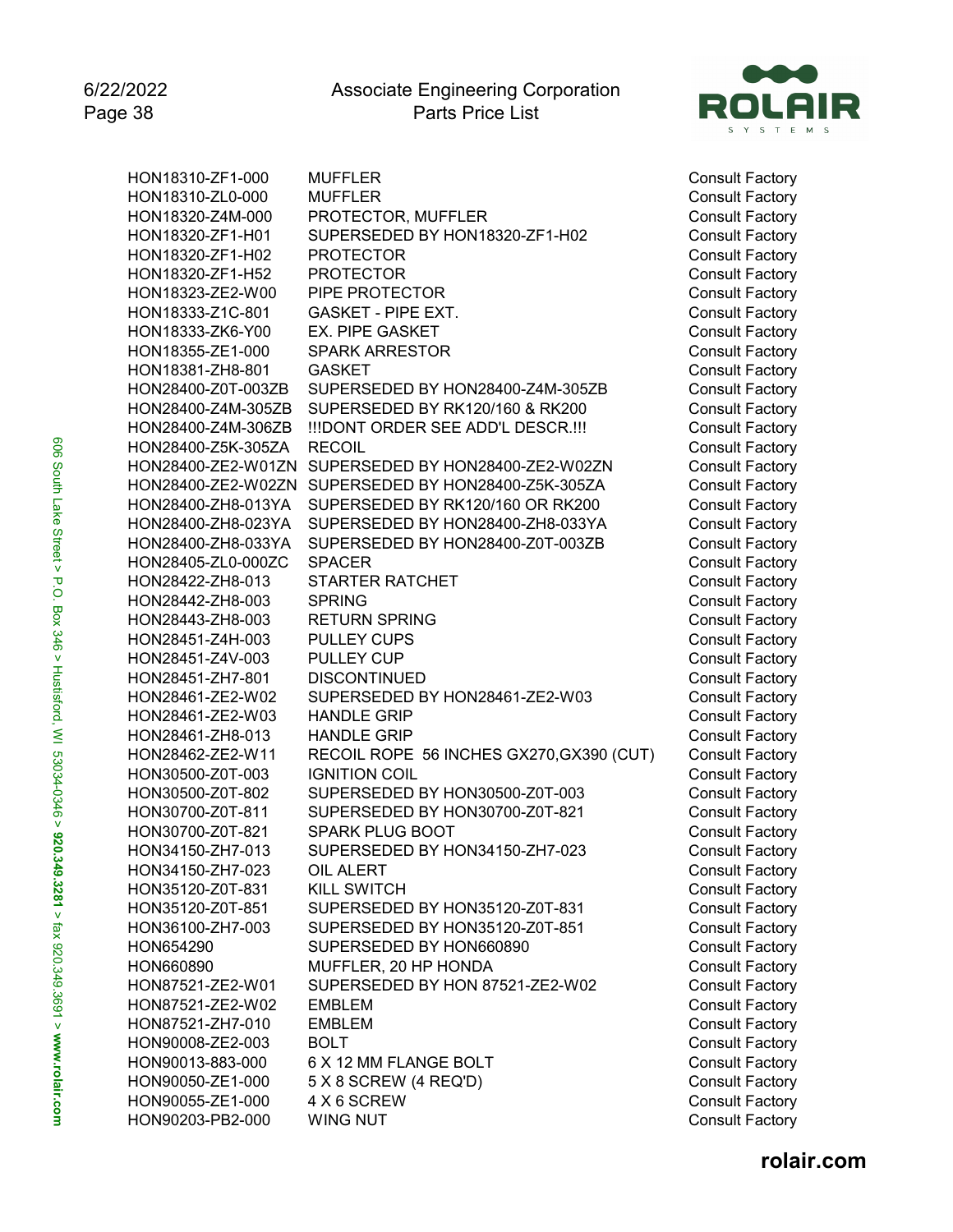

| HON90203-ZA0-800     | WING NUT, COVER                   | Consult    |
|----------------------|-----------------------------------|------------|
| HON90325-044-000     | WING NUT, ELEMENT                 | Consult    |
| HON91201-Z0T-801     | OIL SEAL (REPL.#HON91202-883-005) | Consult    |
| HON91353-671-003     | O-RING (14 MM)                    | Consult    |
| HON92900-08032-0E    | <b>MOLY-CHROME STUD</b>           | Consult    |
| HON94050-06000       | 6 MM FLANGE NUT                   | Consult    |
| HON94050-08000       | <b>FLANGE NUT</b>                 | Consult    |
| HON95001-45003-50M   | <b>BULK FUEL LINE</b>             | Consult    |
| HON95701-06008-00    | <b>BOLT</b>                       | Consult    |
| HON95701-06018-00    | <b>BOLT</b>                       | Consult    |
| HON98079-55846       | <b>SPARK PLUG</b>                 | Consult    |
| HON98079-56846       | SPARK PLUG (NGK BPR6ES)           | Consult    |
| HONDA GX120          | HONDA MANUAL GX120,160,200        | Consult    |
| <b>HONDA GX240</b>   | HONDA MANUAL GX240, 270, 340, 390 | Consult    |
| HONEXHGX160          | MUFFLER ASSEMBLY                  | Consult    |
| HONEXHGX240          | MUFFLER ASSEMBLY                  | Consult    |
| <b>HONROPEASSY</b>   | RECOIL ROPE AND HANDLE GRIP       | Consult    |
| HRKSB-14-1C          | <b>HOSE REPAIR KIT</b>            | \$3.72     |
| <b>HRKSB-14-1C4</b>  | <b>HOSE REPAIR KIT</b>            | NLA        |
| <b>HRKSB-3814-1C</b> | <b>HOSE REPAIR KIT</b>            | \$3.98     |
| HRKSB-3814-1C4       | <b>HOSE REPAIR KIT</b>            | <b>NLA</b> |
| <b>HS150WT</b>       | HEAT PAD WITH THERMSTAT           | \$390.00   |
|                      | HOSE SPLICER, NOODLE              |            |
| <b>HSNO-14</b>       |                                   | <b>NLA</b> |
| <b>HSNO-14-1C</b>    | 1/4 INCHES HYBRID HOSE SPLICER    | \$8.20     |
| HSNO-38              | HOSE SPLICER, NOODLE              | <b>NLA</b> |
| <b>HSNO-38-1C</b>    | 3/8 INCHES HYBRID HOSE SPLICER    | \$15.80    |
| HSPO-14              | HOSE SPLICER, PUSH LOCK           | \$2.22     |
| <b>HSPO-14-2C</b>    | HOSE SPLICER, PUSH-ON BARB        | \$4.56     |
| <b>HSPO-14-2C4</b>   | HOSE SPLICER, PUSH-ON BARB        | <b>NLA</b> |
| <b>HSPO-14-B25</b>   | HOSE SPLICER, PUSH LOCK           | <b>NLA</b> |
| HSPO-38              | HOSE SPLICER, PUSH-ON BARB        | \$3.08     |
| <b>HSPO-38-2C</b>    | DISCONTINUED - USE HSPO-38        | <b>NLA</b> |
| <b>HSPO-38-2C4</b>   | HOSE SPLICER, PUSH-ON BARB        | <b>NLA</b> |
| <b>HSPO-38-B25</b>   | HOSE SPLICER, PUSH-ON BARB        | <b>NLA</b> |
| HSPU-14              | HOSE SPLICER, POLY, FIXED         | \$3.94     |
| <b>HSPU-14-1C</b>    | HOSE SPLICER, POLY, FIXED         | \$4.80     |
| <b>HSPU-14-1C4</b>   | HOSE SPLICER, POLY, FIXED         | <b>NLA</b> |
| <b>HSPU-14-B25</b>   | DO NOT ORDER UNDER THIS NUMBER    | \$77.50    |
| HSPU-38              | HOSE SPLICER, POLY, FIXED         | \$5.44     |
| <b>HSPU-38-1C</b>    | HOSE SPLICER, POLY, FIXED         | \$6.58     |
| <b>HSPU-38-1C4</b>   | HOSE SPLICER, POLY, FIXED         | <b>NLA</b> |
| HSPU-38-B25          | HOSE SPLICER, POLY, FIXED         | <b>NLA</b> |
| HSSB-14              | <b>HOSE SPLICER, BARBED</b>       | \$1.72     |
| <b>HSSB-14-50BAG</b> | <b>HOSE SPLICER, BARBED</b>       | <b>NLA</b> |
| HSSB-38              | <b>HOSE SPLICER, BARBED</b>       | \$1.92     |
| HSSB-38-50BAG        | <b>HOSE SPLICER, BARBED</b>       | <b>NLA</b> |
| HX0625               | <b>BUSHING</b>                    | \$16.50    |
| HX0750               | <b>BUSHING</b>                    | \$9.75     |
| HX0875               | <b>BUSHING</b>                    | \$16.50    |
| HX1000               | <b>BUSHING</b>                    | \$16.50    |

Consult Factory Consult Factory Consult Factory Consult Factory Consult Factory Consult Factory Consult Factory Consult Factory Consult Factory Consult Factory Consult Factory Consult Factory Consult Factory Consult Factory Consult Factory Consult Factory Consult Factory

606 South Lake Street > P.O. Box 346 > Hustisford, WI 53034-0346 > **920.349.3281** > fax 920.349.3691 > www.rol**ai**r.com 606 South Lake Street > P.O. Box 346 > Hustisford, WI 53034-0346 > **920.349.3281** > fax 920.349.3691 > **www.rolair.com**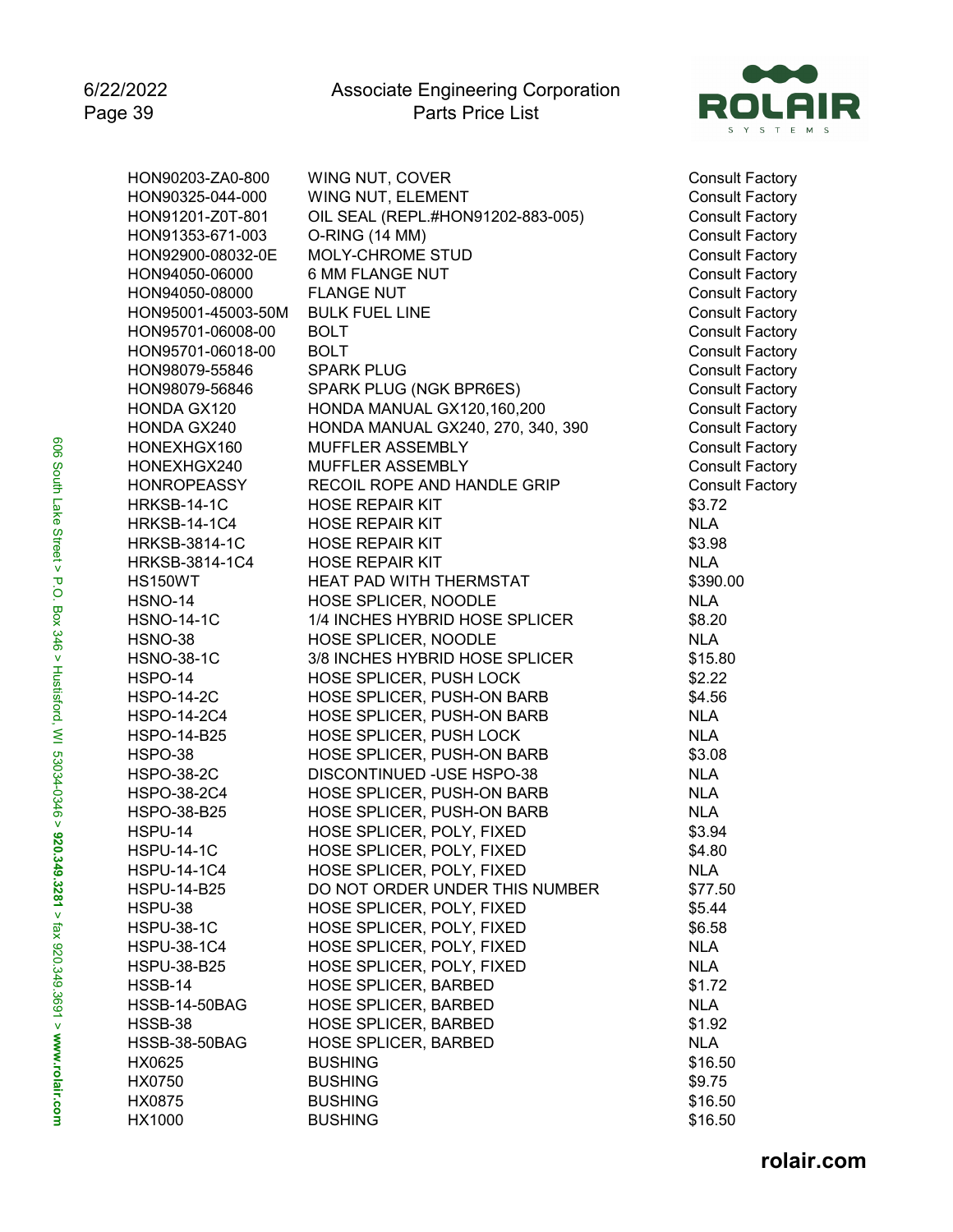

| <b>INSTALLATION</b> | (MAGNETIC STARTER)               | <b>NLA</b> |
|---------------------|----------------------------------|------------|
| JC10CS-KIT          | <b>COLD START KIT</b>            | <b>NLA</b> |
| JC10KIT             | KIT, ACCESSORY, JC10             | \$25.00    |
| JC10P10             | VALVE PLATE ASSY WITH SEALS      | \$24.00    |
| JC10P11             | NIPPLE SAME AS ITEM U5003        | <b>NLA</b> |
| JC10P12             | SUPERSEDED BY U6005              | \$47.90    |
| JC10P13             | VALVE, SAFETY RELIEF             | \$14.00    |
| JC10P14             | <b>BOX CONNECTOR</b>             | \$3.65     |
| JC10P15             | <b>GAUGE - TANK</b>              | \$16.86    |
| JC10P16             | <b>HEAD BOLT</b>                 | \$1.82     |
| JC10P17             | COVER-CAPACITOR                  | \$14.22    |
| <b>JC10P18</b>      | <b>WASHER</b>                    | \$1.22     |
| JC10P19             | <b>RUBBER FOOT</b>               | \$4.75     |
| <b>JC10P2</b>       | <b>ELBOW</b>                     | \$9.00     |
| JC10P20             | <b>WASHER</b>                    | \$1.82     |
| JC10P21             | <b>SCREW</b>                     | \$2.00     |
| JC10P22             | <b>SCREW, SELF TAPPING</b>       | \$3.04     |
| JC10P23             | <b>CAPACITOR</b>                 | \$54.68    |
| JC10P24             | <b>CLAMP RING</b>                | \$2.67     |
| JC10P25             | <b>CONNECTOR</b>                 | \$1.82     |
| JC10P26             | <b>WIRE CLAMP</b>                | \$2.67     |
| JC10P27             | <b>SCREW</b>                     | \$1.82     |
| JC10P28             | <b>MOTOR COVER</b>               | \$11.98    |
| JC10P29             | CRANKCASE (LEFT SIDE ONLY)       | \$30.84    |
| <b>JC10P3</b>       | PIPE SAME AS U1012               | \$11.00    |
| <b>JC10P30</b>      | CRANKCASE (RIGHT SIDE ONLY)      | \$30.84    |
| JC10P31             | <b>HEAD WITH SEALS</b>           | \$20.00    |
| JC10P32             | <b>CONNECTING TUBE</b>           | \$9.34     |
| JC10P33             | JC10PLUS CHECK VALVE W/UNLOADER  | \$29.80    |
| <b>JC10P4</b>       | <b>AIR TANK</b>                  | \$125.78   |
| <b>JC10P5</b>       | CONNECTING ROD/PISTON ASSY       | \$22.96    |
| <b>JC10P6</b>       | SUPERSEDED BY JC10P33            | <b>NLA</b> |
| <b>JC10P7</b>       | <b>HANDLE GRIP</b>               | \$5.30     |
| <b>JC10P8</b>       | <b>CYLINDER</b>                  | \$28.84    |
| <b>JC10P9</b>       | SPACER-CYLINDER                  | \$19.08    |
| JC10PAU1            | MOTOR/PMP ASSY                   | \$270.00   |
| JC10PAU10           | POWER CORD                       | \$26.00    |
| JC10PAU12           | <b>MOTOR/PMP ASSY</b>            | \$270.00   |
| JC10PAU3            | <b>CHECK VALVE</b>               | \$18.50    |
| JC10PAU5            | <b>GAUGE</b>                     | \$10.00    |
| JC10PAU6            | <b>REGULATOR</b>                 | \$13.00    |
| JC10PAU8            | PRESSURE SWITCH                  | \$47.90    |
| JC10PAU9            | <b>GAUGE</b>                     | \$13.00    |
| JC10REPKIT          | REPAIR KIT, JC10                 | \$115.00   |
| JC20AU7             | PRESSURE REGULATOR KNOB          | \$4.30     |
| JC20P11             | ELBOW, BRASS                     | \$14.83    |
| <b>JC20P12</b>      | JC20 CHECK VALVE W/UNLOADER LINE | \$29.80    |
| <b>JC20P14</b>      | <b>BRAIDED DISCHARGE TUBE</b>    | \$14.42    |
| JC20P19             | PRESSURE SWITCH                  | \$61.44    |
| JC20P2              | <b>CAPACITOR</b>                 | \$59.56    |
|                     |                                  |            |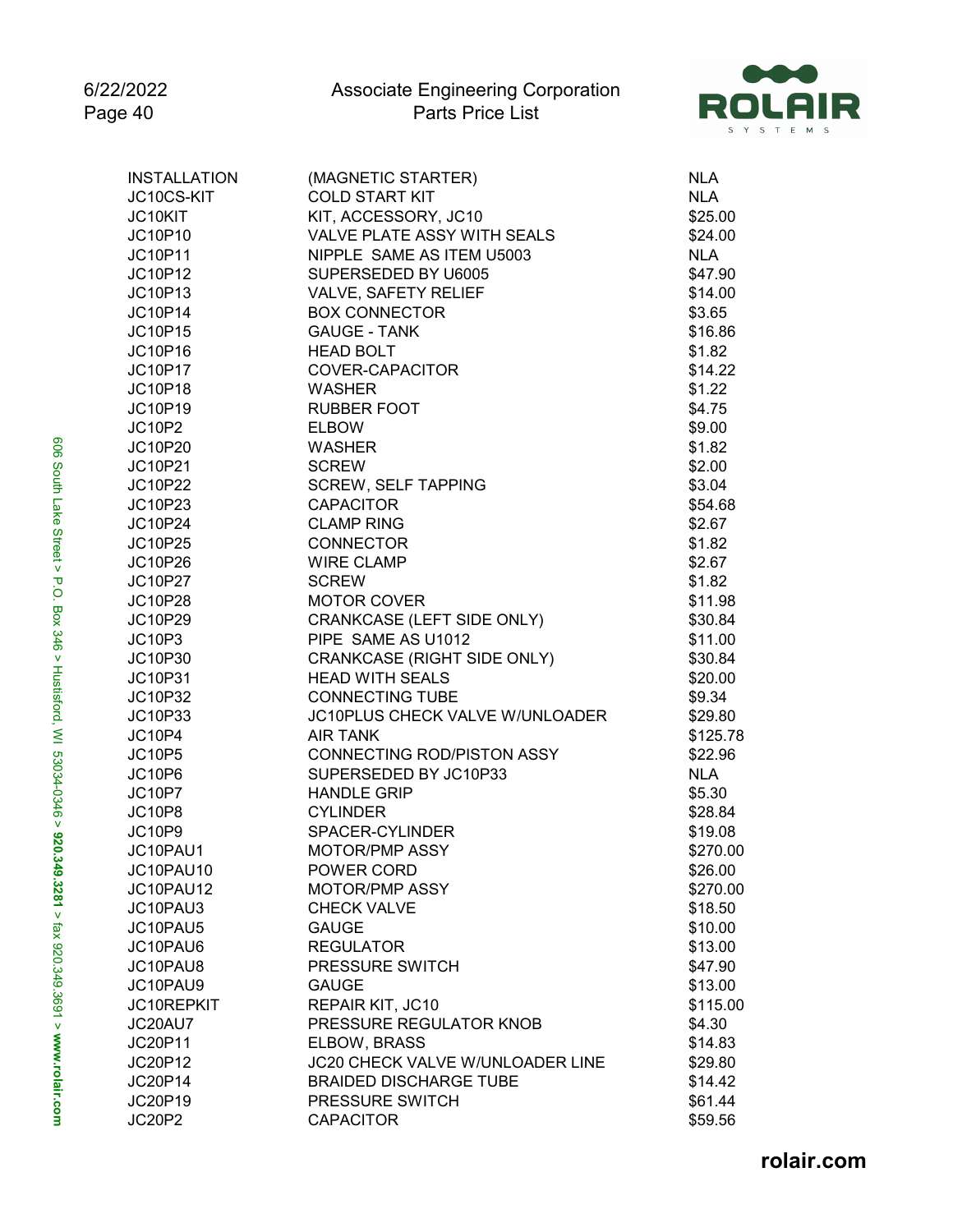

| JC20P20         | <b>SAFETY VALVE</b>             | \$17.88    |
|-----------------|---------------------------------|------------|
| <b>JC20P22</b>  | <b>CORD WITH PLUG</b>           | \$34.94    |
| JC20P25         | <b>RUBBER FOOT</b>              | \$4.75     |
| <b>JC20P28</b>  | <b>NUT</b>                      | \$2.43     |
| JC20P29         | <b>MOTOR COVER</b>              | \$11.98    |
| JC20P3          | Connector                       | \$1.94     |
| <b>JC20P30L</b> | <b>FAN LEFT</b>                 | \$11.98    |
| JC20P30R        | <b>FAN RIGHT</b>                | \$11.98    |
| JC20P31         | CONNECTING ROD/PISTON ASSEMBLY  | \$109.36   |
| JC20P33         | <b>CYLINDER</b>                 | \$62.56    |
| JC20P34         | SPACER-CYLINDER                 | \$23.96    |
| JC20P35         | VALVE PLATE ASSY, WITH SEALS    | \$54.00    |
| JC20P36         | <b>HEAD WITH SEALS</b>          | \$46.00    |
| <b>JC20P37</b>  | <b>HEAD BOLT</b>                | \$10.97    |
| JC20P38         | <b>WASHER</b>                   | \$1.94     |
| JC20P42         | <b>CONNECTING TUBE</b>          | \$24.18    |
| JC20P8          | <b>RUBBER FOOT</b>              | \$8.30     |
| JC20P9          | <b>INTAKE FILTER</b>            | \$14.42    |
| JC25AU10        | MOTOR/PUMP ASSY                 | \$370.00   |
| <b>JC25AU14</b> | <b>WHEEL</b>                    | \$27.00    |
| <b>JC25AU15</b> | CLIP, WHEEL                     | \$2.50     |
| <b>JC25AU16</b> | PRESSURE SWITCH                 | \$47.90    |
| JC25AU18        | CAP-HANDLE                      | \$4.00     |
| JC25AU19        | <b>RUBBER FOOT</b>              | \$3.40     |
| JC25AU20        | J0800500033                     | \$2.00     |
| JC25AU21        | <b>DRAIN VALVE</b>              | \$8.50     |
| <b>JC25AU22</b> | <b>RIGHT SLEEVE</b>             | \$3.00     |
| <b>JC25AU23</b> | <b>CAM WRENCH</b>               | \$5.00     |
| <b>JC25AU24</b> | <b>SPRING</b>                   | \$1.50     |
| <b>JC25AU25</b> | <b>NUT</b>                      | \$1.00     |
| <b>JC25AU26</b> | <b>WASHER</b>                   | \$1.00     |
| <b>JC25AU27</b> | <b>LEFT SLEEVE</b>              | \$3.00     |
| <b>JC25AU28</b> | <b>CAM CAP</b>                  | \$1.50     |
| <b>JC25AU29</b> | <b>HEX BOLT</b>                 | \$1.50     |
| <b>JC25AU38</b> | <b>CAPACITOR</b>                | \$44.00    |
| JC25AU4         | DISCH. TUBE                     | \$11.00    |
| JC25AU41        | REG. MANIFOLD                   | \$45.00    |
| <b>JC25AU42</b> | <b>SAFETY VALVE</b>             | \$14.00    |
| <b>JC25AU46</b> | PRES. GAUGE                     | \$13.00    |
| <b>JC25AU47</b> | ADJ. KNOB                       | \$5.00     |
| JC25AU5         | <b>CHECK VAVLE</b>              | \$18.50    |
| JC800-1         | <b>COVER</b>                    | \$13.00    |
| JC800-10        | <b>HEAD GASKET</b>              | \$1.50     |
| JC800-11        | <b>CYLINDER HEAD</b>            | <b>NLA</b> |
| JC800-13        | <b>RING</b>                     | \$8.00     |
| JC800-14        | CONNECTING TUBE JC10            | \$11.00    |
| JC800-15        | <b>SCREW</b>                    | \$0.85     |
| JC800-16        | <b>VALVE KEEPER</b>             | \$1.50     |
| JC800-17        | REED VALVE, MPQ DISC AVAIL (12) | \$1.50     |
| JC800-17+012    | MP, 12 PCS JC800-17             | \$14.40    |
|                 |                                 |            |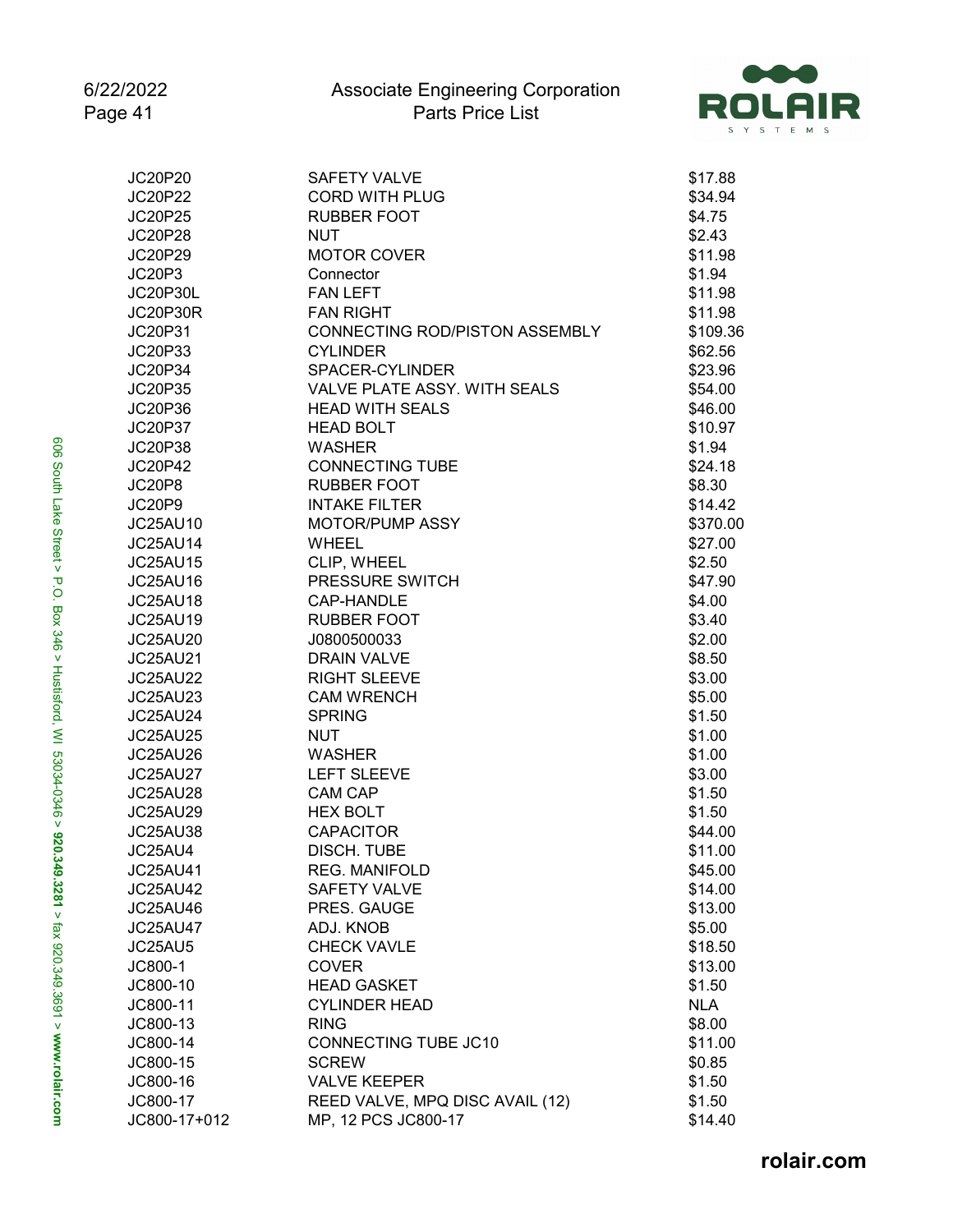

| JC800-18               | <b>VALVE PLATE</b>                   | \$12.00    |
|------------------------|--------------------------------------|------------|
| JC800-19               | VALVE                                | \$1.50     |
| JC800-2                | FAN, SUPERSEDED BY U1003             | <b>NLA</b> |
| JC800-20               | <b>VALVE WASHER</b>                  | \$0.85     |
| JC800-21               | SUPERSEDED BY U1002, FAN(LEFT SIDE)  | <b>NLA</b> |
| JC800-22               | SUPERSEDED BY U1004, ECCENTRIC BRG.  | <b>NLA</b> |
| JC800-22/23            | SUPERSEDED BY U1004                  | <b>NLA</b> |
| JC800-23               | SUPERSEDED BY U1004                  | <b>NLA</b> |
| JC800-26               | CRANKCASE(LEFT SIDE ONLY) JC10       | \$22.00    |
| JC800-27               | <b>BOX CONNECTOR</b>                 | \$9.00     |
| JC800-28               | <b>BOLT</b>                          | \$0.85     |
| JC800-3                | CRANKCASE (RIGHT SIDE ONLY) JC10     | \$22.00    |
| JC800-34               | <b>BEARING</b>                       | \$9.00     |
| JC800-35               | <b>BOLT</b>                          | \$1.50     |
| JC800-36               | <b>BOLT</b>                          | \$1.50     |
| JC800-37               | SUPERSEDED BY U1011                  | <b>NLA</b> |
| JC800-38               | SUPERSEDED BY U4001, FILTER ASSY     | <b>NLA</b> |
| JC800-39               | SUPERSEDED BY U6003, VIBRATION DAMP  | <b>NLA</b> |
| JC800-4                | <b>CONNECTING ROD</b>                | \$18.00    |
| JC800-40               | SUPERSEDED BY U5002, NUT-VIBE DAMP   | <b>NLA</b> |
| JC800-41               | SUPERSEDED BY U9001                  | <b>NLA</b> |
| JC800-42               | SUPERSEDED BY U3002, REGULATOR       | <b>NLA</b> |
| JC800-43               | SUPERSEDED BY U3001                  | <b>NLA</b> |
| JC800-44               | SUPERSEDED BY U3003, GAUGE           | <b>NLA</b> |
| JC800-46               | SUPERSEDED BY U5003, NIPPLE          | <b>NLA</b> |
| JC800-47               | SUPERSEDED BY U6004, SAFETY VALVE    | <b>NLA</b> |
| JC800-48               | SUPERSEDED BY U6005, PRESSURE SWITCH | <b>NLA</b> |
| JC800-49               | <b>CAPACITOR</b>                     | \$44.00    |
| JC800-5                | <b>PISTON CUP</b>                    | \$22.00    |
| JC800-50               | <b>CAPACITOR COVER</b>               | \$1.50     |
| JC800-51               | <b>CHECK VALVE</b>                   | \$15.00    |
| JC800-52               | SUPERSEDED BY JC800-52 BYPASS        | <b>NLA</b> |
| <b>JC800-52 BYPASS</b> | ACTUATOR VALVE BYPASS FOR JC10       | \$29.00    |
| JC800-52BYPASS         |                                      | \$34.00    |
| JC800-53               | SUPERSEDED BY U1012                  | <b>NLA</b> |
| JC800-55               | <b>HANDLE GRIP</b>                   | \$4.50     |
| JC800-56               | <b>RUBBER FOOT</b>                   | \$7.00     |
| JC800-57               | WASHER                               | \$1.00     |
| JC800-58               | <b>BOLT</b>                          | \$1.00     |
| JC800-59               | SUPERSEDED BY JC800-59BV             | <b>NLA</b> |
| JC800-59BV             | SUPERSEDED BY U6002                  | <b>NLA</b> |
| JC800-6                | <b>BINDER PLATE</b>                  | \$15.00    |
| JC800-60               | SUPERSEDED BY U5001                  | <b>NLA</b> |
| JC800-61               | <b>BRASS ELBOW JC10</b>              | \$4.50     |
| JC800-62               | <b>COLD START VALVE</b>              | \$5.00     |
| JC800-7                | <b>BOLT</b>                          | \$1.50     |
| JC800-70               | <b>CAPACITOR JC13</b>                | \$48.50    |
| JC800-73               | CRANKCASE (LEFT SIDE ONLY) JC13      | \$22.00    |
| JC800-74               | CRANKCASE (RIGHT SIDE ONLY) JC13     | \$22.00    |
| JC800-77               | ECCENTRIC JC13                       | \$48.50    |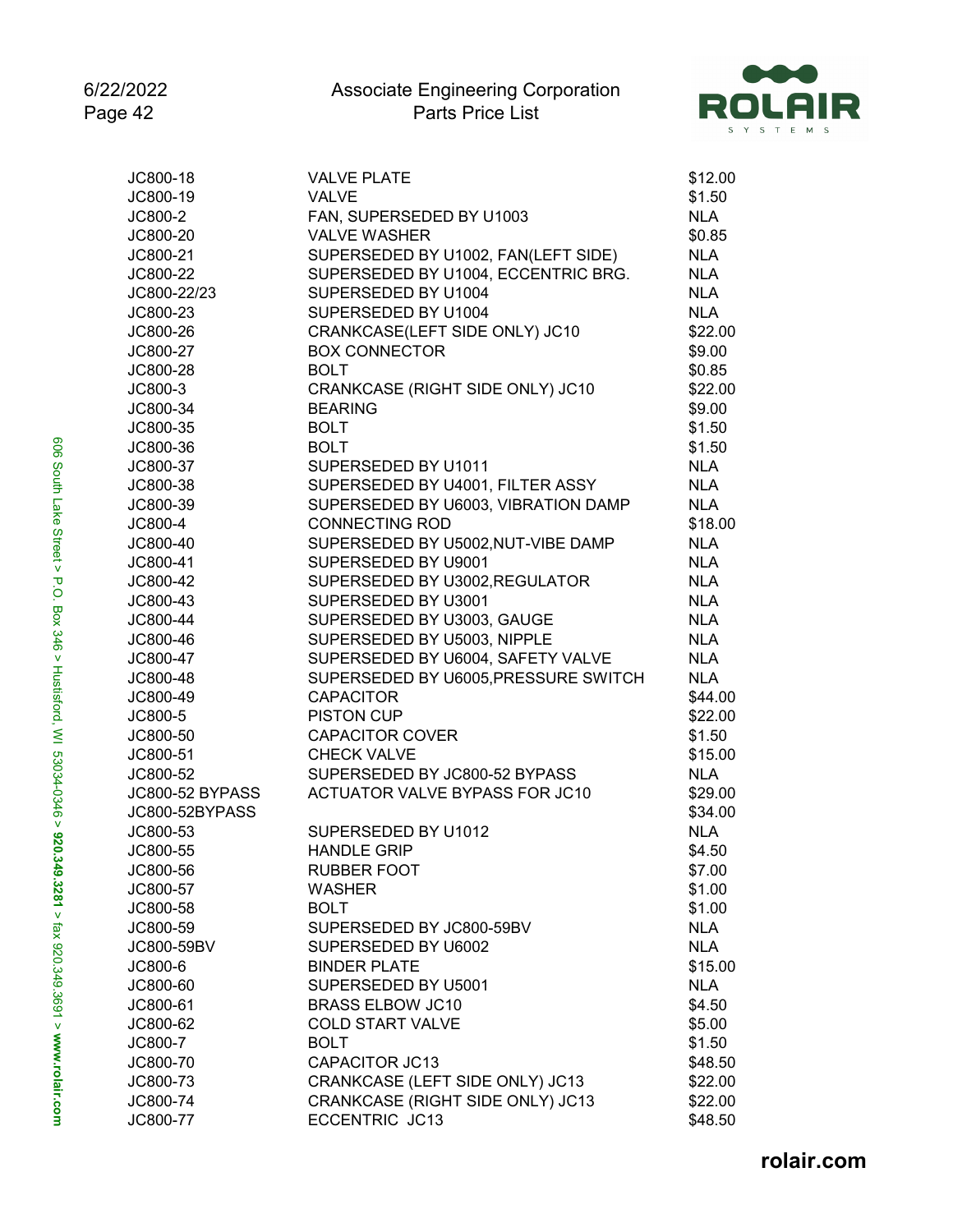

| JC800-78              | <b>CYLINDER JC13</b>                                    | \$27.00    |
|-----------------------|---------------------------------------------------------|------------|
| JC800-79              | <b>CONNECTING TUBE</b>                                  | \$7.00     |
| JC800-8               | <b>CYLINDER</b>                                         | \$24.00    |
| JC800-9               | <b>RING</b>                                             | \$7.00     |
| K100GASKETS           | GASKET SET - K100                                       | \$174.00   |
| K100LIFEKIT           | ELECTRIC STATIONARY PUMP KIT                            | \$183.20   |
| K100RINGS             | RING SET - K100                                         | \$242.00   |
| K11GASKETS            | <b>GASKET SET - K11</b>                                 | \$32.00    |
| K11RINGS              | RING SET - K11                                          | \$44.00    |
| K12GASKETS            | <b>GASKET SET - K12</b>                                 | \$41.00    |
| K12RINGS              | RING SET - K12                                          | \$41.00    |
| K17BLOCK              | <b>BLOCK FOR K17</b>                                    | <b>NLA</b> |
| K17GASKETS            | <b>GASKET SET - K17</b>                                 | \$46.00    |
| K17LIFEKIT            | ELECTRIC STATIONARY PUMP KIT                            | \$121.00   |
| K17REPKIT/10          | SUPERSEDED BY K17REPKIT/BLNDSYN                         | <b>NLA</b> |
| K17REPKIT/30          | SUPERSEDED BY K17REPKIT/BLNDSYN                         | <b>NLA</b> |
| K17REPKIT/BLNDSYN     | PMP12K17 REPAIR KIT, BLENDED SYNTH                      | \$143.00   |
| K17REPKIT/SYN         | SUPERSEDED BY K17REPKIT/BLNDSYN                         | <b>NLA</b> |
|                       | K17RETRO ELEC W/FLY RETROFIT WITH 10 INCHES FLYWHEEL    | \$52.00    |
|                       | K17RETRO GAS W/FLY RETROFIT KIT WITH 10 INCHES FLYWHEEL | \$52.00    |
| K17RETROFIT ELEC      | <b>CONVERSION KIT TO K17 ELEC</b>                       | \$31.00    |
| K17RETROFIT GAS       | <b>CONVERSION KIT TO K17 GAS</b>                        | \$31.00    |
| K17RINGS              | <b>RING SET</b>                                         | \$42.00    |
| K18GASKETS            | <b>GASKET SET - K18</b>                                 | \$44.00    |
| K18LIFEKIT            | ELECTRIC STATIONARY PUMP KIT                            | \$121.00   |
| K18REPKIT/10          | SUPERSEDED BY K18REPKIT/BLNDSYN                         | <b>NLA</b> |
| K18REPKIT/30          | SUPERSEDED BY K18REPKIT/BLNDSYN                         | <b>NLA</b> |
| K18REPKIT/BLNDSYN     | REPAIR KIT, PMP12K18, BLENDED SYNTH                     | \$156.00   |
| K18REPKIT/SYN         | SUPERSEDED BY K18REPKIT/BLNDSYN                         | <b>NLA</b> |
|                       | K18RETROFIT-HMK13S CONVERSION KIT FOR HMK13S TO K18     | \$42.00    |
| K18RINGS              | RING SET - K18                                          | \$54.00    |
| K22GASKETS            | <b>GASKET SET - K22</b>                                 | \$41.00    |
| K22RINGS              | RING SET - K22                                          | \$74.00    |
| K24GASKETS            | <b>GASKET SET - K24</b>                                 | \$52.00    |
| K24LIFEKIT            | ELECTRIC STATIONARY PUMP KIT                            | \$135.60   |
| K24REPKIT/10          | SUPERSEDED BY K24REPKIT/BLNDSYN                         | <b>NLA</b> |
| K24REPKIT/30          | SUPERSEDED BY K24REPKIT/BLNDSYN                         | <b>NLA</b> |
| K24REPKIT/BLNDSYN     | REPAIR KIT, PMP22K24, BLENDED SYNTH                     | \$176.00   |
| K24REPKIT/SYN         | SUPERSEDED BY K24REPKIT/BLNDSYN                         | <b>NLA</b> |
| K24RINGS              | RING SET - K24                                          | \$76.00    |
| K25GASKETS            | <b>GASKET SET - K25</b>                                 | \$52.00    |
| K25LIFEKIT            | ELECTRIC STATIONARY PUMP KIT                            | \$135.60   |
| K <sub>25</sub> RINGS | RING SET - K25                                          | \$74.00    |
| K28GASKETS            | <b>GASKET SET - K28</b>                                 | \$62.00    |
| K28LIFEKIT            | ELECTRIC STATIONARY PUMP KIT                            | \$135.60   |
| K28REPKIT/10          | SUPERSEDED BY K28REPKIT/BLNDSYN                         | <b>NLA</b> |
| K28REPKIT/30          | SUPERSEDED BY K28REPKIT/BLNDSYN                         | <b>NLA</b> |
| K28REPKIT/BLNDSYN     | REPAIR KIT, PMP22K28, BLENDED SYNTH                     | \$196.00   |
| K28REPKIT/SYN         | SUPERSEDED BY K28REPKIT/BLNDSYN                         | <b>NLA</b> |
| K28RINGS              | RING SET - K28                                          | \$78.00    |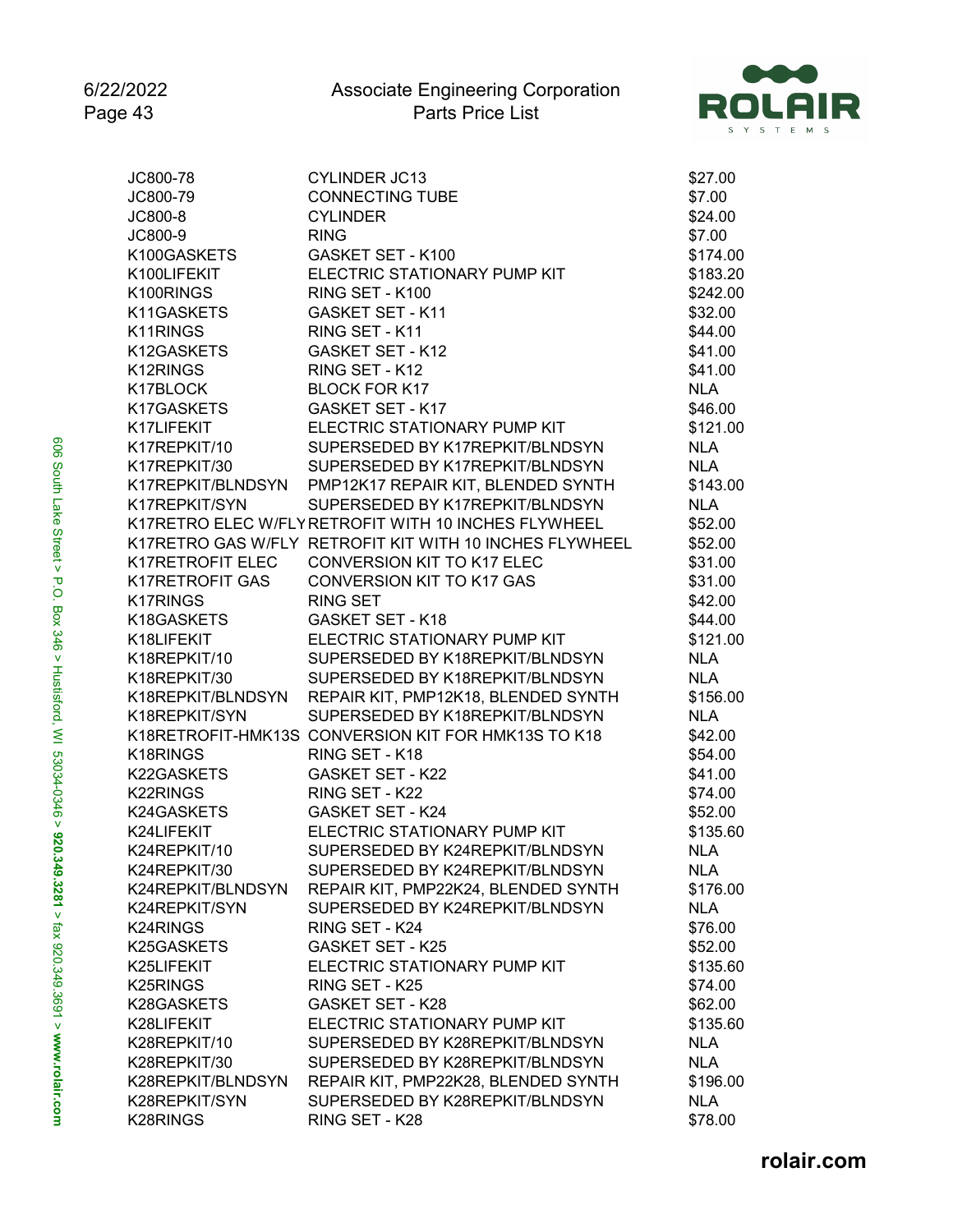

| K29VGASKETS        | NO LONGER AVAILABLE                | <b>NLA</b> |
|--------------------|------------------------------------|------------|
| K29VRINGS          | RING SET, K29V                     | \$78.00    |
| K30GASKETS         | <b>GASKET SET - K30</b>            | \$54.00    |
| K30LIFEKIT         | ELECTRIC STATIONARY PUMP KIT       | \$135.60   |
| K30REPKIT/10       | SUPERSEDED BY K30REPKIT/BLNDSYN    | <b>NLA</b> |
| K30REPKIT/30       | SUPERSEDED BY K30REPKIT/BLNDSYN    | <b>NLA</b> |
| K30REPKIT/BLNDSYN  | PMP22K30 REPAIR KIT, BLENDED SYNTH | \$189.00   |
| K30REPKIT/SYN      | SUPERSEDED BY K30REPKIT/BLNDSYN    | <b>NLA</b> |
| K30RINGS           | RING SET - K30                     | \$78.00    |
| K35GASKETS         | <b>GASKET SET - K35</b>            | \$54.00    |
| K35RINGS           | RING SET - K35                     | \$84.00    |
| K3GASKETS          | <b>GASKET SET - K3</b>             | \$34.00    |
| <b>K3RINGS</b>     | RING SET - K3                      | \$28.00    |
| K50GASKETS         | GASKET SET - K50                   | \$94.00    |
| K50LIFEKIT         | ELECTRIC STATIONARY PUMP KIT       | \$140.60   |
| K50RINGS           | RING SET - K50                     | \$132.00   |
| K60GASKETS         | GASKET SET - K60                   | \$94.00    |
| K60LIFEKIT         | ELECTRIC STATIONARY PUMP KIT       | \$168.60   |
| K60NPTASSY         | K60 NPT ASSEMBLY                   | \$115.00   |
| K60NPTASSY EXCH    | K60 NPT ASSEMBLY                   | <b>NLA</b> |
| K60NPTASSYELEC     | K60 NPT ASSEMBLY                   | <b>NLA</b> |
| K60NPTASSYGAS      | K60 NPT ASSEMBLY                   | <b>NLA</b> |
| K60RINGS           | RING SET - K60                     | \$154.00   |
| K60VALVEASSY       | VALVE ASSY - K60                   | \$540.00   |
| K8GASKETS          | <b>GASKET SET - K8</b>             | \$28.00    |
| <b>K8RINGS</b>     | RING SET - K8                      | \$24.00    |
| <b>KITK17M-10W</b> | MAINTENANCE KIT, K17 10W           | \$24.00    |
| KITK17M-30W        | MAINTENANCE KIT, K17               | \$24.00    |
| <b>KITK18M-10W</b> | MAINTENANCE KIT, K18 10W           | \$24.00    |
| <b>KITK18M-30W</b> | MAINTENANCE KIT, K18               | \$24.00    |
| <b>KITK24M-10W</b> | MAINTENANCE KIT, K24 10 W          | \$24.00    |
| <b>KITK24M-30W</b> | MAINTENANCE KIT, K24               | \$28.00    |
| <b>KITK30M-10W</b> | MAINTENANCE KIT, K30 10W           | \$24.00    |
| KITK30M-30W        | MAINTENANCE KIT, K30               | \$28.00    |
| LB51111-4719       | OIL PLUG                           | \$7.00     |
| LB51111-4761       | <b>BREATHER</b>                    | \$13.50    |
| LB51111-4770       | OIL LEVEL GAUGE W/GASKET           | \$8.00     |
| LB51111-4770T      | SIGHT GLASS, PT03A, OLD STYLE      | \$22.00    |
| LB51111-5600       | <b>INTAKE FILTER ASSY</b>          | \$19.00    |
| LB51111-5614       | ORDER UNDER LBFILERPAK PAPER       | NLA        |
| LB51111-6621       | <b>WASHER</b>                      | \$6.00     |
| LB51112-7701       | <b>ELBOW</b>                       | \$9.80     |
| LB51121-2102       | <b>TRIANGLE SPRING</b>             | \$9.50     |
| LB51121-3102       | <b>LIFT LIMITER</b>                | \$7.00     |
| LB51121-3103       | REED VALVE, MPQ DISC AVAIL (12)    | \$12.00    |
| LB51121-3103+012   | MP, 12 PCS LB51121-3103            | \$102.00   |
| LB51121-7702       | <b>TEE FITTING</b>                 | \$16.00    |
| LB51122-4103       | <b>CYLINDER GASKET</b>             | \$7.00     |
| LB51122-4606       | <b>KEYSTOCK</b>                    | \$4.00     |
| LB51122-4703       | <b>FRONT BEARING COVER</b>         | \$39.50    |
|                    |                                    |            |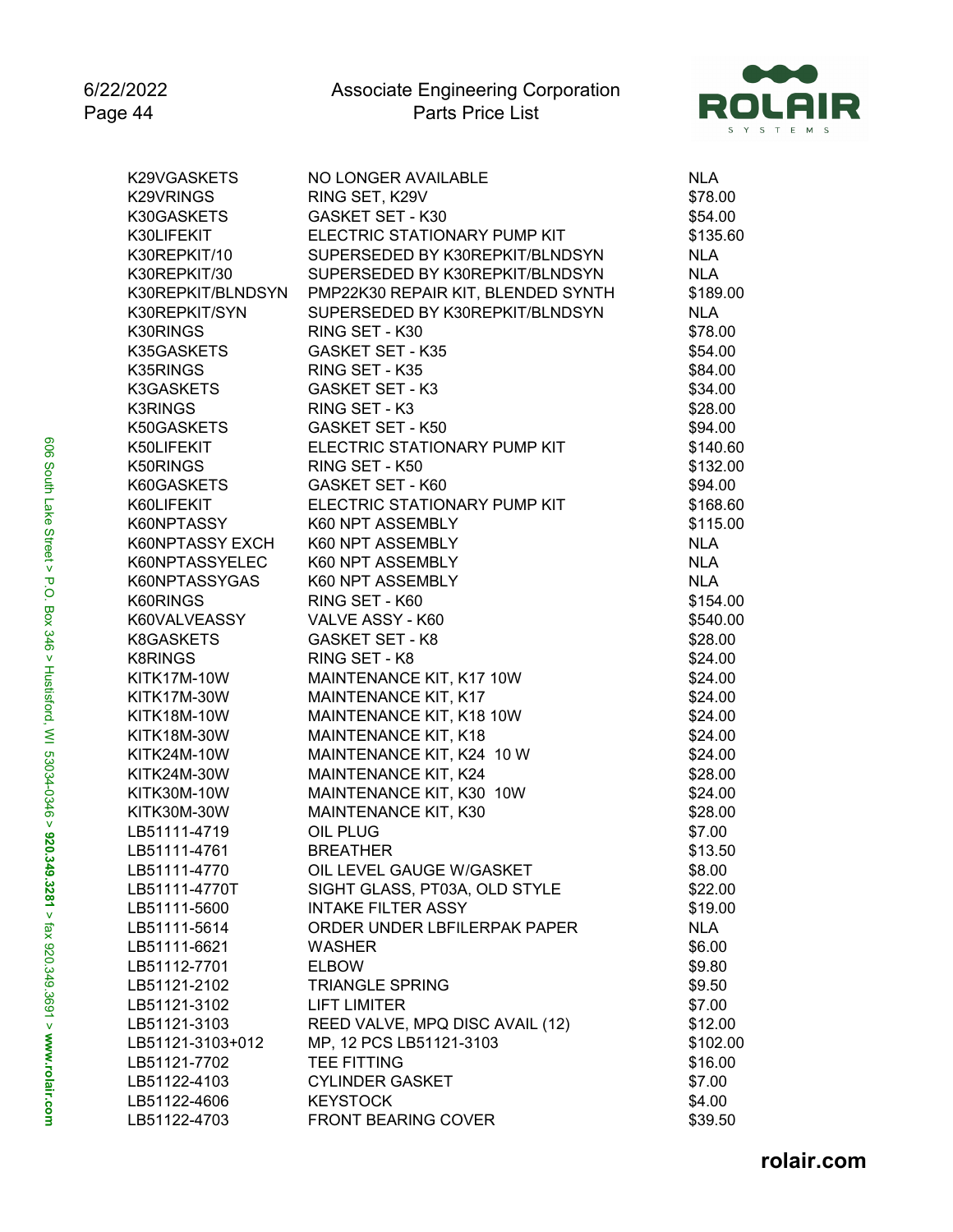

| LB51122-4704       | <b>GASKET - BEARING COVER</b>                   | \$7.50     |
|--------------------|-------------------------------------------------|------------|
| LB51122-4706       | <b>REAR BEARING COVER</b>                       | \$62.00    |
| LB51122-4707       | <b>GASKET - BEARING COVER</b>                   | \$7.00     |
| LB51122-4708       | OIL SEAL                                        | \$12.00    |
| LB51122-5101       | <b>PISTON</b>                                   | \$38.00    |
| LB51122-5103       | <b>COMPRESSION RING</b>                         | \$14.00    |
| LB51122-5105       | OIL RING                                        | \$14.00    |
| LB51122-5107       | <b>SNAP RING</b>                                | \$4.50     |
| LB51122-5112       | <b>PISTON PIN</b>                               | \$11.50    |
| LB51122-5120       | CON ROD W/DIPPER                                | \$38.00    |
| LB51122-5128       | DIPPER (ANGLE)                                  | \$4.50     |
| LB51122-6601       | FLYWHEEL - PV02A                                | \$74.00    |
| LB51122-7710       | <b>DISCHARGE PIPE - PV02A</b>                   | \$22.00    |
| LB51132-6601       | FLYWHEEL - PT03A                                | \$88.00    |
| LB51132-6602       | FLYWHEEL INSTALLATION KIT PT03A                 | \$9.50     |
| LB51132-7702       | <b>FITTING</b>                                  | \$19.00    |
| LB51132-7710       | <b>DISCHARGE PIPE - PT03A</b>                   | \$22.00    |
| LB52122-0101       | <b>CYLINDER HEAD</b>                            | \$46.00    |
|                    | LB52122-2100 USE #LB52122-2100ASY VALVE PLT ASY | -NLA       |
| LB52122-2100ASY    | VALVE PLATE ASSY INCL. GASKETS                  | \$75.00    |
| LB52122-2103       | REED VALVE, MPQ DISC AVAIL (12)                 | \$18.00    |
| LB52122-2103+012   | MP, 12 PCS REED VALVE                           | \$161.00   |
|                    | <b>BOTTOM PLATE GASKET</b>                      |            |
| LB52122-2104       | <b>HEAD GASKET</b>                              | \$9.00     |
| LB52122-2105       |                                                 | \$7.00     |
| LB52122-4101       | <b>CYLINDER</b>                                 | \$65.00    |
| LB52132-5127       | DIPPER (STR)                                    | \$12.00    |
| LB69922-030404     | <b>COMPRESSION NUT</b>                          | \$4.00     |
| LB81501-0308030    | <b>BOLT</b>                                     | \$3.00     |
| LB81505-2303010    | LOCK BOLT VALVE PLATE                           | \$1.50     |
| LB81505-2304008    | <b>BOLT - DIPPER</b>                            | \$1.50     |
| LB83501-6205       | <b>BEARING</b>                                  | \$24.00    |
| <b>LBFILTERPAK</b> | 3 PAK STRYROFOAM ELEMENT                        | \$16.00    |
|                    | LBFILTERPAK PAPER 3 PAK OF PAPER FILTERS        | \$25.50    |
| LBOILGLASS         | SUPERSEDED BY LB51111-4770                      | \$12.00    |
| LBRINGSET          | <b>RING SET</b>                                 | \$28.00    |
| LBTB3036           | NO LONGER AVAILABLE, GASKET                     | <b>NLA</b> |
| LBTB3037           | SUPERSEDED BY LB51111-4770                      | <b>NLA</b> |
| LUB0375            | <b>LUBRICATOR 3/8 INCHES</b>                    | \$51.50    |
| LUB0500            | <b>LUBRICATOR 1/2 INCHES</b>                    | \$164.00   |
| <b>LUB0750</b>     | <b>LUBRICATOR 3/4 INCHES</b>                    | \$164.00   |
| MAG101F208/230V    | MAGNETIC STARTER - 10 HP 1 PH 230V              | \$413.00   |
| MAG103F208/230V    | MAGNETIC STARTER - 10 HP 3 PH 230V              | \$396.00   |
| MAG103F380V        | MAG STARTER-10 HP, 3 PH, 380V, 50 HZ            | \$396.00   |
| MAG103F460V        | MAGNETIC STARTER - 10 HP 3 PH 460V              | \$396.00   |
| MAG153F208/230V    | MAGNETIC STARTER - 15 HP 3 PH 208V              | \$515.00   |
| MAG153F380V        | MAGNETIC STARTER-15HP 3PH 380V 50HZ             | <b>NLA</b> |
| MAG153F460V        | MAGNETIC STARTER - 15 HP 3 PH 460 V             | \$439.00   |
| MAG203F208/230V    | MAGNETIC STARTER - 20 HP 3 PH 208V              | \$548.00   |
| MAG203F460V        | MAGNETIC STARTER - 20 HP 3 PH 460 V             | \$421.00   |
| MAG253F208V        | MAGNETIC STARTER - 25 HP 3 PH 208V              | <b>NLA</b> |
|                    |                                                 |            |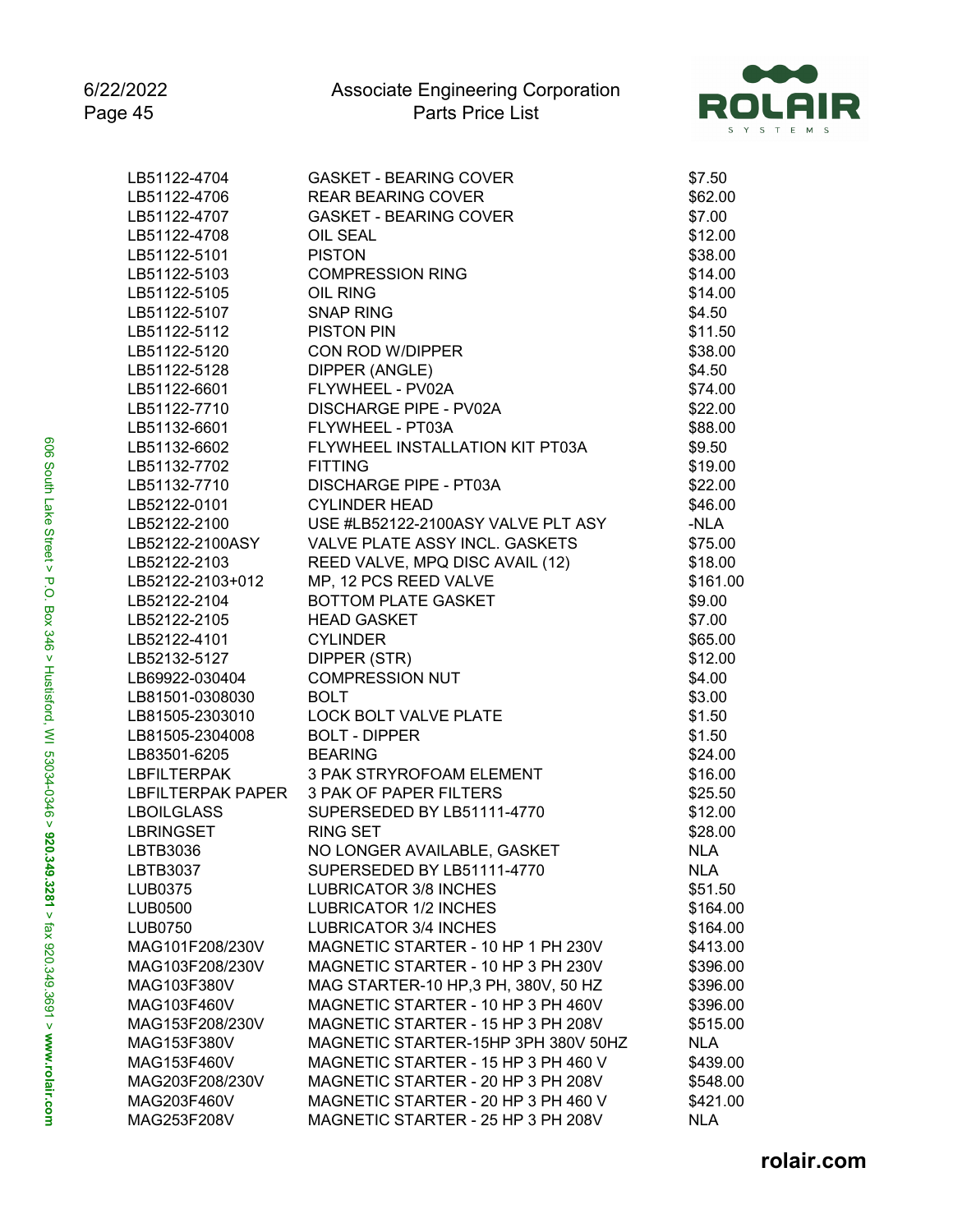

| MAG253F230V                  | MAGNETIC STARTER - 25 HP 3 PH 230 V                                      | <b>NLA</b> |
|------------------------------|--------------------------------------------------------------------------|------------|
| MAG253F460V                  | MAGNETIC STARTER - 25 HP 3 PH 460 V                                      | <b>NLA</b> |
| MAG303F208V                  | MAGNETIC STARTER - 30 HP 3 PH 208 V                                      | <b>NLA</b> |
| MAG303F230V                  | MAGNETIC STARTER - 30 HP 3 PH 230 V                                      | <b>NLA</b> |
| MAG303F460V                  | MAGNETIC STARTER - 30 HP 3 PH 460 V                                      | <b>NLA</b> |
| MAG33F208/230V               | MAGNETIC STARTER - 3 HP 3 PH 230V                                        | \$258.00   |
| MAG33F380V                   | MAGNETIC STARTER-3HP 3PH 380V 50 HZ                                      | \$284.00   |
|                              | MAGNETIC STARTER - 3 HP 3 PH 460V                                        | \$258.00   |
| MAG33F460V<br>MAG51F208/230V | MAGNETIC STARTER - 5 HP 1 PH 230V                                        | \$286.00   |
| MAG53F208/230V               |                                                                          |            |
|                              | MAGNETIC STARTER - 5 HP 3 PH 208V<br>MAGNETIC STARTER-5 HP 3PH 380V 50HZ | \$289.00   |
| MAG53F380V                   |                                                                          | \$289.00   |
| MAG53F460V                   | MAGNETIC STARTER - 5 HP 3 PH 460V                                        | \$289.00   |
| MAG53F600V                   | MAGNETIC STARTER - 5 HP 3 PH 575V                                        | \$315.00   |
| MAG751F208/230V              | MAGNETIC STARTER-7-1/2 HP 1 PH 230V                                      | \$342.00   |
| MAG751F208V                  | SUPERSEDED BY MAG751F208/230V                                            | <b>NLA</b> |
| MAG753F208/230V              | MAGNETIC STARTER-7-1/2 HP 3 PH 230V                                      | \$315.00   |
| MAG753F380V                  | MAG STARTER, 7-1/2HP, 3PH, 380VOLT50HZ                                   | \$315.00   |
| MAG753F460V                  | MAGNETIC STARTER-7-1/2 HP 3 PH 460V                                      | \$315.00   |
| MAGPS1PH20A30A               | MAG STARTER W/PRES.SWITCH, 1PH, 20-30                                    | \$147.00   |
| MAGPS3PH10A16A               | MAG STARTER W/PRES.SWITCH 3PH, 10-16                                     | \$147.00   |
| MAGPS3PH20A24A               | MAG STARTER W/PRES.SWITCH 3PH,20-24                                      | \$147.00   |
| <b>MAGVEIT</b>               | 1.5HP, 3 PH, 208V STARTER/VEIT UNIT                                      | <b>NLA</b> |
| M-BAR3CP-14-1C               | MANIFOLD, 3-WAY BAR AIR (FEMALE)                                         | \$25.90    |
| M-BAR3CP-14-1C4              | MANIFOLD, 3-WAY BAR AIR (FEMALE)                                         | <b>NLA</b> |
| M-BAR5CP-14-1C               | MANIFOLD, 5-WAY W/5 COUPLERS AND                                         | \$42.32    |
| M-CROSS3CP-14-1C             | MANIFOLD, 3-WAY W/3 COUPLERS AND                                         | \$26.54    |
| MFD10                        | <b>CAPACITOR TESTER</b>                                                  | \$89.00    |
| M-HEX3CP-14                  | MANIFOLD, 3 WAY, W/COUPLERS BULK                                         | <b>NLA</b> |
| M-HEX3CP-14-1C               | <b>MANIFOLD</b>                                                          | \$27.16    |
| <b>MINIMUM</b>               | MINIMUM ORDER SERVICE CHARGE                                             | <b>NLA</b> |
| MIS10001                     | NUT, HEX - ZINC PLATED                                                   | \$0.55     |
| MIS10001A                    | NUT, HEX - NYLON                                                         | \$1.00     |
| MIS10003                     | CAPSCREW, HEX HEAD                                                       | \$0.55     |
| MIS10004                     | <b>BOLT, HEX HEAD</b>                                                    | \$1.35     |
| MIS10005                     | <b>BOLT, HEX HEAD</b>                                                    | \$1.00     |
| MIS10006                     | 1/2 INCHES COUPLING NUT                                                  | \$3.80     |
| MIS10007                     | <b>BOLT, HEX HEAD</b>                                                    | \$1.35     |
| MIS10008                     | 1/4-14X 1 HX HD TEK SCREW ZP                                             | \$1.25     |
| MIS10009                     | <b>DISCONTINUED</b>                                                      | <b>NLA</b> |
| MIS10015                     | <b>SELF TAP SCREW</b>                                                    | \$1.25     |
| MIS10016                     | 8-18 X 3/4 HXHD SELF DRILL                                               | \$1.25     |
| MIS10020                     | NUT, HEX - ZINC PLATED                                                   | \$1.25     |
| MIS10020B                    | NUT, HEX - NYLON                                                         | \$1.05     |
| MIS10020C                    | <b>SETSCREW</b>                                                          | \$0.90     |
| MIS10022                     | BOLT, HEX HEAD - ZINC PLATED                                             | \$1.35     |
| MIS10023                     | BOLT, HEX HEAD                                                           | \$1.35     |
| MIS10025                     | BOLT, HEX HEAD (BOLT DOWN PUMPS)                                         | \$1.90     |
| MIS10026                     | <b>DISCONTINUED</b>                                                      | <b>NLA</b> |
| MIS10027                     | BOLT, HEX HEAD                                                           | \$1.65     |
| MIS10028                     | BOLT, MK103 DRAIN PLUG                                                   | \$1.90     |
|                              |                                                                          |            |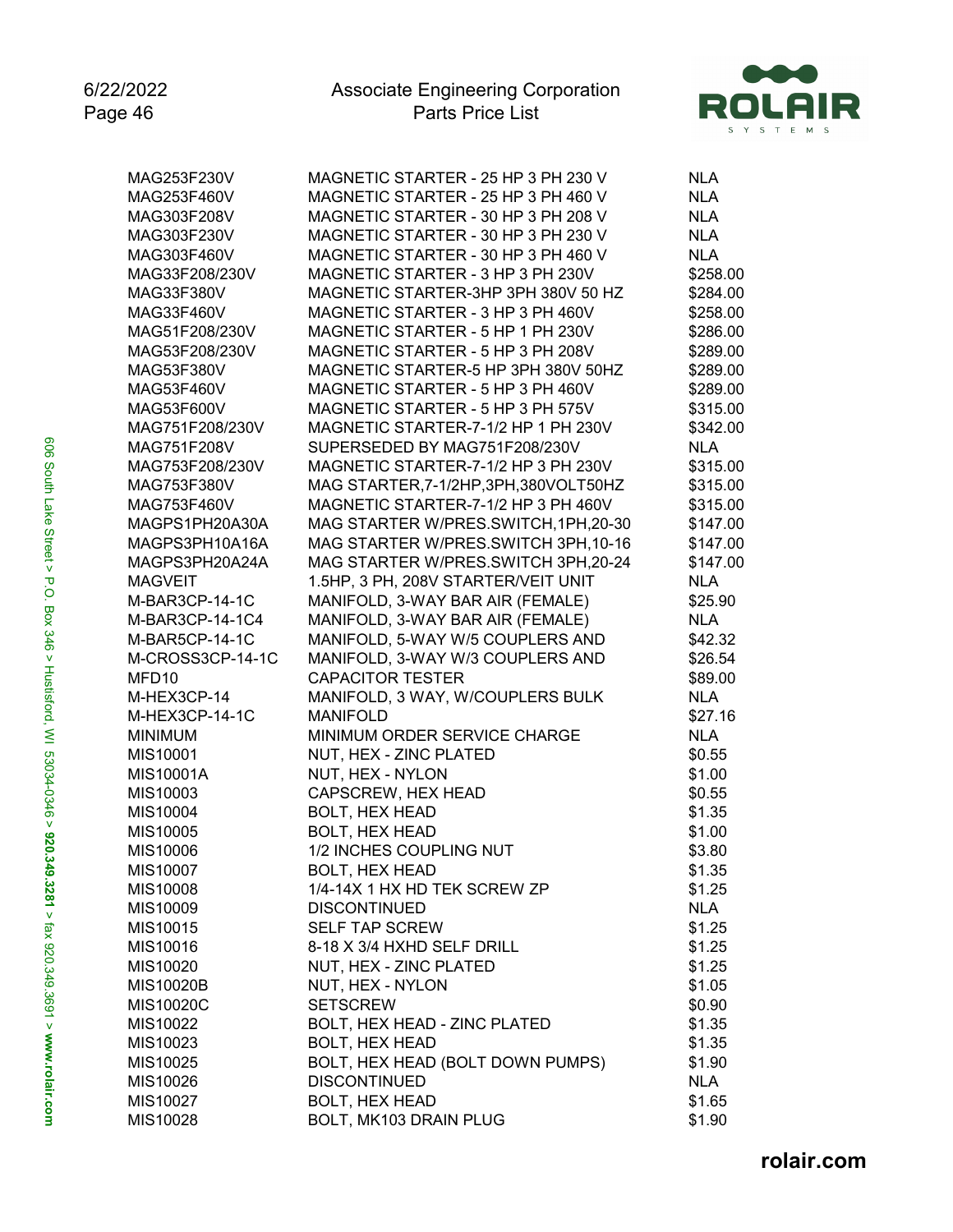

| MIS10032  | <b>BOLT, HEX HEAD</b>                               | \$1.80           |
|-----------|-----------------------------------------------------|------------------|
| MIS10033  | <b>CAPSCREW</b>                                     | \$0.85           |
| MIS10034  | SCREW (014006081F-MK238)                            | \$0.55           |
| MIS10035  | BOLT (014002025F-MK238)                             | \$0.85           |
| MIS10036  | SCREW (014013042F-MK238),D1000LS3                   | \$1.65           |
| MIS10037  | <b>SCREW, HEX HEAD</b>                              | \$0.85           |
| MIS10038  | SCREW (014013045F-MK238)                            | \$1.10           |
| MIS10039  | <b>BOLT</b>                                         | \$1.80           |
| MIS10040  | NUT, HEX - ZINC PLATED                              | \$1.25           |
| MIS10040A | NUT, HEX - NYLON                                    | \$0.55           |
| MIS10040B | <b>BOLT, HEX HEAD</b>                               | \$0.55           |
| MIS10041  | BOLT, HEX HEAD - ZINC PLATED                        | \$1.65           |
| MIS10042  | HEX CAP SCREW 17055 5/16 INCHES 24 X 1 INCHE \$1.40 |                  |
| MIS10043  | <b>BOLT, HEX HEAD</b>                               | \$1.90           |
| MIS10044  | <b>SCREW, HEX CAP</b>                               | \$1.50           |
| MIS10045  | BOLT, HEX HEAD - ZINC PLATED                        | \$1.90           |
| MIS10046  | <b>LAG SCREW</b>                                    | \$2.50           |
| MIS10047  | HEX HEAD LAG SCREW 3/8 INCHES 7 X 1 1/2             | \$1.80           |
| MIS10049  | BOLT (014011064F-MK238)                             | \$0.85           |
| MIS10052A | BLADE, BAND SAW - SMALL                             | \$25.00          |
| MIS10063  | 3/8 X 3 1/2 CARRIAGE BOLT                           | \$2.70           |
| MIS10065  | <b>CARRIAGE BOLT</b>                                | \$3.50           |
| MIS10068  | 1/2 INCHES THREADED ROD                             | \$1.50           |
| MIS10070  | 1/2-13 X 6 HEX BOLT FULLY THREADED                  | \$6.40           |
| MIS10071  | NUT, HEX - ZINC PLATED                              | \$1.35           |
| MIS10072  | BOLT, HEX HEAD - ZINC PLATED                        | \$2.70           |
| MIS10072A | <b>BOLT, HEX HEAD</b>                               | \$1.50           |
| MIS10073  | <b>BOLT, HEX HEAD</b>                               | \$1.40           |
| MIS10074  | <b>BOLT, HEX HEAD</b>                               | \$2.70           |
| MIS10076  | <b>BOLT</b>                                         | \$3.70           |
| MIS10077  | NUT, HEX                                            | \$1.10           |
| MIS10078  | <b>DISCONTINUED</b>                                 | <b>NLA</b>       |
| MIS10079  | <b>BOLT</b>                                         | \$3.50           |
| MIS10080  | <b>BOLT, HEX HEAD</b>                               | \$0.95           |
| MIS10085  | <b>SCREW, THROTTLE CONTROL</b>                      | \$1.25           |
| MIS10087  | <b>1/4-20 WELD NUT</b>                              | \$0.65           |
| MIS10089  | 5/16-18 FLANGE LOCKNUT ZINC                         | \$1.25           |
| MIS10090  | <b>WELD NUT</b>                                     | \$2.70           |
| MIS10092  | <b>HEX HEAD SCREW</b>                               | \$1.25           |
| MIS10093A | <b>SCREW, PAN HEAD</b>                              | \$0.55           |
| MIS10093B | SCREW, HEX HEAD TAP                                 | \$0.55           |
| MIS10093C | <b>SCREW, HEX HEAD</b>                              | \$1.00           |
| MIS10094  | SPIN LOCK BOLT                                      | \$1.65           |
| MIS10095  | 3/16 KEY STOCK-12 INCHES                            | \$1.75           |
| MIS10095B | 3/16 KEY STOCK                                      |                  |
| MIS10095C | 3/16 KEY STOCK                                      | \$0.55<br>\$0.55 |
| MIS10096  | 1/4 KEY STOCK-12 INCHES                             | \$2.50           |
|           |                                                     |                  |
| MIS10096C | 1/4 KEY STOCK                                       | \$0.85           |
| MIS10096D | 1/4 KEY STOCK                                       | \$2.85           |
| MIS10098  | 1/4 LOCK WASHER                                     | \$0.85           |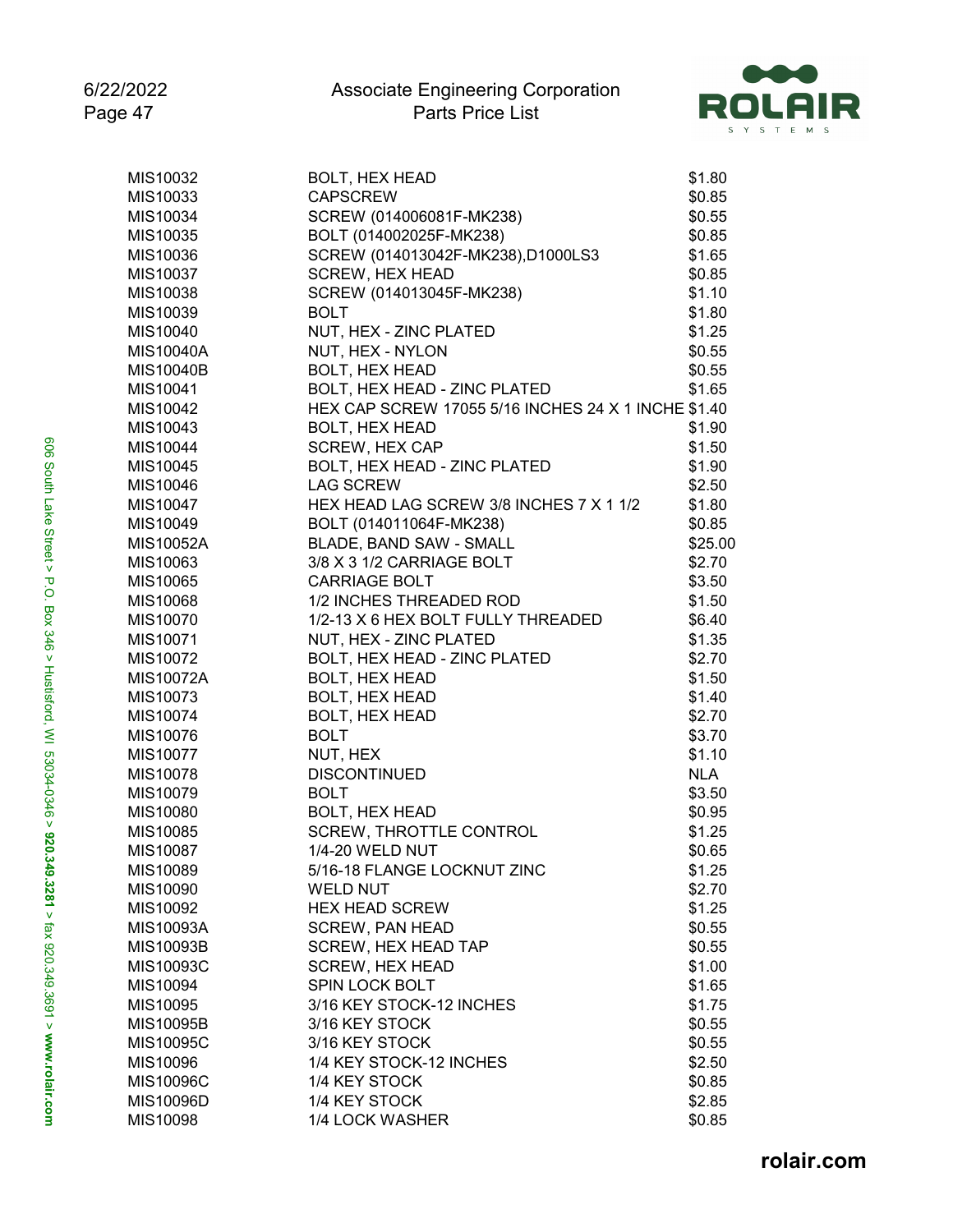

| MIS10099         | 5/16 LOCK WASHER                     | \$0.85     |
|------------------|--------------------------------------|------------|
| MIS10100         | 3/8 LOCK WASHER                      | \$0.85     |
| MIS10101         | 7/16 LOCK WASHER                     | \$0.55     |
| MIS10101A        | 1/2 LOCK WASHER                      | \$0.85     |
| MIS10101B        | 5/8 LOCK WASHER                      | \$0.85     |
| MIS10102         | 1/4 FLAT WASHER                      | \$0.55     |
| MIS10103         | 3/8 FLAT WROUGHT WASHER              | \$0.55     |
| MIS10104         | 5/8 14 WROUGHT WASHER                | \$1.40     |
| MIS10105         | WASHER, MK103                        | \$1.50     |
| MIS10106         | 5/8 FLAT WROUGHT WASHER              | \$0.50     |
| MIS10107         | 1/2 FLAT WROUGHT WASHER              | \$0.85     |
| MIS10108         | 1 3/8 INCHES FLAT WASHER, BELT GUARD | \$1.20     |
| MIS10700         | 3/8 FLEXIBLE CONDUIT-FT              | \$2.00     |
| <b>MIS10700A</b> | 1/2 FLEXIBLE CONDUIT-FT              | \$2.80     |
| MIS10703         | #10 ELECTRICAL WIRE                  | \$0.85     |
| MIS10705         | #14 ELECTRICAL WIRE                  | \$0.55     |
| MIS10707         | WIRE NUT 74-B YELLOW                 | \$0.55     |
| MIS10708         | WIRE NUT 76-B RED                    | \$0.85     |
| MIS10709         | WIRE NUT 78-B GRAY                   | \$0.75     |
| MIS10710         | <b>REDUCER WASHER</b>                | \$0.85     |
| MIS10713         | 220 VOLT PLUG                        | \$13.75    |
| MIS10720         | 12-10 FORK TERMINAL Y55050B          | \$0.55     |
| MIS10723         | 16-14 #8 TERMINAL                    | \$1.80     |
| MIS10724         | 16-14 SPADE TONGUE TERMINAL          | \$0.55     |
| MIS10725         | 12-10 #10 TERMINAL                   | \$0.75     |
| MIS10726         | 12-10 DISCONNECT TERMINAL            | \$0.55     |
| MIS10730         | 12.3 ELECTRICAL CORD-FT              | \$3.00     |
| MIS10900         | PAINT, ROL-AIR GREEN - GALLON        | <b>NLA</b> |
| MIS10933         | <b>ACETONE - GALLON</b>              | <b>NLA</b> |
| MIS10940         | DECAL, HORSEPOWER                    | \$0.55     |
| MIS10941         | DECAL, OILLESS                       | \$0.65     |
| MIS10951         | DECAL, NAMEPLATE                     | \$0.55     |
| MIS10951A        | COMPRESSOR BOX LABEL                 | \$0.55     |
| MIS10952         | DISCONTINUED SMALL, ROLAIR           | <b>NLA</b> |
| MIS10952A        | DECAL, LARGE ROL-AIR                 | \$3.00     |
| MIS10952C        | DECAL, CURVED ROL-AIR                | \$2.50     |
| MIS10952D        | DECAL, MINI ROL-AIR                  | \$2.40     |
| MIS10953         | DECAL, 175 PSI                       | \$2.60     |
| MIS10954         | DECAL, CARLSON                       | \$0.85     |
| MIS10955         | AIR KEG DECAL                        | \$1.00     |
| MIS10956         | <b>WARNING DECAL</b>                 | \$1.50     |
| MIS10956A        | DISCONTINUED, YELLOW MAINTENANCE     | <b>NLA</b> |
| MIS10957         | CHECK LIST, ENGLISH/SPANISH          | \$1.50     |
| <b>MIS10957A</b> | DECAL, CSA #LR43627                  | \$0.55     |
| MIS10957B        | NO LONGER AVAILABLE CSA CAUTION      | <b>NLA</b> |
| MIS10958         | DECAL, DRAIN TANK                    | \$0.85     |
| MIS10967         | MASTERFORCE DECAL                    | \$1.50     |
| MIS10999         | POLY BAG, DIRECT DRIVE               | <b>NLA</b> |
| MIS11001         | POLY BAG 54 X 45 1 MIL               | <b>NLA</b> |
| MIS11002         | PUMP BOX - UPS                       | <b>NLA</b> |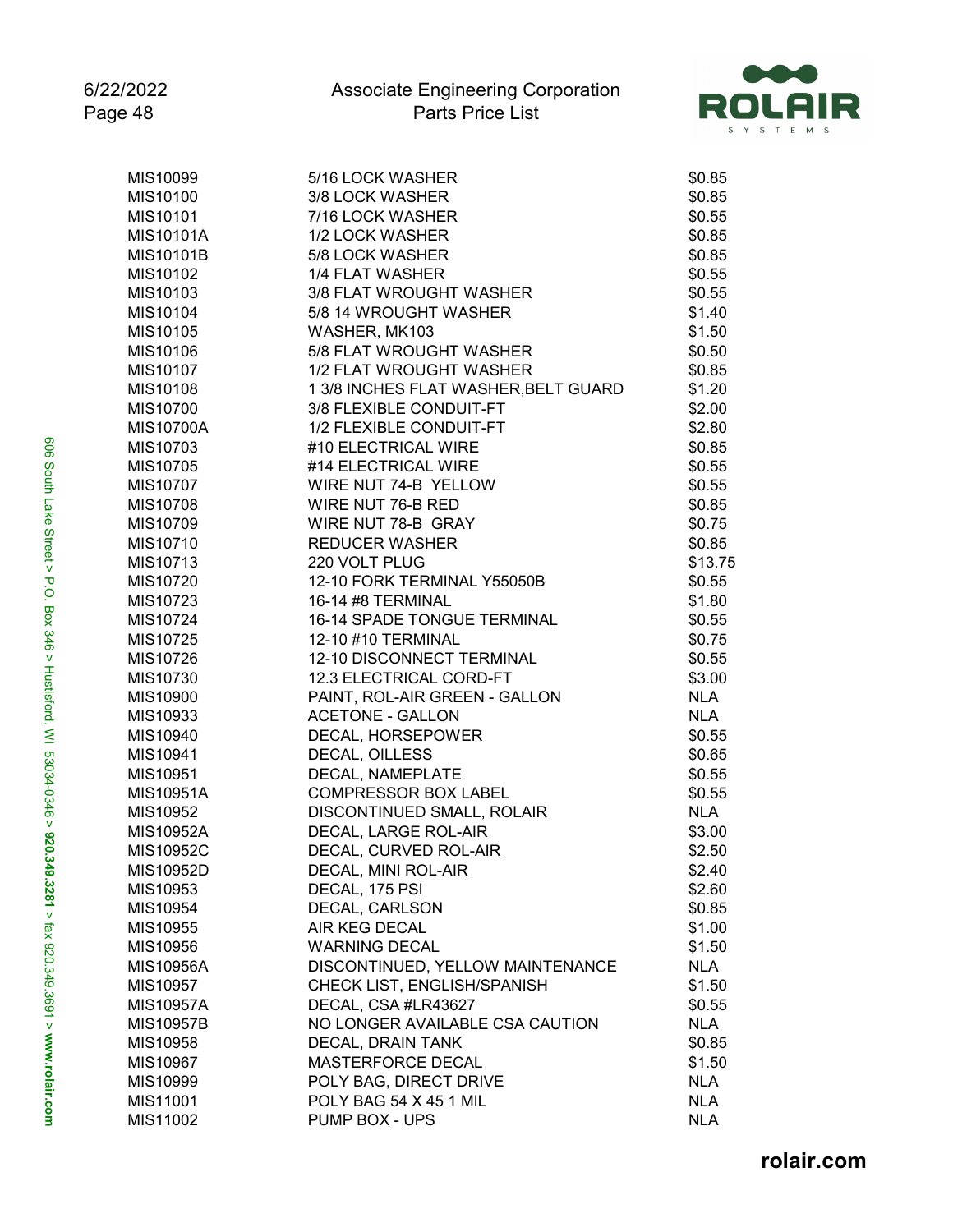

| MIS11004<br><b>STEEL BANDING</b><br><b>NLA</b><br>MIS11004A<br><b>PLASTIC BANDING</b><br><b>NLA</b><br>MIS11005<br>SIGNODE CLIPS - #38C<br><b>NLA</b><br>MIS11006<br>STAPLES, 2 INCHES<br><b>NLA</b><br>MIS11008<br>STAPLES, 2-1/2 INCHES<br><b>NLA</b><br>MIS11009<br>STAPLES, 1/2 INCHES<br><b>NLA</b><br>MIS11013<br>WOOD, 2 X 4 - FEET<br><b>NLA</b><br><b>NLA</b><br>MIS11014<br>WOOD, 1 X 3 - FEET<br><b>NLA</b><br>MIS11052<br><b>BLADE, BAND SAW</b><br>MIS11054<br><b>WORK GLOVES</b><br><b>NLA</b><br>MIS11057<br><b>RUBBER GLOVES</b><br><b>NLA</b><br>MIS11058<br><b>WELDING GLOVES</b><br><b>NLA</b><br><b>WELDING WIRE - LINDE 82</b><br><b>NLA</b><br>MIS11059<br><b>OXYGEN CYLINDER</b><br><b>NLA</b><br>MIS11060<br><b>CARBON DIOXIDE - FULL</b><br><b>NLA</b><br>MIS11061<br>MIS11063<br><b>ACETEYLENE - FULL</b><br><b>NLA</b><br><b>NLA</b><br>MIS11100<br>SUPERSEDED BY CTUBE14<br>MIS11101<br>SUPERSEDED BY ATUBE38<br><b>NLA</b><br><b>MIS11101C</b><br>SUPERSEDED BY CTUBE12<br><b>NLA</b><br><b>MIS11102A</b><br>SUPERSEDED BY CTUBE34<br><b>NLA</b><br>MIS11103<br>SUPERSEDED BY CTUBE38<br><b>NLA</b><br>MIS11111<br>BRACKET, THROTTLE CONTROL<br>\$9.75<br>MK103E DISCH TB<br>MK103E DISCHARGE TUBE<br>\$39.00<br>MK103LIFEKIT<br>ELECTRIC STATIONARY PUMP KIT<br>\$119.60<br>MK113LIFEKIT<br>ELECTRIC STATIONARY PUMP KIT<br>\$119.60<br>MK200REPKITLVP<br>REP KIT, PMP11MK200FI, LESS VALVE PLT<br>\$86.00<br>MK200REPKITLVP/EM<br>MK200 R.K.LESS VLV PLT W/FILT ASSY<br>\$88.00<br>MK200REPKITWVP<br>MK200 REPAIR KIT W/VALVE PLATES<br>\$103.00<br>MK238REPKIT<br>REPAIR KIT, PMP11MK238<br>\$86.00<br>MK246REPKIT<br>REPAIR KIT, PMP11MK246<br>\$73.00<br>MOL-10018114<br>MANUAL OVERLOAD MTRE101&G105 3&5 HP<br>\$128.00<br>MOL-11100757<br>MANUAL OVERLOAD MTRG102 5 HP<br>\$55.00<br>MANUAL OVERLOAD MTRC101 1.5 HP<br>MOL-11313408<br>\$75.00<br>MANUAL OVERLOAD MTRE103 3 HP<br>MOL-B4024489<br>\$55.00<br>MT001000AP<br><b>TUBE</b><br><b>NLA</b><br>M-TEE2CP-14-1C<br>MANIFOLD, 2-WAY T, W/2 COUPLERS<br>\$24.62<br>1-1/2 HP 1 PH 1725 RPM MOTOR<br>MTRC101<br>\$749.00<br>MTRC101E<br><b>DISCONTINUED</b><br><b>NLA</b><br><b>NLA</b><br>MTRC102<br>SUPERCEDED BY MTRD103<br>MTRC103<br>1-1/2 HP 3 PHASE MOTOR<br>\$624.00<br>MTRD103<br>2 HP 1 PH 1725 RPM MOTOR W/DV<br>\$969.00<br>3 HP 1 PH 1725 RPM MOTOR<br>MTRE101<br>\$1,215.00<br>3 HP 1 PHASE 3450 REAL MOTOR<br>MTRE103<br>\$759.00<br>SUPERSEDED BY MTRE303/EISA<br><b>NLA</b><br>MTRE303<br>3 HP 3 PH 1800 RPM MOTOR/EISA<br>MTRE303/EISA<br>\$1,195.00<br>3HP 3PH 1800 RPM TEFC MOTOR<br>MTRE303TEFC<br><b>NLA</b><br>3 HP, 3 PH, 60 HZ, 575 VOLT MOTOR<br><b>NLA</b><br>MTRE305/EISA<br>5 HP 1 PH 3450 REAL MOTOR<br>\$799.00<br>MTRG102<br>MTRG104<br>5 HP 1 PH 1725 RPM MOTOR<br>\$1,225.00 | MIS11002LINER | PUMP BOX LINER | <b>NLA</b> |
|-------------------------------------------------------------------------------------------------------------------------------------------------------------------------------------------------------------------------------------------------------------------------------------------------------------------------------------------------------------------------------------------------------------------------------------------------------------------------------------------------------------------------------------------------------------------------------------------------------------------------------------------------------------------------------------------------------------------------------------------------------------------------------------------------------------------------------------------------------------------------------------------------------------------------------------------------------------------------------------------------------------------------------------------------------------------------------------------------------------------------------------------------------------------------------------------------------------------------------------------------------------------------------------------------------------------------------------------------------------------------------------------------------------------------------------------------------------------------------------------------------------------------------------------------------------------------------------------------------------------------------------------------------------------------------------------------------------------------------------------------------------------------------------------------------------------------------------------------------------------------------------------------------------------------------------------------------------------------------------------------------------------------------------------------------------------------------------------------------------------------------------------------------------------------------------------------------------------------------------------------------------------------------------------------------------------------------------------------------------------------------------------------------------------------------------------------------------------------------------------------------------------------------------------------------------------------------------------------------------------------------------------------------------------------------------------------------------------------------------------------------------------------------------------------------|---------------|----------------|------------|
|                                                                                                                                                                                                                                                                                                                                                                                                                                                                                                                                                                                                                                                                                                                                                                                                                                                                                                                                                                                                                                                                                                                                                                                                                                                                                                                                                                                                                                                                                                                                                                                                                                                                                                                                                                                                                                                                                                                                                                                                                                                                                                                                                                                                                                                                                                                                                                                                                                                                                                                                                                                                                                                                                                                                                                                                       |               |                |            |
|                                                                                                                                                                                                                                                                                                                                                                                                                                                                                                                                                                                                                                                                                                                                                                                                                                                                                                                                                                                                                                                                                                                                                                                                                                                                                                                                                                                                                                                                                                                                                                                                                                                                                                                                                                                                                                                                                                                                                                                                                                                                                                                                                                                                                                                                                                                                                                                                                                                                                                                                                                                                                                                                                                                                                                                                       |               |                |            |
|                                                                                                                                                                                                                                                                                                                                                                                                                                                                                                                                                                                                                                                                                                                                                                                                                                                                                                                                                                                                                                                                                                                                                                                                                                                                                                                                                                                                                                                                                                                                                                                                                                                                                                                                                                                                                                                                                                                                                                                                                                                                                                                                                                                                                                                                                                                                                                                                                                                                                                                                                                                                                                                                                                                                                                                                       |               |                |            |
|                                                                                                                                                                                                                                                                                                                                                                                                                                                                                                                                                                                                                                                                                                                                                                                                                                                                                                                                                                                                                                                                                                                                                                                                                                                                                                                                                                                                                                                                                                                                                                                                                                                                                                                                                                                                                                                                                                                                                                                                                                                                                                                                                                                                                                                                                                                                                                                                                                                                                                                                                                                                                                                                                                                                                                                                       |               |                |            |
|                                                                                                                                                                                                                                                                                                                                                                                                                                                                                                                                                                                                                                                                                                                                                                                                                                                                                                                                                                                                                                                                                                                                                                                                                                                                                                                                                                                                                                                                                                                                                                                                                                                                                                                                                                                                                                                                                                                                                                                                                                                                                                                                                                                                                                                                                                                                                                                                                                                                                                                                                                                                                                                                                                                                                                                                       |               |                |            |
|                                                                                                                                                                                                                                                                                                                                                                                                                                                                                                                                                                                                                                                                                                                                                                                                                                                                                                                                                                                                                                                                                                                                                                                                                                                                                                                                                                                                                                                                                                                                                                                                                                                                                                                                                                                                                                                                                                                                                                                                                                                                                                                                                                                                                                                                                                                                                                                                                                                                                                                                                                                                                                                                                                                                                                                                       |               |                |            |
|                                                                                                                                                                                                                                                                                                                                                                                                                                                                                                                                                                                                                                                                                                                                                                                                                                                                                                                                                                                                                                                                                                                                                                                                                                                                                                                                                                                                                                                                                                                                                                                                                                                                                                                                                                                                                                                                                                                                                                                                                                                                                                                                                                                                                                                                                                                                                                                                                                                                                                                                                                                                                                                                                                                                                                                                       |               |                |            |
|                                                                                                                                                                                                                                                                                                                                                                                                                                                                                                                                                                                                                                                                                                                                                                                                                                                                                                                                                                                                                                                                                                                                                                                                                                                                                                                                                                                                                                                                                                                                                                                                                                                                                                                                                                                                                                                                                                                                                                                                                                                                                                                                                                                                                                                                                                                                                                                                                                                                                                                                                                                                                                                                                                                                                                                                       |               |                |            |
|                                                                                                                                                                                                                                                                                                                                                                                                                                                                                                                                                                                                                                                                                                                                                                                                                                                                                                                                                                                                                                                                                                                                                                                                                                                                                                                                                                                                                                                                                                                                                                                                                                                                                                                                                                                                                                                                                                                                                                                                                                                                                                                                                                                                                                                                                                                                                                                                                                                                                                                                                                                                                                                                                                                                                                                                       |               |                |            |
|                                                                                                                                                                                                                                                                                                                                                                                                                                                                                                                                                                                                                                                                                                                                                                                                                                                                                                                                                                                                                                                                                                                                                                                                                                                                                                                                                                                                                                                                                                                                                                                                                                                                                                                                                                                                                                                                                                                                                                                                                                                                                                                                                                                                                                                                                                                                                                                                                                                                                                                                                                                                                                                                                                                                                                                                       |               |                |            |
|                                                                                                                                                                                                                                                                                                                                                                                                                                                                                                                                                                                                                                                                                                                                                                                                                                                                                                                                                                                                                                                                                                                                                                                                                                                                                                                                                                                                                                                                                                                                                                                                                                                                                                                                                                                                                                                                                                                                                                                                                                                                                                                                                                                                                                                                                                                                                                                                                                                                                                                                                                                                                                                                                                                                                                                                       |               |                |            |
|                                                                                                                                                                                                                                                                                                                                                                                                                                                                                                                                                                                                                                                                                                                                                                                                                                                                                                                                                                                                                                                                                                                                                                                                                                                                                                                                                                                                                                                                                                                                                                                                                                                                                                                                                                                                                                                                                                                                                                                                                                                                                                                                                                                                                                                                                                                                                                                                                                                                                                                                                                                                                                                                                                                                                                                                       |               |                |            |
|                                                                                                                                                                                                                                                                                                                                                                                                                                                                                                                                                                                                                                                                                                                                                                                                                                                                                                                                                                                                                                                                                                                                                                                                                                                                                                                                                                                                                                                                                                                                                                                                                                                                                                                                                                                                                                                                                                                                                                                                                                                                                                                                                                                                                                                                                                                                                                                                                                                                                                                                                                                                                                                                                                                                                                                                       |               |                |            |
|                                                                                                                                                                                                                                                                                                                                                                                                                                                                                                                                                                                                                                                                                                                                                                                                                                                                                                                                                                                                                                                                                                                                                                                                                                                                                                                                                                                                                                                                                                                                                                                                                                                                                                                                                                                                                                                                                                                                                                                                                                                                                                                                                                                                                                                                                                                                                                                                                                                                                                                                                                                                                                                                                                                                                                                                       |               |                |            |
|                                                                                                                                                                                                                                                                                                                                                                                                                                                                                                                                                                                                                                                                                                                                                                                                                                                                                                                                                                                                                                                                                                                                                                                                                                                                                                                                                                                                                                                                                                                                                                                                                                                                                                                                                                                                                                                                                                                                                                                                                                                                                                                                                                                                                                                                                                                                                                                                                                                                                                                                                                                                                                                                                                                                                                                                       |               |                |            |
|                                                                                                                                                                                                                                                                                                                                                                                                                                                                                                                                                                                                                                                                                                                                                                                                                                                                                                                                                                                                                                                                                                                                                                                                                                                                                                                                                                                                                                                                                                                                                                                                                                                                                                                                                                                                                                                                                                                                                                                                                                                                                                                                                                                                                                                                                                                                                                                                                                                                                                                                                                                                                                                                                                                                                                                                       |               |                |            |
|                                                                                                                                                                                                                                                                                                                                                                                                                                                                                                                                                                                                                                                                                                                                                                                                                                                                                                                                                                                                                                                                                                                                                                                                                                                                                                                                                                                                                                                                                                                                                                                                                                                                                                                                                                                                                                                                                                                                                                                                                                                                                                                                                                                                                                                                                                                                                                                                                                                                                                                                                                                                                                                                                                                                                                                                       |               |                |            |
|                                                                                                                                                                                                                                                                                                                                                                                                                                                                                                                                                                                                                                                                                                                                                                                                                                                                                                                                                                                                                                                                                                                                                                                                                                                                                                                                                                                                                                                                                                                                                                                                                                                                                                                                                                                                                                                                                                                                                                                                                                                                                                                                                                                                                                                                                                                                                                                                                                                                                                                                                                                                                                                                                                                                                                                                       |               |                |            |
|                                                                                                                                                                                                                                                                                                                                                                                                                                                                                                                                                                                                                                                                                                                                                                                                                                                                                                                                                                                                                                                                                                                                                                                                                                                                                                                                                                                                                                                                                                                                                                                                                                                                                                                                                                                                                                                                                                                                                                                                                                                                                                                                                                                                                                                                                                                                                                                                                                                                                                                                                                                                                                                                                                                                                                                                       |               |                |            |
|                                                                                                                                                                                                                                                                                                                                                                                                                                                                                                                                                                                                                                                                                                                                                                                                                                                                                                                                                                                                                                                                                                                                                                                                                                                                                                                                                                                                                                                                                                                                                                                                                                                                                                                                                                                                                                                                                                                                                                                                                                                                                                                                                                                                                                                                                                                                                                                                                                                                                                                                                                                                                                                                                                                                                                                                       |               |                |            |
|                                                                                                                                                                                                                                                                                                                                                                                                                                                                                                                                                                                                                                                                                                                                                                                                                                                                                                                                                                                                                                                                                                                                                                                                                                                                                                                                                                                                                                                                                                                                                                                                                                                                                                                                                                                                                                                                                                                                                                                                                                                                                                                                                                                                                                                                                                                                                                                                                                                                                                                                                                                                                                                                                                                                                                                                       |               |                |            |
|                                                                                                                                                                                                                                                                                                                                                                                                                                                                                                                                                                                                                                                                                                                                                                                                                                                                                                                                                                                                                                                                                                                                                                                                                                                                                                                                                                                                                                                                                                                                                                                                                                                                                                                                                                                                                                                                                                                                                                                                                                                                                                                                                                                                                                                                                                                                                                                                                                                                                                                                                                                                                                                                                                                                                                                                       |               |                |            |
|                                                                                                                                                                                                                                                                                                                                                                                                                                                                                                                                                                                                                                                                                                                                                                                                                                                                                                                                                                                                                                                                                                                                                                                                                                                                                                                                                                                                                                                                                                                                                                                                                                                                                                                                                                                                                                                                                                                                                                                                                                                                                                                                                                                                                                                                                                                                                                                                                                                                                                                                                                                                                                                                                                                                                                                                       |               |                |            |
|                                                                                                                                                                                                                                                                                                                                                                                                                                                                                                                                                                                                                                                                                                                                                                                                                                                                                                                                                                                                                                                                                                                                                                                                                                                                                                                                                                                                                                                                                                                                                                                                                                                                                                                                                                                                                                                                                                                                                                                                                                                                                                                                                                                                                                                                                                                                                                                                                                                                                                                                                                                                                                                                                                                                                                                                       |               |                |            |
|                                                                                                                                                                                                                                                                                                                                                                                                                                                                                                                                                                                                                                                                                                                                                                                                                                                                                                                                                                                                                                                                                                                                                                                                                                                                                                                                                                                                                                                                                                                                                                                                                                                                                                                                                                                                                                                                                                                                                                                                                                                                                                                                                                                                                                                                                                                                                                                                                                                                                                                                                                                                                                                                                                                                                                                                       |               |                |            |
|                                                                                                                                                                                                                                                                                                                                                                                                                                                                                                                                                                                                                                                                                                                                                                                                                                                                                                                                                                                                                                                                                                                                                                                                                                                                                                                                                                                                                                                                                                                                                                                                                                                                                                                                                                                                                                                                                                                                                                                                                                                                                                                                                                                                                                                                                                                                                                                                                                                                                                                                                                                                                                                                                                                                                                                                       |               |                |            |
|                                                                                                                                                                                                                                                                                                                                                                                                                                                                                                                                                                                                                                                                                                                                                                                                                                                                                                                                                                                                                                                                                                                                                                                                                                                                                                                                                                                                                                                                                                                                                                                                                                                                                                                                                                                                                                                                                                                                                                                                                                                                                                                                                                                                                                                                                                                                                                                                                                                                                                                                                                                                                                                                                                                                                                                                       |               |                |            |
|                                                                                                                                                                                                                                                                                                                                                                                                                                                                                                                                                                                                                                                                                                                                                                                                                                                                                                                                                                                                                                                                                                                                                                                                                                                                                                                                                                                                                                                                                                                                                                                                                                                                                                                                                                                                                                                                                                                                                                                                                                                                                                                                                                                                                                                                                                                                                                                                                                                                                                                                                                                                                                                                                                                                                                                                       |               |                |            |
|                                                                                                                                                                                                                                                                                                                                                                                                                                                                                                                                                                                                                                                                                                                                                                                                                                                                                                                                                                                                                                                                                                                                                                                                                                                                                                                                                                                                                                                                                                                                                                                                                                                                                                                                                                                                                                                                                                                                                                                                                                                                                                                                                                                                                                                                                                                                                                                                                                                                                                                                                                                                                                                                                                                                                                                                       |               |                |            |
|                                                                                                                                                                                                                                                                                                                                                                                                                                                                                                                                                                                                                                                                                                                                                                                                                                                                                                                                                                                                                                                                                                                                                                                                                                                                                                                                                                                                                                                                                                                                                                                                                                                                                                                                                                                                                                                                                                                                                                                                                                                                                                                                                                                                                                                                                                                                                                                                                                                                                                                                                                                                                                                                                                                                                                                                       |               |                |            |
|                                                                                                                                                                                                                                                                                                                                                                                                                                                                                                                                                                                                                                                                                                                                                                                                                                                                                                                                                                                                                                                                                                                                                                                                                                                                                                                                                                                                                                                                                                                                                                                                                                                                                                                                                                                                                                                                                                                                                                                                                                                                                                                                                                                                                                                                                                                                                                                                                                                                                                                                                                                                                                                                                                                                                                                                       |               |                |            |
|                                                                                                                                                                                                                                                                                                                                                                                                                                                                                                                                                                                                                                                                                                                                                                                                                                                                                                                                                                                                                                                                                                                                                                                                                                                                                                                                                                                                                                                                                                                                                                                                                                                                                                                                                                                                                                                                                                                                                                                                                                                                                                                                                                                                                                                                                                                                                                                                                                                                                                                                                                                                                                                                                                                                                                                                       |               |                |            |
|                                                                                                                                                                                                                                                                                                                                                                                                                                                                                                                                                                                                                                                                                                                                                                                                                                                                                                                                                                                                                                                                                                                                                                                                                                                                                                                                                                                                                                                                                                                                                                                                                                                                                                                                                                                                                                                                                                                                                                                                                                                                                                                                                                                                                                                                                                                                                                                                                                                                                                                                                                                                                                                                                                                                                                                                       |               |                |            |
|                                                                                                                                                                                                                                                                                                                                                                                                                                                                                                                                                                                                                                                                                                                                                                                                                                                                                                                                                                                                                                                                                                                                                                                                                                                                                                                                                                                                                                                                                                                                                                                                                                                                                                                                                                                                                                                                                                                                                                                                                                                                                                                                                                                                                                                                                                                                                                                                                                                                                                                                                                                                                                                                                                                                                                                                       |               |                |            |
|                                                                                                                                                                                                                                                                                                                                                                                                                                                                                                                                                                                                                                                                                                                                                                                                                                                                                                                                                                                                                                                                                                                                                                                                                                                                                                                                                                                                                                                                                                                                                                                                                                                                                                                                                                                                                                                                                                                                                                                                                                                                                                                                                                                                                                                                                                                                                                                                                                                                                                                                                                                                                                                                                                                                                                                                       |               |                |            |
|                                                                                                                                                                                                                                                                                                                                                                                                                                                                                                                                                                                                                                                                                                                                                                                                                                                                                                                                                                                                                                                                                                                                                                                                                                                                                                                                                                                                                                                                                                                                                                                                                                                                                                                                                                                                                                                                                                                                                                                                                                                                                                                                                                                                                                                                                                                                                                                                                                                                                                                                                                                                                                                                                                                                                                                                       |               |                |            |
|                                                                                                                                                                                                                                                                                                                                                                                                                                                                                                                                                                                                                                                                                                                                                                                                                                                                                                                                                                                                                                                                                                                                                                                                                                                                                                                                                                                                                                                                                                                                                                                                                                                                                                                                                                                                                                                                                                                                                                                                                                                                                                                                                                                                                                                                                                                                                                                                                                                                                                                                                                                                                                                                                                                                                                                                       |               |                |            |
|                                                                                                                                                                                                                                                                                                                                                                                                                                                                                                                                                                                                                                                                                                                                                                                                                                                                                                                                                                                                                                                                                                                                                                                                                                                                                                                                                                                                                                                                                                                                                                                                                                                                                                                                                                                                                                                                                                                                                                                                                                                                                                                                                                                                                                                                                                                                                                                                                                                                                                                                                                                                                                                                                                                                                                                                       |               |                |            |
|                                                                                                                                                                                                                                                                                                                                                                                                                                                                                                                                                                                                                                                                                                                                                                                                                                                                                                                                                                                                                                                                                                                                                                                                                                                                                                                                                                                                                                                                                                                                                                                                                                                                                                                                                                                                                                                                                                                                                                                                                                                                                                                                                                                                                                                                                                                                                                                                                                                                                                                                                                                                                                                                                                                                                                                                       |               |                |            |
|                                                                                                                                                                                                                                                                                                                                                                                                                                                                                                                                                                                                                                                                                                                                                                                                                                                                                                                                                                                                                                                                                                                                                                                                                                                                                                                                                                                                                                                                                                                                                                                                                                                                                                                                                                                                                                                                                                                                                                                                                                                                                                                                                                                                                                                                                                                                                                                                                                                                                                                                                                                                                                                                                                                                                                                                       |               |                |            |
|                                                                                                                                                                                                                                                                                                                                                                                                                                                                                                                                                                                                                                                                                                                                                                                                                                                                                                                                                                                                                                                                                                                                                                                                                                                                                                                                                                                                                                                                                                                                                                                                                                                                                                                                                                                                                                                                                                                                                                                                                                                                                                                                                                                                                                                                                                                                                                                                                                                                                                                                                                                                                                                                                                                                                                                                       |               |                |            |
|                                                                                                                                                                                                                                                                                                                                                                                                                                                                                                                                                                                                                                                                                                                                                                                                                                                                                                                                                                                                                                                                                                                                                                                                                                                                                                                                                                                                                                                                                                                                                                                                                                                                                                                                                                                                                                                                                                                                                                                                                                                                                                                                                                                                                                                                                                                                                                                                                                                                                                                                                                                                                                                                                                                                                                                                       |               |                |            |
|                                                                                                                                                                                                                                                                                                                                                                                                                                                                                                                                                                                                                                                                                                                                                                                                                                                                                                                                                                                                                                                                                                                                                                                                                                                                                                                                                                                                                                                                                                                                                                                                                                                                                                                                                                                                                                                                                                                                                                                                                                                                                                                                                                                                                                                                                                                                                                                                                                                                                                                                                                                                                                                                                                                                                                                                       |               |                |            |
|                                                                                                                                                                                                                                                                                                                                                                                                                                                                                                                                                                                                                                                                                                                                                                                                                                                                                                                                                                                                                                                                                                                                                                                                                                                                                                                                                                                                                                                                                                                                                                                                                                                                                                                                                                                                                                                                                                                                                                                                                                                                                                                                                                                                                                                                                                                                                                                                                                                                                                                                                                                                                                                                                                                                                                                                       |               |                |            |
|                                                                                                                                                                                                                                                                                                                                                                                                                                                                                                                                                                                                                                                                                                                                                                                                                                                                                                                                                                                                                                                                                                                                                                                                                                                                                                                                                                                                                                                                                                                                                                                                                                                                                                                                                                                                                                                                                                                                                                                                                                                                                                                                                                                                                                                                                                                                                                                                                                                                                                                                                                                                                                                                                                                                                                                                       |               |                |            |
|                                                                                                                                                                                                                                                                                                                                                                                                                                                                                                                                                                                                                                                                                                                                                                                                                                                                                                                                                                                                                                                                                                                                                                                                                                                                                                                                                                                                                                                                                                                                                                                                                                                                                                                                                                                                                                                                                                                                                                                                                                                                                                                                                                                                                                                                                                                                                                                                                                                                                                                                                                                                                                                                                                                                                                                                       |               |                |            |
|                                                                                                                                                                                                                                                                                                                                                                                                                                                                                                                                                                                                                                                                                                                                                                                                                                                                                                                                                                                                                                                                                                                                                                                                                                                                                                                                                                                                                                                                                                                                                                                                                                                                                                                                                                                                                                                                                                                                                                                                                                                                                                                                                                                                                                                                                                                                                                                                                                                                                                                                                                                                                                                                                                                                                                                                       |               |                |            |
|                                                                                                                                                                                                                                                                                                                                                                                                                                                                                                                                                                                                                                                                                                                                                                                                                                                                                                                                                                                                                                                                                                                                                                                                                                                                                                                                                                                                                                                                                                                                                                                                                                                                                                                                                                                                                                                                                                                                                                                                                                                                                                                                                                                                                                                                                                                                                                                                                                                                                                                                                                                                                                                                                                                                                                                                       |               |                |            |
|                                                                                                                                                                                                                                                                                                                                                                                                                                                                                                                                                                                                                                                                                                                                                                                                                                                                                                                                                                                                                                                                                                                                                                                                                                                                                                                                                                                                                                                                                                                                                                                                                                                                                                                                                                                                                                                                                                                                                                                                                                                                                                                                                                                                                                                                                                                                                                                                                                                                                                                                                                                                                                                                                                                                                                                                       |               |                |            |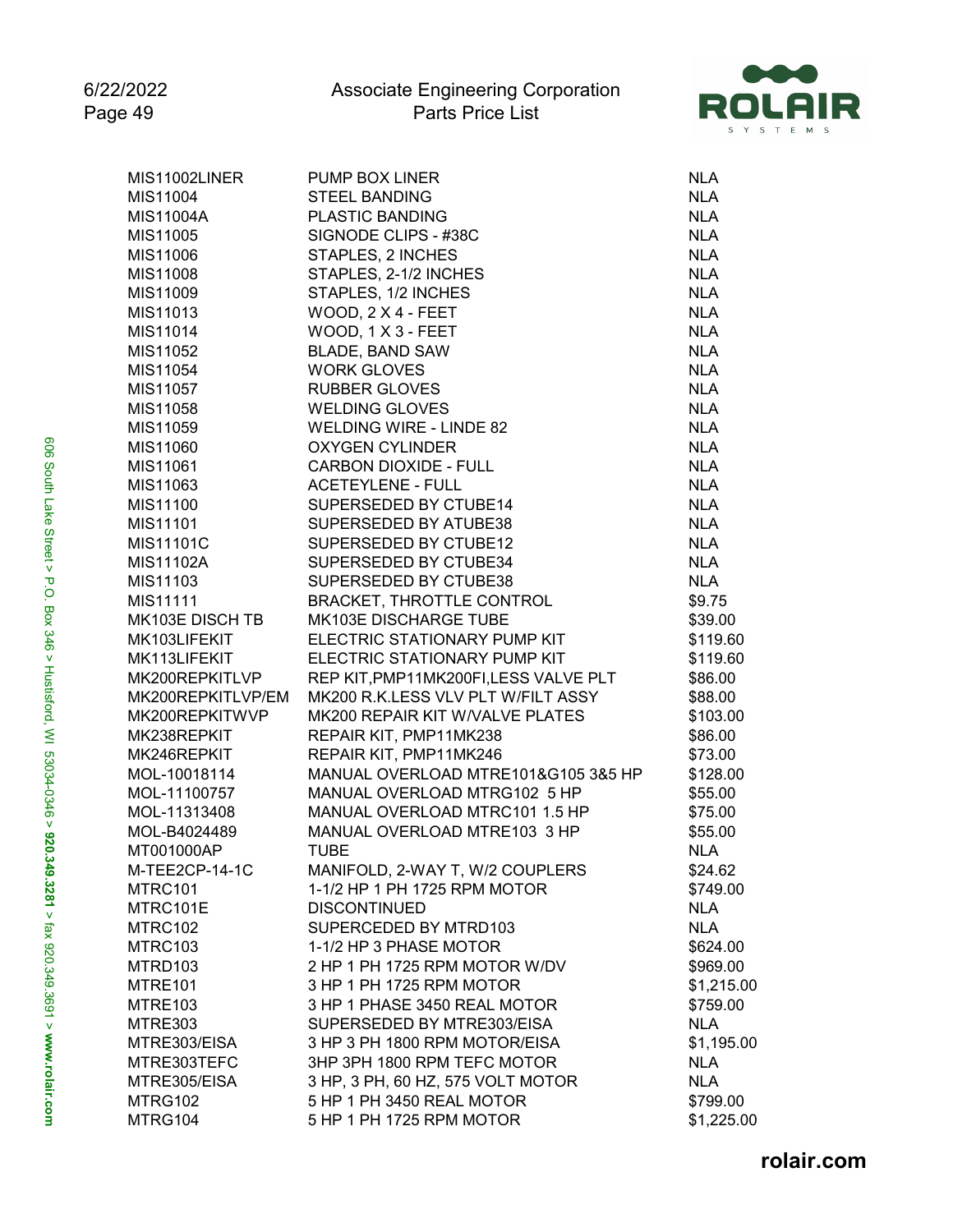

| \$1,285.00<br><b>NLA</b><br><b>NLA</b><br>\$1,285.00<br><b>NLA</b><br>\$1,515.00<br><b>NLA</b><br>\$1,650.00<br>\$860.00<br>\$22.00<br>\$28.40<br><b>NLA</b><br>\$1,815.00<br><b>NLA</b><br>\$1,890.00<br><b>NLA</b> |
|----------------------------------------------------------------------------------------------------------------------------------------------------------------------------------------------------------------------|
|                                                                                                                                                                                                                      |
|                                                                                                                                                                                                                      |
|                                                                                                                                                                                                                      |
|                                                                                                                                                                                                                      |
|                                                                                                                                                                                                                      |
|                                                                                                                                                                                                                      |
|                                                                                                                                                                                                                      |
|                                                                                                                                                                                                                      |
|                                                                                                                                                                                                                      |
|                                                                                                                                                                                                                      |
|                                                                                                                                                                                                                      |
|                                                                                                                                                                                                                      |
|                                                                                                                                                                                                                      |
|                                                                                                                                                                                                                      |
|                                                                                                                                                                                                                      |
| \$2,490.00                                                                                                                                                                                                           |
| <b>NLA</b>                                                                                                                                                                                                           |
| \$3,145.00                                                                                                                                                                                                           |
| \$9.36                                                                                                                                                                                                               |
| \$1.46                                                                                                                                                                                                               |
| \$8.42                                                                                                                                                                                                               |
| \$100.04                                                                                                                                                                                                             |
| \$1.46                                                                                                                                                                                                               |
| \$1.46                                                                                                                                                                                                               |
| \$59.78                                                                                                                                                                                                              |
| \$2.32                                                                                                                                                                                                               |
| \$1.34                                                                                                                                                                                                               |
| \$3.66                                                                                                                                                                                                               |
| \$3.66                                                                                                                                                                                                               |
| \$19.52                                                                                                                                                                                                              |
| \$25.62                                                                                                                                                                                                              |
| \$31.72                                                                                                                                                                                                              |
| \$70.76                                                                                                                                                                                                              |
| \$79.30                                                                                                                                                                                                              |
| \$84.18                                                                                                                                                                                                              |
| \$67.10                                                                                                                                                                                                              |
| \$30.50                                                                                                                                                                                                              |
| \$43.92                                                                                                                                                                                                              |
| \$3.42                                                                                                                                                                                                               |
| \$11.59                                                                                                                                                                                                              |
| \$84.18                                                                                                                                                                                                              |
| \$28.06                                                                                                                                                                                                              |
| \$7.44                                                                                                                                                                                                               |
| \$13.00                                                                                                                                                                                                              |
| \$9.00                                                                                                                                                                                                               |
| \$9.00                                                                                                                                                                                                               |
| \$29.00                                                                                                                                                                                                              |
| \$7.50                                                                                                                                                                                                               |
| \$20.74                                                                                                                                                                                                              |
|                                                                                                                                                                                                                      |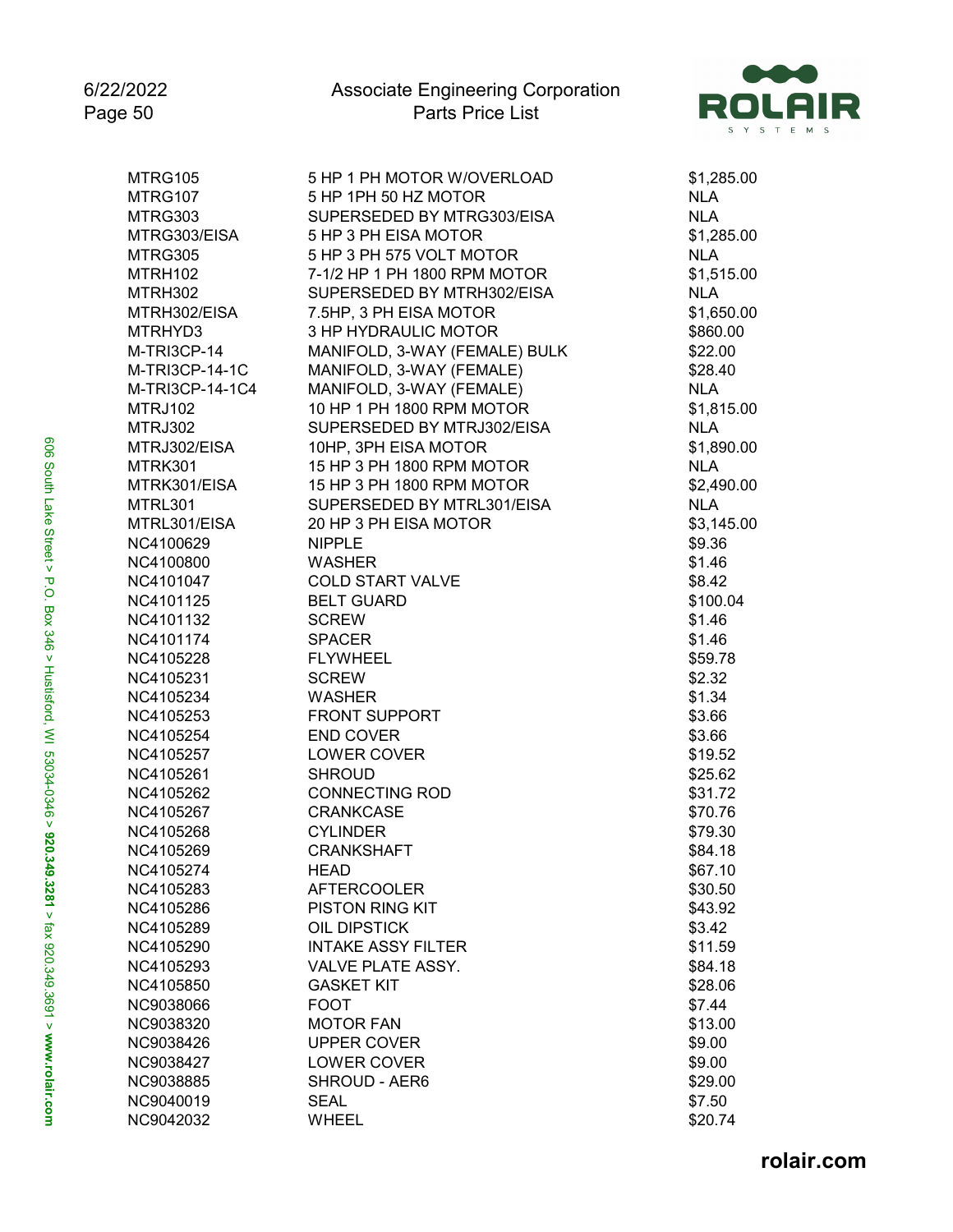

| NC9043542 | <b>PIPE</b>                         | \$32.33    |
|-----------|-------------------------------------|------------|
| NC9047051 | DRAIN VALVE                         | \$8.54     |
| NC9048052 | <b>CHECK VALVE</b>                  | \$20.74    |
| NC9049115 | <b>SAFETY VALVE</b>                 | \$17.08    |
| NC9050372 | <b>ELBOW</b>                        | \$5.92     |
| NC9050507 | <b>EXTENSION</b>                    | \$11.59    |
| NC9051167 | <b>REGULATOR</b>                    | \$15.85    |
| NC9052150 | GAUGE 1 1/2 INCHES                  | \$13.42    |
| NC9052156 | <b>GAUGE</b>                        | \$14.64    |
| NC9054006 | <b>AIR FILTER</b>                   | \$17.69    |
| NC9065921 | <b>CORD W/PLUG</b>                  | <b>NLA</b> |
| NC9075036 | SUPERSEDED BY NC9413114             | <b>NLA</b> |
| NC9075317 | <b>BELT</b>                         | \$45.00    |
| NC9076864 | <b>PULLEY</b>                       | \$40.87    |
| NC9083711 | <b>HANDLE</b>                       | \$52.46    |
| NC9101055 | <b>SCREW</b>                        | \$1.80     |
| NC9101174 | <b>SCREW</b>                        | \$0.80     |
| NC9103284 | <b>SCREW</b>                        | \$1.20     |
| NC9106184 | <b>SCREW</b>                        | \$1.46     |
| NC9107286 | <b>SCREW</b>                        | \$1.46     |
| NC9107288 | <b>SCREW</b>                        | \$1.46     |
| NC9122044 | NUT 8M                              | \$3.54     |
| NC9122333 | <b>NUT M8</b>                       | \$3.54     |
| NC9122453 | NUT M6                              | \$0.80     |
| NC9131540 | <b>WASHER</b>                       | \$1.46     |
| NC9134330 | <b>WASHER</b>                       | \$1.46     |
| NC9134371 | <b>WASHER</b>                       | \$0.80     |
| NC9140211 | C CLIP                              | \$0.80     |
| NC9142591 | <b>SCREW</b>                        | \$0.80     |
| NC9163010 | <b>GASKET</b>                       | \$9.27     |
| NC9170112 | BEARING 6001                        | \$19.50    |
| NC9170115 | BEARING 6203                        | \$9.00     |
| NC9170116 | <b>BEARING</b>                      | \$17.08    |
| NC9270006 | <b>NYLON TUBE</b>                   | \$10.37    |
| NC9411228 | <b>SCREW</b>                        | \$2.50     |
| NC9412016 | WASHER                              | \$1.46     |
| NC9412036 | NUT M12                             | \$1.46     |
| NC9412531 | <b>BOLT M8X40</b>                   | \$1.46     |
| NC9413114 | <b>BELT</b>                         | \$26.84    |
| NC9414633 | <b>DOUBLE SCREW</b>                 | \$3.29     |
| NC9414958 | <b>WHEEL PIN</b>                    | \$11.59    |
| NC9415051 | <b>HEAD</b>                         | \$14.50    |
| NC9415052 | <b>GASKET VALVE PLATE - HEAD</b>    | \$4.50     |
| NC9415531 | BEARING 6201                        | \$17.50    |
| NC9415577 | NOT AVAILABLE, MUST BUY KIT 9415091 | <b>NLA</b> |
| NC9415578 | NOT AVAILABLE, MUST BUY KIT 9415091 | <b>NLA</b> |
| NC9415579 | NOT AVAILABLE, MUST BUY KIT 9415091 | <b>NLA</b> |
| NC9416728 | PRESSURE SWITCH                     | \$58.44    |
| NC9416772 | PRESSURE SWITCH WIRING              | \$12.08    |
| NCA650300 | GASKET CYLINDER-VALVE PLATE         | \$6.00     |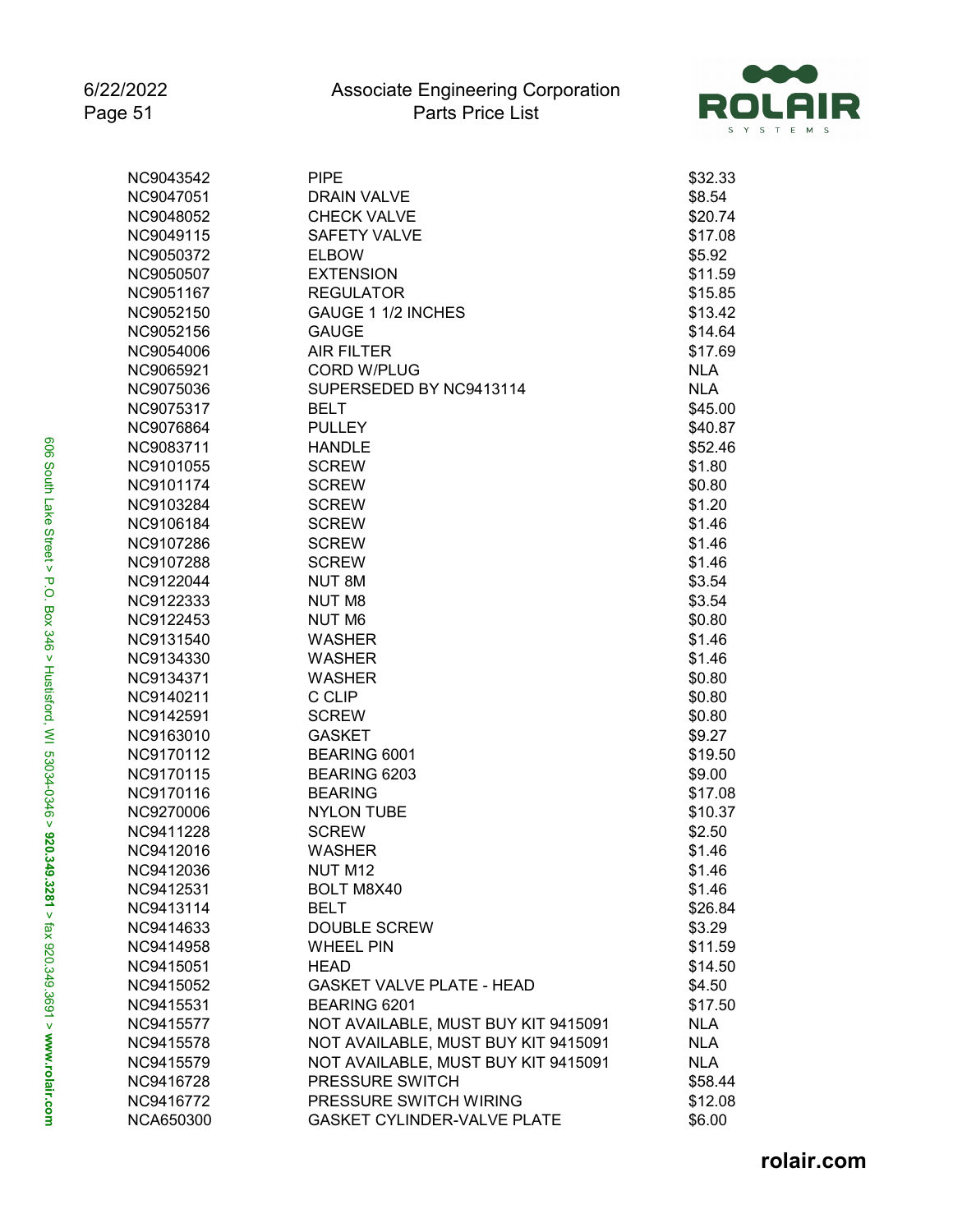

| NCA731040          | <b>CYLINDER SLEEVE</b>                                 | \$11.00    |
|--------------------|--------------------------------------------------------|------------|
| NCA861202          | <b>CRANKSHAFT</b>                                      | \$45.00    |
| NCC710100          | CONROD/PISTON                                          | \$13.50    |
| <b>NCC710300</b>   | <b>CONROD COVER</b>                                    | \$4.50     |
| NOR4381-606        | DIAPHRAM KIT WITH SPRING                               | \$27.10    |
| NPTFLANGE.75       | <b>NPT FLANGE</b>                                      | \$35.50    |
| NPTFLANGE1.0       | <b>NPT FLANGE</b>                                      | <b>NLA</b> |
| NYTUBE38           | <b>NYLON TUBING - 3/8 INCHES</b>                       | <b>NLA</b> |
| OILBLNDSYN1        | MUST ORDER IN CASE QUANTITY                            | <b>NLA</b> |
| OILBLNDSYN1C       | CASE, 4 LITRE BLENDED SYNTHETIC OIL                    | \$280.00   |
| OILBLNDSYN34       | MUST ORDER IN CASE QUANTITY                            | <b>NLA</b> |
| <b>OILBLNDSYNC</b> | CASE, 34 OZ BLENDED SYNTHETIC OIL                      | \$210.00   |
| OILCOMP1           | COMPRESSOR OIL-GALLON                                  | <b>NLA</b> |
| OILCOMP10W34       | <b>NLA</b>                                             | <b>NLA</b> |
| OILCOMP10W34C      | <b>DISCONTINUED ITEM</b>                               | <b>NLA</b> |
|                    | OILCOMP10W55GDRM 55 GALON DRUM 10W OIL, 450 LBS        | <b>NLA</b> |
| OILCOMP30W12C      | <b>DISCONTINUED</b>                                    | <b>NLA</b> |
| OILCOMP30W34       | MUST ORDER IN CASE QUANTITY                            | <b>NLA</b> |
| OILCOMP30W34C      | CASE, 34 OZ., 30W OIL                                  | \$149.00   |
| OILCOMP30W4        | 4 OZ BOTTLE, DISCONTINUED                              | <b>NLA</b> |
| OILCOMP30W4L       | MUST ORDER IN CASE QUANTITY                            | <b>NLA</b> |
| OILCOMP30W4LC      | CASE OF 4 - 4L BOTTLES OF 30 WT OIL                    | \$224.00   |
|                    | OILCOMP30W55GDRM 55 GALLON DRUM, 30W OIL 450 LBS       | <b>NLA</b> |
| <b>OILCOMPQT</b>   | <b>COMPRESSOR OIL-QUART</b>                            | \$5.90     |
| OILHYD1            | HYDRAULIC OIL-SPLITTER-GALLON                          | <b>NLA</b> |
| OILMTR1            | <b>ENGINE OIL-GALLON</b>                               | <b>NLA</b> |
| OILMTRQT           | <b>MOTOR OIL - QUART</b>                               | \$5.90     |
| OILSYN34           | MUST ORDER IN CASE QUANTITY                            | <b>NLA</b> |
| OILSYN34C          | SYNTHETIC OIL, CASE (12 LITERS)                        | \$375.00   |
| OILSYN55GDRM       | 55 GALLON DRUM, SYNTHETIC OIL 400 LB                   | <b>NLA</b> |
|                    | OILSYNBLND55GDRUM 55 GALLON DRUM SYNTHETIC BLEND OIL   | <b>NLA</b> |
| OILTOOL16          | MUST ORDER IN CASE QUANTITY                            | <b>NLA</b> |
| OILTOOL16C         | CASE, TOOL OIL, 16 OZ BOTTLES                          | \$166.00   |
| OILTOOL8           | MUST ORDER IN CASE QUANTITY                            | <b>NLA</b> |
| OILTOOL8C          | TOOL OIL - CASE OF 8 OZ BOTTLES                        | \$115.00   |
|                    | ON/OFFSW INSTALLED ON/OFF SWITCH INSTALLED 3-5 HP UNIT | \$145.00   |
| ON/OFFSW KIT       | ON/OFF SWITCH KIT                                      | \$145.00   |
| ON/OFFSW3-5HP      | ON/OFF SWITCH 3 - 5 HP UNITS                           | \$145.00   |
| <b>OSB BOARD</b>   | 4 X 8 OSB BOARD                                        | <b>NLA</b> |
| OTC1027            | NO LONGER AVAILABLE                                    | <b>NLA</b> |
|                    |                                                        | <b>NLA</b> |
| OTC1037            | NO LONGER AVAILBLE                                     |            |
| PA9H-DISCH TB      | <b>DISCHARGE TUBE</b>                                  | \$39.00    |
| PENTANK9           | PENTAIR 8.2 GAL, 12 INCHES DIA. ASME TANK              | <b>NLA</b> |
| <b>PIF-14</b>      | PLUG, INDUSTRIAL (FEMALE)                              | \$0.88     |
| PIF-14-100BAG      | PLUG, INDUSTRIAL (FEMALE)                              | <b>NLA</b> |
| <b>PIF-14-2C</b>   | PLUG, INDUSTRIAL (FEMALE)                              | \$1.82     |
| PIF-14-2C4         | PLUG, INDUSTRIAL (FEMALE)                              | <b>NLA</b> |
| PIF-14-B25         | PLUG, INDUSTRIAL (FEMALE)                              | <b>NLA</b> |
| <b>PIF-38</b>      | PLUG, INDUSTRIAL (FEMALE)                              | \$3.16     |
| PIF-38-B25         | PLUG, INDUSTRIAL (FEMALE)                              | <b>NLA</b> |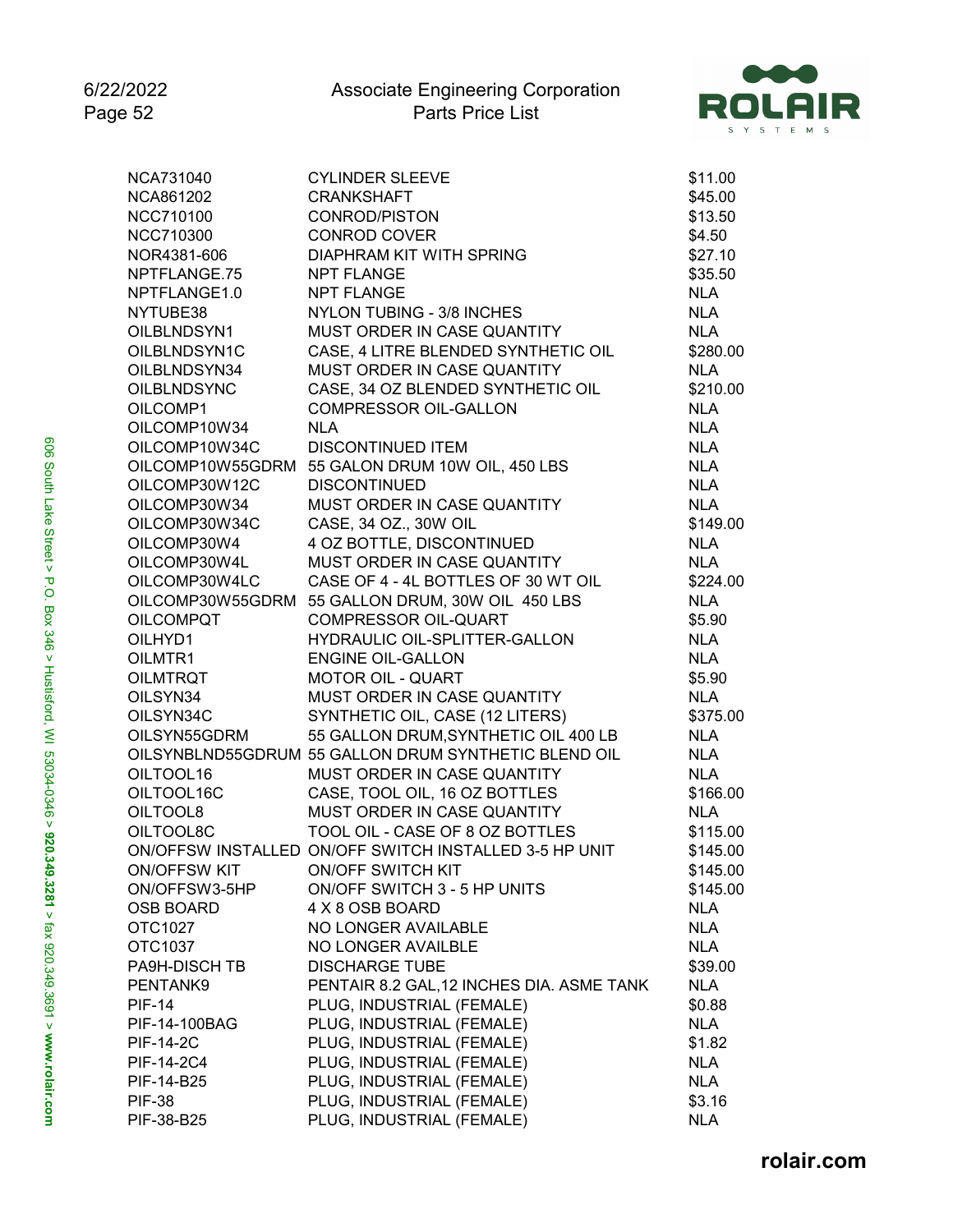

| <b>PIM-14</b>                  | PLUG, INDUSTRIAL (MALE)                | \$0.88                                           |
|--------------------------------|----------------------------------------|--------------------------------------------------|
| PIM-14-100BAG                  | PLUG, INDUSTRIAL (MALE)                | <b>NLA</b>                                       |
| <b>PIM-14-2C</b>               | PLUG, INDUSTRIAL (MALE)                | \$1.82                                           |
| PIM-14-2C4                     | PLUG, INDUSTRIAL (MALE)                | <b>NLA</b>                                       |
| PIM-1438                       | PLUG, INDUSTRIAL (MALE)                | \$1.40                                           |
| PIM-1438-2C                    | PLUG, INDUSTRIAL (MALE)                | \$2.78                                           |
| PIM-1438-2C4                   | PLUG, INDUSTRIAL (MALE)                | <b>NLA</b>                                       |
| PIM-1438-B25                   | PLUG, INDUSTRIAL (MALE)                | <b>NLA</b>                                       |
| PIM-14-B25                     | PLUG, INDUSTRIAL (MALE)                | <b>NLA</b>                                       |
| <b>PIM-38</b>                  | PLUG, INDUSTRIAL (MALE)                | \$2.44                                           |
| PIM-3814                       | PLUG, INDUSTRIAL (MALE)                | \$1.44                                           |
| PIM-3814-B25                   | PLUG, INDUSTRIAL (MALE)                | <b>NLA</b>                                       |
| PIM-38-B10-ITW                 | PLUG, INDUSTRIAL (MALE)                | <b>NLA</b>                                       |
| PIM-38-B25                     | PLUG, INDUSTRIAL (MALE)                | <b>NLA</b>                                       |
| <b>PIPO-14</b>                 | PLUG, INDUSTRIAL PUSH-ON BARB          | \$1.78                                           |
| <b>PIPO-14-2C</b>              | PLUG, INDUSTRIAL PUSH-ON BARB          | \$3.74                                           |
| PIPO-14-2C4                    | PLUG, INDUSTRIAL PUSH-ON BARB          | <b>NLA</b>                                       |
| <b>PIPO-1438</b>               | PLUG, INDUSTRIAL PUSH-ON BARB          | \$2.20                                           |
| PIPO-1438-2C                   | PLUG, INDUSTRIAL PUSH-ON BARB          | \$4.80                                           |
| PIPO-1438-2C4                  | PLUG, INDUSTRIAL PUSH-ON BARB          | <b>NLA</b>                                       |
| PIPO-1438-B25                  | PLUG, INDUSTRIAL PUSH-ON BARB          | <b>NLA</b>                                       |
| PIPO-14-B25                    | PLUG, INDUSTRIAL PUSH-ON BARB          | <b>NLA</b>                                       |
| <b>PIPO-38</b>                 | PLUG, INDUSTRIAL PUSH-ON BARB          | \$5.00                                           |
| PIPO-3814                      | <b>DISCONTINUED</b>                    | <b>NLA</b>                                       |
| PIPO-3814-B25                  | PLUG, INDUSTRIAL PUSH-ON BARB          | <b>NLA</b>                                       |
| PIPO-38-B25                    | PLUG, INDUSTRIAL PUSH-ON BARB          | <b>NLA</b>                                       |
| <b>PISB-14</b>                 | PLUG, INDUSTRIAL, 1/4 INCHES BODY SIZE | \$1.78                                           |
| PISB-1438                      | PLUG, INDUSTRIAL, 1/4 INCHES BODY SIZE | \$2.20                                           |
| PISB-1438-B25                  | PLUG, INDUSTRIAL, 1/4 INCHES BODY SIZE | <b>NLA</b>                                       |
| PISB-14-B25                    | PLUG, INDUSTRIAL, 1/4 INCHES BODY SIZE | <b>NLA</b>                                       |
| <b>PLC1414</b>                 | 1/4 INCHES COUPLER, 1/4 INCHES HOSE    | <b>NLA</b>                                       |
| <b>PLC1438</b>                 | 1/4 INCHES COUPLER, 3/8 INCHES HOSE    | <b>NLA</b>                                       |
| <b>PLC3838</b>                 | 3/8 INCHES COUPLER, 3/8 INCHES HOSE    | <b>NLA</b>                                       |
| <b>PLIER</b>                   | PLIERS TO USE W/COMPRESSOR BANDS       | <b>NLA</b>                                       |
| <b>PLP1438</b>                 | 1/4 INCHES PLUG, 3/8 INCHES HOSE       | <b>NLA</b>                                       |
| PLP3838                        | 3/8 INCHES PLUG, 3/8 INCHES HOSE       | <b>NLA</b>                                       |
| PMP11AS11FA                    | 1 HP AIRSTAK PUMP                      | <b>CONSULT FACTORY</b>                           |
| PMP11K3                        | I STAGE PUMP WITH FLYWHEEL             | <b>CONSULT FACTORY</b>                           |
| PMP11K3 OEM                    | I STAGE PUMP - OEM PACKAGE             | <b>CONSULT FACTORY</b>                           |
| PMP11K3CH                      | I STAGE PUMP WITH FLYWHEEL             | <b>CONSULT FACTORY</b>                           |
| PMP11K3GR                      | PUMP, K3                               | <b>CONSULT FACTORY</b>                           |
| PMP11K8                        | I STAGE PUMP WITH FLYWHEEL             | <b>CONSULT FACTORY</b>                           |
| PMP11K8 OEM                    | I STAGE PUMP - OEM PACKAGE             | <b>CONSULT FACTORY</b>                           |
| PMP11K8CH                      | I STAGE PUMP WITH FLYWHEEL             | \$465.00                                         |
| PMP11K8GR                      | PUMP, K8                               | <b>CONSULT FACTORY</b>                           |
|                                | 1 HP LOW SPEED PUMP                    | <b>CONSULT FACTORY</b>                           |
| <b>PMP11MK137</b>              |                                        |                                                  |
| <b>PMP11MK238</b>              | 3 HP PUMP-GDD UNITS                    | <b>CONSULT FACTORY</b><br><b>CONSULT FACTORY</b> |
| PMP11MK238 OEM<br>PMP11MK238FI | 3 HP OEM PUMP<br>3 HP PUMP-GDD UNITS   |                                                  |
|                                |                                        | \$405.00                                         |
| PMP11MK246                     | 2 HP HIGH SPEED PUMP                   | <b>CONSULT FACTORY</b>                           |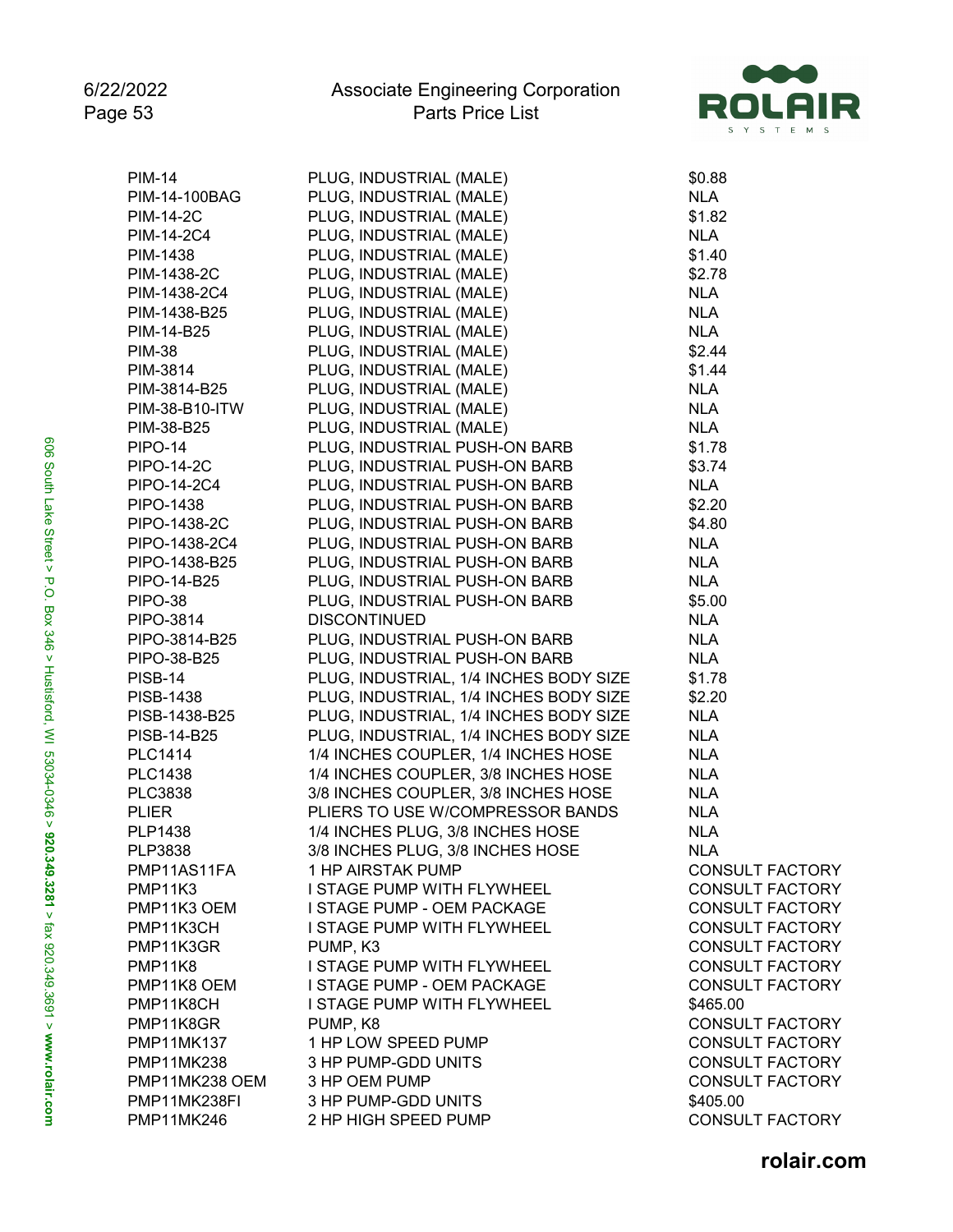

PMP11MK246 OEM 2 HP HIGH SPEED PUMP WITH FILTER CONSULT FACTORY PMP11MK246FC 2 HP HIGH SPEED PUMP WITH FILTER \$344.00<br>PMP11MK256 DIRECT DRIVE PUMP **DIRECT DRIVE PUMP** PMP11MK256 OEM DIRECT DRIVE PUMP CONSULT FACTORY PMP11OL200FI 2 HP OILLESS PUMP/MOTOR CONSULT FACTORY PMP11OL202FI 2 HP OILLESS PUMP/MOTOR  $$348.00$ <br>PMP11SF2500FC SF2500 PUMP PMP11SF2500FC PMP11VT20TB VT20TB PUMP WITH FILTER \$329.00 PMP11VT25BIG VT25BIG PUMP WITH FILTER \$349.00 PMP11VT25BIG OEM VT25BIG PUMP WITH FILTER CONSULT FACTORY PMP12BK119 SUPERSEDED BY PMP22BK119FC CONSULT FACTORY PMP12JC10PLUS SUPERSEDED BY U1200 CONSULT FACTORY PMP12JC8 SUPERSEDED BY U1200 CONSULT FACTORY PMP12JC8 OEM OILLESS JC10 PUMP CONSULT FACTORY PMP12K11 I STAGE PUMP WITH FLYWHEEL CONSULT FACTORY PMP12K11 OEM I STAGE PUMP - OEM PACKAGE PMP12K11CH I STAGE PUMP WITH FLYWHEEL \$440.00 PMP12K11HU I STAGE PUMP WITH HEAD UNLOADERS CONSULT FACTORY PMP12K11HU OEM ISTAGE PUMP - OEM PACKAGE CONSULT FACTORY<br>PMP12K11HUCH ISTAGE PUMP WITH HEAD UNLOADERS CONSULT FACTORY PMP12K11HUCH I STAGE PUMP WITH HEAD UNLOADERS PMP12K17 I STAGE PUMP W/FLYWHEEL CONSULT FACTORY PMP12K17 OEM I STAGE PUMP - OEM PACKAGE CONSULT FACTORY PMP12K17/10 I STAGE PUMP W/FLYWHEEL CONSULT FACTORY PMP12K17/10 NAC ISTAGE PUMP W/10 INCHES FLYWHEEL CONSULT FACTORY PMP12K17/10 NAC OEM I STAGE PUMP W/10 INCHES FLYWHEEL CONSULT FACTORY PMP12K17/10 NACCH I STAGE PUMP W/10 INCHES FLYWHEEL CONSULT FACTORY PMP12K17/10CH I STAGE PUMP W/ 10 INCHES FLYWHEEL CONSULT FACTORY PMP12K17CH I STAGE PUMP W/FLYWH & AFTERCOOLER \$609.00 PMP12K17CHLF I STAGE PUMP LESS FLYWHEEL \$599.00 PMP12K17CH-S I STAGE PUMP W/FLYWH & AFTERCOOLER CONSULT FACTORY PMP12K17CH-S I STAGE PUMP W/FLYWH & AFTERCOOLER CONSULT FACTORY PMP12K17CH-S I STAGE PUMP W/FLYWH & AFTERCOOLER CONSULT FACTORY PMP12K17CI I STAGE PUMP W/CAST IRON FLYWHEEL CONSULT FACTORY PMP12K17EZ K17 PUMP W/10 INCHES FLY & FILTER,WITH AC CONSULT FACTORY PMP12K17EZ OEM K17 PUMP W/10 INCHES FLY & FILTER,WITH AC CONSULT FACTORY PMP12K17EZCH K17 PUMP W/10 INCHESFLY & FILTER WITH AC CONSULT FACTORY PMP12K17GR I STAGE PUMP W/FLYWHEEL PMP12K17HU I STAGE PUMP WITH HEAD UNLOADERS CONSULT FACTORY PMP12K17HU OEM ISTAGE PUMP - OEM PACKAGE CONSULT FACTORY PMP12K17HUCH I STAGE PUMP WITH HEAD UNLOADERS CONSULT FACTORY PMP12K17OEM I STAGE PUMP(OEM PACKAGE) CONSULT FACTORY PMP12K18 I STAGE PUMP W/FLY, W/AFTERCOOLER CONSULT FACTORY PMP12K18 OEM I STAGE PUMP - OEM PACKAGE CONSULT FACTORY PMP12K180 I STAGE PUMP W/FLYWHEEL&AFTERCOOLER CONSULT FACTORY PMP12K18CH I STAGE PUMP W/FLYWHEEL & AC \$685.00 PMP12K18CHLF I STAGE PUMP LESS FLYWHEEL \$675.00 PMP12K18CI I STAGE PUMP W/CAST IRON FLYWHEEL \$675.00 PMP12K18HU I STAGE PMP W/FLY, HEAD UNL., NO FILT CONSULT FACTORY PMP12K18HU OEM I STAGE PUMP - OEM PACKAGE CONSULT FACTORY PMP12K18HUCH I STAGE PMP W/FLY, HEAD UNL.&FILTER CONSULT FACTORY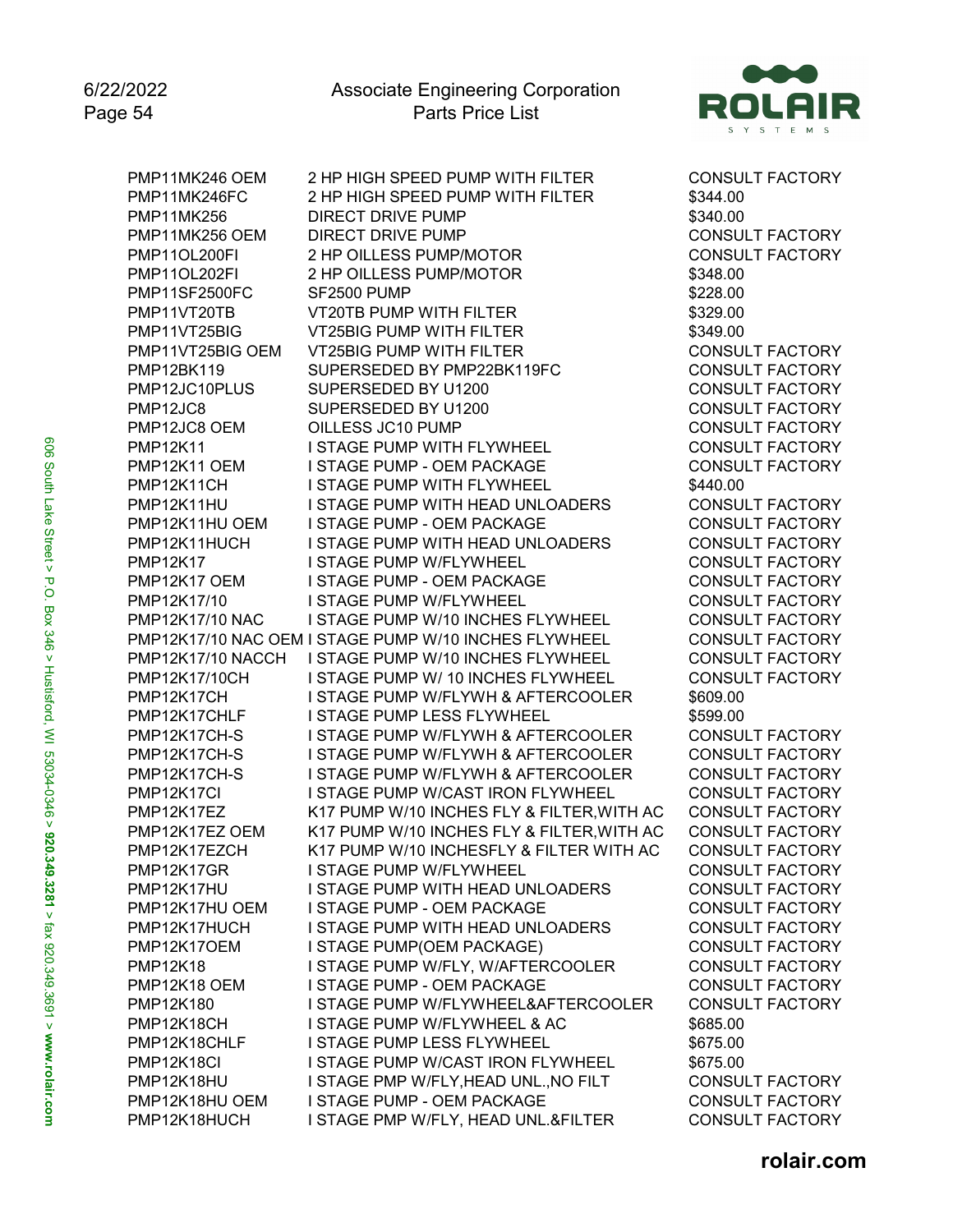

PMP12K35 I STAGE PUMP W/FLYWHEEL,LESS FILTER CONSULT FACTORY PMP12K35 OEM I STAGE PUMP - OEM PACKAGE CONSULT FACTORY<br>PMP12K35CH I STAGE PUMP W/FLYWH. FILTER & AC \$1.265.00 I STAGE PUMP W/FLYWH, FILTER & AC \$1,265.00 PMP12K35GR PUMP, K35 \$1,265.00 PMP12K35HU I STAGE PUMP W/FLY,HEAD UNL.NO COOL CONSULT FACTORY PMP12K35HU OEM I STAGE PUMP OEM PACKAGE  $\overline{C}$  consult factory<br>PMP12KEMGCH DISCONTINUED. EMGLO/DEWALT REPL  $\overline{C}$  consult factory DISCONTINUED, EMGLO/DEWALT REPL PMP12KEMGCHHU I STAGE PUMP W/HEAD UNLOADER, WITH CONSULT FACTORY PMP12KEMGCHHUKIT I STAGE PUMP W/FLYWHEEL \$600.00 PMP12KEMGCHHUKIT-1I STAGE PUMP W/FLYWHEEL CONSULT FACTORY PMP12KEMGCHHUKIT-2I STAGE PUMP W/FLYWHEEL CONSULT FACTORY PMP12KEMGCHHUKIT-3I STAGE PUMP W/FLYWHEEL CONSULT FACTORY PMP12KEMGCHHUKIT-4I STAGE PUMP W/FLYWHEEL CONSULT FACTORY PMP12KEMGCHKIT DISCONTINUED, EMGLO/DEWALT KIT CONSULT FACTORY PMP12MK103 I STAGE PUMP W/FLYWHEEL, FILTER,  $$390.00$ PMP12MK103 OEM I STAGE PUMP W/FLYWHEEL \$390.00 PMP12MK103AD I STAGE PUMP CONSULT FACTORY PMP12MK103GA I STAGE PUMP W/FLYWHEEL, INTAKE CONSULT FACTORY PMP12MK103GR PUMP, MK103 CONSULT FACTORY<br>PMP12MK103HA MK103 PUMP CONSULT FACTORY PMP12MK103HA MK103 PUMP CONSULT FACTORY PMP12MK103JD MK103 JD PUMP CONSULT FACTORY PMP12MK103JDZ MK103 JD PUMP CONSULT FACTORY PMP12MK103PP MK103 PREC PLNT PUMP CONSULT FACTORY PMP12MK103PPZ MK103 PREC PLNT PUMP CONSULT FACTORY PMP12MK113 OEM MK113 PUMP CONSULT FACTORY PMP12MK113FC MK113 PUMP **12MHz** MK113 PUMP PMP12MK113GR PUMP, MK113 CONSULT FACTORY PMP12PV02A SUPERSEDED BY PMP12PV02AC CONSULT FACTORY PMP12PV02A OEM I STAGE PUMP W/FLYWHEEL \$420.00 PMP12PV02AC I STAGE PUMP W/FLYWHEEL \$420.00 PMP13PT03A SUPERSEDED BY PMP13PT03AC CONSULT FACTORY PMP13PT03A OEM 3 CYLINDER I STAGE PUMP W/FLYWHEEL \$550.00 PMP13PT03AC 3 CYLINDER I STAGE PUMP W/FLY \$599.00 PMP13PT03AC-S 3 CYLINDER I STAGE PUMP W/FLY \$599.00<br>PMP13PT03AC-S 3 CYLINDER I STAGE PUMP W/FLY CONSU 3 CYLINDER I STAGE PUMP W/FLY CONSULT FACTORY PMP14K70 I STAGE PUMP WITH FLYWHEEL CONSULT FACTORY PMP14K70 OEM I STAGE PUMP WITH FLYWHEEL CONSULT FACTORY PMP22BK114CH II STAGE PUMP CONSULT FACTORY PMP22BK119 OEM II STAGE PUMP CONSULT FACTORY PMP22BK119FC II STAGE PUMP **EXAMPLE 19915.00** PMP22BK119GR PUMP, BK119 PUMP, 200 CONSULT FACTORY PMP22BK120FC II STAGE PUMP CONSULT FACTORY PMP22K22 DISCONTINUED CONSULT FACTORY PMP22K22 OEM II STAGE PUMP - OEM PACKAGE NAMEL CONSULT FACTORY PMP22K22CH II STAGE PUMP W/FLYWHEEL CONSULT FACTORY PMP22K22CHLF II STAGE PUMP LESS FLYWHEEL CONSULT FACTORY PMP22K22SL II STAGE PUMP W/FLYWHEEL/SLEEGERS CONSULT FACTORY PMP22K24 II PUMP W/FLYWHEEL CONSULT FACTORY PMP22K24 OEM II STAGE PUMP - OEM PACKAGE CONSULT FACTORY PMP22K24CH II STAGE PUMP W/FLYWHEEL \$939.00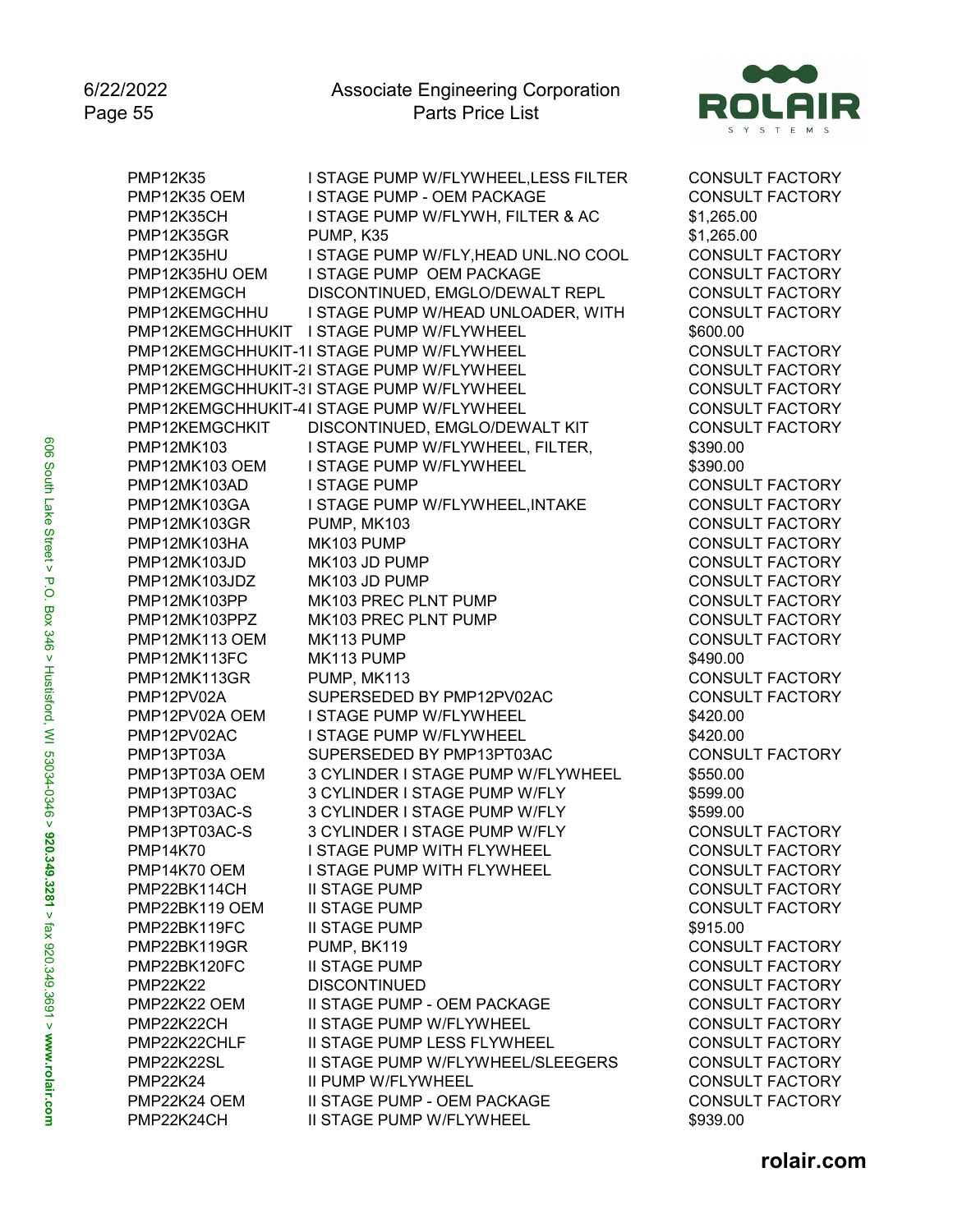

PMP22K24CHLF II STAGE PUMP LESS FLYWHEEL \$925.00 PMP22K24OEM II STAGE PUMP (OEM PACKAGE) CONSULT FACTORY **II STAGE PUMP - OEM PACKAGE** PMP22K25CH II STAGE PUMP W/FLYWHEEL \$939.00 PMP22K25CHLF II STAGE PUMP LESS FLYWHEEL PMP22K25OEM II STAGE PUMP - OEM PACKAGE CONSULT FACTORY **II STAGE PUMP WITH FLYWHEEL** PMP22K28 OEM II STAGE PUMP - OEM PACKAGE CONSULT FACTORY PMP22K28CH II STAGE PUMP WITH FLYWHEEL \$969.00 PMP22K28CHLF II STAGE PUMP LESS FLYWHEEL \$949.00 PMP22K28OEM II STAGE PUMP (OEM PACKAGE) CONSULT FACTORY NO LONGER AVAILABLE CONSULT FACTORY PMP22K29V OEM II STAGE PUMP - OEM PACKAGE CONSULT FACTORY PMP22K29VCH II STAGE PUMP WITH FLYWHEEL \$1.210.00 PMP22K29VCHLF II STAGE PUMP LESS FLYWHEEL CONSULT FACTORY PMP22K30 II STAGE PUMP W/ALUM FLY, CONSULT FACTORY PMP22K30 OEM II STAGE PUMP - OEM PACKAGE CONSULT FACTORY PMP22K30 OEM SS K30 OEM PUMP WITH STRAIGHT SHAFT CONSULT FACTORY PMP22K30CH II STAGE PUMP W/FLYWHEEL \$1,109.00 PMP22K30CHLF II STAGE PUMP LESS FLYWHEEL \$1,085.00 PMP22K30CI TWO STAGE PUMP W/CAST IRON FLYWHEEL \$1,085.00 PMP22K30GR II STAGE PUMP W/ALUM FLY, PMP22K30HU II STAGE PMP W/FLY, HEAD UNL, NO FILT CONSULT FACTORY PMP22K30HU OEM II STAGE PUMP - OEM PACKAGE CONSULT FACTORY<br>PMP22K30HUCH II STAGE PMP,W/FLY,HEAD UNL.&FILTER CONSULT FACTORY PMP22K30HUCH II STAGE PMP, W/FLY, HEAD UNL.& FILTER PMP22K30HUCHLF II STAGE PUMP W/HU, LESS FLYWHEEL CONSULT FACTORY PMP22K30OEM II STAGE PUMP(OEM PACKAGE) CONSULT FACTORY<br>PMP22K30SL II STAGE PUMP W/FLYWHEEL/SLEEGERS CONSULT FACTORY PMP22K30SL II STAGE PUMP W/FLYWHEEL/SLEEGERS PMP22K30SS K30 PUMP WITH STRAIGHT SHAFT CONSULT FACTORY PMP22K50 II STAGE PUMP WITH FLYWHEEL CONSULT FACTORY PMP22K50 OEM II STAGE PUMP - OEM PACKAGE CONSULT FACTORY PMP22K50CH II STAGE PUMP W/FLYWHEEL \$2,180.00 PMP22K50CHLF II STAGE PUMP LESS FLYWHEEL CONSULT FACTORY PMP22K50HU II STAGE PUMP W/HU&FLY,INTK&DIS TAP CONSULT FACTORY PMP22K50HU OEM II STAGE PUMP - OEM PACKAGE CONSULT FACTORY PMP22K50HUCH II STAGE PUMP W/HU AND FLYWHEEL CONSULT FACTORY PMP22K50HUCHLF II STAGE PUMP W/HU, LESS FLYWHEEL CONSULT FACTORY PMP24K100 II STAGE PUMP CONSULT FACTORY PMP24K100/550 II STAGE PUMP WITH FLYWHEEL CONSULT FACTORY PMP24K100/550 OEM II STAGE PUMP - OEM PACKAGE CONSULT FACTORY PMP24K100/550CH II STAGE PUMP WITH FLYWHEEL \$4,865.00 PMP24K100/550CHHU II STAGE PUMP W/HU AND FLYWHEEL CONSULT FACTORY PMP24K100/550CHLF II STAGE PUMP LESS FLYWHEEL CONSULT FACTORY PMP24K100/550CHLFHUII STAGE PUMP LESS FLYWHEEL CONSULT FACTORY PMP24K100/550HU II STAGE PUMP W/HU AND FLYWHEEL CONSULT FACTORY PMP24K100/550HU OEMII STAGE PUMP - OEM PACKAGE CONSULT FACTORY PMP24K100HU II STAGE PUMP W/HU AND FLYWHEEL CONSULT FACTORY<br>PMP24K100SL II STAGE PUMP W/FLYWHEEL/SLEEGERS CONSULT FACTORY II STAGE PUMP W/FLYWHEEL/SLEEGERS CONSULT FACTORY PMP24K60 K60 PUMP CONSULT FACTORY PMP24K60/450 II STAGE PUMP WITH SMALL FLYWHEEL CONSULT FACTORY

606 South Lake Street > P.O. Box 346 > Hustisford, WI 53034-0346 > **920.349.3281** > fax 920.349.3691 > www.rolair.com 606 South Lake Street > P.O. Box 346 > Hustisford, WI 53034-0346 > **920.349.3281** > fax 920.349.3691 > **www.rolair.com**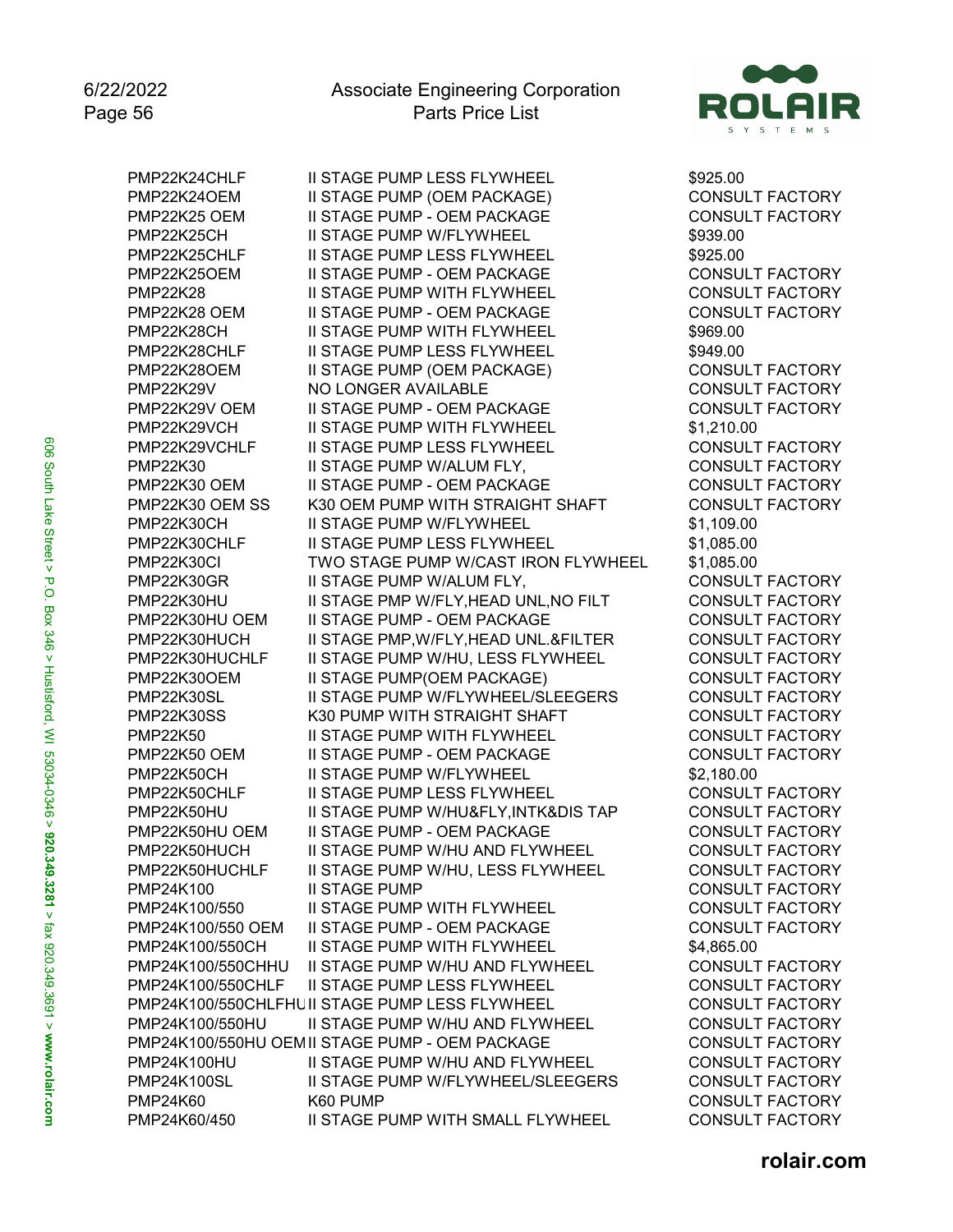

PMP24K60/450 OEM II STAGE PUMP OEM PACKAGE CONSULT FACTORY PMP24K60/450CH II STAGE PUMP WITH SMALL FLYWHEEL \$2,825.00<br>PMP24K60/450CHHU II STAGE PUMP W/HU AND FLYWHEEL CONSULT FACTORY **II STAGE PUMP W/HU AND FLYWHEEL** PMP24K60/450CHLAC II STAGE PUMP W/FLYWHEEL,LESS AFTER \$2,699.00 PMP24K60/450CHLF II STAGE PUMP LESS FLYWHEEL CONSULT FACTORY PMP24K60/450HU II STAGE PUMP W/HU AND FLYWHEEL CONSULT FACTORY<br>PMP24K60/450HU OEM II STAGE PUMP W/HU AND FLYWHEEL CONSULT FACTORY PMP24K60/450HU OEM II STAGE PUMP W/HU AND FLYWHEEL PMP24K60/550 II STAGE PUMP WITH LARGE FLYWHEEL CONSULT FACTORY PMP24K60/550 OEM II STAGE PUMP - OEM PACKAGE CONSULT FACTORY<br>PMP24K60/550CH II STAGE PUMP WITH LARGE FLYWHEEL \$2,825.00 PMP24K60/550CH II STAGE PUMP WITH LARGE FLYWHEEL PMP24K60/550CHHU II STAGE PUMP W/HU AND FLYWHEEL CONSULT FACTORY PMP24K60/550CHLAC II STAGE PUMP W/FLYWHEEL,LESS AFTER \$2,699.00 PMP24K60/550CHLF II STAGE PUMP LESS FLYWHEEL CONSULT FACTORY PMP24K60/550CHLFHU II STAGE PUMP W/HU, LESS FLYWHEEL CONSULT FACTORY PMP24K60/550HU II STAGE PUMP W/HU AND FLYWHEEL CONSULT FACTORY PMP24K60/550HU OEM II STAGE PUMP - OEM PACKAGE CONSULT FACTORY PMP24K60/550HUOEM II STAGE PUMP/ HU CONSULT FACTORY PMP24K60CH SUPERSEDED BY PMP24K60/450CH &550CH CONSULT FACTORY PMP24K60HU II STAGE PUMP W/HU AND FLYWHEEL CONSULT FACTORY PMP24K60SL II STAGE PUMP W/FLYWHEEL/SLEEGERS CONSULT FACTORY PS1010 CONDOR PRES SWITCH,MDR21/11,95-125 \$49.90 PS1010COVER COVER, PS1010 66.65 PS1010RV RELIEF VALVE, PS1010,321020000F \$13.45 PS1212 CONDOR PRES.SW MDR21/11 NPT 95-125 \$49.90 PS2020 PRES.SWITCH FEMALE FIT.105-135(J39) \$84.00 PS2020COVER DISCONTINUED NLA PS2020D DIAPHRAM FOR PS2020 \$10.70 PS2020LEVER ON/OFF LEVER FOR PS2020 \$4.80 PS2020M PRESSURE SWITCH/MALE FIT.105-135PSI PS2020NEMA4 PRESSURE SWITCH,NEMA 4 NLA PS2020RV RELIEF VALVE, PS2020 \$26.50 PS2020WP PRESSURE SWITCH, NEMA3, WEATHER PROOF \$200.00 PS2525 PRESSURE SWITCH, 4 PORT, 105-135PSI \$99.00 PS3030 SIEMENS PRES.SWITCH, AUTO OFF, ML \$109.00 PS3030RV SUPERSEDED BY PS3030RVMB/PS3030RVJF NLA PS3030RVJF RELIEF VALVE FOR PS3030 JF SERIES \$23.50 PS3030RVMB RELIEF VALVE FOR PS3030 MB SERIES \$35.00 PS3535 PRESSURE SWITCH \$99.00 PS3535HP 
HIGH PRESSURE PRESSURE SWITCH

S109.00 PS3535RV RELIEF VALVE FOR PS3535 \$35.00 PS3536 PRESSURE SWITCH 69JF7LY \$99.00 PS3537 NO LONGER AVAILABLE NUMBER AND NUMBER AND NUMBER AND NUMBER AND NUMBER AND NUMBER AND NUMBER AND NUMBER PS4040 PRESSURE SWITCH 100-130 PSI \$129.00 PS4040C DISCONTINUED CONTACT NLA PS4040COVER COVER FOR PS4040 \$32.00 PS4040COVERCONDORPS4040 PRESSURE SWITCH COVER-CONDOR \$20.00 PS4040D DIAPHRAM \$15.00 PS4040KT NLA NLA PS4040RV RELIEF VALVE, PS4040 \$79.00 PS4040RVCONDOR RELIEF VALVE FOR CONDOR PS4040RV \$16.50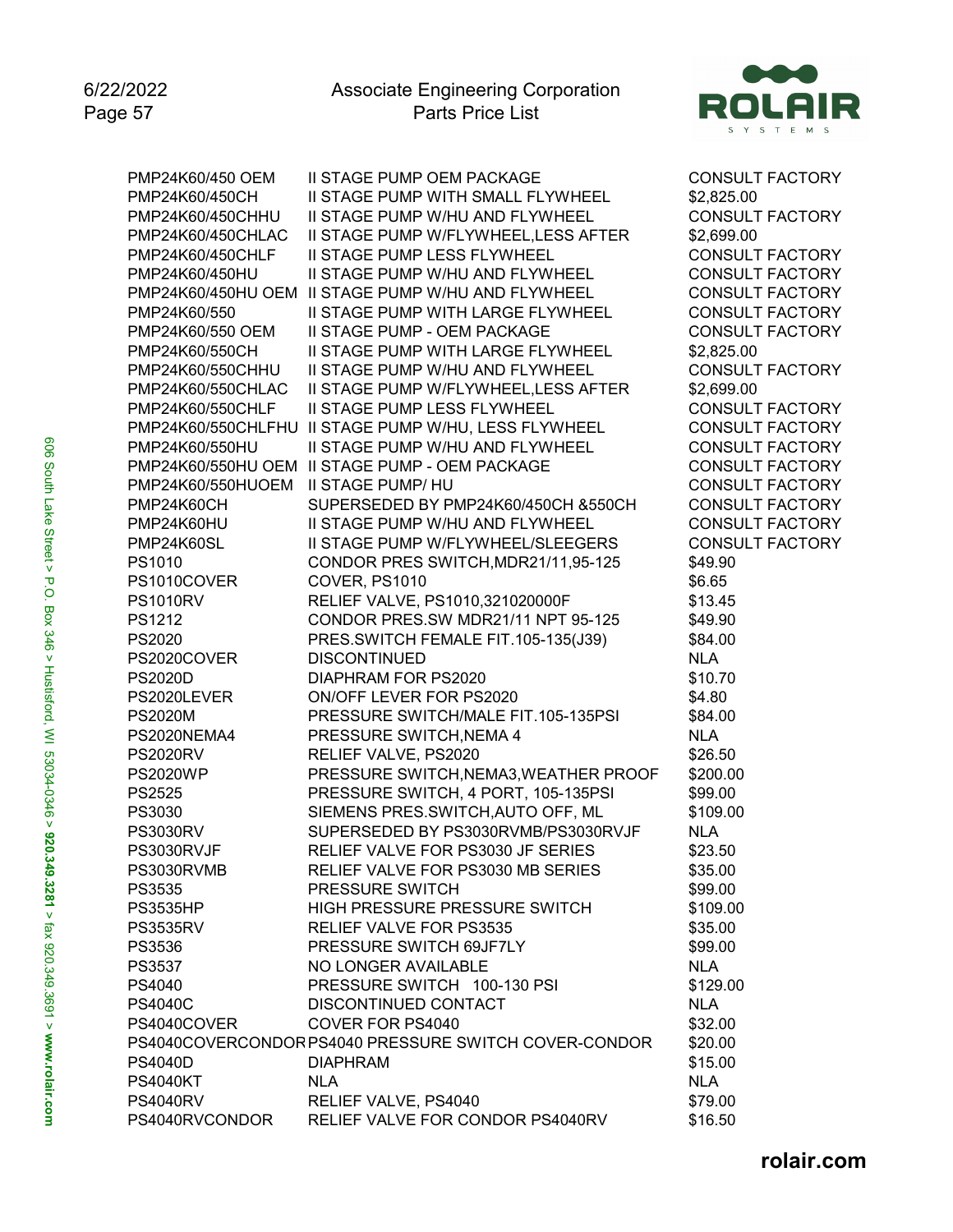

| <b>PS4040SQD</b>  | PS4040 SQUARE D                     | \$199.00   |
|-------------------|-------------------------------------|------------|
| <b>PSEARS</b>     | PRESSURE SWITCH                     | <b>NLA</b> |
| PT03GASKETS       | GASKET SET - PT03A                  | \$91.50    |
| PT03LIFEKIT       | ELECTRIC STATIONARY PUMP KIT        | \$138.10   |
| PTFF-14           | PLUG, T/AUTOMOTIVE (FEMALE)         | \$0.94     |
| <b>PTFF-14-2C</b> | PLUG, T/AUTOMOTIVE (FEMALE)         | \$1.94     |
| PTFF-14-2C4       | PLUG, T/AUTOMOTIVE (FEMALE)         | <b>NLA</b> |
| PTFF-14-B25       | PLUG, T/AUTOMOTIVE (FEMALE)         | <b>NLA</b> |
| PTFM-14           | PLUG, T/AUTOMOTIVE (MALE)           | \$1.50     |
| <b>PTFM-14-2C</b> | <b>DISCONTNUED</b>                  | <b>NLA</b> |
| PTFM-14-2C4       | PLUG, T/AUTOMOTIVE (MALE)           | <b>NLA</b> |
| <b>PTFM-1438</b>  | PLUG, T/AUTOMOTIVE (FEMALE)         | \$1.40     |
| PTFM-1438-2C      | DISCONTINUED - USE PTFM-1438        | <b>NLA</b> |
| PTFM-1438-2C4     | PLUG, T/AUTOMOTIVE (MALE)           | <b>NLA</b> |
| PTFM-1438-B25     | PLUG, T/AUTOMOTIVE (FEMALE)         | <b>NLA</b> |
| PTFM-14-B25       | PLUG, T/AUTOMOTIVE (MALE)           | <b>NLA</b> |
| PTFM-38           | PLUG, 3/8 X 3/8 MNPT, T/AUTOMOTIVE, | \$3.16     |
| <b>PTFM-3814</b>  | <b>DISCONTINUED</b>                 | <b>NLA</b> |
| PTFM-3814-B25     | PLUG, 3/8 X 1/4 MNPT, T/AUTOMOTIVE, | <b>NLA</b> |
| PTFM-38-B25       | PLUG, 3/8 X 3/8 MNPT, T/AUTOMOTIVE  | <b>NLA</b> |
| PU2AK114H         | <b>PULLEY</b>                       | \$145.50   |
| PU2AK28X0625A     | <b>PULLEY</b>                       | \$30.00    |
| PU2AK28X0875      | <b>PULLEY</b>                       | \$44.00    |
| PU2AK46H          | <b>PULLEY</b>                       | \$61.50    |
| PU2AK46X1000      | <b>PULLEY</b>                       | \$47.50    |
| PU2AK49X1000      | PULLEY 2AK49 X 1 CAST IRON 2 S.S.   |            |
|                   |                                     | \$72.00    |
| PU2AK54H          | <b>PULLEY</b>                       | \$67.45    |
| PU2AK54X1000      | <b>PULLEY</b>                       | \$57.50    |
| PU2AK56H          | <b>PULLEY</b>                       | \$79.50    |
| PU2AK59H          | <b>PULLEY</b>                       | \$77.00    |
| <b>PU2BK100</b>   | <b>PULLEY</b>                       | \$150.00   |
| PU2BK50H          | <b>PULLEY</b>                       | \$65.50    |
| PU2BK60H          | <b>PULLEY</b>                       | <b>NLA</b> |
| PU2BK80H          | <b>PULLEY</b>                       | \$107.50   |
| PU2BK90H          | <b>PULLEY</b>                       | <b>NLA</b> |
| <b>PU2TB110</b>   | <b>PULLEY</b>                       | \$166.50   |
| PU2TB64           | PULLEY                              | \$110.00   |
| PU2TB94           | <b>PULLEY</b>                       | \$171.50   |
| PU3TB74           | <b>PULLEY</b>                       | \$101.00   |
| PU3TB90           | <b>PULLEY</b>                       | \$168.80   |
| PUAK28X0625       | <b>PULLEY</b>                       | \$22.00    |
| PUAK39H           | <b>PULLEY</b>                       | \$22.00    |
| PUAK41H           | <b>PULLEY</b>                       | \$30.00    |
| PUAK41X0875       | <b>PULLEY</b>                       | \$32.50    |
| PUAK44X0625       | <b>PULLEY</b>                       | \$33.00    |
| PUAK44X0750       | <b>PULLEY</b>                       | \$45.50    |
| PUAK46H           | <b>PULLEY</b>                       | \$48.50    |
| PUAK49H           | <b>PULLEY</b>                       | \$42.00    |
| PUAK49X0625       | <b>DISCONTINUED</b>                 | <b>NLA</b> |
| PUAK49X0750       | <b>PULLEY</b>                       | \$54.50    |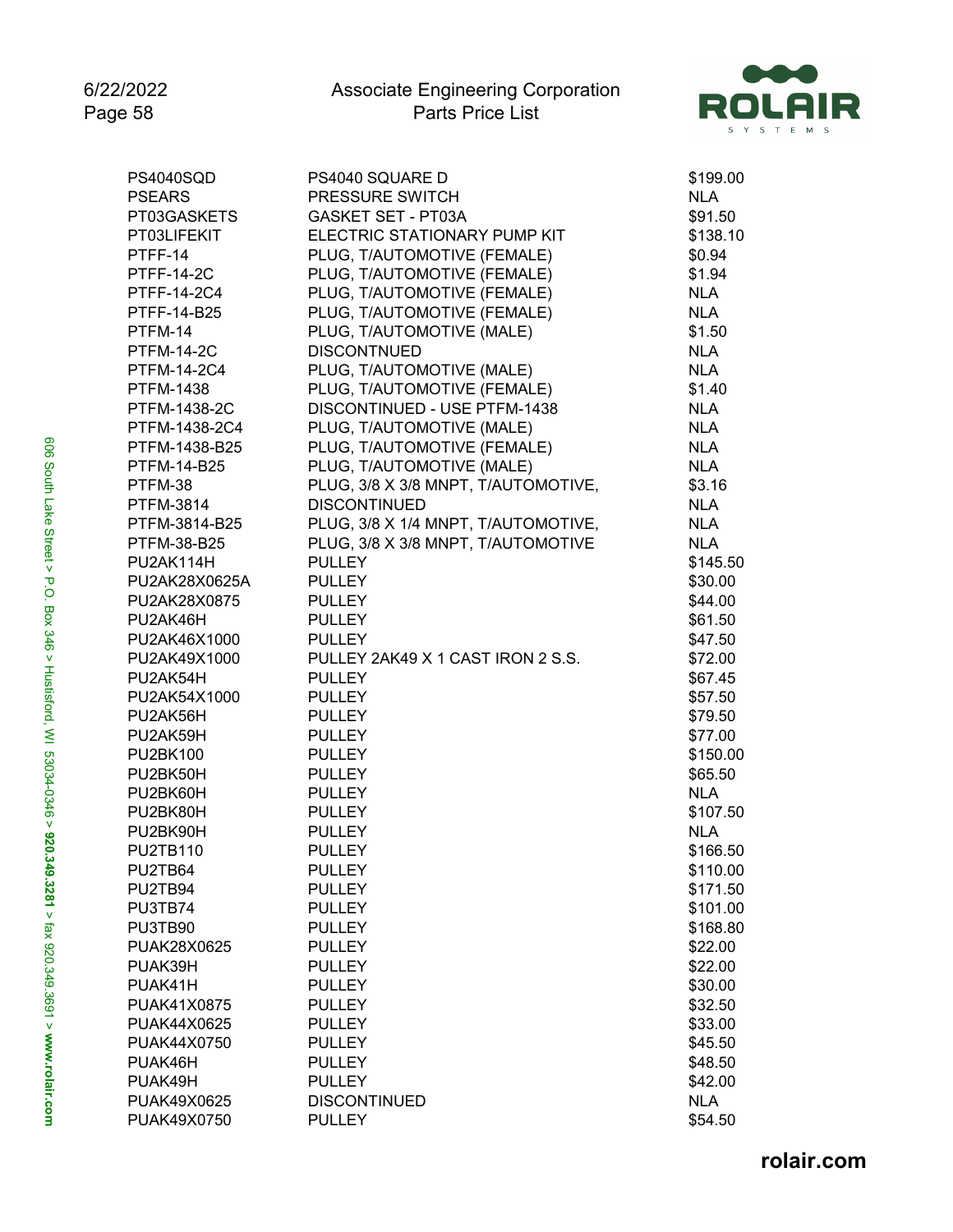

| PUAK49X1000      | <b>PULLEY</b>                                          | \$42.50    |
|------------------|--------------------------------------------------------|------------|
| PUAK54X0875      | <b>PULLEY</b>                                          | \$36.50    |
| PUAK59X0625      | <b>PULLEY</b>                                          | \$48.50    |
| PUAK59X0875      | <b>PULLEY</b>                                          | \$30.50    |
| PUAK64H          | <b>PULLEY</b>                                          | \$31.00    |
| PUAK64X0875      | <b>PULLEY</b>                                          | \$43.50    |
| PUAK69X0875      | <b>DISCONTINUED</b>                                    | <b>NLA</b> |
| PUAK74H          | <b>PULLEY</b>                                          | \$76.50    |
| PUAK79H          | <b>PULLEY</b>                                          | \$53.50    |
| PUBK45X1000      | <b>PULLEY</b>                                          | \$39.50    |
| PUBK55X1000      | BK55 X 1 PULLEY                                        | \$65.50    |
| PV02GASKETS      | <b>GASKET SET - PV02A</b>                              | \$68.50    |
| PV02LIFEKIT      | ELECTRIC STATIONARY PUMP KIT                           | \$138.10   |
| Q1X1.375         | <b>BUSHING-10 HP</b>                                   | \$43.50    |
| Q1X1.625         | <b>BUSHING - 15 &amp; 20 HP</b>                        | \$39.00    |
| <b>QUARTCONT</b> | OIL QUART CONTAINER                                    | <b>NLA</b> |
| R46-200-RNLA     | <b>MINI REGULATOR</b>                                  | \$32.00    |
| REG/GAUGE-GUN    | MINI REGULATOR GAUGE ASSY                              | \$22.10    |
| <b>REG0250</b>   | NO LONGER AVAILABLE                                    | <b>NLA</b> |
| <b>REG0250M</b>  | <b>REGULATOR 1/4 INCHES MINI</b>                       | \$19.90    |
| <b>REG0375</b>   | <b>REGULATOR 3/8 INCHES</b>                            | \$38.50    |
| REG0375 KNOB     | ADJUSTING KNOB FOR REG0375                             | \$5.00     |
| <b>REG0375N</b>  | NO LONGER AVAILABLE                                    | <b>NLA</b> |
| <b>REG0500</b>   | <b>REGULATOR 1/2 INCHES</b>                            | \$88.00    |
| <b>REG0750</b>   | <b>REGULATOR 3/4 INCHES</b>                            | \$98.00    |
| <b>REG1000</b>   | <b>REGULATOR 1 INCHES</b>                              | \$145.00   |
| <b>REG1500</b>   | 1 1/2 INCHES REGULATOR                                 | \$291.00   |
| RK120/160        | GX120/GX160 RECOIL KIT                                 | \$21.84    |
| <b>RK200</b>     | <b>GX200 RECOIL KIT</b>                                | \$21.92    |
| <b>RRPL</b>      | <b>RETAINING RING PLIER</b>                            | <b>NLA</b> |
| SBT11HP-ANGLE    | <b>BELT TIGHTENING DEVICE</b>                          | \$19.50    |
| SBT5HP-ANGLE     | BELT TIGHTENING DEVICE 5HP HONDA                       | \$26.00    |
| SBT5HP-SQUARE    | SUPERSEDED BY SBT5HP-ANGLE                             | <b>NLA</b> |
|                  | SBT8HPHO&KAK17-ANC BELT TIGHTENING DEVICE              | \$26.00    |
|                  | SBT8HPHO&KAK17-SQL SUPERSEDED BY SBT8HP&KAK17-ANGLE    | <b>NLA</b> |
|                  | SBT8HPHO&KAK30-ANC BELT TIGHTENING DEVICE              | \$26.00    |
|                  | SBT8HPHO&KAK30-SQL SUPERSEDED BY SBT 8HPHO&KAK30-ANGLE | <b>NLA</b> |
| SBT8HPKO-ANGLE   | <b>BELT TIGHTENING DEVICE</b>                          | \$26.00    |
| SBT8HPKO-SQUARE  | NO LONGER AVAILABLE                                    | <b>NLA</b> |
| SC81000          | FILTER K3,K8                                           | \$23.32    |
| <b>SDLRC</b>     | SADDLE, ROLL CAGE                                      | <b>NLA</b> |
| SK103400AJ       | <b>UNLOADER KIT</b>                                    | <b>NLA</b> |
| <b>SOV0250B</b>  | 1/4 INCHES SHUTOFF VALVE                               | \$18.50    |
| SOV0375B         | 3/8 INCHES SHUTOFF VALVE                               | \$23.50    |
| <b>SOV0500B</b>  | 1/2 INCHES SHUTOFF VALVE                               | \$25.50    |
| <b>SOV0750B</b>  | 3/4 INCHES SHUTOFF VALVE                               | \$32.50    |
| <b>SOV1250B</b>  | 1-1/4 INCHESSHUTOFF VALVE                              | \$59.50    |
| SOV3WAY          | SHUT OFF VALVE, 3 WAY                                  | \$274.00   |
| SP81000          | FILTER K30, K50 COMPLETE                               | \$47.86    |
| SPIM-14          | SWIVEL PLUG, INDUSTRIAL (MALE)                         | \$3.94     |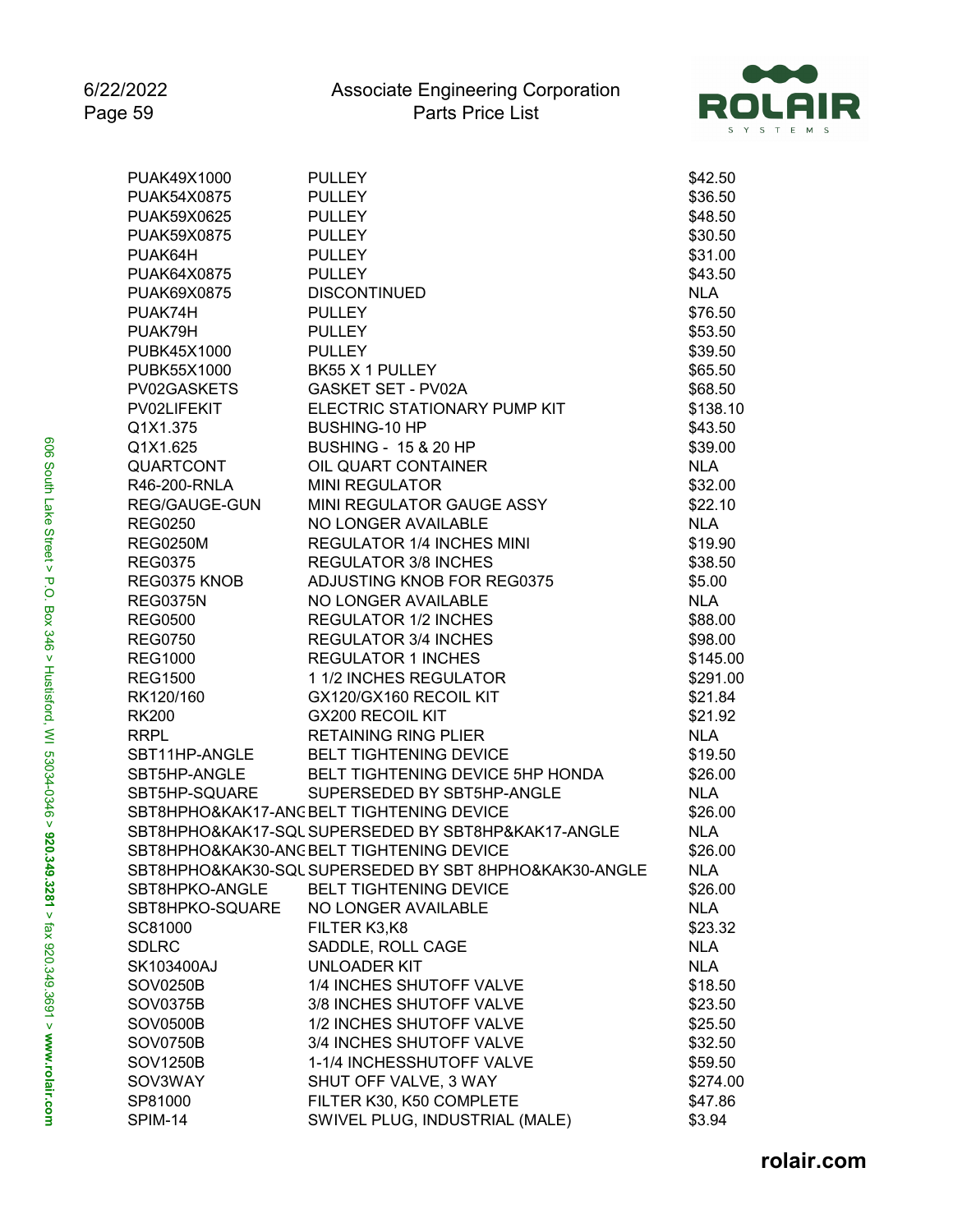

| <b>SPIM-14-1C</b>     | SWIVEL PLUG, INDUSTRIAL (MALE)                   | \$4.56     |
|-----------------------|--------------------------------------------------|------------|
| SPIM-14-1C4           | SWIVEL PLUG, INDUSTRIAL (MALE)                   | <b>NLA</b> |
| <b>SPIM-1438</b>      | SWIVEL PLUG, INDUSTRIAL (MALE)                   | \$4.30     |
| SPIM-1438-1C          | SWIVEL PLUG, INDUSTRIAL (MALE)                   | \$4.62     |
| SPIM-1438-1C4         | SWIVEL PLUG, INDUSTRIAL (MALE)                   | <b>NLA</b> |
| SPIM-1438-B10         | SWIVEL PLUG, INDUSTRIAL (MALE)                   | <b>NLA</b> |
| SPIM-14-B10           | SWIVEL PLUG, INDUSTRIAL (MALE)                   | <b>NLA</b> |
| SRV0125A175           | SAFETY VAVLE - 1/8 INCHES - ASME                 | \$19.95    |
| SRV0125A200           | SAFETY VALVE - 1/8 INCHES - ASME                 | \$19.95    |
| SRV0125A225           | SAFETY VALVE - 1/8 INCHES - ASME                 | \$19.95    |
| SRV0250A150           | SAFETY VALVE, 1/4 INCHES - ASME                  | \$19.95    |
| SRV0250A165           | SAFETY VALVE, 1/4 INCHES, ASME                   | \$19.95    |
| SRV0250A175           | SAFETY VALVE, 1/4 INCHES - ASME                  | \$19.95    |
| SRV0250A200           | SAFETY VALVE, 1/4 INCHES - ASME                  | \$19.95    |
| SRV0250A225           | SAFETY VALVE, AIRKEGPLUS                         | \$19.95    |
| SRV0250N165           | SUPERSEDED BY SRV0250A165 12-20-16               | <b>NLA</b> |
| ST065400AV            | <b>FERRULE</b>                                   | <b>NLA</b> |
| ST076402AV            | <b>SCREW</b>                                     | <b>NLA</b> |
| ST110101AV            | <b>SCREW</b>                                     | <b>NLA</b> |
| <b>STROKE T-SHIRT</b> | <b>STROKE T-SHIRT</b>                            | <b>NLA</b> |
| STUDM10               | THREADED ROD                                     | <b>NLA</b> |
| STUDM6                | THREADED ROD                                     | \$5.00     |
| STUDM8                | THREADED ROD                                     | \$6.00     |
| SYNBLND3FIL           | <b>OIL/FILTER PAK</b>                            | <b>NLA</b> |
| <b>TC ELBOW ASSY</b>  | THROTTLE CONTROL ELBOW ASSEMBLY                  | \$17.50    |
| TF050101AV            | SIGHT GAUGE, OIL                                 | \$45.00    |
| <b>TFC3814</b>        | 3/8 INCHES COUPLER, 1/4 INCHES THREADS           | <b>NLA</b> |
| <b>TFC3838</b>        | 3/8 INCHES COUPLER, 3/8 INCHES THREADS           | <b>NLA</b> |
| <b>TFP1438</b>        | 1/4 INCHES PLUG, 3/8 INCHES HOSE                 | <b>NLA</b> |
| TFP3814               | 3/8 INCHES PLUG, 1/4 INCHES THREADS              | <b>NLA</b> |
| <b>TIF660</b>         | <b>CAPACITOR TESTER</b>                          | \$119.00   |
| <b>TMC3814</b>        | 3/8 INCHES COUPLER, 1/4 INCHES THREADS           | <b>NLA</b> |
| <b>TMC3838</b>        | 3/8 INCHES COUPLER, 3/8 INCHES THREADS           | <b>NLA</b> |
| <b>TMP1438</b>        | 1/4 INCHES PLUG, 3/8 INCHES THREADS              | <b>NLA</b> |
| <b>TMP3838</b>        | 3/8 INCHES PLUG, 3/8 INCHES THREADS              | <b>NLA</b> |
| <b>TNK003A</b>        | 2-1/4 GALLON TANK ASSY                           | \$112.00   |
| <b>TNK003B</b>        | 2.7 GALLON SAUSAGE TANK 24 INCHES NONCODENLA     |            |
| TNK004V               | <b>4 GALLON VERTICAL PANCAKE TANK</b>            | \$146.00   |
| <b>TNK005</b>         | 4-1/2 GALLON BARE TANK                           | \$100.00   |
| TNK005HD              | 4-1/2 GALLON HEAVY DUTY TANK                     | \$149.00   |
| <b>TNK005SP</b>       | 4-1/2 GALLON TANK                                | \$100.00   |
| <b>TNK006</b>         | PRIME SOURCE TANK                                | <b>NLA</b> |
| TNK020A               | 20 GALLON ASME BARE TANK                         | \$690.00   |
| TNK020NC              | <b>NLA</b>                                       | <b>NLA</b> |
| TNK030AH              | 30 GALLON ASME 200 PSI TANK                      | \$1,390.00 |
| TNK030AH-BLACK        | 30 GALLON ASME 200 PSI TANK, BLACK               | \$1,390.00 |
| <b>TNK030AV</b>       | 30 GALLON ASME 200 PSI TANK                      | \$1,125.00 |
| <b>TNK045</b>         | TANK, 4.5 GALLON, 6 INCHES DIAM, 37 INCHESSHENLA |            |
| <b>TNK045 SPECIAL</b> | <b>INCHESRIGHT SIDE INCHES TANK</b>              | <b>NLA</b> |
| TNK060AH              | 60 GALLON ASME TANK                              | \$1,780.00 |
|                       |                                                  |            |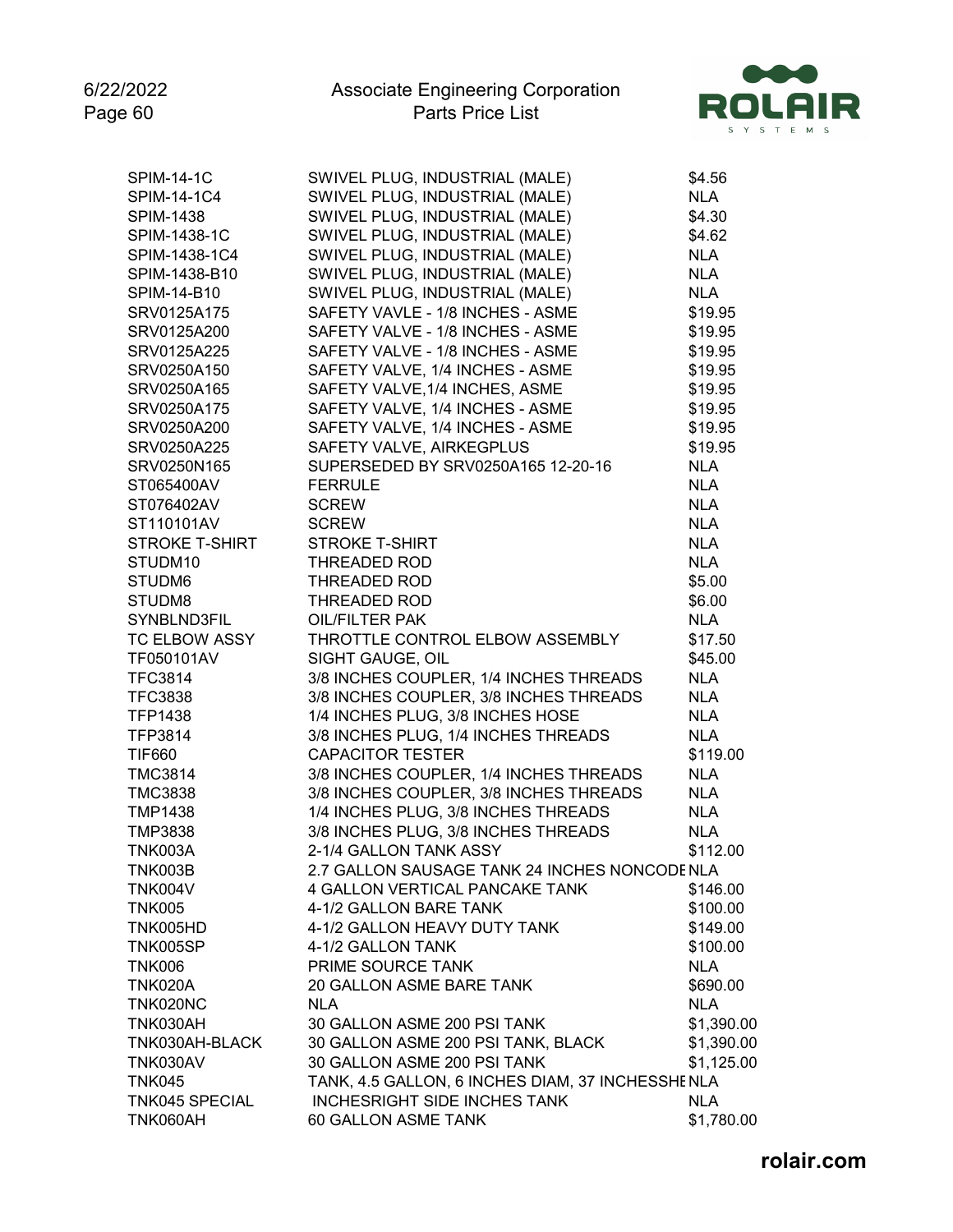6/22/2022 Page 61



| TNK060AH-BLACK       | 60 GALLON ASME TANK, BLACK                             | \$1,780.00 |
|----------------------|--------------------------------------------------------|------------|
| TNK060AV             | 60 GALLON ASME TANK                                    | \$1,590.00 |
| TNK060AV150          | 60 GALLON ASME 150 PSI TANK                            | \$799.00   |
| <b>TNK080AH</b>      | NO LONGER AVAILABLE                                    | <b>NLA</b> |
| TNK080AV             | <b>80 GALLON ASME TANK</b>                             | \$2,035.00 |
| <b>TNK120AH</b>      | 120 GALLON ASME TANK                                   | \$3,200.00 |
| TNK120AV             | 120 GALLON ASME TANK                                   | \$3,900.00 |
| <b>TNK200AH</b>      | 200 GALLON ASME TANK                                   | \$5,400.00 |
| TNKASY004V           | 4-1/2 GALLON VERTICAL PANCAKE ASSY                     | \$620.00   |
| TNKASY1040           | TWIN TANK ASSY - 1040                                  | \$665.50   |
| TNKASY1040H          | TWIN TANK ASSY - 1040H                                 | \$665.50   |
| TNKASY1040K          | TWIN TANK ASSY - 1040K                                 | \$665.50   |
| <b>TNKASY1040K17</b> | TWIN TANK ASSY - 1040K17                               | \$665.50   |
| TNKASY2040           | TWIN TANK ASSY - 2040                                  | \$665.50   |
| TNKASY2040H          | TWIN TANK ASSY - 2040H                                 | \$665.50   |
| TNKASY2040K          | TWIN TANK ASSY - 2040K                                 | \$665.50   |
| TNKASY20ASMEAUX      | 20 GALLON ASME AUX TANK ASSY                           | \$950.00   |
|                      | TNKASY20ASMEAUXLD 20 GALLON ASME AUX TANK ASSY         | \$950.00   |
| TNKASY20AUX          | 20 GALLON NON-CODE AUX TANK ASSY                       | \$816.75   |
| TNKASY20AUXLD        | 20 GALLON NON-CODE AUX TANK ASSY                       | \$907.50   |
| TNKASY3095           | TWIN TANK ASSY - 3095                                  | \$665.50   |
| <b>TNKASY3230K24</b> | TWIN TANK ASSY - 3230K24                               | \$877.25   |
|                      | TNKASY4090 AVG ADJ BUILD VS USING MAT TANK AVERAGE ADJ | <b>NLA</b> |
| TNKASY4090K          | TWIN TANK ASSY - 4090K                                 | \$665.50   |
| <b>TNKASY4090K17</b> | TWIN TANK ASSY - 4090K17                               | \$665.50   |
| TNKASY4090K17/20     |                                                        |            |
|                      | 20 GALLON N/C TANK ASSY-4090 SERIES                    | \$907.50   |
| TNKASY4090K17/20A    | 20 GALLON ASME TNK ASSY-4090 SERIES                    | \$825.00   |
| TNKASY4090MAT        | 4090HK17 MAT SUB ASSEMBLY                              | <b>NLA</b> |
| TNKASY4090SUB1       | 4090HK17 MAT SUB ASSEMBLY                              | <b>NLA</b> |
| TNKASY4090SUB2       | 4090HK17 AEC SUB ASSEMBLY                              | <b>NLA</b> |
| <b>TNKASY5230K30</b> | TWIN TANK ASSY - 5230K30                               | \$877.25   |
| TNKASY5230K30/20A    | <b>TANK ASSEMBLY</b>                                   | \$907.50   |
| TNKASY5520A          | 20 GALLON ASME TANK ASSY - 5520A                       | \$907.50   |
| TNKASY5520NC         | NLA, USE TNKASY5520A                                   | <b>NLA</b> |
| <b>TNKASY5715K17</b> | TWIN TANK ASSY - 5715K17                               | \$665.50   |
| TNKASY5715K17-SD     | TWIN TANK ASSY - 5715K17                               | <b>NLA</b> |
| TNKASY6590H          | TWIN TANK ASSY - 6590HMK13S & K18                      | \$665.50   |
| TNKASY6590R          | TWIN TANK ASSY. - 6590RMK13S &K18                      | \$460.00   |
| TNKASY6715           | TWIN TANK ASSY - 6715                                  | \$665.50   |
| TNKASY6715K17DPLX    | DUPLEX TWIN TANK ASSY. - 6715K17                       | \$596.53   |
| TNKASY6820           | TWIN TANK ASSY - 6820                                  | \$665.50   |
| <b>TNKASY7722K28</b> | TANK ASSEMBLY - HK28, K28,                             | \$877.25   |
| TNKASY7722K28HP      | TWIN TANK ASSY - 7722HK28HP                            | \$961.95   |
| TNKASY7722K28PA      | TANK ASSEMBLY, PA                                      | \$877.25   |
| TNKASY8230A          | 20 GALLON ASME TANK - 8230                             | \$907.50   |
| TNKASY8422           | TWIN TANK ASSY - 8422                                  | \$877.25   |
| TNKASY8422H          | TWIN TANK ASSY - 8422H                                 | \$877.25   |
| TNKASY8422HK30HPN    | TWIN TANK ASSY - 8422HK30HPN                           | \$990.00   |
| TNKASY8422K          | TWIN TANK ASSY - 8422K                                 | \$877.25   |
| <b>TNKASY8422K24</b> | TWIN TANK ASSY - 8422K24                               | \$877.25   |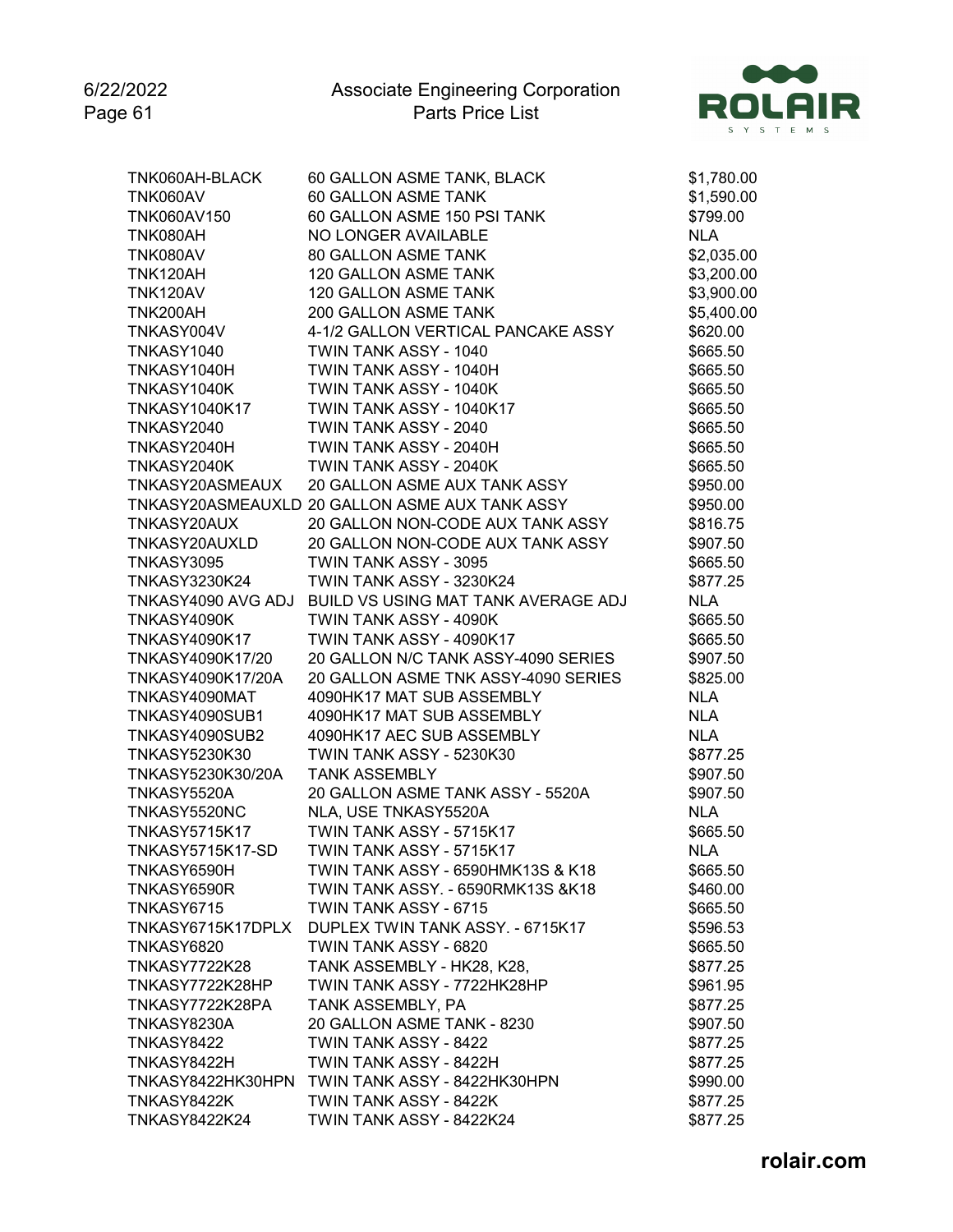6/22/2022 Page 62



| <b>TNKASY8422K30</b>  | TWIN TANK ASSY - 8422K30                               | \$877.25   |
|-----------------------|--------------------------------------------------------|------------|
|                       | TNKASY8422K30RETRO RETROFIT KIT FOR UNITS PRIOR 1/1/97 | \$65.00    |
| <b>TNKASYAIRKEG</b>   | 9 GALLON VERTICAL AIR TANK                             | \$125.00   |
| <b>TNKASYAIRKEG-S</b> | 9 GALLON VERTICAL AIR TANK                             | \$125.00   |
| <b>TNKASYAIRPBT</b>   | <b>DISCONTINUED</b>                                    | <b>NLA</b> |
|                       | TNKASYAIRPBT-ASME ASME AIR KEG ASSEMBLY                | \$185.00   |
| TNKASYD1500H20        | 20 GALLON N/C TANK ASSY.-D1500H20                      | \$295.00   |
| TNKASYGDPV5           | VERTICAL PANCAKE TANK ASSY - GDD                       | \$620.00   |
| TNKASYGR309EDV        | TWIN TANK ASSY - GRIP RITE 1.5 HP                      | \$665.50   |
| <b>TNKASYPA9H</b>     | TANK ASSEMBLY, PA                                      | \$475.00   |
| <b>TNKASYPIG2</b>     | <b>DISCONTINUED</b>                                    | <b>NLA</b> |
| <b>TNKASYPIG2-S</b>   | <b>TANK</b>                                            | <b>NLA</b> |
| <b>TNKASYPS 5.5HP</b> | TANK ASSY, PRIME SOURCE 5.5 HP                         | \$554.18   |
| <b>TNKASYPS 9HP</b>   | TANK ASSEMBLY, PRIME SOURCE 9 HP                       | \$665.50   |
| TNKASYS3              | TANK ASSEMBLY W/HANDLE                                 | \$375.10   |
| <b>TNKASYSSV5</b>     | <b>STACK TANK ASSY</b>                                 | \$493.68   |
| <b>TNKPC-6X24.5</b>   | AIR TANK MAC FAB                                       | <b>NLA</b> |
| <b>TRIBAL T-SHIRT</b> | <b>TRIBAL T-SHIRT</b>                                  | <b>NLA</b> |
| <b>TT226R</b>         | <b>DISCONTINUED SEE TT2B</b>                           | <b>NLA</b> |
| TT <sub>2</sub> B     | TINY TACH(W/NON-RESETTABLE HR METER                    | \$110.00   |
| U1001                 | <b>COVER - SEE EXTRA DESCRIPTION</b>                   | <b>NLA</b> |
| U1002                 | <b>LEFT FAN</b>                                        | \$10.00    |
| U1003                 | FAN, RIGHT SIDE                                        | \$10.00    |
| U1004                 | USE JC800-22/23                                        | \$24.80    |
|                       | CRANKCASE, RT SEE EXTRA DESCRIPTION                    | <b>NLA</b> |
| U1005                 |                                                        | <b>NLA</b> |
| U1006                 | CRANKCASE (LEFT) - DISCONTINUED                        |            |
| U1007                 | HEAD, CYLINDER-SEE EXTRA DESCR                         | <b>NLA</b> |
| U1008                 | ROTOR-JC 10 - SEE EXTRA DESCR                          | <b>NLA</b> |
| U1009                 | STATOR-JC10 - SEE EXTRA DESCRIPTION                    | <b>NLA</b> |
| U1010                 | TUBE, CONNECTING- SEE EXTRA DESCR                      | <b>NLA</b> |
| U1011                 | <b>ELBOW</b>                                           | \$9.80     |
| U1012                 | <b>BRAIDED HOSE W/FITTINGS</b>                         | \$12.00    |
| U1013                 | <b>RESET BUTTON, MANUAL</b>                            | \$27.00    |
| U1100                 | HEAD GASKET, MK246                                     | \$6.00     |
| U1101                 | <b>VALVE PLATE GASKET</b>                              | \$3.50     |
| U1102                 | <b>CYLINDER SEAL</b>                                   | \$2.50     |
| U1103                 | VALVE PLATE, MK246                                     | \$11.00    |
| U1104                 | <b>REED VALVE</b>                                      | \$4.50     |
| $U1104 + 12$          | MP, 12 PCS. U1104                                      | \$30.00    |
| U1105                 | COMP.PISTON ASY.RINGS, PISTON, PIN, CL                 | \$42.00    |
| U1106                 | <b>CONNECTING ROD</b>                                  | \$14.00    |
| U1107                 | CAPACITOR, MK246                                       | \$53.00    |
| U1108                 | END BELL, MK246                                        | \$29.00    |
| U1109                 | FAN, MK246                                             | \$12.50    |
| U1110                 | DIPSTICK, MK246                                        | \$6.00     |
| U1111                 | <b>CAPACITOR</b>                                       | \$43.00    |
| U1112                 | SHROUD, MK246                                          | \$22.00    |
| U1113                 | <b>BEARING</b>                                         | \$7.00     |
| U1114                 | BEARING, MK246, SKM12S                                 | \$17.50    |
| U1115                 | <b>PISTON</b>                                          | \$42.00    |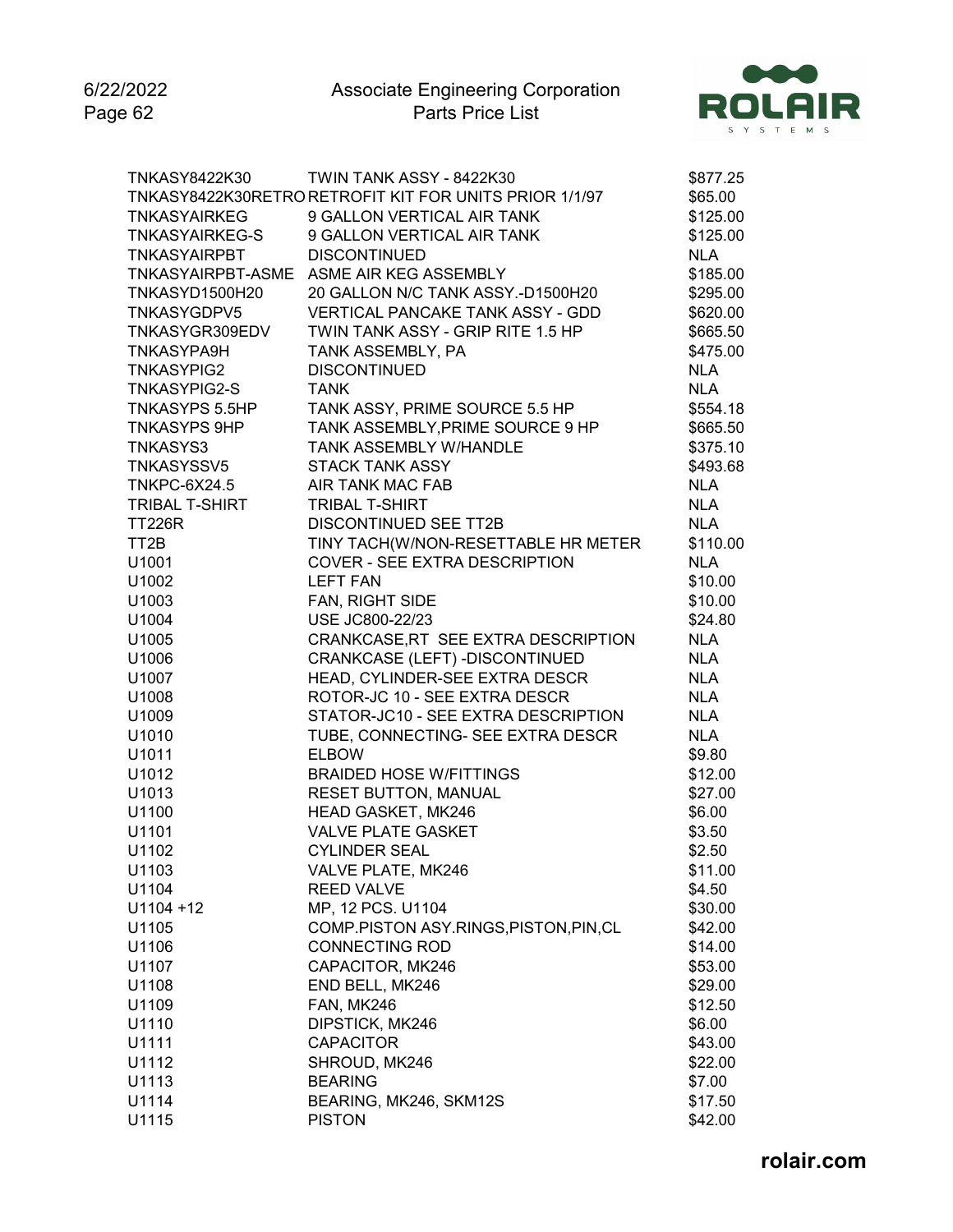

| OILLESS JC10 PUMP<br>U1200<br>\$290.00<br>U3001<br><b>GAUGE</b><br>\$12.00<br>REGULATOR, BIG PIONEER, SCOUT, CIAO<br>U3002<br>\$16.50<br>U3003<br>GAUGE, FC2002HBP6<br>\$12.00<br>U3004<br><b>GAUGE</b><br>\$13.75<br>U4001<br><b>AIR FILTER</b><br>\$12.00<br>CORD, FC2002, SCOUT, CIAO<br>\$29.00<br>U5001<br>\$2.10<br>U5002<br><b>NUT</b><br><b>NIPPLE</b><br>\$5.20<br>U5003<br>VALVE, CHECK - SEE EXTRA DESCR<br><b>NLA</b><br>U6001<br><b>BALL VALVE DRAIN</b><br>\$9.10<br>U6002<br><b>VIBRATION COLUMN</b><br>\$4.80<br>U6003<br>SAFETY VALVE, SCOUT & CIAO<br>\$14.80<br>U6004<br>PRES SWITCH(8/05)FC2002,SCOUT,CIAO<br>U6005<br>\$50.90<br>DRAIN VALVE, 3/8 INCHES<br>\$11.50<br>U6006<br>DRAIN VALVE, 1/4 INCHES<br>\$11.50<br>U6007<br>1/4 INCHES COUPLER<br>\$9.50<br>U9001<br>COUPLER, 1/4 INCHES BODY, 3/8 INCHES MALE NF \$9.50<br>U9002<br>AIR COOLED AFTERCOOLER - 100 CFM<br><b>UPA100</b><br>\$2,494.00<br>AIR COOLED AFTERCOOLER - 20 CFM<br>\$1,244.00<br>UPA <sub>20</sub><br>AIR COOLED AFTERCOOLER - 35 CFM<br>\$1,444.00<br>UPA35<br>AIR COOLED AFTERCOOLER - 50 CFM<br>\$1,644.00<br><b>UPA50</b><br>5 HP 3 PH 80 GAL VERTICAL COMP<br><b>NLA</b><br>V5380K28DISC<br>COMPRESSION FITTING/JC800-52 BYPASS<br>\$18.00<br>VAR-92838<br>SIDE MOUNT MUFFLER, 18 HP HONDA<br><b>NLA</b><br>VHSM3<br><b>VIBRATION PAD SET OF FOUR</b><br><b>VIBPADSET</b><br>\$98.00<br>VALVE REPAIR KIT, JC10PLUS<br>\$10.50<br>VKJC10PLUS<br>VKJC20<br>VALVE REPAIR KIT, JC20<br>\$17.00<br>VALVE KIT - K100<br>\$165.00<br><b>VKK100</b><br>VALVE KIT - K11<br>\$38.33<br>VKK11<br>VALVE KIT - K17<br>VKK17<br>\$55.00<br>VALVE KIT - K18<br>\$49.00<br>VKK18<br>VKK24<br>VALVE KIT - K24<br>\$46.00<br><b>VKK28</b><br>VALVE KIT - K28<br>\$55.00<br><b>VKK30</b><br>VALVE KIT - K30<br>\$69.50<br>VKK35<br>VALVE KIT - K35<br>\$85.59<br>VALVE KIT - K50<br>\$85.00<br>VKK50<br>VALVE KIT - K60<br>VKK60<br>\$139.00<br>VKK8<br>VALVE KIT - K8<br>\$26.72<br>VKMK246<br>VALVE KIT - MK246<br>\$18.30<br><b>VKSF2500</b><br>VALVE KIT - SF2500<br>\$22.86<br>VALVE KIT - VT20TB<br>\$37.00<br>VKVT20<br>VKVT25<br>VALVE KIT - VT25BIG<br>\$37.00<br>VT101001<br><b>HEAD</b><br>\$31.00<br>VT104001<br>PLATE, VALVE<br>\$21.00<br>\$21.00<br>VT104005<br>PLATE, VALVE<br>VT114001<br>PLATE, VALVE<br>\$27.00<br>VALVE, REED, MPQ DISC AVAIL (12)<br>VT125001<br>\$6.50 | U1116        | RETAINING RING, MK246         | \$1.20  |
|--------------------------------------------------------------------------------------------------------------------------------------------------------------------------------------------------------------------------------------------------------------------------------------------------------------------------------------------------------------------------------------------------------------------------------------------------------------------------------------------------------------------------------------------------------------------------------------------------------------------------------------------------------------------------------------------------------------------------------------------------------------------------------------------------------------------------------------------------------------------------------------------------------------------------------------------------------------------------------------------------------------------------------------------------------------------------------------------------------------------------------------------------------------------------------------------------------------------------------------------------------------------------------------------------------------------------------------------------------------------------------------------------------------------------------------------------------------------------------------------------------------------------------------------------------------------------------------------------------------------------------------------------------------------------------------------------------------------------------------------------------------------------------------------------------------------------------------------------------------------------------------------------------------------------------------------------------------------------------------------------------------------------------------------------------------------------------------------------------------------------------------------------------------------------------------------------------------------------------------------------------------------------------------------------------------------------------------------------------------------------------|--------------|-------------------------------|---------|
|                                                                                                                                                                                                                                                                                                                                                                                                                                                                                                                                                                                                                                                                                                                                                                                                                                                                                                                                                                                                                                                                                                                                                                                                                                                                                                                                                                                                                                                                                                                                                                                                                                                                                                                                                                                                                                                                                                                                                                                                                                                                                                                                                                                                                                                                                                                                                                                |              |                               |         |
|                                                                                                                                                                                                                                                                                                                                                                                                                                                                                                                                                                                                                                                                                                                                                                                                                                                                                                                                                                                                                                                                                                                                                                                                                                                                                                                                                                                                                                                                                                                                                                                                                                                                                                                                                                                                                                                                                                                                                                                                                                                                                                                                                                                                                                                                                                                                                                                |              |                               |         |
|                                                                                                                                                                                                                                                                                                                                                                                                                                                                                                                                                                                                                                                                                                                                                                                                                                                                                                                                                                                                                                                                                                                                                                                                                                                                                                                                                                                                                                                                                                                                                                                                                                                                                                                                                                                                                                                                                                                                                                                                                                                                                                                                                                                                                                                                                                                                                                                |              |                               |         |
|                                                                                                                                                                                                                                                                                                                                                                                                                                                                                                                                                                                                                                                                                                                                                                                                                                                                                                                                                                                                                                                                                                                                                                                                                                                                                                                                                                                                                                                                                                                                                                                                                                                                                                                                                                                                                                                                                                                                                                                                                                                                                                                                                                                                                                                                                                                                                                                |              |                               |         |
|                                                                                                                                                                                                                                                                                                                                                                                                                                                                                                                                                                                                                                                                                                                                                                                                                                                                                                                                                                                                                                                                                                                                                                                                                                                                                                                                                                                                                                                                                                                                                                                                                                                                                                                                                                                                                                                                                                                                                                                                                                                                                                                                                                                                                                                                                                                                                                                |              |                               |         |
|                                                                                                                                                                                                                                                                                                                                                                                                                                                                                                                                                                                                                                                                                                                                                                                                                                                                                                                                                                                                                                                                                                                                                                                                                                                                                                                                                                                                                                                                                                                                                                                                                                                                                                                                                                                                                                                                                                                                                                                                                                                                                                                                                                                                                                                                                                                                                                                |              |                               |         |
|                                                                                                                                                                                                                                                                                                                                                                                                                                                                                                                                                                                                                                                                                                                                                                                                                                                                                                                                                                                                                                                                                                                                                                                                                                                                                                                                                                                                                                                                                                                                                                                                                                                                                                                                                                                                                                                                                                                                                                                                                                                                                                                                                                                                                                                                                                                                                                                |              |                               |         |
|                                                                                                                                                                                                                                                                                                                                                                                                                                                                                                                                                                                                                                                                                                                                                                                                                                                                                                                                                                                                                                                                                                                                                                                                                                                                                                                                                                                                                                                                                                                                                                                                                                                                                                                                                                                                                                                                                                                                                                                                                                                                                                                                                                                                                                                                                                                                                                                |              |                               |         |
|                                                                                                                                                                                                                                                                                                                                                                                                                                                                                                                                                                                                                                                                                                                                                                                                                                                                                                                                                                                                                                                                                                                                                                                                                                                                                                                                                                                                                                                                                                                                                                                                                                                                                                                                                                                                                                                                                                                                                                                                                                                                                                                                                                                                                                                                                                                                                                                |              |                               |         |
|                                                                                                                                                                                                                                                                                                                                                                                                                                                                                                                                                                                                                                                                                                                                                                                                                                                                                                                                                                                                                                                                                                                                                                                                                                                                                                                                                                                                                                                                                                                                                                                                                                                                                                                                                                                                                                                                                                                                                                                                                                                                                                                                                                                                                                                                                                                                                                                |              |                               |         |
|                                                                                                                                                                                                                                                                                                                                                                                                                                                                                                                                                                                                                                                                                                                                                                                                                                                                                                                                                                                                                                                                                                                                                                                                                                                                                                                                                                                                                                                                                                                                                                                                                                                                                                                                                                                                                                                                                                                                                                                                                                                                                                                                                                                                                                                                                                                                                                                |              |                               |         |
|                                                                                                                                                                                                                                                                                                                                                                                                                                                                                                                                                                                                                                                                                                                                                                                                                                                                                                                                                                                                                                                                                                                                                                                                                                                                                                                                                                                                                                                                                                                                                                                                                                                                                                                                                                                                                                                                                                                                                                                                                                                                                                                                                                                                                                                                                                                                                                                |              |                               |         |
|                                                                                                                                                                                                                                                                                                                                                                                                                                                                                                                                                                                                                                                                                                                                                                                                                                                                                                                                                                                                                                                                                                                                                                                                                                                                                                                                                                                                                                                                                                                                                                                                                                                                                                                                                                                                                                                                                                                                                                                                                                                                                                                                                                                                                                                                                                                                                                                |              |                               |         |
|                                                                                                                                                                                                                                                                                                                                                                                                                                                                                                                                                                                                                                                                                                                                                                                                                                                                                                                                                                                                                                                                                                                                                                                                                                                                                                                                                                                                                                                                                                                                                                                                                                                                                                                                                                                                                                                                                                                                                                                                                                                                                                                                                                                                                                                                                                                                                                                |              |                               |         |
|                                                                                                                                                                                                                                                                                                                                                                                                                                                                                                                                                                                                                                                                                                                                                                                                                                                                                                                                                                                                                                                                                                                                                                                                                                                                                                                                                                                                                                                                                                                                                                                                                                                                                                                                                                                                                                                                                                                                                                                                                                                                                                                                                                                                                                                                                                                                                                                |              |                               |         |
|                                                                                                                                                                                                                                                                                                                                                                                                                                                                                                                                                                                                                                                                                                                                                                                                                                                                                                                                                                                                                                                                                                                                                                                                                                                                                                                                                                                                                                                                                                                                                                                                                                                                                                                                                                                                                                                                                                                                                                                                                                                                                                                                                                                                                                                                                                                                                                                |              |                               |         |
|                                                                                                                                                                                                                                                                                                                                                                                                                                                                                                                                                                                                                                                                                                                                                                                                                                                                                                                                                                                                                                                                                                                                                                                                                                                                                                                                                                                                                                                                                                                                                                                                                                                                                                                                                                                                                                                                                                                                                                                                                                                                                                                                                                                                                                                                                                                                                                                |              |                               |         |
|                                                                                                                                                                                                                                                                                                                                                                                                                                                                                                                                                                                                                                                                                                                                                                                                                                                                                                                                                                                                                                                                                                                                                                                                                                                                                                                                                                                                                                                                                                                                                                                                                                                                                                                                                                                                                                                                                                                                                                                                                                                                                                                                                                                                                                                                                                                                                                                |              |                               |         |
|                                                                                                                                                                                                                                                                                                                                                                                                                                                                                                                                                                                                                                                                                                                                                                                                                                                                                                                                                                                                                                                                                                                                                                                                                                                                                                                                                                                                                                                                                                                                                                                                                                                                                                                                                                                                                                                                                                                                                                                                                                                                                                                                                                                                                                                                                                                                                                                |              |                               |         |
|                                                                                                                                                                                                                                                                                                                                                                                                                                                                                                                                                                                                                                                                                                                                                                                                                                                                                                                                                                                                                                                                                                                                                                                                                                                                                                                                                                                                                                                                                                                                                                                                                                                                                                                                                                                                                                                                                                                                                                                                                                                                                                                                                                                                                                                                                                                                                                                |              |                               |         |
|                                                                                                                                                                                                                                                                                                                                                                                                                                                                                                                                                                                                                                                                                                                                                                                                                                                                                                                                                                                                                                                                                                                                                                                                                                                                                                                                                                                                                                                                                                                                                                                                                                                                                                                                                                                                                                                                                                                                                                                                                                                                                                                                                                                                                                                                                                                                                                                |              |                               |         |
|                                                                                                                                                                                                                                                                                                                                                                                                                                                                                                                                                                                                                                                                                                                                                                                                                                                                                                                                                                                                                                                                                                                                                                                                                                                                                                                                                                                                                                                                                                                                                                                                                                                                                                                                                                                                                                                                                                                                                                                                                                                                                                                                                                                                                                                                                                                                                                                |              |                               |         |
|                                                                                                                                                                                                                                                                                                                                                                                                                                                                                                                                                                                                                                                                                                                                                                                                                                                                                                                                                                                                                                                                                                                                                                                                                                                                                                                                                                                                                                                                                                                                                                                                                                                                                                                                                                                                                                                                                                                                                                                                                                                                                                                                                                                                                                                                                                                                                                                |              |                               |         |
|                                                                                                                                                                                                                                                                                                                                                                                                                                                                                                                                                                                                                                                                                                                                                                                                                                                                                                                                                                                                                                                                                                                                                                                                                                                                                                                                                                                                                                                                                                                                                                                                                                                                                                                                                                                                                                                                                                                                                                                                                                                                                                                                                                                                                                                                                                                                                                                |              |                               |         |
|                                                                                                                                                                                                                                                                                                                                                                                                                                                                                                                                                                                                                                                                                                                                                                                                                                                                                                                                                                                                                                                                                                                                                                                                                                                                                                                                                                                                                                                                                                                                                                                                                                                                                                                                                                                                                                                                                                                                                                                                                                                                                                                                                                                                                                                                                                                                                                                |              |                               |         |
|                                                                                                                                                                                                                                                                                                                                                                                                                                                                                                                                                                                                                                                                                                                                                                                                                                                                                                                                                                                                                                                                                                                                                                                                                                                                                                                                                                                                                                                                                                                                                                                                                                                                                                                                                                                                                                                                                                                                                                                                                                                                                                                                                                                                                                                                                                                                                                                |              |                               |         |
|                                                                                                                                                                                                                                                                                                                                                                                                                                                                                                                                                                                                                                                                                                                                                                                                                                                                                                                                                                                                                                                                                                                                                                                                                                                                                                                                                                                                                                                                                                                                                                                                                                                                                                                                                                                                                                                                                                                                                                                                                                                                                                                                                                                                                                                                                                                                                                                |              |                               |         |
|                                                                                                                                                                                                                                                                                                                                                                                                                                                                                                                                                                                                                                                                                                                                                                                                                                                                                                                                                                                                                                                                                                                                                                                                                                                                                                                                                                                                                                                                                                                                                                                                                                                                                                                                                                                                                                                                                                                                                                                                                                                                                                                                                                                                                                                                                                                                                                                |              |                               |         |
|                                                                                                                                                                                                                                                                                                                                                                                                                                                                                                                                                                                                                                                                                                                                                                                                                                                                                                                                                                                                                                                                                                                                                                                                                                                                                                                                                                                                                                                                                                                                                                                                                                                                                                                                                                                                                                                                                                                                                                                                                                                                                                                                                                                                                                                                                                                                                                                |              |                               |         |
|                                                                                                                                                                                                                                                                                                                                                                                                                                                                                                                                                                                                                                                                                                                                                                                                                                                                                                                                                                                                                                                                                                                                                                                                                                                                                                                                                                                                                                                                                                                                                                                                                                                                                                                                                                                                                                                                                                                                                                                                                                                                                                                                                                                                                                                                                                                                                                                |              |                               |         |
|                                                                                                                                                                                                                                                                                                                                                                                                                                                                                                                                                                                                                                                                                                                                                                                                                                                                                                                                                                                                                                                                                                                                                                                                                                                                                                                                                                                                                                                                                                                                                                                                                                                                                                                                                                                                                                                                                                                                                                                                                                                                                                                                                                                                                                                                                                                                                                                |              |                               |         |
|                                                                                                                                                                                                                                                                                                                                                                                                                                                                                                                                                                                                                                                                                                                                                                                                                                                                                                                                                                                                                                                                                                                                                                                                                                                                                                                                                                                                                                                                                                                                                                                                                                                                                                                                                                                                                                                                                                                                                                                                                                                                                                                                                                                                                                                                                                                                                                                |              |                               |         |
|                                                                                                                                                                                                                                                                                                                                                                                                                                                                                                                                                                                                                                                                                                                                                                                                                                                                                                                                                                                                                                                                                                                                                                                                                                                                                                                                                                                                                                                                                                                                                                                                                                                                                                                                                                                                                                                                                                                                                                                                                                                                                                                                                                                                                                                                                                                                                                                |              |                               |         |
|                                                                                                                                                                                                                                                                                                                                                                                                                                                                                                                                                                                                                                                                                                                                                                                                                                                                                                                                                                                                                                                                                                                                                                                                                                                                                                                                                                                                                                                                                                                                                                                                                                                                                                                                                                                                                                                                                                                                                                                                                                                                                                                                                                                                                                                                                                                                                                                |              |                               |         |
|                                                                                                                                                                                                                                                                                                                                                                                                                                                                                                                                                                                                                                                                                                                                                                                                                                                                                                                                                                                                                                                                                                                                                                                                                                                                                                                                                                                                                                                                                                                                                                                                                                                                                                                                                                                                                                                                                                                                                                                                                                                                                                                                                                                                                                                                                                                                                                                |              |                               |         |
|                                                                                                                                                                                                                                                                                                                                                                                                                                                                                                                                                                                                                                                                                                                                                                                                                                                                                                                                                                                                                                                                                                                                                                                                                                                                                                                                                                                                                                                                                                                                                                                                                                                                                                                                                                                                                                                                                                                                                                                                                                                                                                                                                                                                                                                                                                                                                                                |              |                               |         |
|                                                                                                                                                                                                                                                                                                                                                                                                                                                                                                                                                                                                                                                                                                                                                                                                                                                                                                                                                                                                                                                                                                                                                                                                                                                                                                                                                                                                                                                                                                                                                                                                                                                                                                                                                                                                                                                                                                                                                                                                                                                                                                                                                                                                                                                                                                                                                                                |              |                               |         |
|                                                                                                                                                                                                                                                                                                                                                                                                                                                                                                                                                                                                                                                                                                                                                                                                                                                                                                                                                                                                                                                                                                                                                                                                                                                                                                                                                                                                                                                                                                                                                                                                                                                                                                                                                                                                                                                                                                                                                                                                                                                                                                                                                                                                                                                                                                                                                                                |              |                               |         |
|                                                                                                                                                                                                                                                                                                                                                                                                                                                                                                                                                                                                                                                                                                                                                                                                                                                                                                                                                                                                                                                                                                                                                                                                                                                                                                                                                                                                                                                                                                                                                                                                                                                                                                                                                                                                                                                                                                                                                                                                                                                                                                                                                                                                                                                                                                                                                                                |              |                               |         |
|                                                                                                                                                                                                                                                                                                                                                                                                                                                                                                                                                                                                                                                                                                                                                                                                                                                                                                                                                                                                                                                                                                                                                                                                                                                                                                                                                                                                                                                                                                                                                                                                                                                                                                                                                                                                                                                                                                                                                                                                                                                                                                                                                                                                                                                                                                                                                                                |              |                               |         |
|                                                                                                                                                                                                                                                                                                                                                                                                                                                                                                                                                                                                                                                                                                                                                                                                                                                                                                                                                                                                                                                                                                                                                                                                                                                                                                                                                                                                                                                                                                                                                                                                                                                                                                                                                                                                                                                                                                                                                                                                                                                                                                                                                                                                                                                                                                                                                                                |              |                               |         |
|                                                                                                                                                                                                                                                                                                                                                                                                                                                                                                                                                                                                                                                                                                                                                                                                                                                                                                                                                                                                                                                                                                                                                                                                                                                                                                                                                                                                                                                                                                                                                                                                                                                                                                                                                                                                                                                                                                                                                                                                                                                                                                                                                                                                                                                                                                                                                                                |              |                               |         |
|                                                                                                                                                                                                                                                                                                                                                                                                                                                                                                                                                                                                                                                                                                                                                                                                                                                                                                                                                                                                                                                                                                                                                                                                                                                                                                                                                                                                                                                                                                                                                                                                                                                                                                                                                                                                                                                                                                                                                                                                                                                                                                                                                                                                                                                                                                                                                                                |              |                               |         |
|                                                                                                                                                                                                                                                                                                                                                                                                                                                                                                                                                                                                                                                                                                                                                                                                                                                                                                                                                                                                                                                                                                                                                                                                                                                                                                                                                                                                                                                                                                                                                                                                                                                                                                                                                                                                                                                                                                                                                                                                                                                                                                                                                                                                                                                                                                                                                                                |              |                               |         |
|                                                                                                                                                                                                                                                                                                                                                                                                                                                                                                                                                                                                                                                                                                                                                                                                                                                                                                                                                                                                                                                                                                                                                                                                                                                                                                                                                                                                                                                                                                                                                                                                                                                                                                                                                                                                                                                                                                                                                                                                                                                                                                                                                                                                                                                                                                                                                                                |              |                               |         |
|                                                                                                                                                                                                                                                                                                                                                                                                                                                                                                                                                                                                                                                                                                                                                                                                                                                                                                                                                                                                                                                                                                                                                                                                                                                                                                                                                                                                                                                                                                                                                                                                                                                                                                                                                                                                                                                                                                                                                                                                                                                                                                                                                                                                                                                                                                                                                                                |              |                               |         |
|                                                                                                                                                                                                                                                                                                                                                                                                                                                                                                                                                                                                                                                                                                                                                                                                                                                                                                                                                                                                                                                                                                                                                                                                                                                                                                                                                                                                                                                                                                                                                                                                                                                                                                                                                                                                                                                                                                                                                                                                                                                                                                                                                                                                                                                                                                                                                                                |              |                               |         |
|                                                                                                                                                                                                                                                                                                                                                                                                                                                                                                                                                                                                                                                                                                                                                                                                                                                                                                                                                                                                                                                                                                                                                                                                                                                                                                                                                                                                                                                                                                                                                                                                                                                                                                                                                                                                                                                                                                                                                                                                                                                                                                                                                                                                                                                                                                                                                                                |              |                               |         |
|                                                                                                                                                                                                                                                                                                                                                                                                                                                                                                                                                                                                                                                                                                                                                                                                                                                                                                                                                                                                                                                                                                                                                                                                                                                                                                                                                                                                                                                                                                                                                                                                                                                                                                                                                                                                                                                                                                                                                                                                                                                                                                                                                                                                                                                                                                                                                                                | VT125001+012 | VALVE, REED, MULTI PK, 12 PCS | \$55.00 |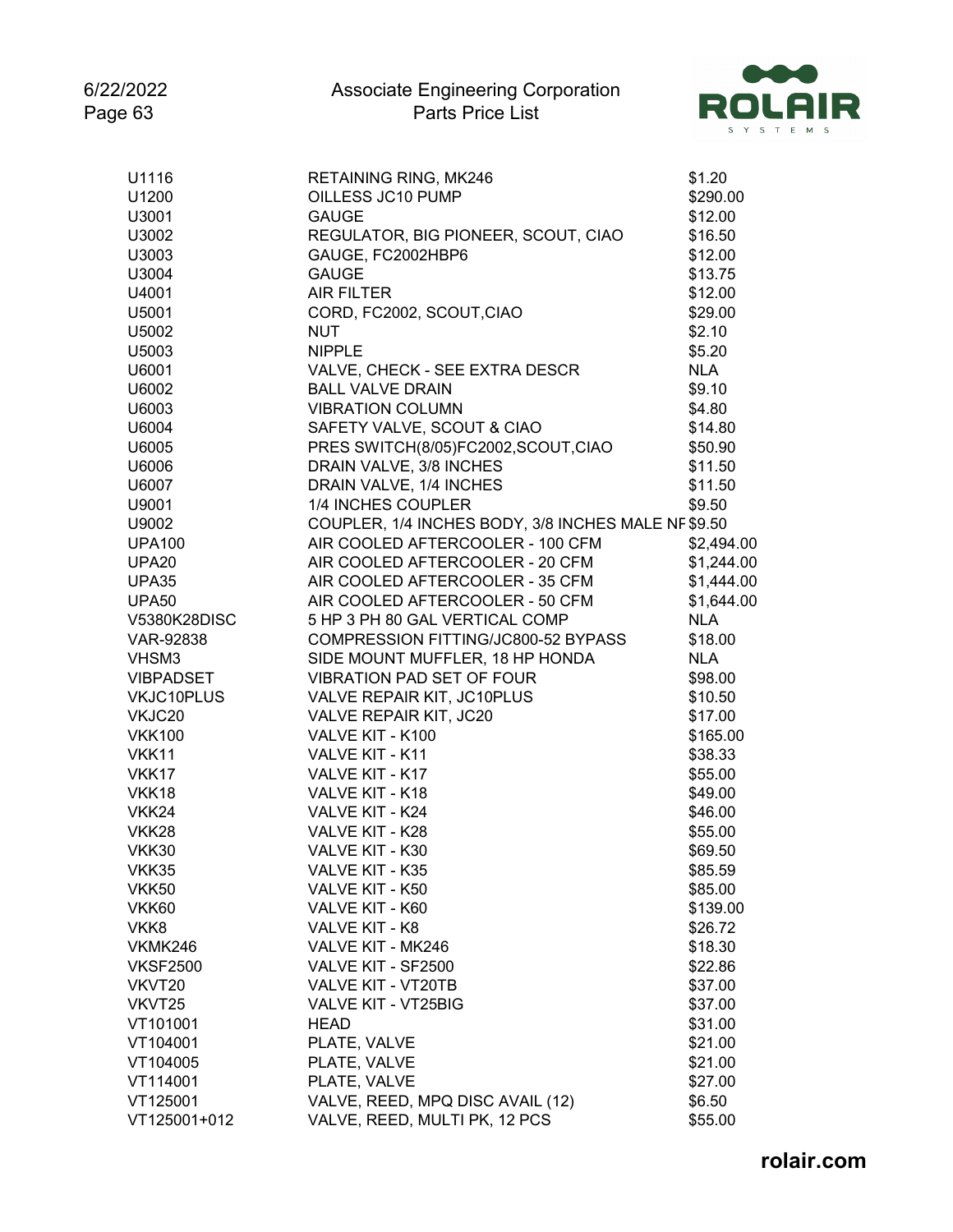

| VT125004     | VALVE, REED, MPQ DISC AVAIL (12) | \$6.50     |
|--------------|----------------------------------|------------|
| VT125004+012 | VT125004, MULTI PK, 12 PCS       | \$55.00    |
| VT126001     | PIN, VALVE                       | \$5.00     |
| VT127001     | <b>VALVE KEEPER</b>              | \$4.50     |
| VT151001     | <b>ELBOW</b>                     | \$12.50    |
| VT151002     | <b>ELBOW</b>                     | \$12.50    |
| VT151209     | <b>ELBOW</b>                     | \$12.50    |
| VT151250     | <b>ELBOW</b>                     | \$15.50    |
| VT151404     | <b>ELBOW</b>                     | \$13.00    |
| VT170006     | <b>INTAKE ASSEMBLY</b>           | \$19.00    |
| VT171002     | <b>ELEMENT</b>                   | \$8.00     |
| VT201013     | <b>CYLINDER VT25BIG</b>          | \$56.00    |
| VT201017     | <b>CYLINDER VT20TB</b>           | \$65.00    |
| VT203002     | PISTON - VT25BIG                 | \$28.00    |
| VT203011     | PISTON - VT20B                   | \$35.00    |
|              |                                  |            |
| VT204002     | PIN, PISTON, VT25BIG             | \$12.00    |
| VT204003     | PIN, PISTON                      | \$12.00    |
| VT205001     | RING, SNAP, VT20TB               | \$11.00    |
| VT206002     | RING, COMPRESSION                | \$13.50    |
| VT206003     | RING, COMPRESSION                | \$13.75    |
| VT207002     | RING, OIL                        | \$13.50    |
| VT207003     | RING, OIL                        | \$13.50    |
| VT20GASKETS  | <b>GASKET SET - VT20TB</b>       | \$54.50    |
| VT20RINGS    | RING SET - VT20TB                | \$28.00    |
| VT20TBKIT    | KIT, ACCESSORY, VT20TB           | \$50.00    |
| VT211001     | SUPERSEDED BY VT211011           | <b>NLA</b> |
| VT211011     | <b>GASKET</b>                    | \$11.00    |
| VT212001     | SUPERSEDED BY VT212004           | <b>NLA</b> |
| VT212004     | <b>GASKET</b>                    | \$11.00    |
| VT212006     | <b>GASKET</b>                    | \$10.00    |
| VT213001     | SUPERSEDED BY VT213010           | <b>NLA</b> |
| VT213009     | SUPERSEDED BY VT213017           | <b>NLA</b> |
| VT213010     | <b>GASKET</b>                    | \$11.00    |
| VT213017     | <b>GASKET</b>                    | \$11.00    |
| VT214001     | SUPERSEDED BY VT214010           | <b>NLA</b> |
| VT214010     | <b>GASKET</b>                    | \$11.00    |
| VT215001     | DIAPHRAGM/SEAL, RUBBER           | \$13.00    |
| VT217001     | SUPERSEDED BY VT321001 GASKET    | <b>NLA</b> |
| VT220004     | LINER, TOOL BOX                  | \$16.00    |
| VT228070-B   | TUBING, 1/4 INCHES               | \$14.00    |
| VT228070-T   | TUBING, 1/4 INCHES               | \$13.00    |
| VT230064S    | AFTERCOOLER, FINNED              | \$29.00    |
| VT230066S    | SUPERSEDED BY VT242060           | <b>NLA</b> |
| VT230092S    | AFTERCOOLER, FINNED              | \$29.00    |
| VT240060     | <b>UNLOADER TUBE</b>             | \$12.50    |
| VT242060     | STAINLESS BRAIDED HOSE VT20ST    | \$38.00    |
| VT247040     | <b>TUBING</b>                    | \$9.00     |
| VT247092     | <b>TUBING</b>                    | \$13.50    |
| VT25BIGKIT   | KIT, ACCESSORY, VT25BIG          | \$55.00    |
| VT25GASKETS  | <b>GASKET SET - VT25BIG</b>      | \$44.00    |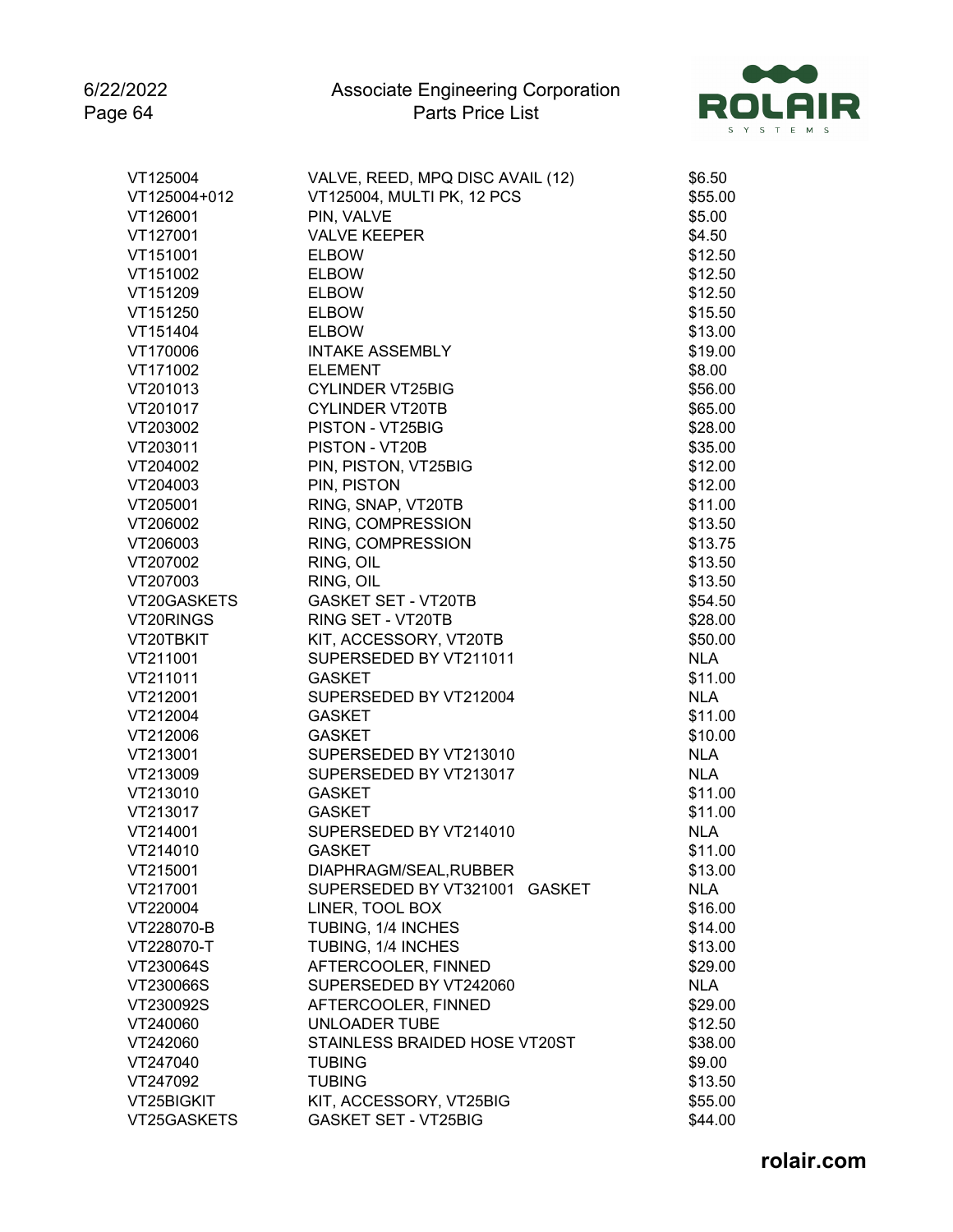

| VT25RINGS  | RING SET - VT25BIG                  | \$32.00    |
|------------|-------------------------------------|------------|
| VT301001   | <b>CRANKCASE</b>                    | \$52.00    |
| VT302001   | <b>CRANKSHAFT</b>                   | \$48.00    |
| VT304012   | <b>CRANKCASE COVER</b>              | \$28.00    |
| VT316001   | ROD, CONNECTING                     | \$28.00    |
| VT321001   | GAUGE, OIL SIGHT WITH GASKET        | \$10.50    |
| VT324004   | <b>VENT, CRANKCASE</b>              | \$12.50    |
| VT351063   | <b>BOLT</b>                         | \$1.10     |
| VT351064   | <b>BOLT</b>                         | \$1.20     |
| VT3510653  | BOLT FOR MOUNTING PLATE VT20ST      | \$1.00     |
| VT351304   | BOLT/AXLE VT25BIG NEW STYLE WHEEL   | \$10.50    |
| VT351305   | AXLE VT25BIG (OLD STYLE WHEEL)      | \$11.00    |
| VT351901   | <b>BOLT, QUICK RELEASE HANDLE</b>   | \$7.50     |
| VT352071   | SCREW, SOCKET HEAD CAP,             | \$1.10     |
| VT352087   | SCREW, SOCKET HEAD CAP              | \$1.80     |
| VT352091   | SCREW, SOCKET HEAD CAP              | \$1.80     |
| VT353024   | <b>BOLT</b>                         | \$0.95     |
| VT358001   | END STUD, DOUBLE, M8 1.25X33MM      | \$11.50    |
| VT360001   | OIL DRAIN PLUG                      | \$3.80     |
| VT360011   | PLUG, PIPE                          | \$3.85     |
| VT365003   | <b>CAP SCREW</b>                    | \$2.75     |
| VT365004   | SCREW, MACHINE, PH PAN WASHER HD    | \$3.00     |
| VT371005   | NUT, HEX                            | \$1.10     |
| VT381021   | <b>WASHER</b>                       | \$0.94     |
| VT381024   | <b>WASHER</b>                       | \$1.65     |
| VT381039   | <b>WASHER</b>                       | \$1.10     |
| VT382004   | SUPERSEDED BY MIS10098              | <b>NLA</b> |
| VT382005   | WASHER, LOCK, M8 MED                | \$1.10     |
| VT402007-1 | <b>WHEEL</b>                        | \$55.00    |
| VT402016-1 | WHEEL                               | <b>NLA</b> |
| VT403003   | CLIP, WHEEL                         | \$3.80     |
| VT405004   | <b>PIN</b>                          | \$14.00    |
| VT405005   | BAR, RELEASE, HANDLE                | \$29.00    |
| VT407009   | VALVE, RELIEF, SAFETY               | \$13.50    |
| VT409004   | VALVE, CHECK                        | \$22.50    |
| VT409016   | <b>CHECK VALVE</b>                  | \$18.50    |
| VT410008   | <b>REGULATOR</b>                    | \$43.50    |
| VT410014   | <b>REGULATOR</b>                    | \$43.50    |
| VT410030   | <b>REGULATOR</b>                    | \$37.50    |
| VT411035   | <b>GAUGE, REGULATOR</b>             | \$13.50    |
| VT411037   | <b>GAUGE</b>                        | \$15.40    |
| VT411048   | SUPERSEDED BY U3004 GAUGE           | <b>NLA</b> |
| VT411049   | <b>GAUGE, TANK</b>                  | \$13.75    |
| VT412024   | PRESSURE SWITCH                     |            |
|            |                                     | \$54.00    |
| VT412025   | PRESSURE SWITCH USE VT412024        | <b>NLA</b> |
| VT413008   | <b>DRAIN VALVE</b>                  | \$12.00    |
| VT431012   | <b>FAN</b>                          | \$14.00    |
| VT433001   | <b>SHROUD</b>                       | \$28.00    |
| VT434002   | FOOT, RUBBER                        | \$8.50     |
| VT434009   | PLEASE USE VT434009ASY WHEN ORDERIN | \$9.50     |